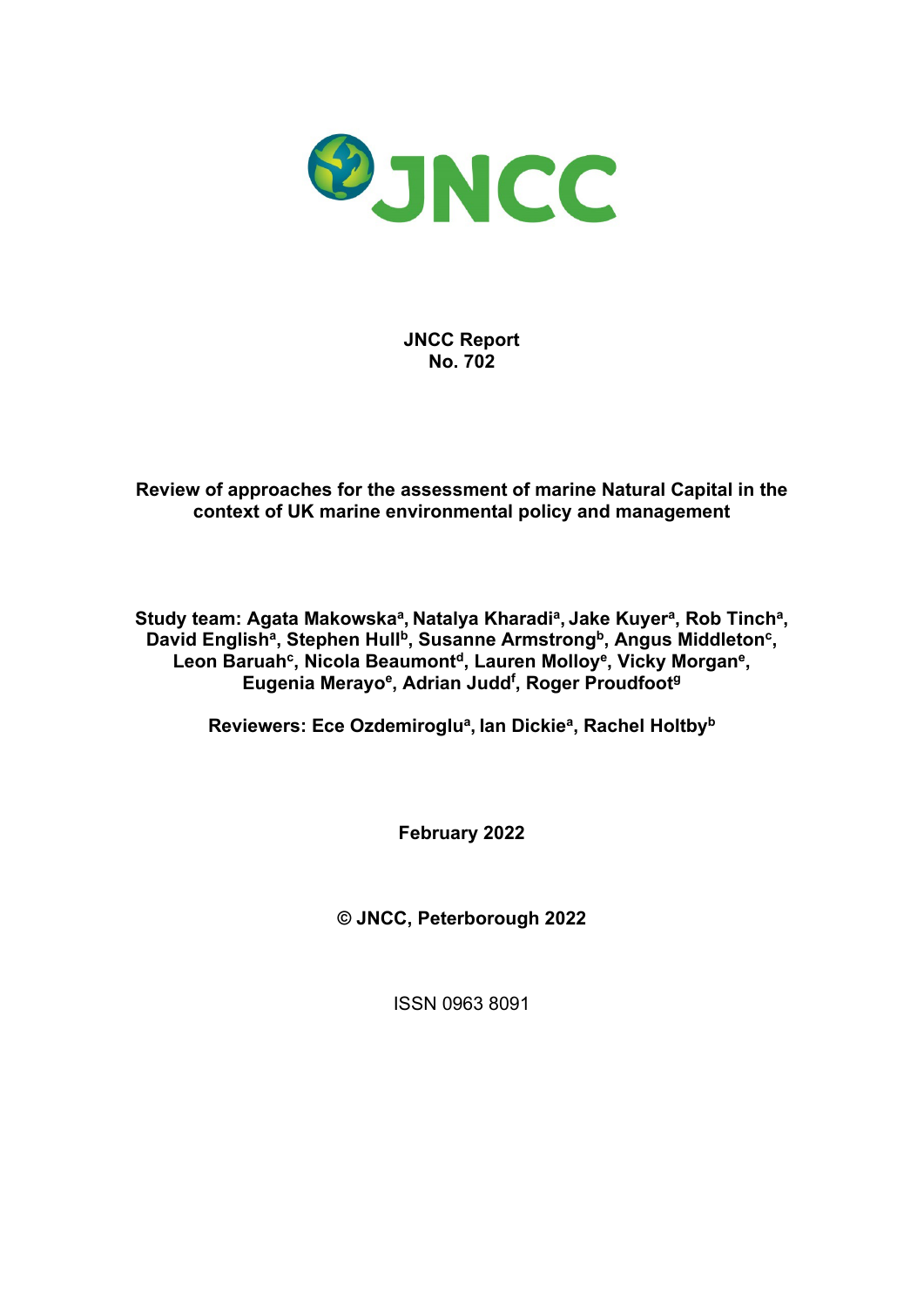JNCC's report series serves as a record of the work undertaken or commissioned by JNCC. The series also helps us to share, and promote the use of, our work and to develop future collaborations.

#### **For further information on JNCC's report series please contact:**

Joint Nature Conservation Committee Monkstone House City Road Peterborough PE1 1JY <https://jncc.gov.uk/> Communications@jncc.gov.uk

This report was produced for JNCC under an external contract, by eftec, ABPmer, and Viridian Logic as a part of the Defra Marine Natural Capital Ecosystem Assessment (mNCEA) Programme.

#### **This report should be cited as:**

Makowska, A., Kharadi, N., Kuyer, J., Tinch, R., English, D., Hull., S., Armstrong, S., Middleton, A., Baruah, L., Beaumont, N., Molloy, L., Morgan, V., Merayo, E., Judd, A. & Proudfoot, R. 2022. Review of approaches for the assessment of marine Natural Capital in the context of UK marine environmental policy and management. *JNCC Report* No.702, JNCC, Peterborough, ISSN 0963-8091.

[\[https://hub.jncc.gov.uk/assets/a0a9b99c-823c-4396-9445-325a99502876\]](https://hub.jncc.gov.uk/assets/a0a9b99c-823c-4396-9445-325a99502876)

#### **Author affiliation:**

a eftec

- b ABPmer
- <sup>c</sup> Viridian Logic
- <sup>d</sup> Plymouth Marine Laboratory
- e Joint Nature Conservation Committee
- f Centre for Environment, Fisheries and Aquaculture

g Environment Agency

#### **Acknowledgments:**

The project steering group members: Henk van Rein, Christina Ingle, Phil Kennedy, Sofiya Stoyanova, Will Le Quesne, Rachel Mulholland, Aisling Lannin, Clare Hedley, Tara Hooper, Mike Young, Sarah Young, Synasia Kalsey, Michael Nelson and Chris Jenkins.

#### **Evidence Quality Assurance:**

This report is compliant with JNCC's Evidence Quality Assurance Policy <https://jncc.gov.uk/about-jncc/corporate-information/evidence-quality-assurance/>

Review processes were undertaken within the contracted project team and by the project steering group.

The views and recommendations presented in this report do not necessarily reflect the views and policies of JNCC.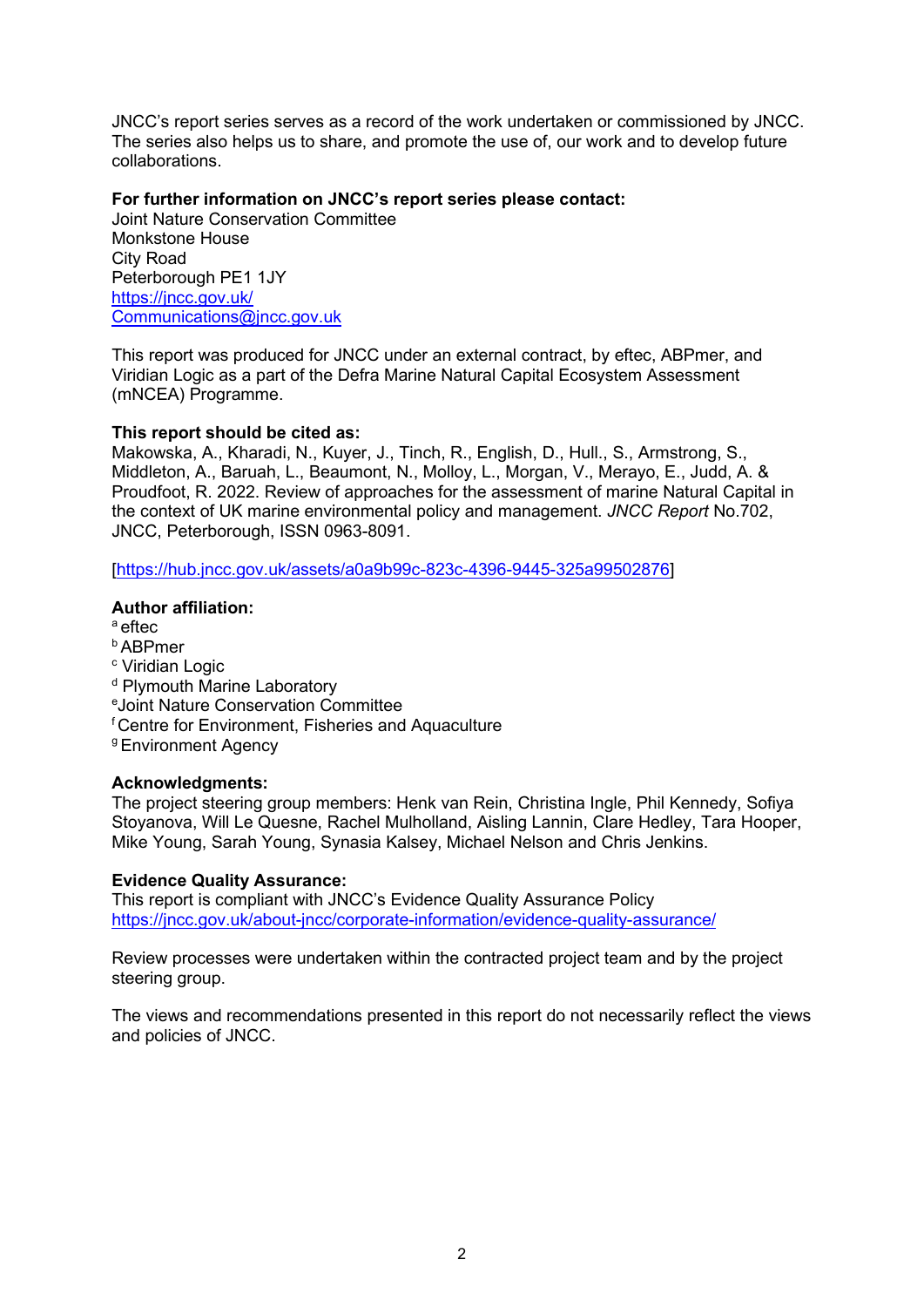# <span id="page-2-0"></span>**Summary**

This report was commissioned by the Joint Nature Conservation Committee (JNCC) to collate existing knowledge on how natural capital approaches have been applied to marine and coastal environments and gain insights from this experience for future management and policy work in the UK. This project is part of Defra's Marine Natural Capital Ecosystem Assessment (mNCEA) programme.

The report presents the key findings of the review of relevant studies, frameworks and tools (henceforth, jointly referred to as 'products'); the overall results of the Strengths, Weaknesses, Opportunities, and Threats (SWOT) analysis and the findings of the Quick Scoping Review (QSR). The QSR focused on the priority gap identified by the SWOT analyses, namely, understanding the distribution of marine natural capital benefits and who accrues them.

#### **Review and SWOT analyses of current marine natural capital approaches**

The geographic scope of the review is the whole UK marine environment, including both intertidal and subtidal areas, estuaries, the coast, and offshore. Some evidence of international good practice has also been included to ensure recommendations on the best approach, and on future research, consider lessons from outside the UK. Tools for monetary valuation and economic accounting are outside the direct scope of this project. However, understanding the purpose and process of economic valuation is a crucial factor in the design of natural and social science research. This is because natural capital approaches (including accounting) are dependent on data and insights from multiple disciplines.

Thirty-five products were reviewed with regards to their methodologies and how they treat five features of marine natural capital:

- Extent of marine natural capital assets,
- Condition of marine natural capital assets,
- Delivery and status of ecosystem services,
- Climate change impacts, and
- Natural capital classifications and frameworks used.

Secondly, the relevance of each product to UK marine policy and management was analysed through the lens of its strengths, weaknesses, opportunities increasing their applicability, and threats (or risks) limiting their applicability. Some of the products were designed to deliver one part of the natural capital approach and inevitably have gaps on other parts. In the context of this review, these gaps were noted as weaknesses against those individual products. Importantly, the aim of the SWOT was not to criticise any methods used but to highlight any gaps in the existing evidence.

Each of the products' marine components was reviewed individually relative to the five features of the natural capital approach (i.e. looking at combinations of co-designed products was beyond the scope). Hence, the SWOT has not assessed how co-developed products cover each other's main weaknesses. A recommended further step in this analysis would be to assess the individual products in combination to identify how they work collectively and understand if they offer a package that points towards a preferred marine natural capital approach.

Individual product-level findings were aggregated to identify common themes across the evidence base. The overall SWOT results highlight several existing strengths and future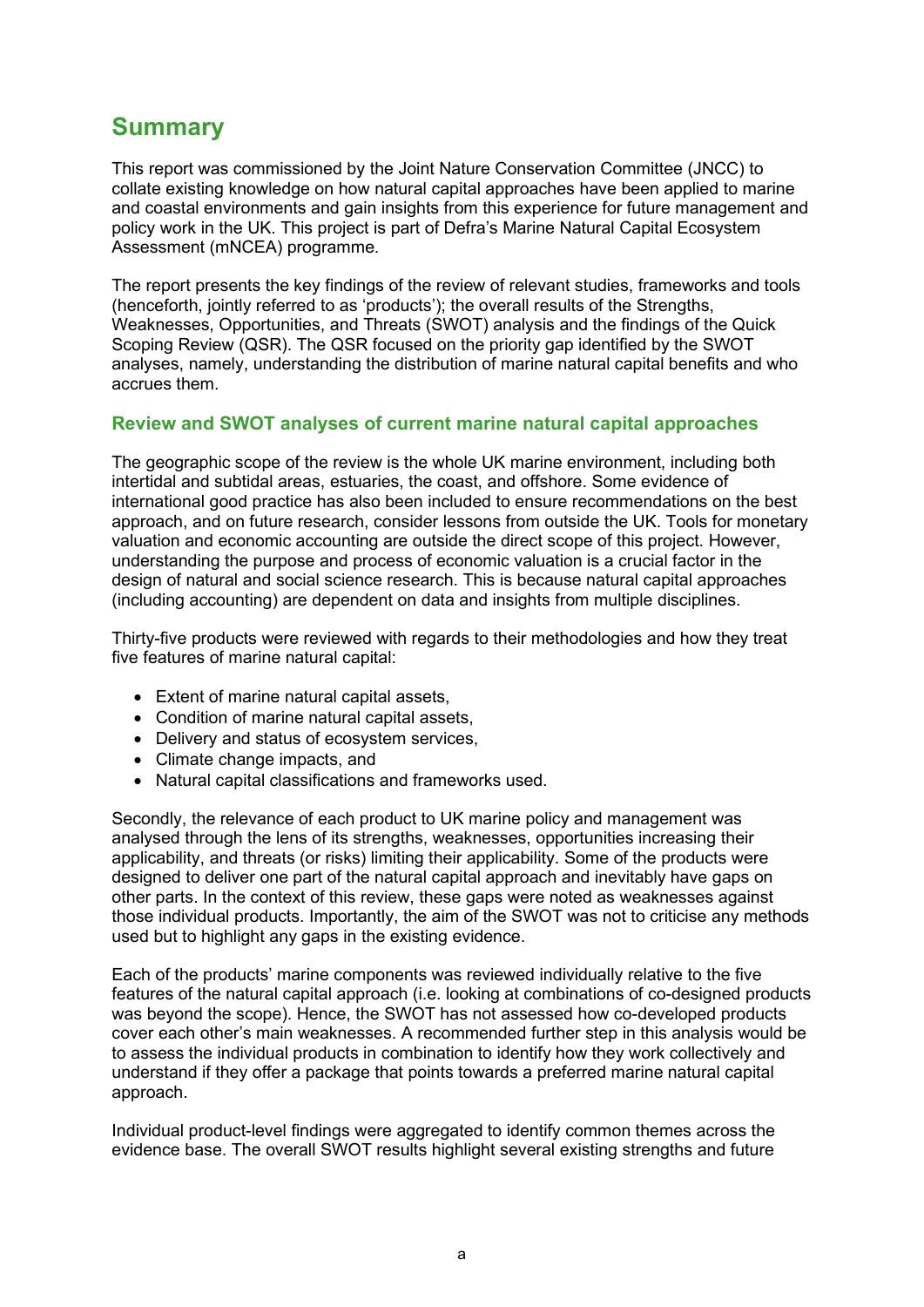opportunities for development and the possibility of integrating the marine and coastal natural capital approach into decision making, as follows:

- With regards to the extent and condition of natural capital assets, products often use standardised methods, classifications, and data sets, making the assessments robust and scalable.
- Methods used to assess ecosystem services are mostly repeatable, and transferable with frameworks providing a route to further standardisation.
- The coverage of high-level ecosystem services is wide, with services linked to specific asset types at a granular level.
- There is a potential for the existing approaches to be developed further and move towards widely accepted standardised approaches which can be adapted to different contexts. Some approaches such as asset-service matrices have been highlighted as particularly useful.
- Another opportunity lies in undertaking innovative work to better understand how both species and habitats link to ecosystem service delivery across scales and contexts. Future efforts should be dedicated to assessing ecosystem services which have not been studied much to date (e.g. regulating services and cultural services other than tourism / recreation).
- There is also an opportunity to use understanding of approaches to measuring natural capital assets to develop better measurements of ecosystem services.

Addressing these and other development opportunities, including sufficient guidance, better quality data, and higher resolution assessments, can improve the robustness in ecosystem services methods. However, some of the solutions addressing these issues can be costly or methodologically challenging.

The SWOT results informed recommendations developed to outline good practice for a UK marine natural capital approach. The recommendations look across the natural capital approach and assessment cycle. This cycle starts with agreeing the purpose and scope, and engaging with relevant stakeholders including decision makers, those who provide supporting data and insights, those expected to benefit and those expected to be negatively affected as a result. Technical aspects such as the use of existing classifications, frameworks or data and valuation methodologies should also be considered when applying the marine natural capital approach.

Furthermore, 12 recommendations for future research to fill evidence gaps were developed, these focus on: the over-arching process, improvements to current practice, incorporating the future / temporal elements, and understanding the use and usefulness of evidence.

#### **QSR of the distribution of benefits across different groups**

The priority research gap as identified by the SWOT and selected in consultation with the steering group was the limited consideration of beneficiaries and the distribution of benefits to different beneficiary groups across the products. It was acknowledged that understanding who benefits from marine ecosystems services is essential for achieving buy-in to the marine natural capital approach as well as being key to making the approach coherent to stakeholders that want to implement it. Having robust evidence of the beneficiary groups could underpin decision-making in areas such as marine management, blue financing, and cost-benefit analyses.

The QSR explored the following priority research question: **What evidence exists to understand the distribution of the benefits of marine and coastal ecosystem services to different beneficiary groups?** A QSR protocol was developed to answer this question in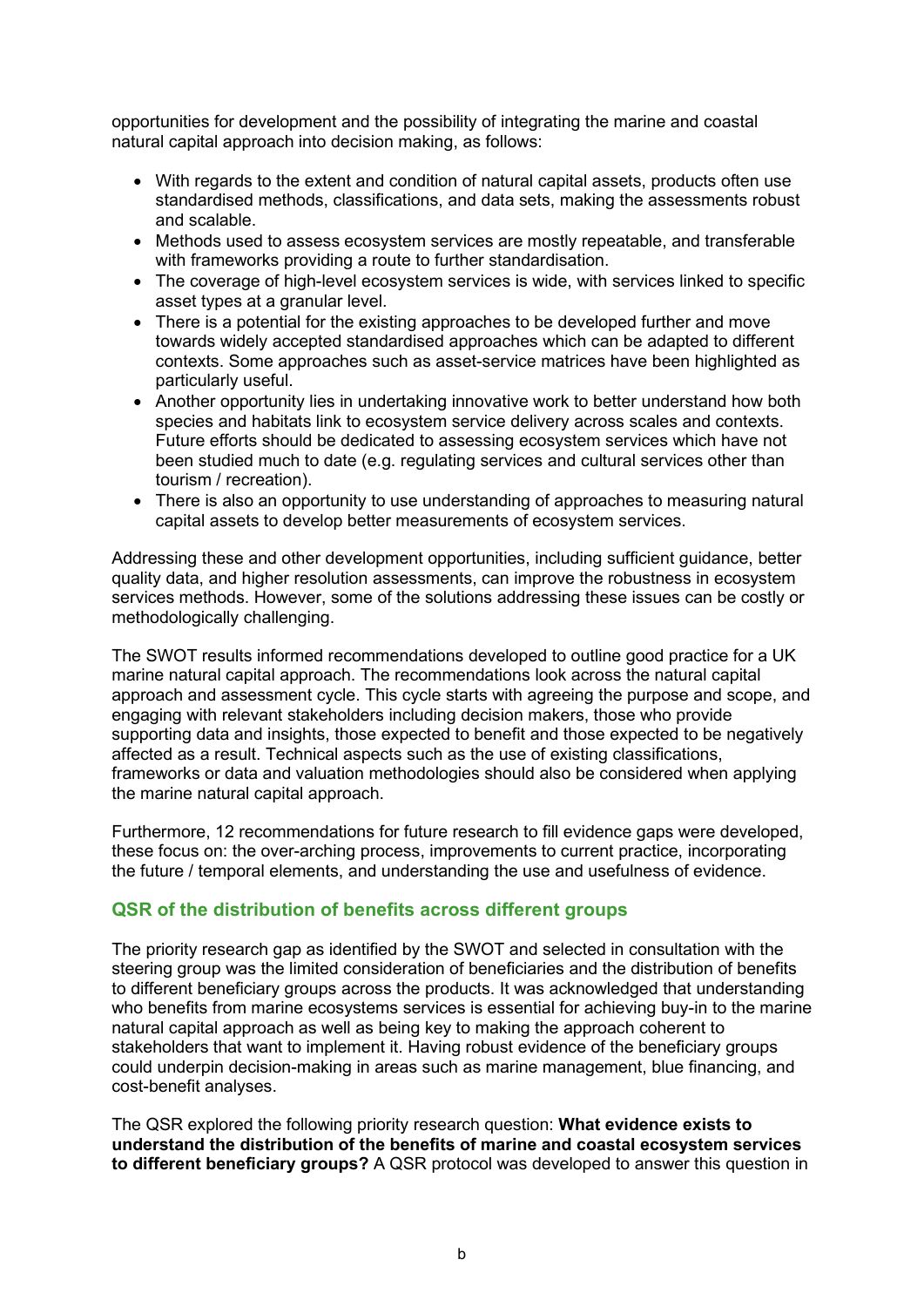line with the Defra and Natural Environment Research Council (NERC) guidance (Collins *et al.* 2015).

The implementation of the QSR protocol identified 196 potentially relevant documents in total, with 75 documents deemed actually relevant to answer the priority research question. Of these relevant documents, 39 explicitly mention the distribution of benefits to beneficiaries. However, some studies may simply identify who the beneficiaries are, and some do this implicitly (e.g. through the monetary units used, such as *£/visitor)*.

The QSR identified that detailed beneficiary assessments are rarely considered. The literature tends to use inconsistent classifications of beneficiaries, often defined for specific industries rather than different societal groups. The link between benefits and beneficiaries needs to be more comprehensive and include beneficiaries further removed from marine and coastal environments. This and other transferrable lessons can be learnt from the terrestrial literature, including formal tools for stakeholder mapping and trade-off analysis, which could support the identification of beneficiaries.

Beneficiary assessments require further guidance on distributional analysis and quantification and could benefit from quantification and monetisation of beneficiaries' individual benefits. The results of beneficiaries' assessments should be accompanied by explanation of how they can support decision making, particularly with the study of beneficiaries gaining more prominence through concepts such as 'just transition', linking climate change to social and environmental impacts. Consideration of equity across income groups and generations as justification for government intervention could be a key driver for adopting a natural capital approach. These collective findings from the existing evidence provide a solid foundation for future research but need to be developed further.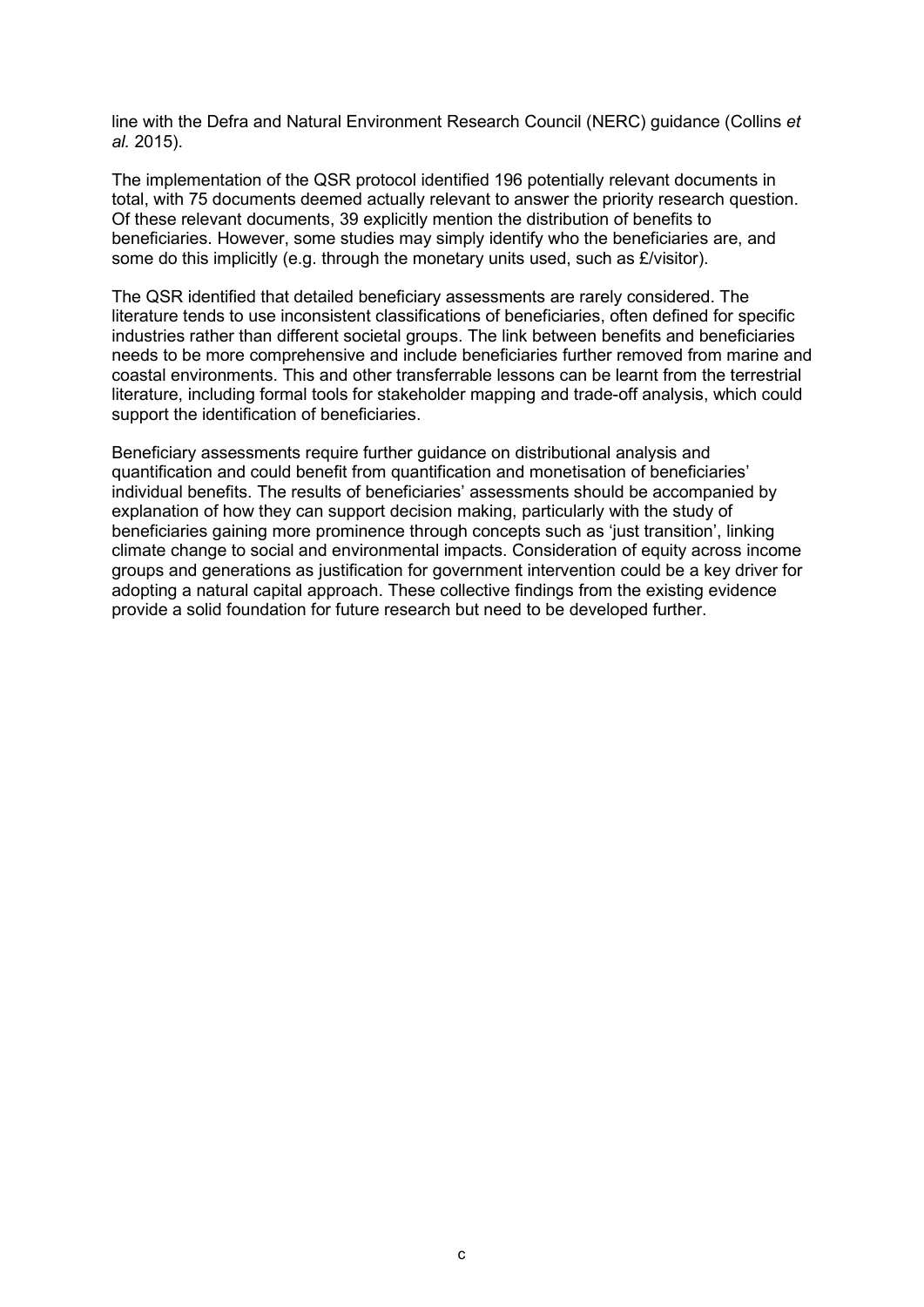# **Contents**

| 1              |       |  |                                                              |  |
|----------------|-------|--|--------------------------------------------------------------|--|
|                | 1.1   |  |                                                              |  |
|                | 1.2   |  |                                                              |  |
|                | 1.3   |  |                                                              |  |
| 2 <sup>1</sup> |       |  |                                                              |  |
|                | 2.1   |  |                                                              |  |
|                | 2.2   |  |                                                              |  |
|                | 2.2.1 |  |                                                              |  |
|                | 2.2.2 |  |                                                              |  |
|                | 2.3   |  |                                                              |  |
|                | 2.4   |  |                                                              |  |
|                | 2.4.1 |  |                                                              |  |
|                | 2.4.2 |  | Recommendations for UK marine natural capital assessments 16 |  |
|                | 2.4.3 |  |                                                              |  |
| $3\phantom{a}$ |       |  |                                                              |  |
|                | 3.1   |  |                                                              |  |
|                | 3.1.1 |  |                                                              |  |
|                | 3.2   |  |                                                              |  |
|                | 3.2.1 |  |                                                              |  |
|                | 3.2.2 |  |                                                              |  |
|                | 3.2.3 |  |                                                              |  |
|                | 3.2.4 |  |                                                              |  |
| 4              |       |  |                                                              |  |
|                | 4.1   |  |                                                              |  |
|                | 4.2   |  |                                                              |  |
|                |       |  |                                                              |  |
|                |       |  |                                                              |  |
|                |       |  |                                                              |  |
|                |       |  |                                                              |  |
|                |       |  |                                                              |  |
|                |       |  |                                                              |  |
|                |       |  |                                                              |  |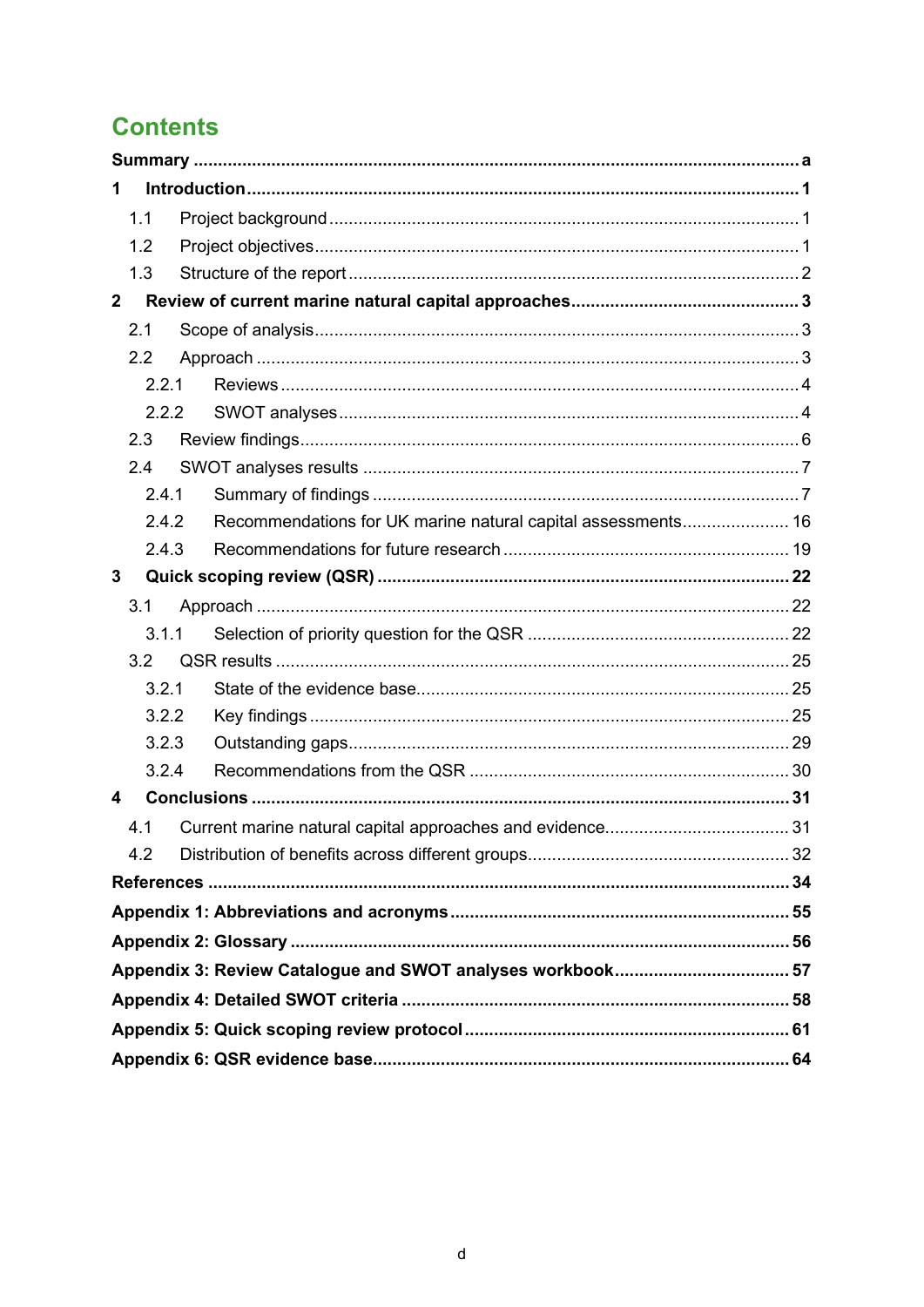## <span id="page-6-0"></span>**1 Introduction**

This report for the Joint Nature Conservation Committee (JNCC) evaluates the existing evidence base on marine natural capital approaches in the UK as part of Defra's Marine Natural Capital Ecosystem Assessment (mNCEA) programme. The report presents the key findings of the review of relevant studies, frameworks and tools (henceforth, jointly referred to as 'products') and the overall results of a Strengths, Weaknesses, Opportunities, and Threats (SWOT) analyses. The SWOT analyses fed into the development of a recommended marine natural capital approach and identified key gaps in the marine natural capital evidence base. One of these gaps, namely understanding the benefits and beneficiaries of marine natural capital, has been investigated through a Quick Scoping Review (QSR), the outputs of which are also presented here.

## <span id="page-6-1"></span>**1.1 Project background**

Marine policy and management increasingly reflect the importance of natural capital and the multiple ecosystem services it provides. Understanding and measuring stocks of natural capital assets and their benefits to society are essential for informing delivery of the ecosystem approach, as called for in the UK Marine Policy Statement (2011) and the UK Marine Strategy (2019).

The natural capital approach, as defined by the Natural Capital Coalition (now Capitals Coalition) (2019), has several important features including a distinction between the stocks of natural assets and associated flows of benefits to society; valuation of the benefits to make trade-offs explicit and prioritisation easier; and a forward-looking perspective to account for changes in quality and quantity of assets and risks such as climate change.

Defra's 'Enabling a Natural Capital Approach' (ENCA) guide (2020) has consolidated natural capital thinking and evidence. The Dasgupta Review (HM Treasury 2021) emphasises the importance of the natural capital approach for economic activity and human wellbeing, recognising biodiversity as an asset which we should stop degrading and actively restore. The application of the natural capital approach on land is being developed successfully but applying it to the marine environment remains challenging.

A range of approaches to putting marine natural capital and ecosystem services thinking into practice has been developed and trialled. There has also been some work to create standardised approaches (e.g. Hooper *et al.* 2019). There remains a need for greater convergence and standardisation of these approaches, and for their consistent use to support marine decision-making processes. Understanding the strengths and weaknesses of different approaches, including gaps and uncertainty in the evidence base and outputs of the applied approaches, is important for identifying recommendations for good practice and areas for further research. This report reflects the work that has started consolidating what we know.

## <span id="page-6-2"></span>**1.2 Project objectives**

This project aimed to explore how the natural capital approach can be applied to managing the UK marine environment. This involved a review of existing marine natural capital tools, methods, and studies applying them. The review started with a list of preselected 'products' which were identified by JNCC and the project team as potentially relevant to UK marine resource management and/or marine policy. However, it was expanded, in particular in the QSR phase, to include evidence from other contexts with relevance to the marine environment. The review reported what was found in the literature and the applicability of the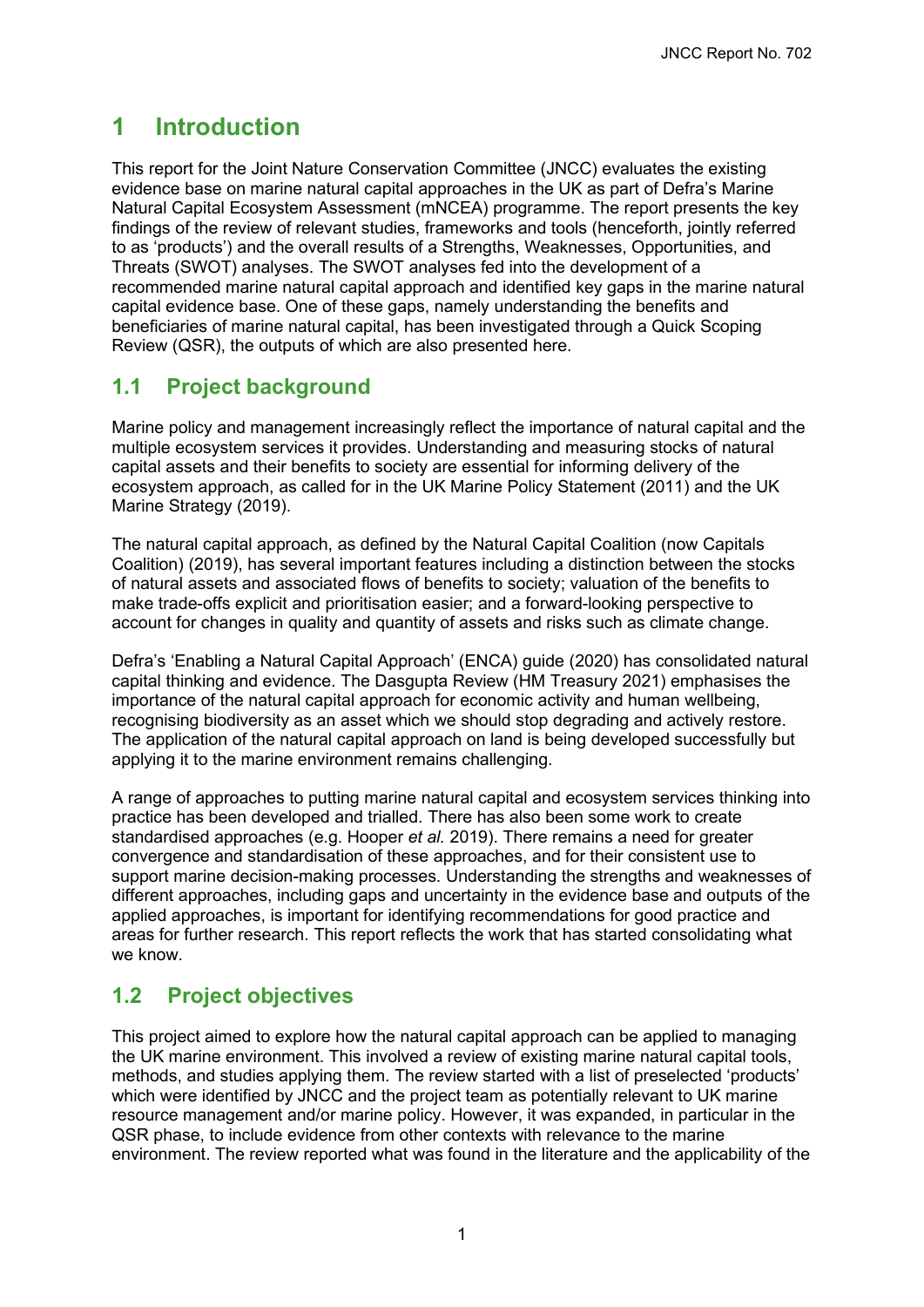products to the marine environment. The review also identified evidence gaps and suggested areas for future research.

The application of natural capital and ecosystem services approaches is location and context specific. The key is to understand how (the extent and condition of) the stock of assets links to the flows of benefits and which management-related or other factors affect these linkages. A standardised UK marine natural capital framework cannot be entirely prescriptive as the linkages will vary depending on context. The challenge is to find effective and efficient ways of understanding the context and applying these approaches to different situations. In addition, any framework applied would have to be flexible to reflect the evolving understanding and evidence in this fast-developing area of work. Using a principles-based framework allows for flexibility, which enables the analysis to continue to support the maintenance and enhancement of marine and coastal environments. There could also be prescriptive elements where there are benefits to standardisation, and therefore, little risk of major changes in understanding, for example in recommended habitat classifications.

Given this context and challenge of finding the good practice in this complex area, the main objectives of the project were to:

- Collate information about existing marine natural capital products and provide a summary of the evidence base.
- Perform an in-depth SWOT analysis on each product and identify strengths, weaknesses, opportunities, and threats across the evidence base.
- Use the SWOT results to develop a recommended common approach and identify gaps that require further research.
- Carry out a QSR addressing a key gap identified through the SWOT analyses, namely, information on the benefits and their distribution across beneficiary groups, identified as the most immediately pressing evidence need.

## <span id="page-7-0"></span>**1.3 Structure of the report**

This report is structured in the following way:

- **Section 1: Introduction** Describes the background to the project, the objectives, and the structure of the report.
- **Section 2: Review of current marine natural capital approaches** Describes the SWOT analyses and presents the findings and recommendations.
- **Section 3: Quick scoping review (QSR)** Summarises the QSR and presents the findings and remaining evidence gaps relating to the priority question.
- **Section 4: Conclusions –** Collates the recommendations from SWOT and QSR for future assessments of the UK marine natural capital.
- **Appendix 1: Abbreviations and acronyms**
- **Appendix 2: Glossary**
- **Appendix 3: Review catalogue and SWOT analyses workbook**
- **Appendix 4: Detailed SWOT criteria**
- **Appendix 5: Quick scoping review protocol**
- **Appendix 6: QSR evidence base**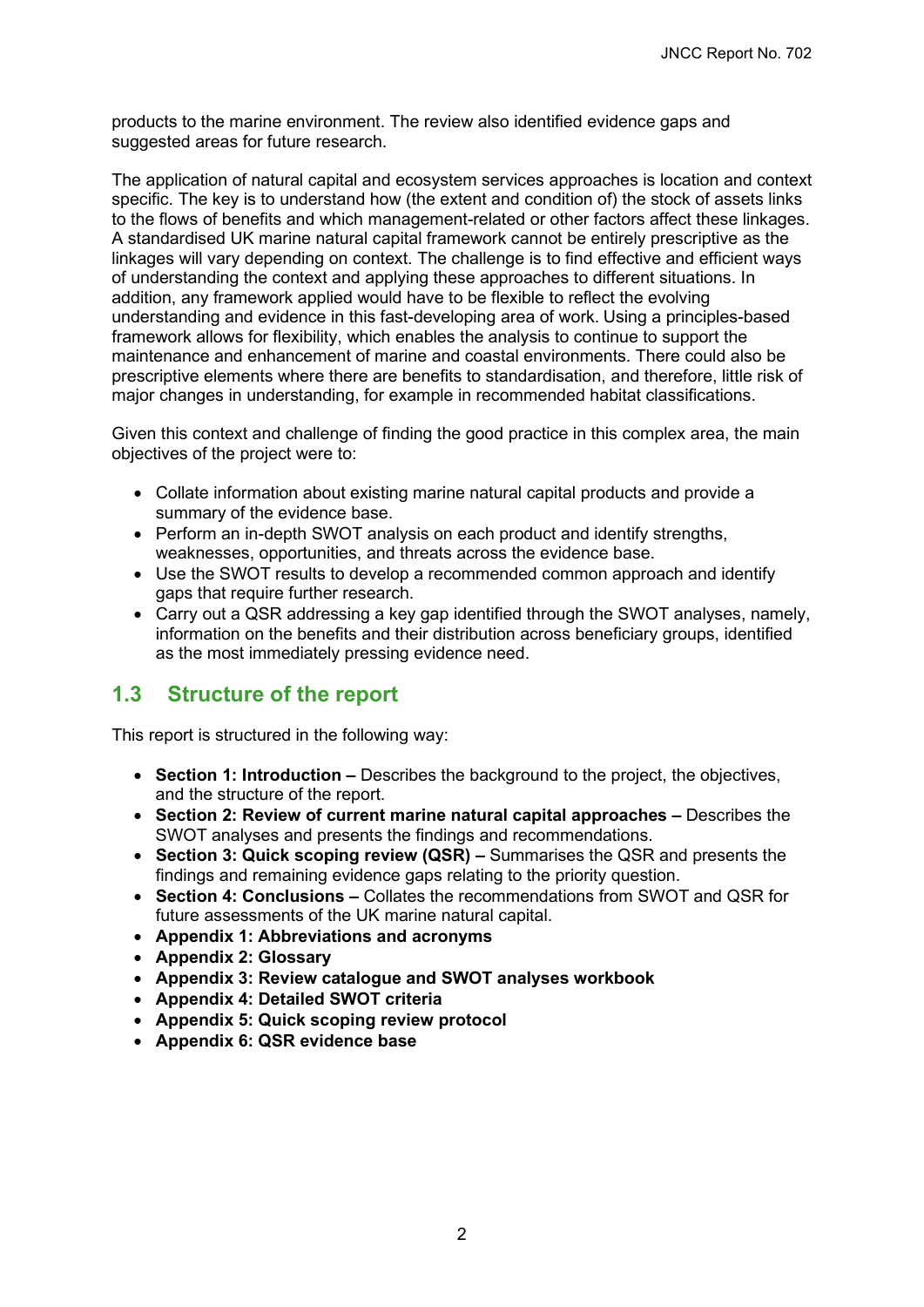# <span id="page-8-0"></span>**2 Review of current marine natural capital approaches**

This section summarises the scope, approach, and outcomes of the review and SWOT analyses of current marine natural capital approaches. In general terms, a natural capital approach is one that: distinguishes between stocks of natural assets and the flows of benefits they provide to society; focuses on how the changes in the stocks affect their capacity to deliver benefits; values the benefits (in any unit, including but not limited to, monetary) to show trade-offs and priorities; and incorporates future risks and opportunities. It also captures both living and non-living elements of nature (see Appendix 2 for glossary of terms).

## <span id="page-8-1"></span>**2.1 Scope of analysis**

The geographic scope of the review is the whole UK marine environment, including both intertidal and subtidal areas, estuaries, the coast, and offshore. The review focuses mainly on marine natural capital approaches applied in this area. Some evidence of international good practice has also been included, to ensure recommendations on the best approach and future research consider lessons from outside the UK.

The methodological scope includes methods for assessing the extent and condition of marine natural capital assets, as well as the delivery and status of ecosystem services. Tools and approaches such as asset and risk registers, natural capital asset indices, logic chains, asset-service matrices, and physical accounts are therefore all within scope.

Tools for monetary valuation and natural capital assessment are outside the direct scope of this project. However, many products in the scope of the review also use valuation evidence, combined with other elements of the natural capital approach (e.g. logic chains, physical accounts) and/or in supporting decision-making (e.g. natural capital accounting and policy appraisal). Understanding of economic valuation remains a factor in the assessment, since the ability to support subsequent valuation is an important attribute of physical data and analysis within natural capital approaches. This is in line with ongoing work to develop natural capital accounting standards both nationally and internationally.

## <span id="page-8-2"></span>**2.2 Approach**

This section outlines the approach to producing the reviews and SWOT analyses of the evidence base. First, a catalogue of marine natural capital products was created with reviews conducted to provide individual product summaries as well as evidence collated against review categories. Second, a SWOT structure was applied to produce an individual SWOT analysis for each product in terms of their appropriateness to be used for management and policy for the UK marine environment. The SWOT analyses also identified common themes across the evidence base. The SWOT outputs were then used to build a recommended approach for marine natural capital and recommendations for future research.

A total of 35 products were included, of which 21 were provided by JNCC and the project steering group, including work produced as part of Defra's mNCEA programme. A further 14 products were found by the project team. These consist of projects conducted by project team members that cover the application of the natural capital approach within the marine context. Note that additional searches were not undertaken to compile a list of products for review, and therefore the evidence does not represent the whole evidence base but rather a portion of it. Furthermore, there might be instances where some of the products reviewed were not the latest available editions.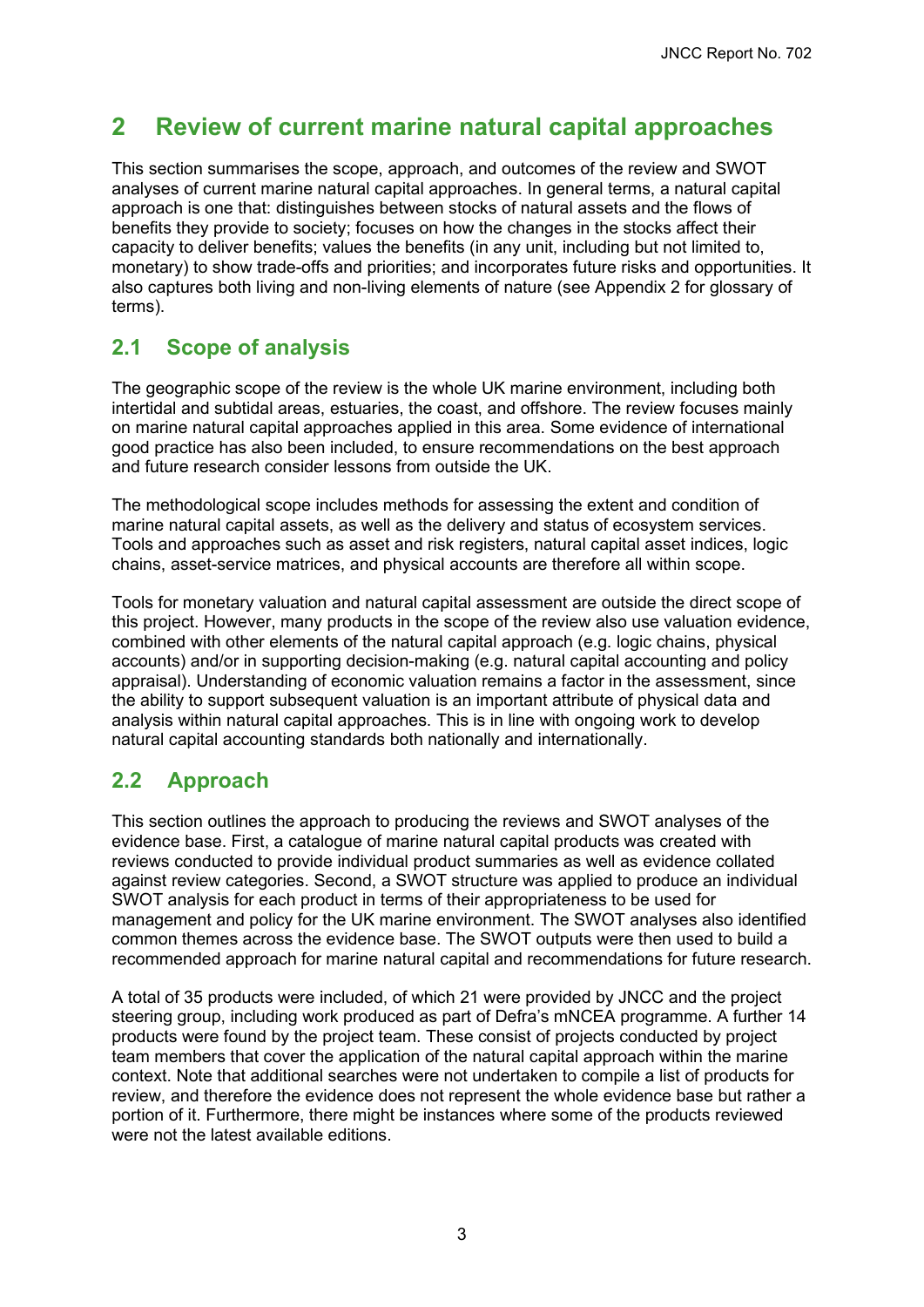The products are recorded in an Excel™ workbook (see Appendix 3). This review catalogue gives a unique reference number to each product and reports key information such as study date, author, and full reference. Review outputs and the SWOT analyses outputs are presented in additional worksheets. The Excel™ workbook structure allows the product list, reviews and subsequent SWOT analyses to be easily updated in the future.

#### <span id="page-9-0"></span>**2.2.1 Reviews**

For consistency and efficiency, each product was reviewed by one team member. Where a team member is a (co)author of a product, two team members were assigned as reviewers to minimise bias. Each product was reviewed against each of the following five categories of information about marine natural capital:

- Extent of marine natural capital assets
- Condition of marine natural capital assets
- Delivery and status of ecosystem services
- Climate change impacts, and
- Natural capital classifications and frameworks used.

The relevant information under each category was extracted by the project team and summarised. Most information was specific to the category, for example listing the types of natural capital assets and the categories of ecosystem service considered. The geographic scope (e.g. UK, England, Wales, Scotland or other) was identified wherever possible, and a confidence rating was given to the evidence or data reviewed and given a low, medium and high rating where relevant. Some products were assessed against all five categories, but in many cases some of the categories were not relevant (for example, many products did not consider climate change impacts).

#### <span id="page-9-1"></span>**2.2.2 SWOT analyses**

The SWOT analyses workbook (see Appendix 3) built on the content of the review catalogue. For each product additional summary information was compiled, including:

- Title and lead organisation(s)
- Timescale
- Cost
- Customer
- Funding source
- Contractors
- Technical focus and application (e.g. research project, local management, Marine Spatial Planning, UK Marine Strategy).
- Spatial focus
- Description of outputs
- Weblink to final (or interim) outputs

The SWOT analyses assessed each product in the context of its application of the natural capital approach and its application to UK marine environmental management needs and challenges. The following definitions were used:

- **Strengths:** Features of the product supporting its application to UK marine policy and management.
- **Weaknesses:** Features of the product that could be improved on (in the context of UK marine policy and management). Note that some of the products were designed to deliver one part of the natural capital approach and inevitably have gaps on other parts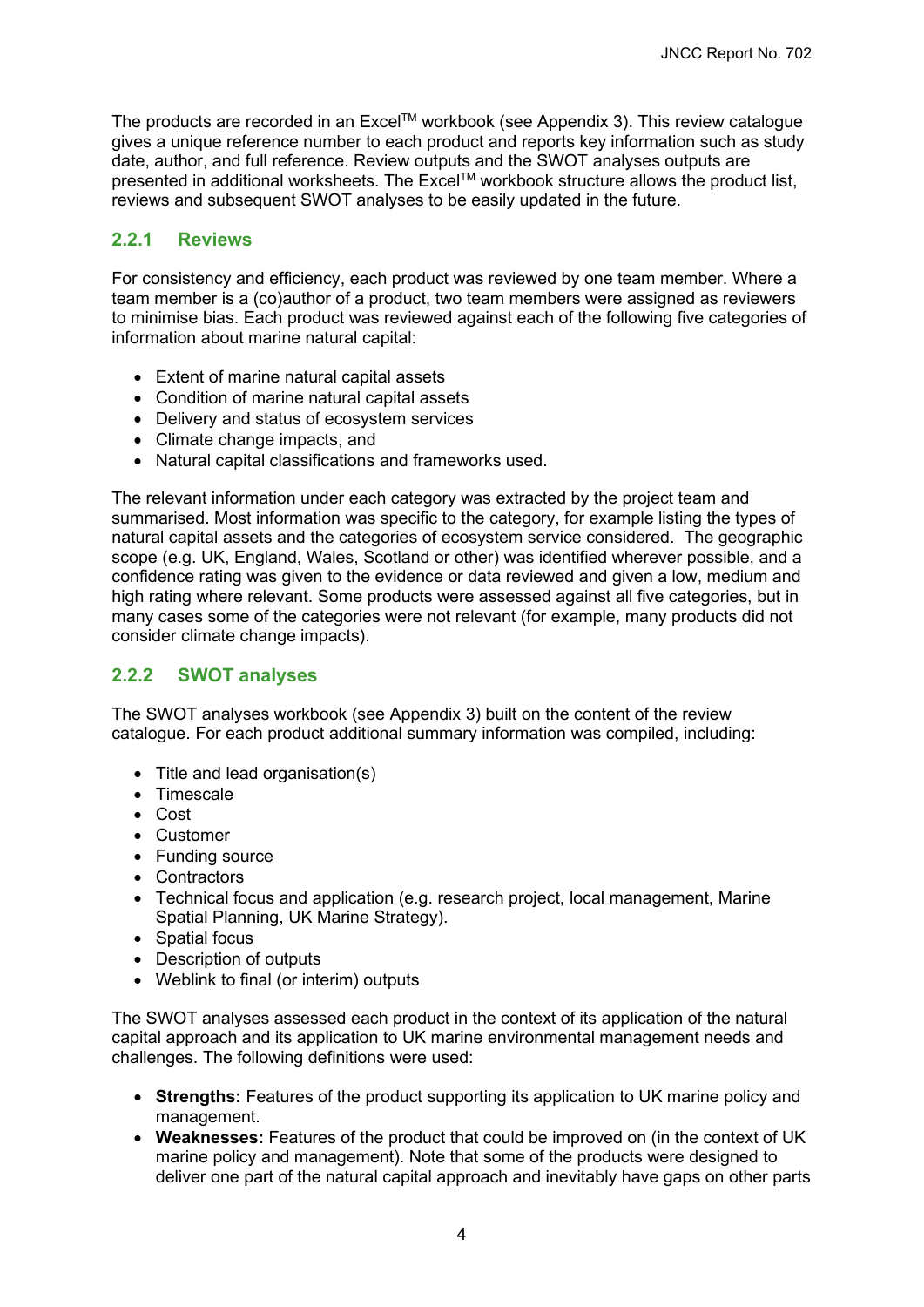– these were noted as weaknesses against those individual products. The aim of the SWOT was not to criticise any methods used but to highlight any gaps in the existing evidence.

- **Opportunities:** Wider context that could be exploited to increase the usefulness of the product for UK marine policy and management (e.g. economic, political, and technical).
- **Threats (Risks):** Factors that may prevent or limit the product's applicability to the UK marine policy and management.

Each product was put through four SWOT analyses with respect to their treatment of four features as show in **[Table 1](#page-10-0)**. The table also shows the criteria considered in each category to decide on SWOT of each product, with detailed criteria presented in Appendix 4.

| <b>SWOT feature</b>                 | <b>SWOT criteria</b>                                                                                                                  |
|-------------------------------------|---------------------------------------------------------------------------------------------------------------------------------------|
| Natural capital assets              | • Asset coverage<br>Asset extent<br>• Asset location and spatial configuration<br>• Asset condition                                   |
| Ecosystem services                  | Ecosystem service coverage<br>Ecosystem service physical flow<br>Ecosystem service valuation<br>Ecosystem service delivery and status |
| Climate change and<br>other impacts | Coverage of climate change and other impacts<br>Trends and risks                                                                      |
| Natural capital<br>approach         | Consistency with natural capital approach                                                                                             |

<span id="page-10-0"></span>**Table 1:** Design of the SWOT analyses.

Each of the products' marine components was reviewed individually (i.e. looking at combinations of co-designed products was beyond the scope). Hence, the SWOT did not assess how co-developed products cover each other's main weaknesses.

The review matched the products to the relevant SWOT feature(s). Each reviewer was assigned a SWOT feature based on their expertise, in some instances there were more than one reviewer per feature. Reviewers used the findings of the reviews and referred to the product itself where necessary to complete the relevant SWOT analyses. The overall SWOT results for each feature reflect common themes or issues across relevant products, allowing for a holistic overview of the SWOT results. As part of the quality control, the SWOT analyses (both by product and overall) were reviewed by a member of the project team who was not involved in the initial reviews or SWOT to ensure consistency in application of the criteria and to ensure all commonalities have been captured.

The SWOT results for individual products are presented in the SWOT analyses workbook (Appendix 3), alongside the summarised SWOT results. The SWOT results were used by the project team to derive overall findings and recommendations. These include recommendations for a good practice approach to natural capital assessments for the UK marine environment. Good practice is defined in terms of:

1. Alignment to the natural capital approach (i.e. as defined by the Capitals Coalition 2019), and applicability to different marine management issues by different stakeholders; and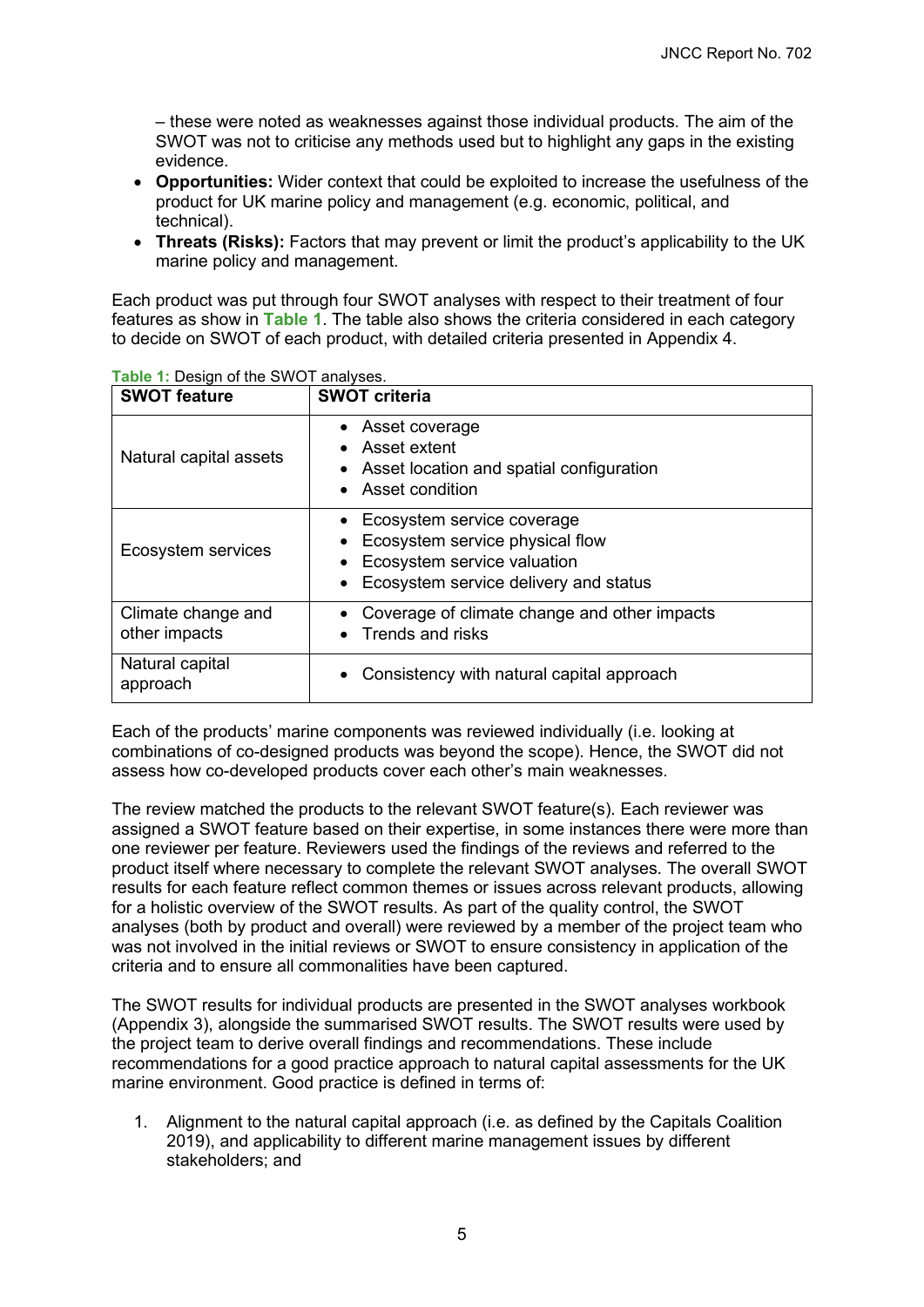2. Suitability for use in practice including the trade-offs between the level of accuracy, depth and breadth of analysis, and resources and time required to conduct the assessment, and the appropriateness of different methods to inform different decision contexts.

In addition, gaps in the evidence base as well as key opportunities and threats informed the development of recommendations for future research. These recommendations, developed through discussions with the project team and JNCC, were used to derive a priority question for the QSR (see Section [3\)](#page-27-0).

## <span id="page-11-0"></span>**2.3 Review findings**

The review process identified 35 products, from a variety of sources including government reports, tools, and databases, as well as frameworks and case studies published in academic and grey literature. [Table 2](#page-11-1) provides a summary of the number of products in each review category. Note that one product can feature in more than one category. 30 products are related to 'delivery and status of ecosystem services', including either qualitative, quantitative or monetary evidence on specific ecosystem services provided by marine and/or coastal assets. While 24 products consider the extent of marine natural capital, only 16 provide information on both the extent and condition. Only eight products reviewed covered climate change impacts, primarily qualitatively or acknowledging that climate change is a risk to marine and coastal assets. Note that as the review catalogue was not produced through an evidence search strategy, these product counts do not represent the current evidence base, but only the products included in this review.

The majority (28 of 35) of products reviewed contain details on the classifications and frameworks used. This includes classification systems for assets and ecosystem services, as well as methods used to connect assets, ecosystem goods and services and benefits. The most commonly applied asset classification systems are (i) the European Nature Information System (EUNIS, European Environment Agency (2021a)) (used by 10 products) even though they use different levels of classification; and (ii) the UK eight broad habitats as adopted by the UK National Ecosystem Assessment (NEA) (UK NEA 2011) (used by a further seven products). The most commonly used ecosystem service classification system is the Common International Classification of Ecosystem Services (CICES, EEA (2021b)), applied by 13 products (using either version 4.3 or 5.1 depending on publication date). A further three products made use of the ecosystem service classification system developed by the UK NEA Follow-On project (UK NEA 2014).

For assessing links between marine and/or coastal assets, ecosystem service flows and the final goods and services provided, 10 products used logic chains and 24 used conceptual frameworks (including guidance but stopping short of providing logic chains).

| Category                                    | <b>Number of products</b> |
|---------------------------------------------|---------------------------|
| Extent of marine natural capital assets     | 24                        |
| Condition of marine natural capital assets* | 18                        |
| Delivery and status of ecosystem services   | 30                        |
| Climate change impacts                      | 8                         |
| <b>Classifications and frameworks</b>       | 28                        |
| Total unique products                       | 35                        |

<span id="page-11-1"></span>**Table 2:** Number of products reviewed by review category.

Table note: Products can appear in several categories. \*:16 of these also include extent.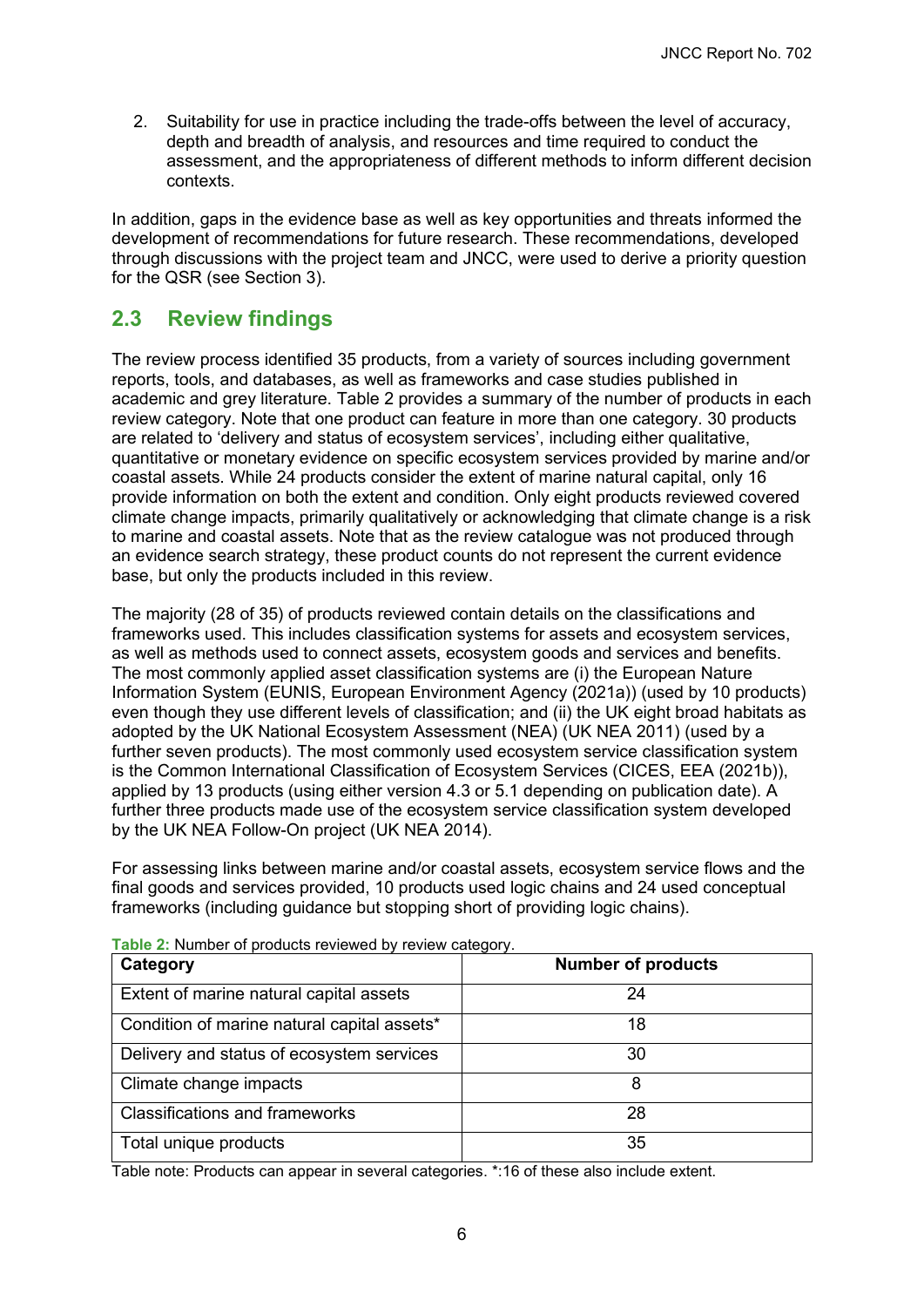The geographic scope of the project is the UK. However, a few products included information from the European Union and UK Overseas Territories. A summary of the geographic scope is presented in [Table 3.](#page-12-2)

<span id="page-12-2"></span>**Table 3:** Number of products reviewed, by geographic scope and coverage of information about assets and services.

| Geographic<br>scope | <b>Extent of marine</b><br>natural capital<br>assets | <b>Condition of</b><br>marine natural<br>capital assets | <b>Delivery and status</b><br>of ecosystem<br>services |
|---------------------|------------------------------------------------------|---------------------------------------------------------|--------------------------------------------------------|
| England             | 11                                                   | 6                                                       | 12                                                     |
| <b>Wales</b>        |                                                      | 2                                                       | 6                                                      |
| Scotland            | 6                                                    | 3                                                       | 5                                                      |
| Northern Ireland    | 4                                                    |                                                         | 2                                                      |
| UK*                 | 8                                                    | 5                                                       | 12                                                     |
| Other**             |                                                      | 5                                                       |                                                        |

Table notes:

\* 'UK' includes products providing information for the UK as a whole and those that disaggregate national data disaggregated to devolved nations.

\*\*'Other' includes both specific locations within the UK (e.g. Isles of Scilly) and outside of the British Isles (e.g. Overseas Territories, European Union).

## <span id="page-12-0"></span>**2.4 SWOT analyses results**

#### <span id="page-12-1"></span>**2.4.1 Summary of findings**

The SWOT results are presented for each SWOT features (see [Table 1\)](#page-10-0) in [Table 4](#page-15-0) to [Table](#page-20-0)  [7.](#page-20-0) These results are also presented in Appendix 3 (i.e. the SWOT analyses workbook) along with the product level SWOT results.

#### **Natural capital assets (See [Table 4\)](#page-15-0)**

A key strength of the products reviewed is the use of available data to measure natural capital asset extent and condition, including standardised national and EU datasets. These methods are often robust and scalable. However, the data is frequently of low resolution and/or modelled rather than directly measured. Where available, local data has been used to inform local assessments, However, this is not common potentially due to issues with collation, access and licensing of data. Generally, condition assessments are quite high level and based either on existing assessments or expert judgment. These assessments can therefore be hard to replicate and scale. For the most part, consistent asset classification and indicators are used (e.g. EUNIS). Abiotic (i.e. non-living) assets (e.g. marine aggregates) and other capital inputs or manufactured assets (e.g. area of installed offshore wind capacity, embankments, footpaths) tend to be omitted. The consideration of risks and trends in relation to natural capital assets is missing in many of the products, even though these are important considerations when informing management decisions.

There is potential for standardising approaches for assessing marine natural capital assets in the UK and internationally, such as the inclusion of abiotic assets and other capital inputs, which are used in some reviewed products. Further improvements could include developing approaches to assessing asset extent using standardised data sources and standardised methods for assessing condition of assets. Currently, information on asset condition is mostly lacking and measures of condition largely relate to ecosystem structure rather than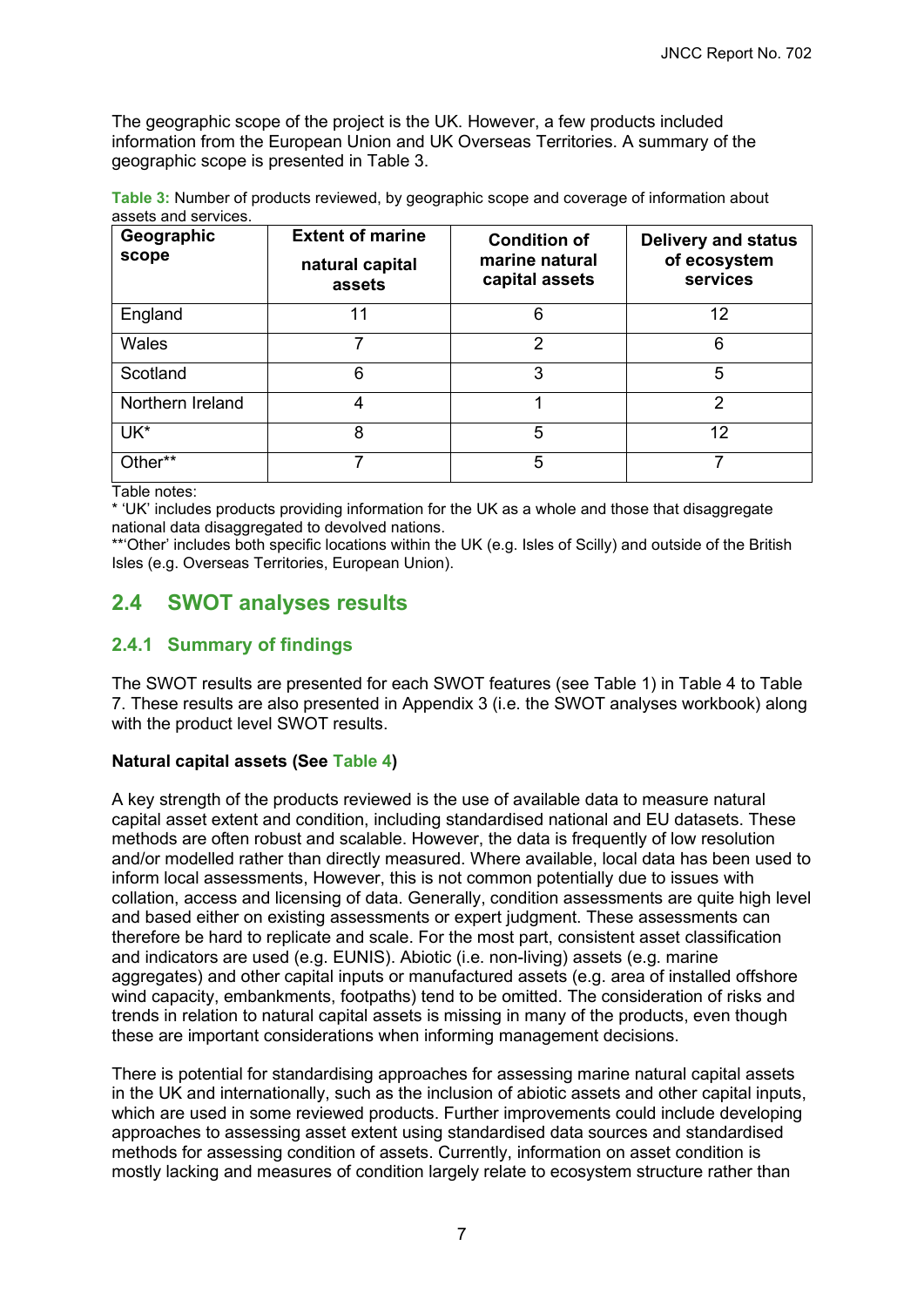function. The existing datasets require improvements, regarding better spatial resolution or field-testing of model predictions. These improvements could be expensive so it would be prudent to consider the proportionality of expenditure on data collection, taking account of the multiple uses for improved data and the potentially significant benefits of improved marine management in the UK.

#### **Ecosystem services (See [Table 5\)](#page-16-0)**

The products use a range of data sources and methods to assess a wide selection of ecosystem services. The main ecosystem services assessed in most products include food provision, climate regulation, tourism/recreation and hazard regulation. There is a longer history of measuring these ecosystem services. Other ecosystem services such as those related to cultural services, other than tourism/recreation, are generally not assessed in most products reviewed, which is a shortcoming overall. Most current guidance on ecosystem service assessment is focussed primarily on terrestrial ecosystems. Methodologies for assessing ecosystem services tend to be data intensive, and applications to terrestrial ecosystems benefit from a longer and wider practice of data collection.

The ecosystem services considered primarily focus on those provided by habitats, rather than species (with the exception of food provision). It is important to note that, unlike terrestrial environment, many species in the marine environment are not simply linked to one habitat. For example, fish nursery may be linked to one habitat, but adult fish may live in a completely different habitat. Similarly, migratory species (e.g. sharks, turtles and birds) encounter numerous habitats in their life span. Existing habitat mapping is often weak or insufficient for the assessment of ecosystem service provision, for example, lacking information on habitat condition. There is a need to better understand how habitats support species. Furthermore, it is unclear how robust the ecosystem service assessments are, with confidence and/or uncertainty often discussed but not factored into the analysis.

Considering this, there is potential to standardise ecosystem service assessments across spatial areas to support the construction of a consistent evidence base that is transferrable, scalable and repeatable. The ecosystem service frameworks (e.g. CICES, UK NEA) are very similar and are used across a broad range of circumstances leading to similarities in ecosystem service assessments at different scales. The fact that the same frameworks can be applied repeatedly indicates that it is possible to build a comparable dataset of ecosystem services (e.g. de Groot *et al.* 2020). As mentioned in Section [2.3,](#page-11-0) CICES is currently the most commonly used ecosystem service classification system in most of the world (the US has developed a separate framework). However, CICES has been developed primarily for terrestrial ecosystems and there is potential to explore modifications to the system to make it clearer and better applicable to the marine environment, particularly with respect to the high connectivity of marine ecosystems across large scales. Improving the understanding of CICES amongst practitioners will also help ensure better consistency of applications.

Improving understanding of natural capital assets can inform knowledge of their provision of ecosystem services whilst further standardisation will make the level of understanding more balanced between the variety of practitioners working in the field of marine management. There is a need to clarify and quantify the links between the indicators of asset extent and condition and the resultant effects for ecosystem services and benefits. In many cases, existing knowledge of these links is not robust enough to inform policymaking, and it is common practice to apply the same knowledge (i.e. re-use existing asset-service matrices) across several contexts. Without a common evidence base moving forward, there is a risk of continually reinventing the wheel on ecosystem service valuation. Processes should be established to ensure that lessons are learned, and new findings are appropriately disseminated.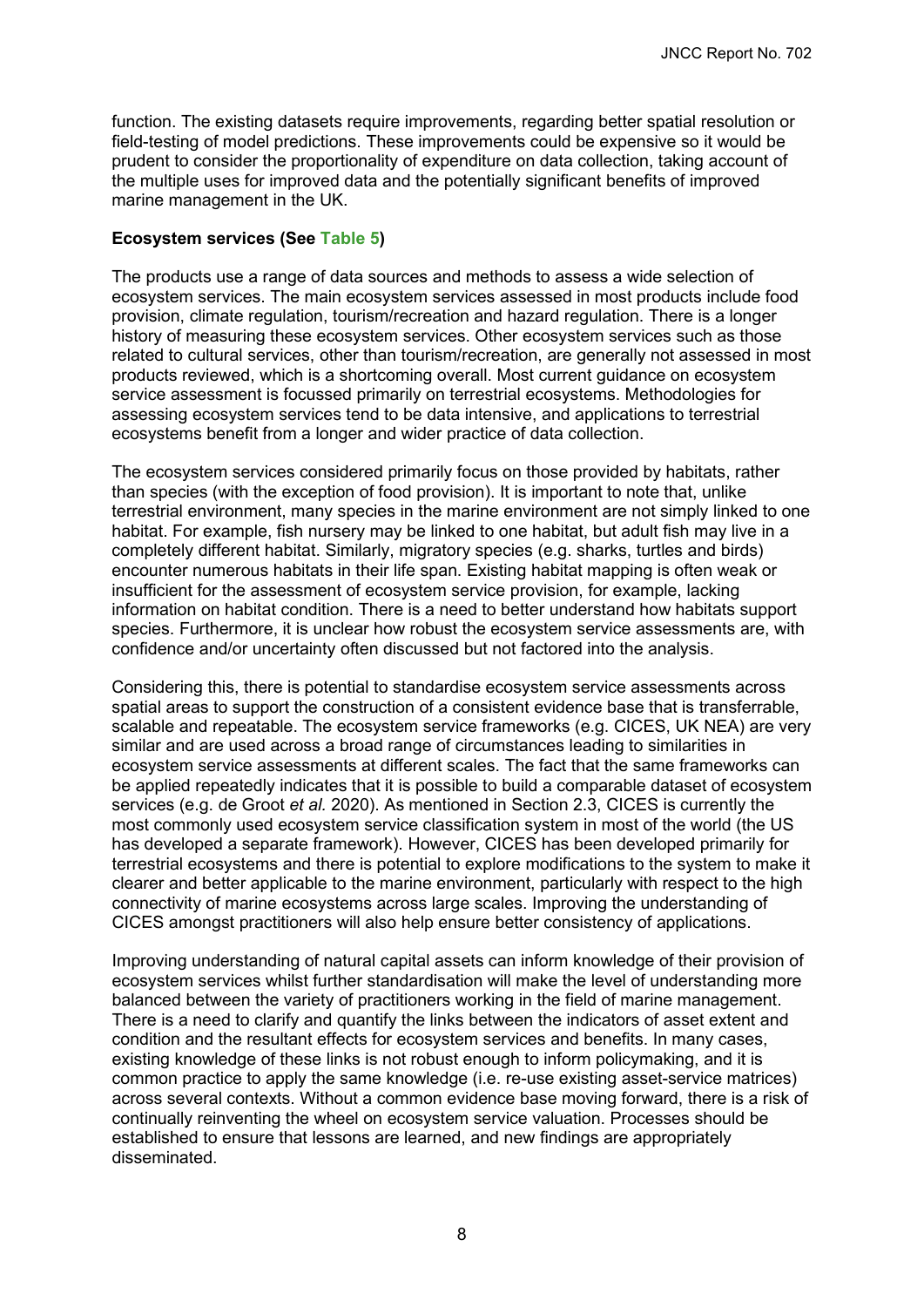#### **Climate change and other impacts (See [Table 6\)](#page-19-0)**

A strength of products, that factor in climate change impacts, is their use of risk registers with climate change featuring as a pressure (negative impact) on natural capital assets. Some products discuss common impacts of climate change on the marine and coastal environment, including ocean acidification, sea-level rise, and temperature increase. However, these impacts are generally only considered across broad asset groups (e.g. marine or coastal) with little to no evidence examining effects of climate change or other impacts on specific assets (e.g. seagrass). Climate change risks for marine assets and ecosystem services are not quantified and rarely assessed qualitatively.

Overall, there is little existing evidence to factor climate change into future assessments due to gaps in the evidence base limiting the scope of current assessments. Where products have generated risk registers, there is little information on how the risks can be linked to quantified assessments (such as valuation), making existing analyses difficult to replicate. This is an area for future research. One important opportunity is to combine existing evidence on climate change predictions with climate change impact evidence or modelling and stakeholder engagement. This would help develop a more complete picture of impacts on natural capital assets and ecosystem services and opportunities for adaptation.

#### **Natural Capital Approach (See [Table 7\)](#page-20-0)**

The recommended natural capital approach should be aligned with the natural capital approach as defined by Capitals Coalition (2019) (see Section [1.1\)](#page-6-1), for example focusing both on the stocks of natural capital assets and flows of benefits (not only the latter) and incorporate changes over time. However, the natural capital approaches applied in the products do not generally account for future changes in natural capital assets, ecosystem service provision and ultimately the benefits they provide. It is also common for the products to focus on the use of one type of data (e.g. environmental) rather than a combination of social, economic, and environmental data within the analysis. There is also minimal stakeholder involvement, which can be partly explained by such involvement not being emphasised in the guidance products reviewed.

As with the other SWOT features, there is scope for addressing these gaps in the natural capital approach. This is supported by the development of standards (e.g. UN *et al.* 2021 and BS 8632:2021 (British Standard Institute's standard on Natural Capital Accounting for Organizations). These standards can help organisations integrate natural capital considerations in a systematic manner and provide guidance on good practice in relation to the methods and approaches applied. If followed, approaches taken in different assessments will become more aligned, facilitating the monitoring and comparison of changes in natural capital assets and ecosystem services. Ultimately, improved comparability across the assessments could support decision-making.

The products reviewed highlight the uncertainty in how the natural capital approach has supported decision-making in practice. While a lack of strong evidence of such practical experience is a risk or threat (in the SWOT context), further testing of the approach for practical application remains an opportunity. The opportunity lies in engaging with decisionmakers to assess what evidence is currently used to support marine policies and management and what gaps can be filled by applying a natural capital approach.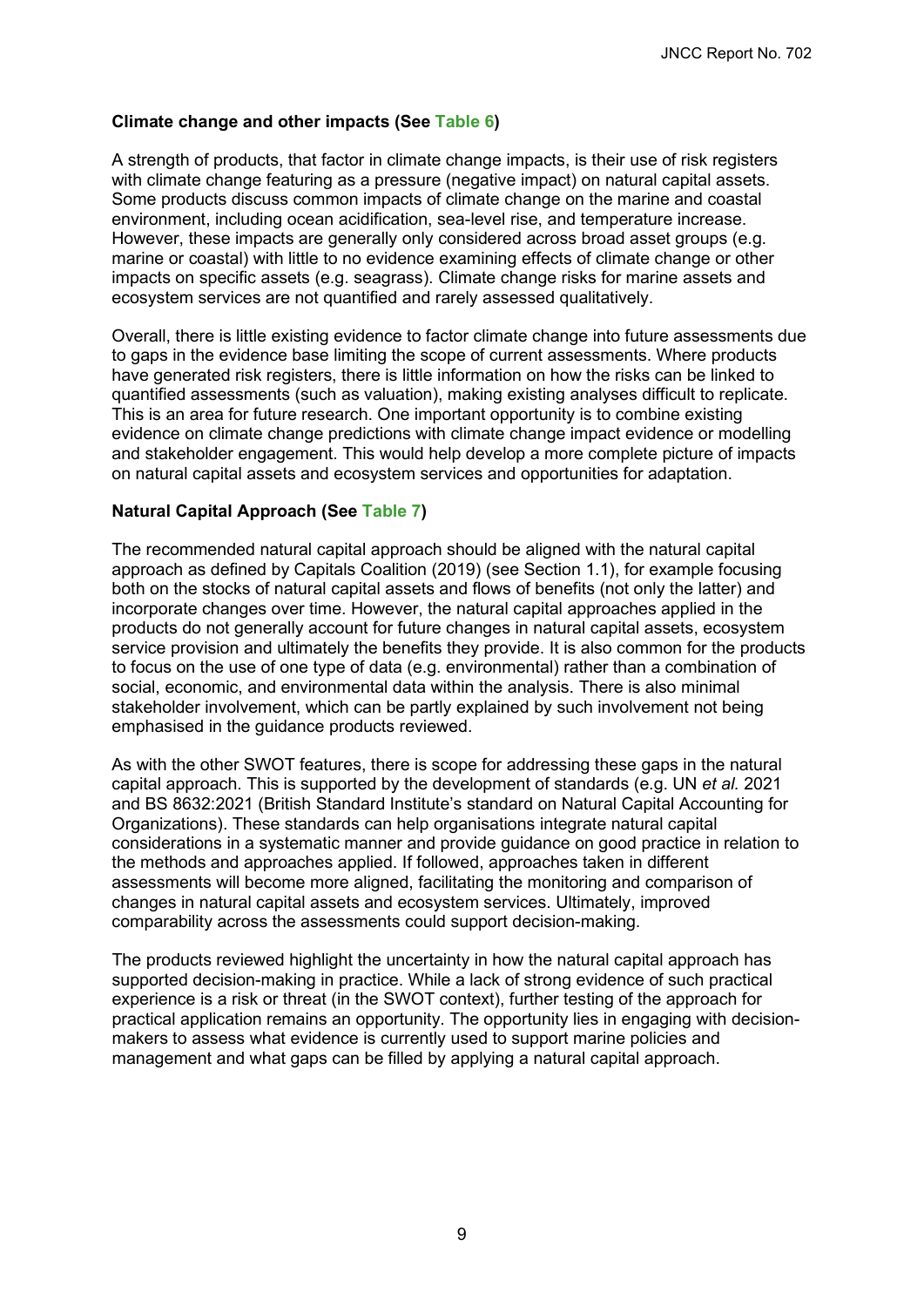|--|

<span id="page-15-0"></span>

| <b>SWOT</b>    | <b>Key findings</b>                                                                                                                                                                                                                                                                                                                                                                                                                                                                                                                                                                                                                                                                   |
|----------------|---------------------------------------------------------------------------------------------------------------------------------------------------------------------------------------------------------------------------------------------------------------------------------------------------------------------------------------------------------------------------------------------------------------------------------------------------------------------------------------------------------------------------------------------------------------------------------------------------------------------------------------------------------------------------------------|
| Strengths      | With regards to the extent of natural capital assets, products often use national or EU data, including standardised data<br>sets (e.g. EMODnet habitat map/EUSeaMap), with addition of local data when available.<br>Indicators provided and/or suggested for asset condition allow to use the currently available data.<br>Methods for measuring asset extent and condition are, on the whole, robust and scalable.<br>Guidance documents tend to support widely used methods/asset classification and indicator frameworks.                                                                                                                                                        |
| Weaknesses     | Habitat data used are often modelled or low resolution.<br>Data are not always of sufficient quality to inform local assessment.<br>Condition assessments are often lacking, or very high level (often drawing on existing assessments undertaken using<br>expert judgement or relatively limited data).<br>Assessments are often high level and frequently do not include supporting Natural Capital Accounts or similar<br>approaches that make comparability of findings easier.<br>Guidance documents often do not provide detailed methods for determining asset extent and assessing condition.<br>$\bullet$<br>Assessments often omit abiotic assets and other capital inputs. |
| Opportunities  | • Further research could fill gaps in methods for quantifying extent and condition of natural capital assets.<br>There is a good range of approaches to inform future developments and move towards widely accepted standardised<br>approaches (be it national or international) that can be adapted to different contexts.<br>Frameworks and associated guidance can be developed to consider abiotic assets and other capital inputs.<br>$\bullet$                                                                                                                                                                                                                                  |
| <b>Threats</b> | Better evidence on habitat extents and condition could be difficult to obtain due to high cost of collection / acquisition.<br>$\bullet$<br>Lack of risk and trend information in many products makes them less attractive for management related decision<br>making.<br>Theoretical frameworks often lack clarity and depth in the classification of non-habitat assets (e.g. species) or for<br>$\bullet$<br>abiotic assets.<br>There is a lack of standardised framework for abiotic assets and unclear whether or how frameworks should include<br>other capital inputs.                                                                                                          |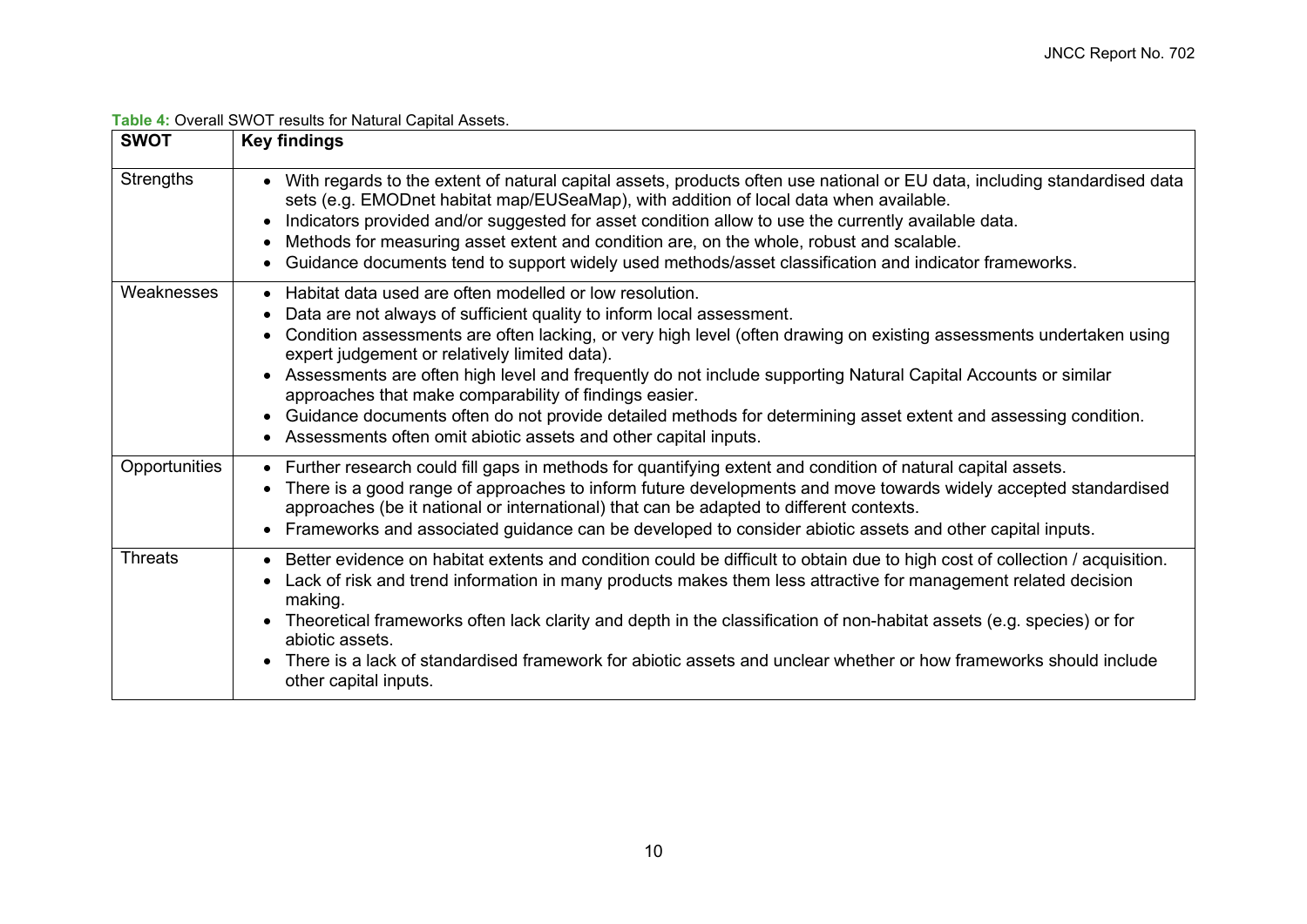| Table 5: Overall SWOT results for Ecosystem Services. |  |
|-------------------------------------------------------|--|
|                                                       |  |

<span id="page-16-0"></span>

| <b>SWOT</b>      | <b>Key findings</b>                                                                                                                                                                                                                                     |
|------------------|---------------------------------------------------------------------------------------------------------------------------------------------------------------------------------------------------------------------------------------------------------|
| <b>Strengths</b> | • Methodologies mostly scalable, repeatable and transferable.                                                                                                                                                                                           |
|                  | Frameworks developed could provide a route to standardisation.                                                                                                                                                                                          |
|                  | Good coverage of a wide selection of ecosystem service at a high level.                                                                                                                                                                                 |
|                  | Often high degree of granularity as linked to the specific asset types.                                                                                                                                                                                 |
|                  | Clear proposal of CICES as appropriate ecosystem service framework in most recent products.<br>$\bullet$                                                                                                                                                |
|                  | Ecosystem services play a core role in many framework developments, rather than as an add on.                                                                                                                                                           |
|                  | Asset-service matrix approach used, developed, and to some degree validated, for some ecosystem services.                                                                                                                                               |
|                  | Wide range of data sources and methods for commonly assessed ecosystem services: food, climate regulation,<br>tourism/recreation and hazard regulation.                                                                                                 |
|                  | In some examples data and indicators are used to quantify benefits at all stages of the valuation process, so they do<br>not rely on habitat/species data alone (i.e. changes in ecosystem services and associated welfare effects can be<br>measured). |
|                  | Indicators generally drawn from a broad body of previous work, and include ecosystem service provision, economic<br>value and a range of wellbeing attributes.                                                                                          |
| Weaknesses       | • Literature focuses on ecosystem services that have already been assessed and valued repeatedly such as food,                                                                                                                                          |
|                  | climate regulation, tourism/recreation and hazard regulation.                                                                                                                                                                                           |
|                  | Lack of specific guidance/examples for individual marine ecosystem services.<br>$\bullet$                                                                                                                                                               |
|                  | Gaps in valuation evidence (especially regulatory services, services provided by subtidal assets).                                                                                                                                                      |
|                  | Methodologies are often data intensive, which can work well for a data-rich area, such as the North Devon Marine<br>Pioneer, but may be more problematic in data-poor areas, reducing potential for transferability.                                    |
|                  | Often lack of standardisation of ecosystem service assessment methods.<br>$\bullet$                                                                                                                                                                     |
|                  | • Often lack of robustness in methods.                                                                                                                                                                                                                  |
|                  | Emphasis often on asset assessment with reduced consideration of ecosystem service provision and over-reliance on<br>previously developed generalised matrices.                                                                                         |
|                  | • Lack of clarity concerning how to measure/define some services when using the CICES classification.                                                                                                                                                   |
|                  | • Less robust economic valuations because monetary values often transferred between studies without appropriate                                                                                                                                         |
|                  | consideration of value transfer processes.                                                                                                                                                                                                              |
|                  | Minimal stakeholder involvement.                                                                                                                                                                                                                        |
|                  | Confidence assessment often quite minimal, uncertainty is often discussed but not actively included in the analysis.                                                                                                                                    |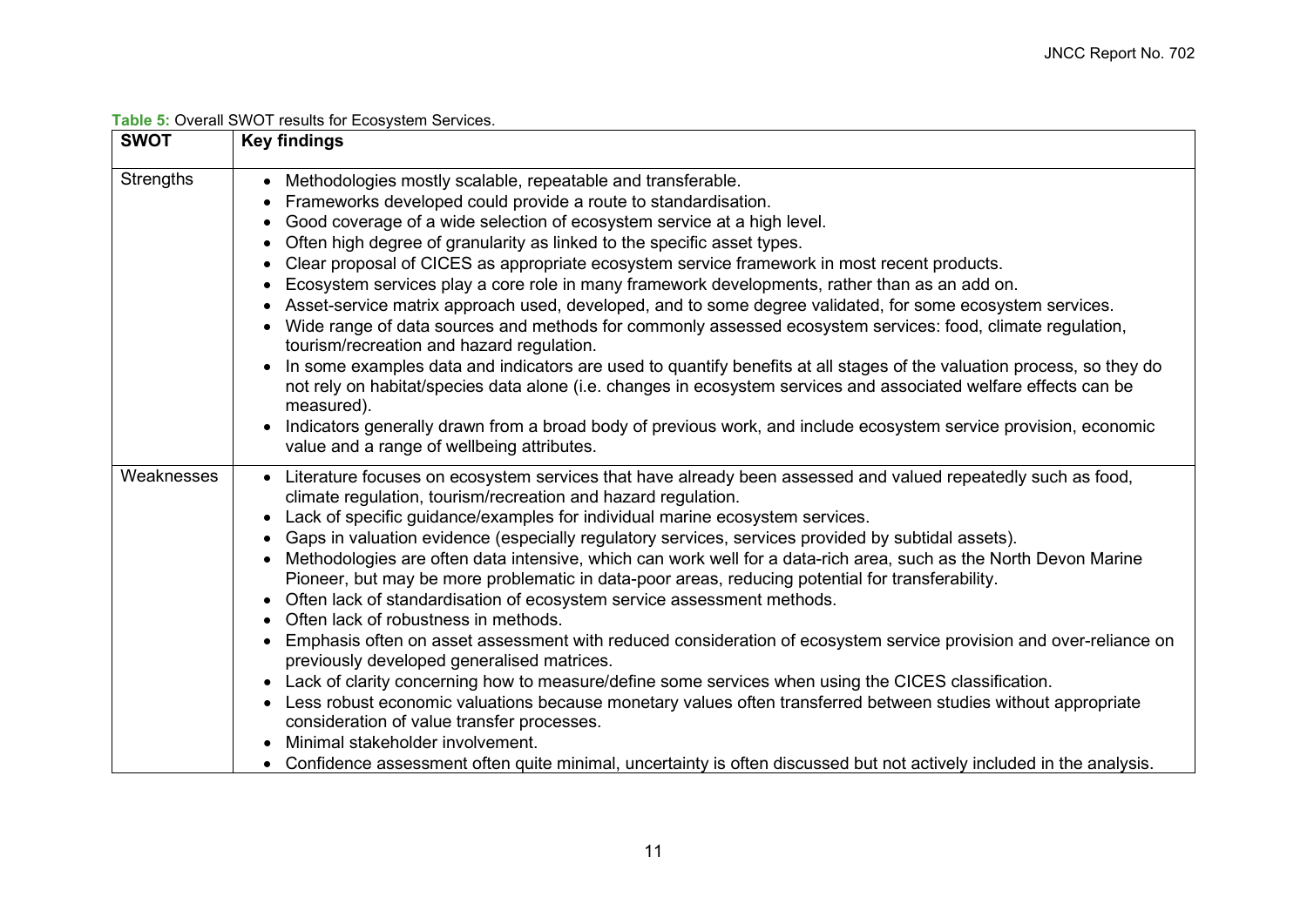| <b>SWOT</b>    | <b>Key findings</b>                                                                                                                                                                                                                                                                                                                                                                                                                                                                                                                                                                                                                                                                                                                                                                                                                                                                                                                                                                                                                                                                                                                                                                                                                                                                                                                                                                                                             |  |  |
|----------------|---------------------------------------------------------------------------------------------------------------------------------------------------------------------------------------------------------------------------------------------------------------------------------------------------------------------------------------------------------------------------------------------------------------------------------------------------------------------------------------------------------------------------------------------------------------------------------------------------------------------------------------------------------------------------------------------------------------------------------------------------------------------------------------------------------------------------------------------------------------------------------------------------------------------------------------------------------------------------------------------------------------------------------------------------------------------------------------------------------------------------------------------------------------------------------------------------------------------------------------------------------------------------------------------------------------------------------------------------------------------------------------------------------------------------------|--|--|
|                | • Trends over time and human impacts (e.g. climate change, aggregate extraction, fishing, pollution) are often not<br>included, with many assessments providing a snapshot of the current state.<br>• Often little detail of current level of ecosystem service provision and only qualitative assessment of human impacts on<br>ecosystem service.<br>Many overall approaches mostly driven by natural scientists.<br>Mostly focus on ecosystem service provided by habitats, rather than species.<br>• Habitat classification/mapping often weak/insufficient for assessment of services.                                                                                                                                                                                                                                                                                                                                                                                                                                                                                                                                                                                                                                                                                                                                                                                                                                     |  |  |
| Opportunities  | • Some highly valuable, detailed, transferable, scalable and repeatable frameworks are available for application, with<br>potential to standardise ecosystem service assessment across areas, and thus build up a consistent evidence base.<br>• Some methodologies which were designed with research users and set within a policy context provide a good<br>opportunity for impact assessment.<br>• Ensure that the most up to date data are used.<br>• Potential to learn from approaches to asset assessment and apply to ecosystem services to build up a better body of<br>evidence about ecosystem service provision.<br>Explore modifications to CICES for marine/coastal systems, in particular recognising the high degree of connectivity<br>across large scales, and the role of marine ecosystems in supporting service provision in other marine and terrestrial<br>ecosystems.<br>Improve habitat classifications (e.g. use appropriate EUNIS levels) and better link asset/quality indicators to services<br>and values.<br>• Values matrix can be developed to compare all qualitative, quantitative, and economic values with guidance on when,<br>where and how it can be used.<br>Further research and meta-analysis studies could fill valuation gaps.<br>Use stakeholder mapping and engagement to enhance buy-in and improve understanding of ecosystem service and<br>$\bullet$<br>associated benefits. |  |  |
| <b>Threats</b> | • Very high cost of assessing some services at fine scales.<br>Piecemeal and siloed approach across sectors.<br>Link between asset and ecosystem service may not be robust or site specific enough for policy confidence.<br>• Focus generally on same ecosystem services: food provision, climate regulation, hazard regulation and<br>recreation/tourism. This leaves many of the "trickier" but equally important and valuable ecosystem services out of<br>consideration.<br>• Lack of quantification may lead to issues for incorporation in policy/management.                                                                                                                                                                                                                                                                                                                                                                                                                                                                                                                                                                                                                                                                                                                                                                                                                                                            |  |  |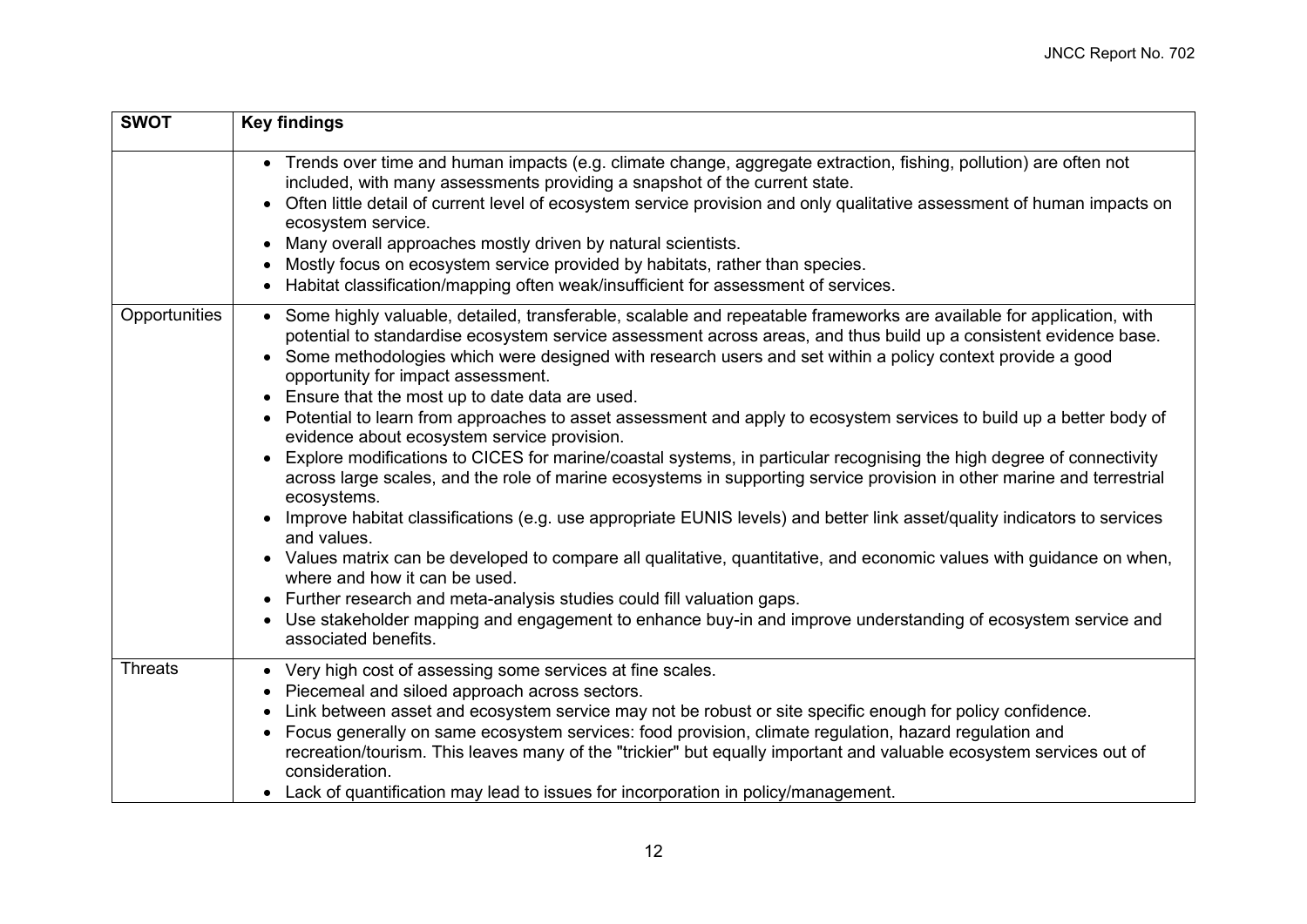| <b>SWOT</b> | <b>Key findings</b>                                                                                                                                                                                                                                                                                                                                                                                                                                                                                                                                                                                                                                                                                                 |  |  |
|-------------|---------------------------------------------------------------------------------------------------------------------------------------------------------------------------------------------------------------------------------------------------------------------------------------------------------------------------------------------------------------------------------------------------------------------------------------------------------------------------------------------------------------------------------------------------------------------------------------------------------------------------------------------------------------------------------------------------------------------|--|--|
|             | • High risk that data and resources will not be available to populate indicators/frameworks.<br>• There are numerous gaps in the lists of indicators, potentially leaving resulting gaps in any ecosystem service<br>assessment.<br>• Re-use of existing asset-service matrices (e.g. Potts 2020) which are very dependent on expert knowledge, without<br>understanding the potential variability and high levels of uncertainty, poses risks to decision making.<br>• Risk of repeatedly reinventing the wheel, minimal learning mechanisms in place.<br>• Poor economic valuation (and application of valuation) leading to poor decisions.<br>• Poor innovation regarding linking ecosystem services to assets. |  |  |
|             | • Site specificity of values means using standardised quantifications that do not take account of local context could lead<br>to mistaken assessments – emphasising the need for good guidance on using a potential values matrix.<br>• Mixture of qualitative, quantitative, and economic values within and between products can make comparison difficult<br>• Tools are frequently not kept up to date.<br>• Lack of stakeholder involvement in the design and application of the products could hinder their understanding of<br>natural capital and ecosystem services and thus, acceptability of outputs.                                                                                                     |  |  |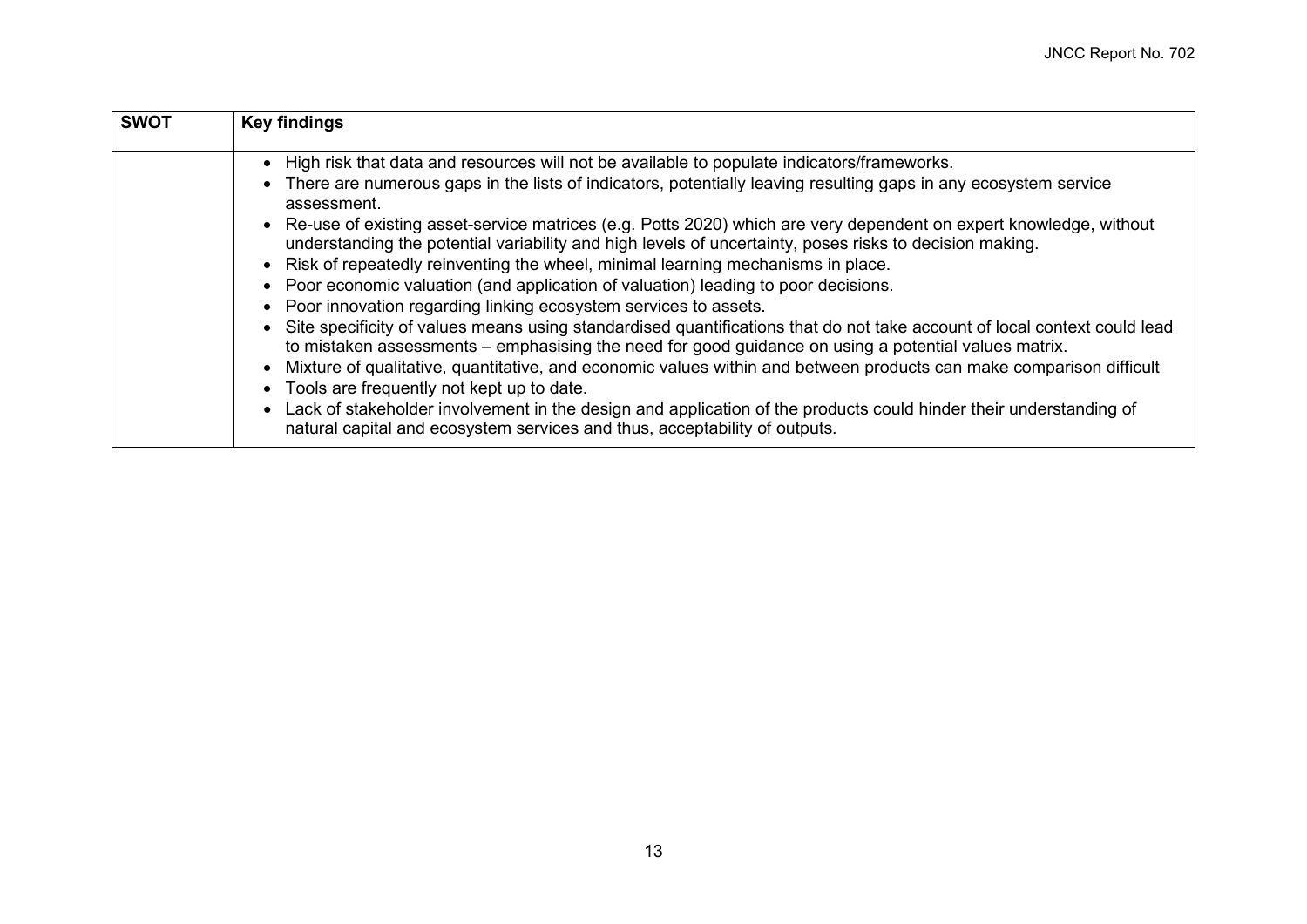<span id="page-19-0"></span>

| <b>SWOT</b>    | <b>Key findings</b>                                                                                                                                                                                                                                                                                                                                                                                                                                                                                                                                                                   |
|----------------|---------------------------------------------------------------------------------------------------------------------------------------------------------------------------------------------------------------------------------------------------------------------------------------------------------------------------------------------------------------------------------------------------------------------------------------------------------------------------------------------------------------------------------------------------------------------------------------|
| Strengths      | • Common impacts considered include ocean acidification, sea-level rise and temperature increase.<br>Generally, climate change is included, and negative impacts on assets is acknowledged.<br>$\bullet$<br>Climate change as a pressure is factored in risk registers where possible.                                                                                                                                                                                                                                                                                                |
| Weaknesses     | • Overall, climate change risks are identified but not quantified, and rarely qualitatively assessed (e.g. what ocean<br>acidification means for fish populations).<br>• Gaps in existing evidence limit the scope of the assessments.<br>• Assessments are technically challenging and complex; modelling approaches may be expensive to apply.<br>Impacts on assets are generally considered across broad groups of assets (e.g. marine or coastal ecosystems) rather<br>than specific assets (e.g. seagrass).<br>• Little to no mention of impacts on ecosystem service provision. |
| Opportunities  | • Areas of further research have been identified (e.g. future effects of climate change, difference between male and<br>female species responses to climate change).<br>• Assessments use a mixture of existing evidence, which is scalable and transferrable, and based on repeatable<br>methods.<br>• In some instances, stakeholder engagement has been used to identify risks facilitating the incorporation of local<br>knowledge.                                                                                                                                               |
| <b>Threats</b> | • Overall, if the existing issue of insufficient data persists in the future, factoring climate change into natural capital<br>accounts will remain a significant challenge.<br>• Lack of better guidance on how to link risk register information to quantified assessments (e.g. ecosystem service<br>valuation) can prevent the successful inclusion of climate change impacts.<br>Scalability and transferability are dependent on data availability.                                                                                                                             |

#### **Table 6:** Overall SWOT results on Climate Change and Other Impacts.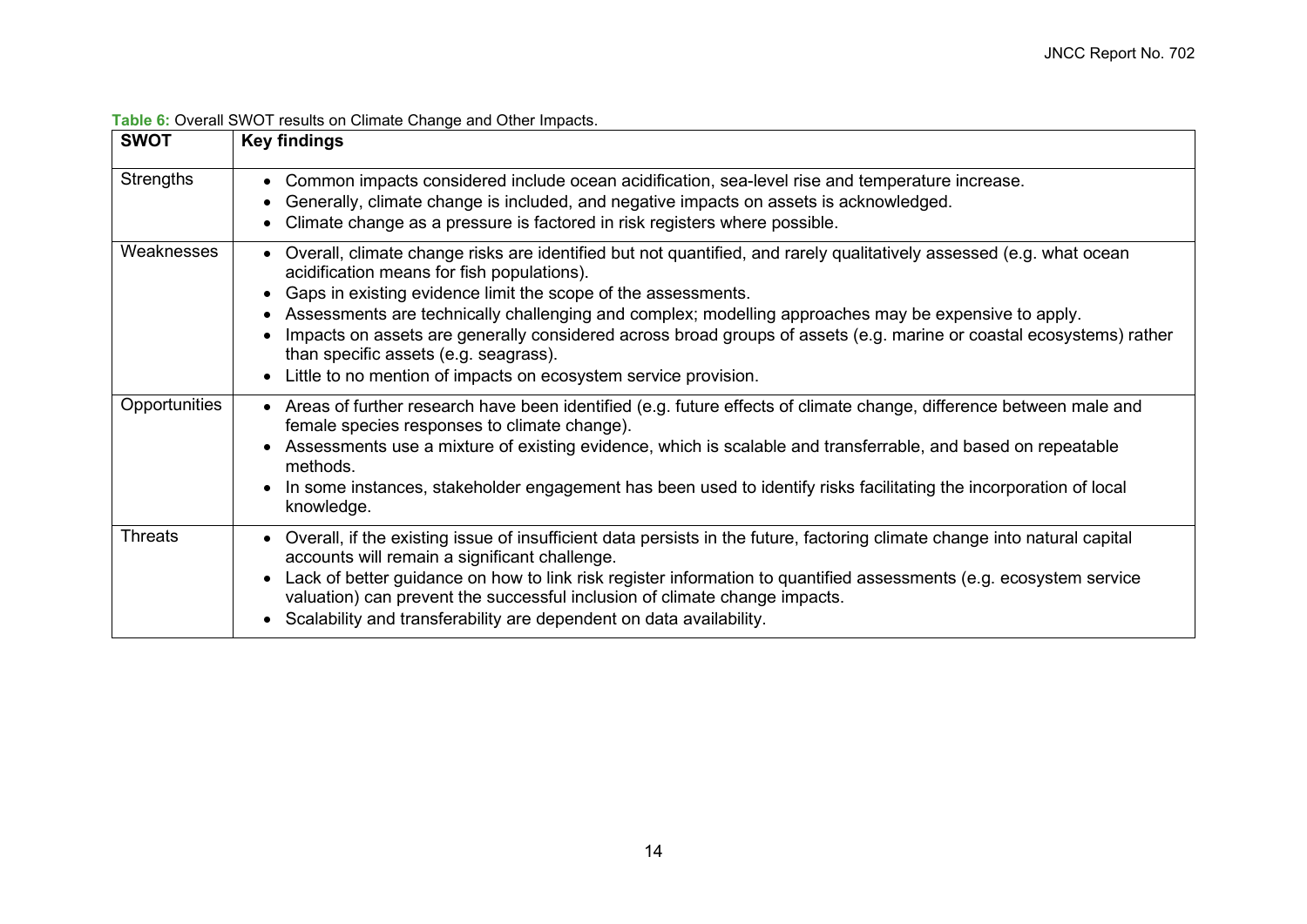| Table 7: Overall SWOT results on Natural Capital Approach. |
|------------------------------------------------------------|
|                                                            |

<span id="page-20-0"></span>

| <b>SWOT</b>      | <b>Key findings</b>                                                                                                                                                                                                                                                                                                                                                                                                                                                                                                                                                                                                                                                                                                                                                                                                                                                                                                                                                                       |
|------------------|-------------------------------------------------------------------------------------------------------------------------------------------------------------------------------------------------------------------------------------------------------------------------------------------------------------------------------------------------------------------------------------------------------------------------------------------------------------------------------------------------------------------------------------------------------------------------------------------------------------------------------------------------------------------------------------------------------------------------------------------------------------------------------------------------------------------------------------------------------------------------------------------------------------------------------------------------------------------------------------------|
| <b>Strengths</b> | • Assessments make use of well-defined and replicable classification systems for both natural capital assets and<br>ecosystem services.<br>Natural capital assets and the flow of (some) services and benefits they provide are often clearly identified.<br>Assessments often consider both biotic and abiotic natural capital assets.<br>٠<br>Assessments acknowledge both the stocks of natural capital assets and flows of benefits.                                                                                                                                                                                                                                                                                                                                                                                                                                                                                                                                                  |
| Weaknesses       | • Links between different frameworks used are often static. They do not generally account for future changes in natural<br>capital assets and their benefits.<br>The potential impacts of management measures and interventions on asset condition are often not identified.<br>Many products lack robust social, economic, and environmental data. There is a tendency to focus on one type of data.<br>Often minimal stakeholder involvement or the need for stakeholder involvement is not emphasised in guidance<br>documents.                                                                                                                                                                                                                                                                                                                                                                                                                                                        |
| Opportunities    | Develop targeted workstreams to address the gaps in the future.<br>$\bullet$<br>Opportunity to improve asset mapping and condition assessments.<br>Application of a standardised approach can make the outcomes more comparable.<br>With new standards emerging in the natural capital area (e.g. UN et al. 2021) the natural capital approach might be<br>more easily standardised.<br>Future research can be targeted towards filling in the gap regarding future profiling.<br>$\bullet$<br>From a policy standpoint, it would be useful to understand which products have actually been used to support marine<br>policies.                                                                                                                                                                                                                                                                                                                                                           |
| <b>Threats</b>   | • Risk that additional effort to prepare meaningful natural capital accounts may be disproportionate to the benefits (i.e.<br>extra effort may not demonstrably change understanding of problem or provide confidence in a preferred solution).<br>Risk that focusing on exchange values for natural capital accounting could displace research on welfare values needed<br>for appraisal, and/or lead to confusion between the different value concepts leading to less robust analyses and poorer<br>decisions.<br>Lack of future profiling (if not incorporated) might affect the robustness of methodologies and data used.<br>$\bullet$<br>• Lack of clear standards for quantifying economic values/transfers applied as part of the natural capital approach might<br>mislead policy and management decisions).<br>Application of products in real decision-making contexts largely unknown. There is uncertainty over how products have<br>been used in supporting marine policy. |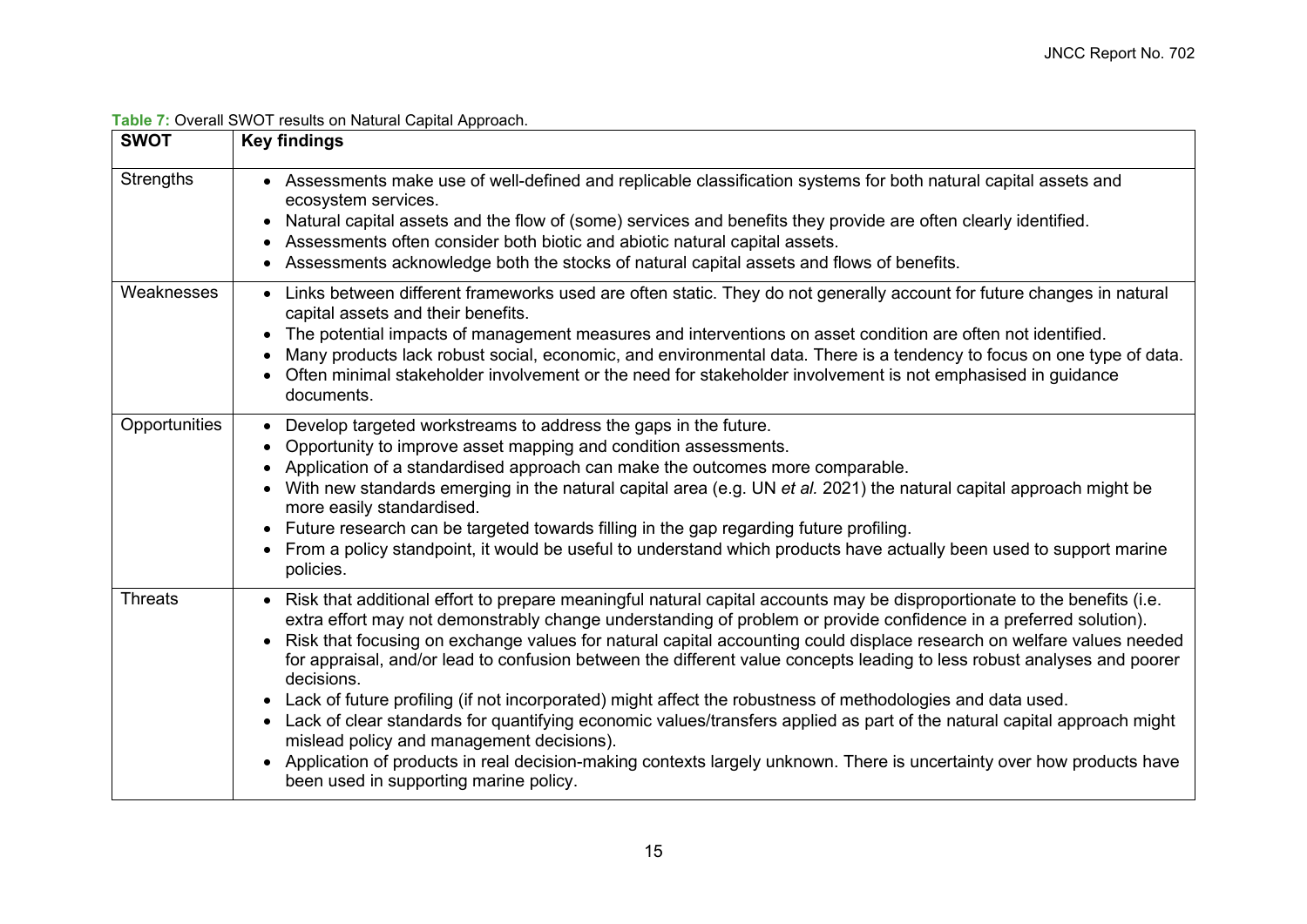### <span id="page-21-0"></span>**2.4.2 Recommendations for UK marine natural capital assessments**

The recommendations for a 'good practice' or common approach for UK marine natural assessments have been formulated based on the SWOT analyses. The recommendations identify current good practice (relating to strengths identified in the SWOT analyses) as well as suggested improvements (relating to delivering the opportunities and addressing the weaknesses and threats). As stated in Section [2.2.2,](#page-9-1) 'good practice' has been defined in terms of:

- Alignment to the Capitals Coalitions (2019) natural capital approach and its applicability to supporting marine management; and
- Expert judgment from the project team on the practicability of applying different methods within marine and coastal environments.

Where possible, links to existing guidance, standards and frameworks have been made. As indicated in the overall SWOT results, there are emerging standards within the natural capital area (e.g. UN *et al.* (2021) and BS 8632) which may make it easier to define and apply a 'common approach' to the marine environment. This would make the application of a good practice natural capital approach and its outcomes more comparable. Divergences from the good practice may not be possible to avoid but should be acknowledged and caveated in project outcomes and subsequent decision making. The implementation of good practice would also align with the Natural Capital Committee's (2019a) recommendation to employ marine natural capital assessments and accounting "to achieve updated understanding and evidence of assets, services and benefits from the sea, coastal waters and estuaries" (p.15) to facilitate monitoring of enhancements in the marine environment that are related to the 25 Year Environment Plan (Defra 2021).

The recommendations for future UK marine natural capital assessments are outlined below under the four main headings: purpose, scoping and engagement, classifications and frameworks, and data and methods.

#### **Identify purpose**

- State the purpose of applying a natural capital approach for assessing the marine environment
- Consider how the natural capital approach will be taken into account alongside other approaches and within stakeholder engagement
- Consider the scale of decisions that the natural capital approach is intended to support

The SWOT analyses show that why or how the existing evidence supports decision making is unclear. Explicit statement and agreement of the purpose is key to understanding whether the evidence is sufficient and that the means (of analysis) meets the end (of decision support). This is also stated in BS 8632 which highlights the need to identify the purpose of a natural capital account and makes a distinction between the scope of analysis and type of evidence needed for supporting different types of decisions (e.g. strategic understanding and prioritisation vs setting targets). This also helps identify the stakeholders that should be involved in the analysis and decisions (e.g. beneficiaries, data providers, etc.).

#### **Scope and engage with stakeholders**

- Undertake stakeholder mapping to identify key stakeholders for engagement.
- Engage with local stakeholders to develop better understanding of natural capital assets, but also impacts and dependencies of economic activities of concern. This should also include identification of options and solutions, where necessary (e.g. if undertaking scenario analysis).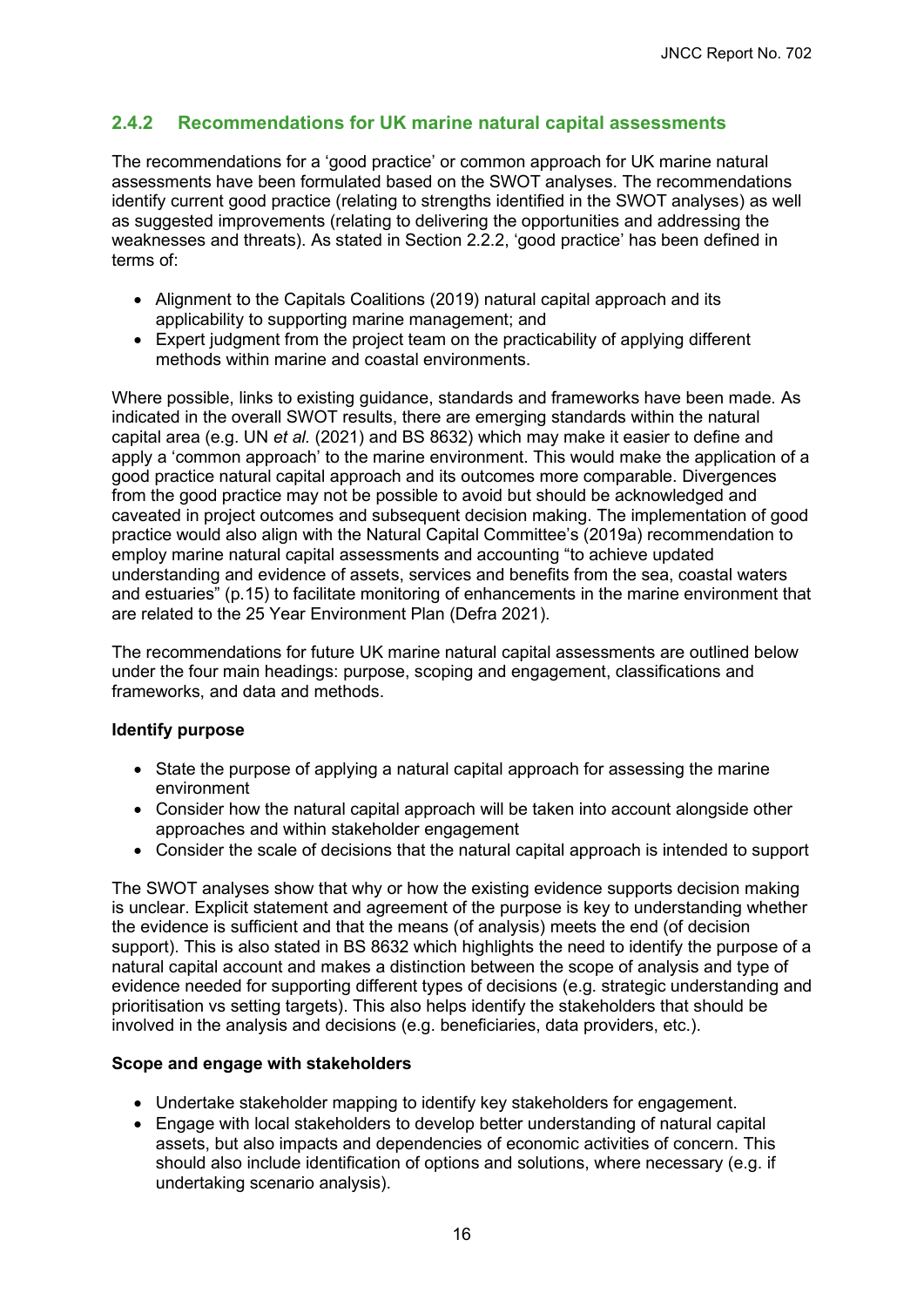- Undertake scoping exercises to determine the assessment boundary, baseline year and timescales.
- Acknowledging that it will not be possible to assess all assets, services and benefits in each application, produce a materiality assessment to define the scope (see below).
- Identify beneficiaries of ecosystem services, including how benefits are distributed across different groups in society (e.g. socio-economic, ethnic) as well as intergenerational differences.
- Investigate distributional impacts of management options.
- Clearly state which of the material assets, services, benefits and beneficiaries are included and which are not, justify the reasons for exclusions and identify their implications for the results.

Overall, stakeholder engagement should continue throughout the natural capital assessment process, as recommended in the Natural Capital Evidence Handbook (Natural England 2021). Stakeholder engagement should not be limited to identifying potential beneficiaries but should also consider stakeholders who need to understand impacts and dependencies and, also those that can provide data. Therefore, regulatory stakeholders as well as local users should all be included in the assessment cycle.

Defining the marine and/or coastal assessment boundary can be inherently difficult, as there is often an issue with 'leaky' boundaries, especially in marine contexts where everything is connected over very large scales, and where links to/from terrestrial processes can be important. In scoping the assessments, existing standards and guidance can be useful. For example, the BS 8632 distinguishes between Scope 1 and Scope 2 accounting boundaries: Scope 1 includes assets and impacts under direct ownership or management of an organisation, and Scope 2 includes others' assets on which the organisation depends and impacts throughout the value chain of the organisation that can be attributed to it. These scope definitions can help determine the assessment boundary and can potentially factor in the link between terrestrial and marine environments.

Materiality assessment, as defined in Appendix 2, aims to identify what is potentially material in relation to a decision. Materiality here is not the same as importance but rather something is material when its exclusion would have a significant impact on the decision made. A materiality assessment shows which ecosystem services (and benefits) are likely to be provided by the natural capital assets within the scope. Furthermore, it highlights which asset-service relationships are included in the account and which are not. This can be determined in multiple ways, including an asset-service matrix (e.g. eftec & ABPmer, forthcoming). It should also reflect the evidence used to inform the assessment (e.g. expert judgment, review of relevant documents).

In relation to temporal scope, an initial starting point should be referring to The Green Book (HM Treasury 2020), which suggests economic appraisals should consider a 60-year appraisal period. However, both shorter and longer timescales can be used (e.g. if undertaking an assessment in relation to a specific policy).

#### **Apply classifications and frameworks**

- Use well-defined and replicable classification systems for both natural capital assets and ecosystem services.
- Include both the stocks of natural capital assets and flows of benefits in the analysis.
- Include both biotic and abiotic natural capital assets and ecosystem services. This does mean going beyond some classification systems that explicitly exclude abiotic assets and services.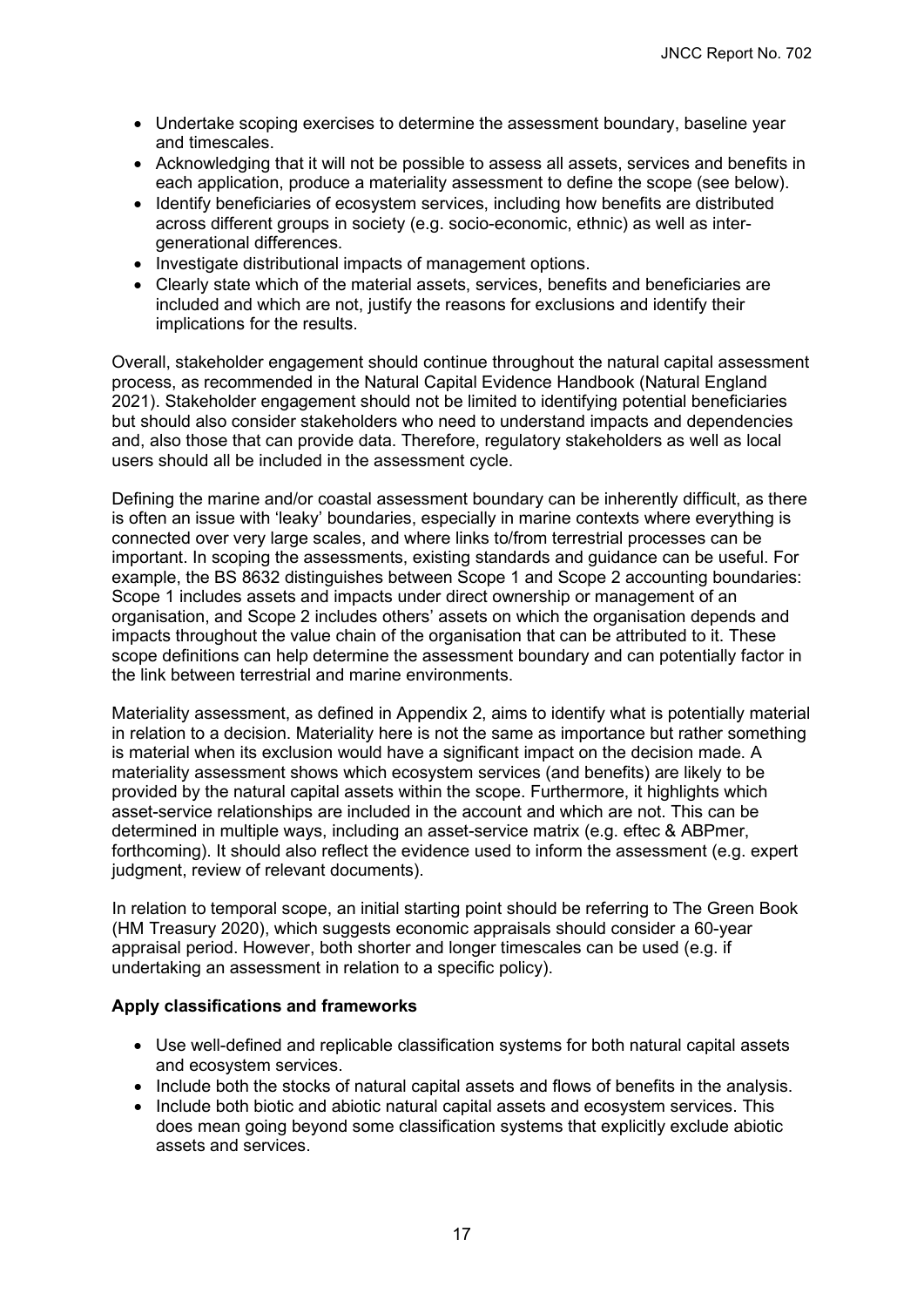- Clearly identify links between natural capital assets and ecosystem service provision this should also factor in asset condition into ecosystem service provision where possible.
- Account for changes in natural capital assets and their benefits, including management impacts on extent/condition and changes to provision due to external pressures such as climate change.

The SWOT and review findings support the use of EUNIS as a common habitat classification system for natural capital assets. For ecosystem services, CICES and the UK NEA follow-on classifications are the most commonly used. EUNIS and CICES are also recommended by the recent Cefas report for Defra on classification systems to be used across the mNCEA programme (Mullholland *et al.* 2021) and the Natural Capital Committee (2019a). Some classification systems exclude abiotic assets and services, but their inclusion will be helpful especially when choices involved different uses of the marine environment (e.g. offshore wind and aggregates). In practice, the frameworks may need to be modified for application to the marine environment. Nevertheless, consistent application does support the creation of a consistent and comparable evidence base.

The use of logic chains to identify links between natural capital asset and ecosystem service provision has been documented in the UK marine evidence base (e.g. Lusardi *et al.* 2018). Ideally, research should identify logic chains leading through from asset extent and condition, as well as location and spatial configuration, to ecosystem service and value to beneficiaries. This is important even where the links can only be identified qualitatively. A qualitative chain identifies where influence can be exerted and where impacts might be felt and acts as a framework for identifying evidence gaps and prioritising data collection and modelling.

Accounting for trends over time is an important factor in the natural capital approach. Currently, the evidence base provides a snapshot of the state of natural capital assets and ecosystem service provision. It would be useful to develop more analysis that considers not only changes in natural capital assets but also ecosystem service delivery over time, both historically and into the future. This includes human activities (e.g. aggregate extraction, fishing, pollution) and climate change impacts, which could inform the development of management and adaptation schemes for the marine environment.

#### **Utilise data and methods**

- Integrate GIS data and consider spatial resolution when putting together natural capital asset extent, condition, location and spatial configuration and taking account of where assets, benefits and beneficiaries are, noting that all can be in different locations.
- Use a range of data types (e.g. combination of social, economic, and environmental data) that are robust or at least assess the quality of data.
- Incorporate qualitative and/or quantitative methods to assess natural capital assets and ecosystem services (including monetary approaches where relevant and possible).
- Make use of different values (e.g. exchange and/or welfare values) and valuation frameworks.
- Clearly explain gaps, caveats, and uncertainties in all stages of the accounting process together with implications for the results.
- Use sensitivity analysis or scenarios to consider the relevance of uncertainties.

The approaches to assessing natural capital assets and ecosystem services are complementary. In particular, it is recommended to use a mixture of qualitative and quantitative methods. Different stakeholders will have different interests and ways of understanding the assets and services, so different types of values and valuation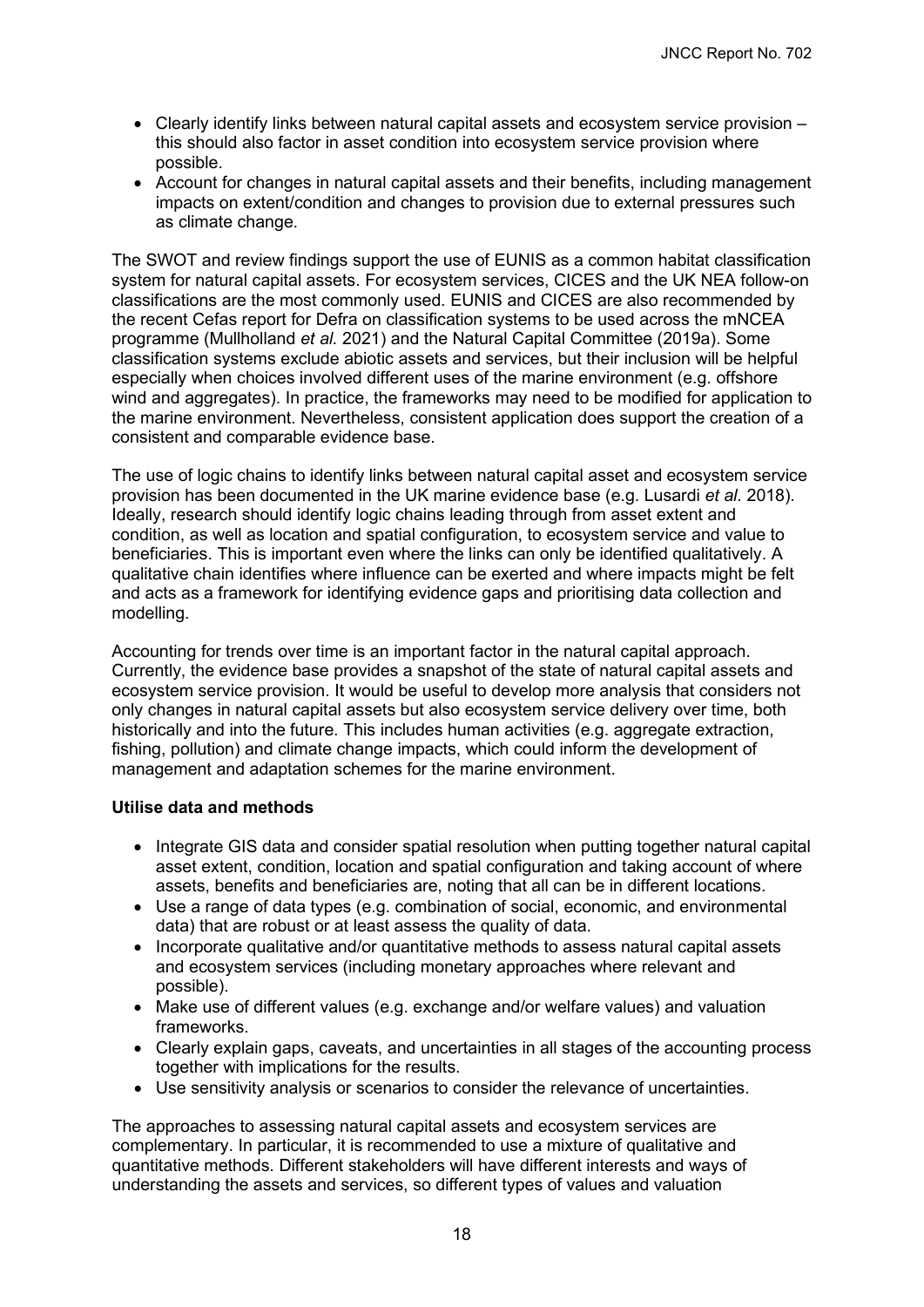frameworks should be considered to ensure that outputs are developed and communicated in the most meaningful way for all participants.

In the application of the natural capital approach, clarity on the scope, data, evidence and interpretation of the results for decision making is key. This is a part of the materiality assessment (i.e. what is being looked at, what has been included, what has not and why). Therefore, gaps, caveats and uncertainties should be appropriately reflected throughout the natural capital assessment process (i.e. not just in relation to valuation). BS 8632 lists requirements for documentation to help comparability of natural capital accounts. Similar guidance and requirements could be used for other approaches too.

Note that guidance on monetary valuation, appraisal and value transfer is available from many sources. For the UK, The Green Book (HM Treasury 2020) and associated supplementary guidance is the primary source for public sector uses. Other relevant guidance includes the SEEA EA (UN 2021) for ecosystem accounting. The ONS marine natural capital account (2021a) is aligned with SEEA EA guidance. There is existing valuation evidence within a host of valuation databases (e.g. Environmental Valuation Reference Inventory (EVRI) and Ecosystem Service Valuation Database (ESVD)) which can be used following the UK Government's value transfer guidelines (Defra 2010). The databases and value transfer guidelines provide an assessment structure that standardises the data types and/or units use. This enables compatibility and comparability across natural capital assessments. The development of these databases also ensures that information can be easily shared and made available to both practitioners and decision-makers.

#### <span id="page-24-0"></span>**2.4.3 Recommendations for future research**

In light of the gaps identified through the SWOT analyses and on the expert opinions of the project team, a list of 12 recommendations for future research has been developed. They have been grouped into four themes:

- A. Big picture/over-arching process
- B. Improvements to current practice
- C. Incorporating the future/temporal elements
- D. Understanding the use and usefulness of evidence

#### **A. Big picture/over-arching process**

- **1. Standardisation should be applied flexibly to strike a balance between general guidance on high-level assessments and the complex modelling required by more refined or high resolution (spatial) assessments.** The effort to standardise should be in line with the level of detail and effort of analysis. For example, it could be efficient to use a high-level standardised guidance and evidence if a simple introductory or outline assessment is produced. On the other hand, an assessment supporting a bigger decision would require bespoke application of principles to the location and context specific data. Better guidance for what level of standardisation and bespoke application is appropriate in different contexts should be developed.
- **2. Guidance and data used should be updated frequently to keep up the pace with the rapidly evolving area of environmental science and economics**. Many products are missing up-to-date information and rely on older datasets and reports. Conducting more meta-analysis studies, providing better signposting to existing data and establishing a dedicated and regularly updated marine valuation hub for easy access to evidence are all possible solutions. As well as evidence, analytical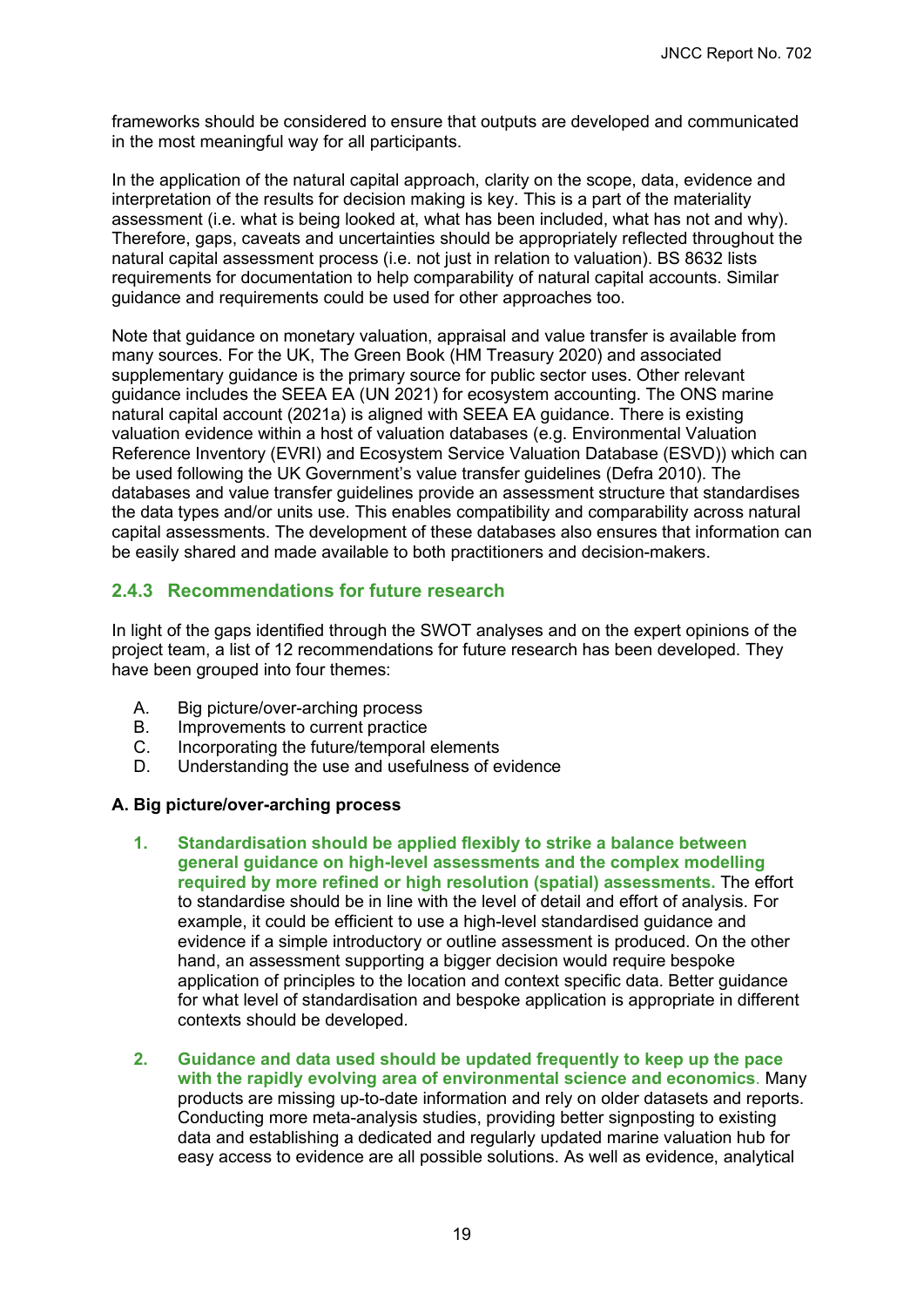frameworks should also be reviewed regularly to ensure that the approaches they propose remain applicable over time.

#### **B. Improvements to current practice**

- **3. Aim to better understand and develop the links between different types of data** E.g. biophysical modelling and economic valuation and ensure each is applied with a degree of rigour within natural capital approach and interpreted together to generate robust and comprehensive overall findings.
- **4. Strengthen the evidence on how a change in habitat condition affects the provision of related ecosystem services.** Linking natural capital asset condition (especially from anthropogenic stressors) to ecosystem service flows is often missing from the current evidence base. There is scope to undertake research to understand this relationship for certain assets. Some of the key gaps regularly encountered are the extent to which trawling (abrasion) pressure affects condition of soft sediment habitats and how this affects key services relating to food production and carbon sequestration. Another example is how the condition of saltmarsh affects erosion protection and flood protection functions. Other areas worth exploring might be how condition affects non-use values.
- **5. Establish a clearer and more robust scientific link between assets and provision of ecosystem services**. Recognising that some of the relationships can be very complex, there is a need to better assess the full cycle from the impact of habitat condition on ecosystem services provision, its effects on benefits and ultimately, impacts of human activity on habitat condition.
- **6. Future research should focus on filling in identified gaps and aim to quantify the more challenging services.** Some ecosystem services such as those related to cultural services (other than tourism/recreation) and regulating services (climate regulation and waste assimilation, storm/flood regulation), are not assessed in most products reviewed, which is a shortcoming overall.
- **7. Improve the quality of economic valuation evidence (and its application) to support decision making**. There is a need for more bespoke primary valuation studies which could provide values specifically applicable to the marine context (and that can be used as robust transfer values) and help develop more methods which will inform valuation of ecosystem services. Valuation might benefit from (1) further standardisation of values used to allow comparisons between projects (2) use of interdisciplinary approaches allowing more involvement from social scientists alongside natural scientists.
- **8. Include explicit consideration of the beneficiaries of ecosystem services and facilitate stakeholder participation and engagement.** This will help clarify distributional effects as well as aggregate impact for policy and project appraisal (i.e. in line with HM Treasury (2020) Green Book guidance).

#### **C. Incorporate the future/temporal elements**

**9. Improved quantification of known changes in natural capital assets and flows of ecosystem services is required to reduce uncertainty.** For example, carbon values are relatively well defined in the UK (e.g. BEIS 2021), however, it is difficult to produce estimates for the underlying physical flow/service data (e.g. how much carbon is removed and for how long). Similarly, projected changes in natural capital assets condition and extent are not captured in natural capital asset registers and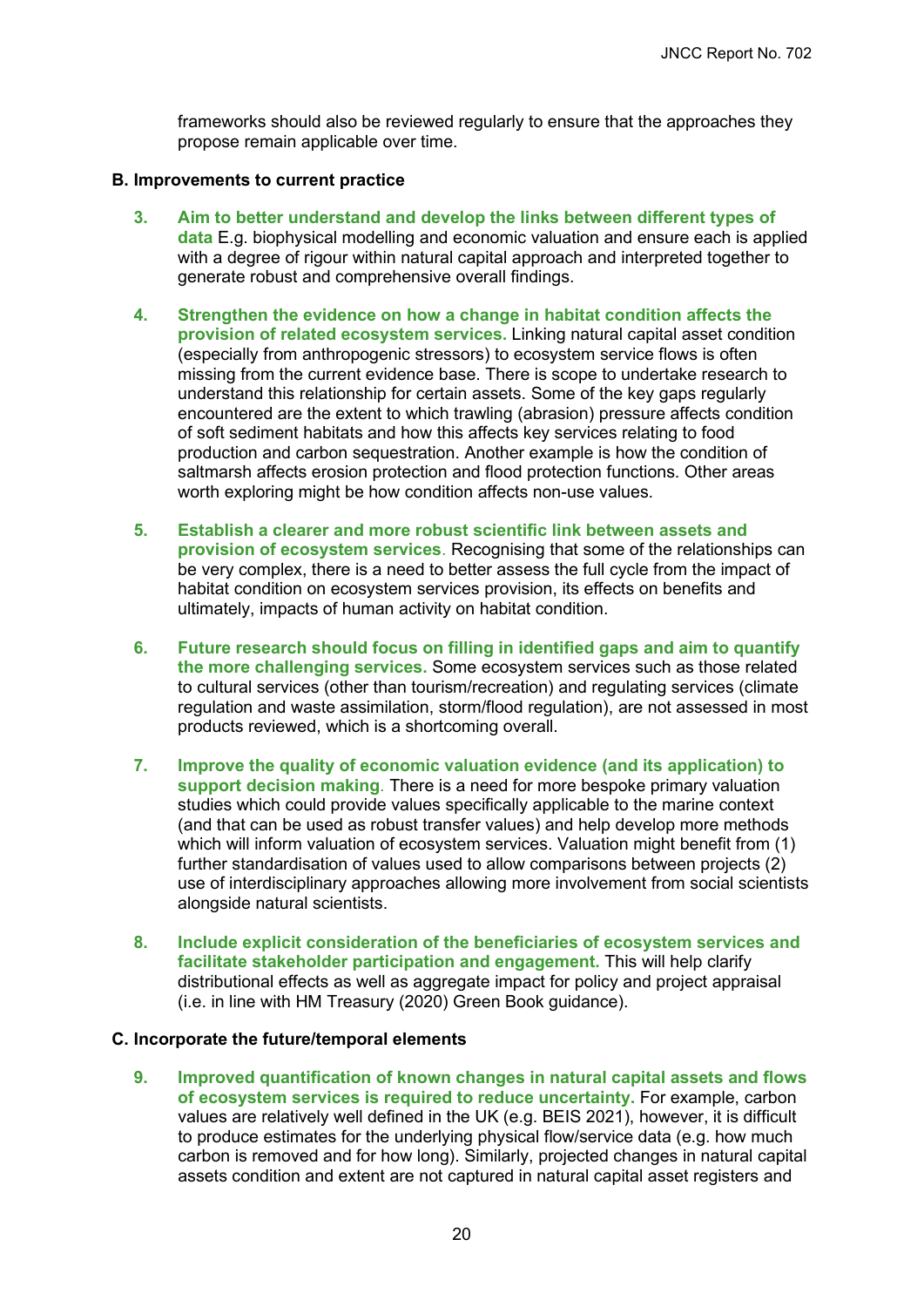accounts overall. Research is needed to review existing methods for quantifying changes in natural capital assets and ecosystem service physical flows and to provide guidance on the use of different methods and their strengths and/or weaknesses.

**10. Greater efforts are needed on profiling benefit provision into the future to understand the total asset value of different ecosystems (not just annual revenue from selected flows of benefits)**. The issue here is taking account of possible changes in asset extent and condition, and also changes in demands and values, rather than making the implicit assumption that current flows are both sustainable and constant. This will allow for better understanding of the implications of different policy and management regimes and should consider scenarios incorporating future uncertainty, such as posed by climate change.

#### **D. Understanding the use and usefulness of evidence**

**11. Identify which products (as the term is used in this report) have been used in supporting marine policy and management decisions.** The overall SWOT results highlight that it is unknown how the reviewed products, and similar evidence more broadly, have been used to support decision-making. Understanding what kind of decisions have been supported and how (both the process and the outcome), and where the evidence is not used, why not, will help define good practice and prioritise data needs.

These 11 recommendations form the basis for the identification of the priority research question, discussed in [3.1.1.](#page-27-2)

During the final report synthesis process, a further recommendation was identified:

**12. Understand how products could be used in combination to provide an approach that meets all five review criteria**. In particular, products that have been co-developed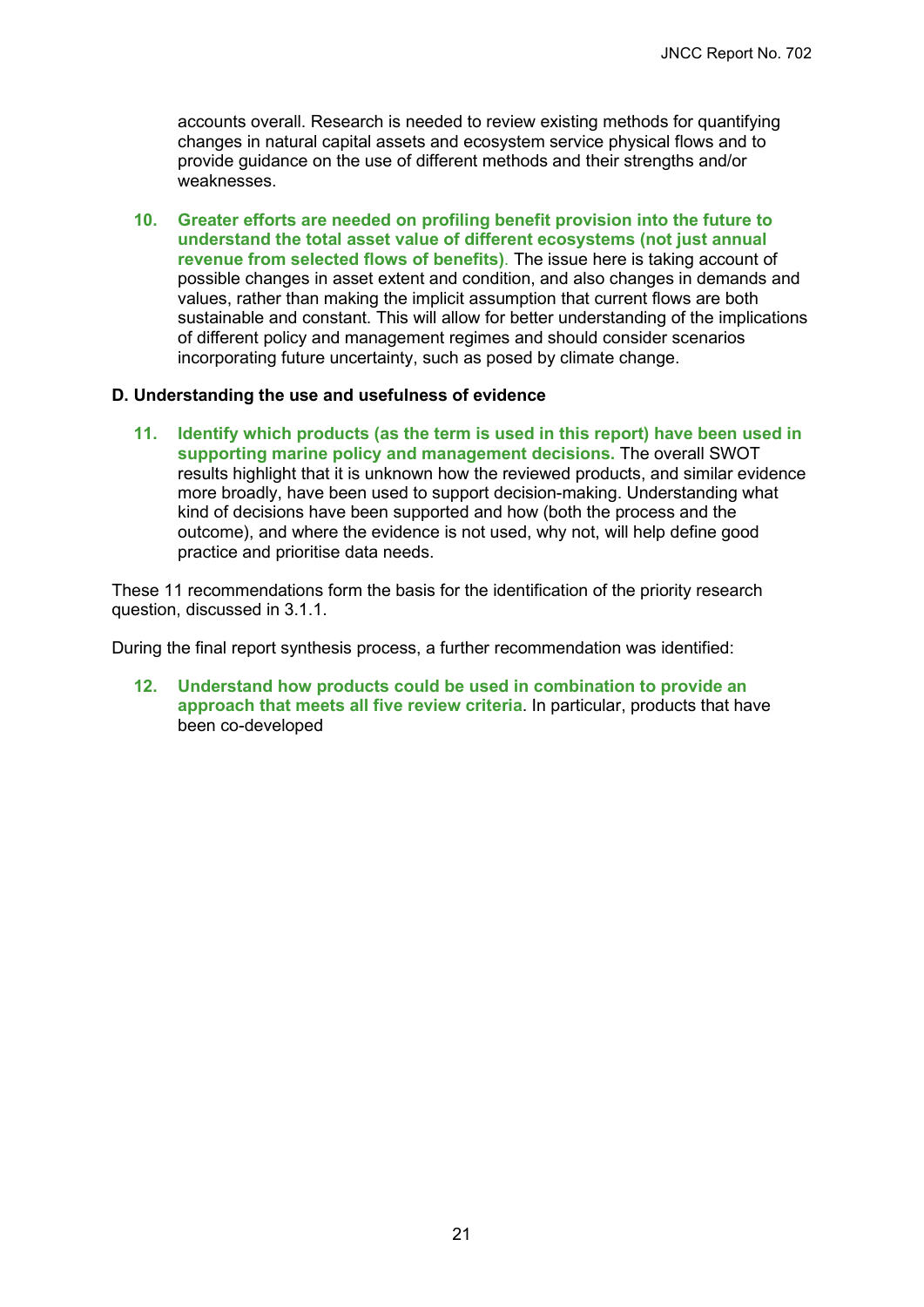# <span id="page-27-0"></span>**3 Quick scoping review (QSR)**

This section summarises the quick scoping review (QSR) for **'What evidence exists to understand the distribution of the benefits of marine and coastal ecosystem services to different beneficiary groups?'** which was selected as the priority question based on the SWOT analyses.

## <span id="page-27-1"></span>**3.1 Approach**

This section describes the approach to selecting the priority question for the QSR, defining the QSR protocol and its implementation. The QSR undertaken as part of this work follows the Defra and Natural Environment Research Council (NERC) guidance (Collins *et al.* 2015) which defines a QSR as "an informed conclusion on the volume and characteristics of an evidence base and a synthesis of what that evidence indicates in relation to a question" (p. xi).

Defining the scope of the QSR was based on the SWOT analyses, specifically the 11 recommendations for future research set out in Section [2.4.3.](#page-24-0) The priority question for the QSR was agreed with the project steering group, as described in Section [3.1.1.](#page-27-2)

The following steps were taken for collecting and collating available literature to establish a QSR evidence base:

- 1. Develop a review protocol
- 2. Search for evidence and produce a database<br>3. Extract relevant evidence
- Extract relevant evidence

The QSR protocol and its implementations are discussed further in Section [3.1.2.](#page-28-0) The resulting evidence is then synthesised to identify common themes and trends, as well as gaps to answer the priority question.

#### <span id="page-27-2"></span>**3.1.1 Selection of priority question for the QSR**

A workshop with the project team and the steering group took place in September 2021, after the completion of the SWOT analyses and the identification of areas for future research in order to identify the priority question for QSR.

The attendees were divided into groups to discuss the 11 recommendations, with the aim of identifying their priority research area and an accompanying question. There are a few key areas that were consistently identified as particularly noteworthy by the steering group:

- Recommendation 1: Standardisation should be applied flexibly to strike a balance between general guidance on high-level assessments and the complex modelling required by more refined or high resolution (spatial) assessments.
- Recommendation 9: Improved quantification of known changes in natural capital assets and flows of ecosystem services is required to reduce uncertainty and improve robustness.
- Recommendation 11: Identify which products (as the term is used in this report) have been used in supporting marine policy and management decisions.

The discussions focused on the less technical aspects of a marine natural approach, particularly on how the natural capital approach can be made more accessible to relevant stakeholders and decision-makers, which linked back to Recommendation 8. Unless the natural capital approach is understood by non-practitioners, further refinement of technical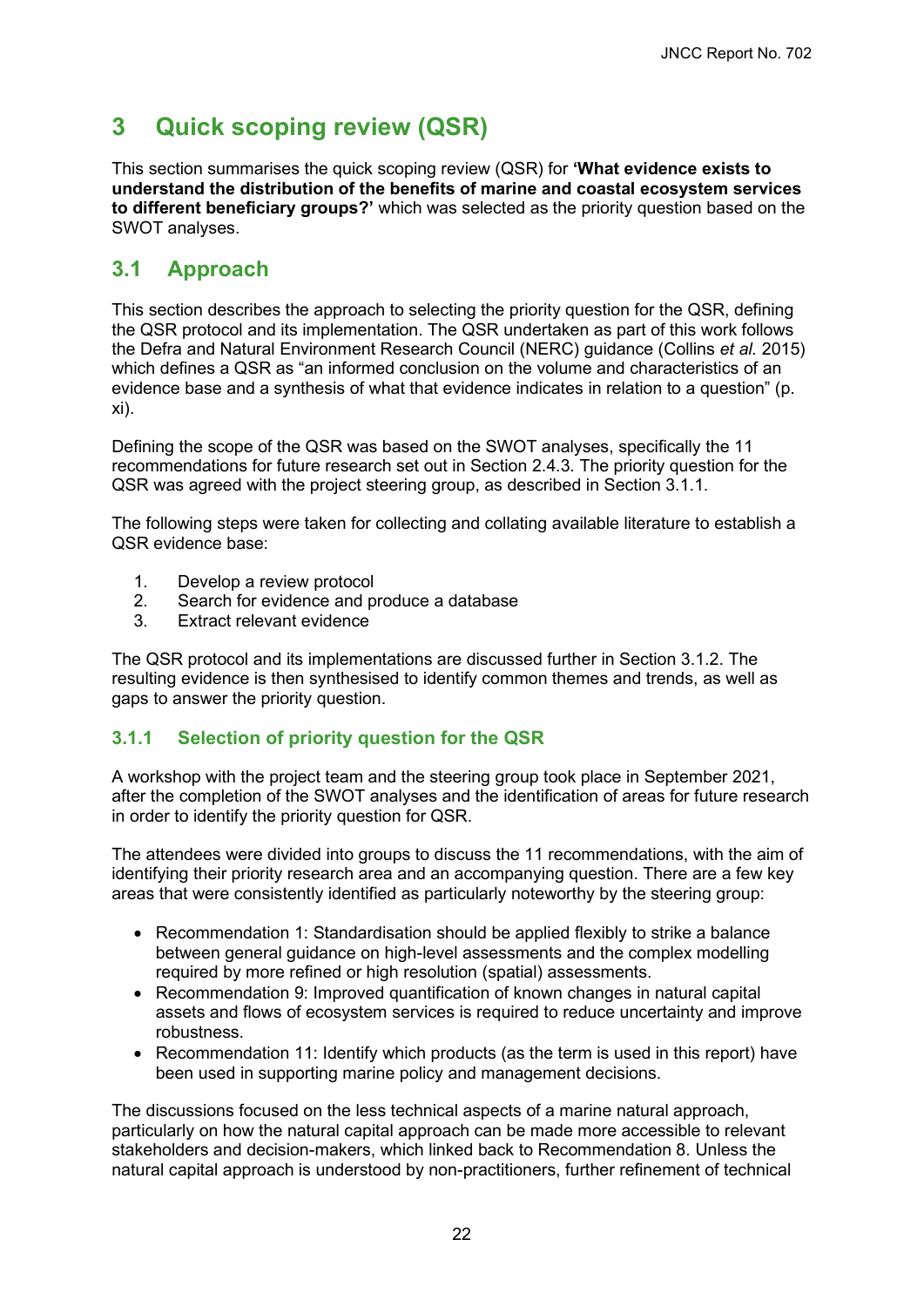aspects will have limited impact in real decision processes. Nevertheless, it was concluded that conducting a QSR related to Recommendation 11 was beyond the scope of this project. This is due to there being limited evidence on how products have influenced marine management and policy making, thus limiting the scope for developing useful case studies and/or identifying useful approaches for decision-makers.

Recommendations 1 and 9 were also discussed across the groups, which led to the development of two potential priority research questions:

- 1. What evidence exists to understand the impacts and dependencies between ecosystem services and the benefits they deliver to the different beneficiary groups?
- 2. What does best practise look like for evidence for asset-service matrices, including linking flows of services to condition of assets?

The first question on beneficiaries was chosen to be the priority research question for the QSR. This question was seen as relevant to Recommendation 8 but also to Recommendation 11, as evidence on the distribution of benefits across different groups could be a key step in engaging decision makers with the natural capital approach and could underpin a range of decision-making processes in areas such as marine management, blue financing, and cost-benefit analysesThe second question was not taken forward given the greater risk of the QSR duplicating effort that went into the existing body of evidence.

The chosen priority question was further refined to ensure that the question can feasibly be answered by the project team within the project timeframe. Thus, the final priority question is: **'What evidence exists to understand the distribution of the benefits of marine and coastal ecosystem services to different beneficiary groups?**'

#### <span id="page-28-0"></span>**3.1.2 QSR protocol and its implementation**

To address the priority research question defined in Section [3.1.1](#page-27-2) through the QSR, a review protocol was developed in line with the Defra and NERC guidance on rapid evidence assessments (Collins *et al.* 2015). The QSR protocol, in addition to establishing the background, scope, and objective of the QSR, details the two-stage screening process by which literature in the QSR evidence base is collated and analysed. This ensured that relevant literature was collected and collated consistently across multiple reviewers, and that the approach used was transparent and replicable. The full QSR protocol can be found in Appendix 5.

The implementation of the review protocol ultimately fed into the development of the 'QSR evidence base' which includes relevant literature which reports sufficient information that can be used to answer the priority research question. This includes the identification of common themes and trends across the literature.

The first phase screening, entailed the implementation of the evidence search strategy as defined in the QSR protocol. In this stage, all possible combinations of pre-defined keywords and phrases (see Appendix 5) were entered into identified databases and search engines. When a combination of keywords was entered, the first page of results from a database was logged into the QSR evidence base. The following high-level summary information was recorded for each document:

- Author(s)
- Category/Type of study (e.g. natural capital account, literature review)
- Source type (e.g. database, government reports, journal articles)
- Corporate author/Commissioning body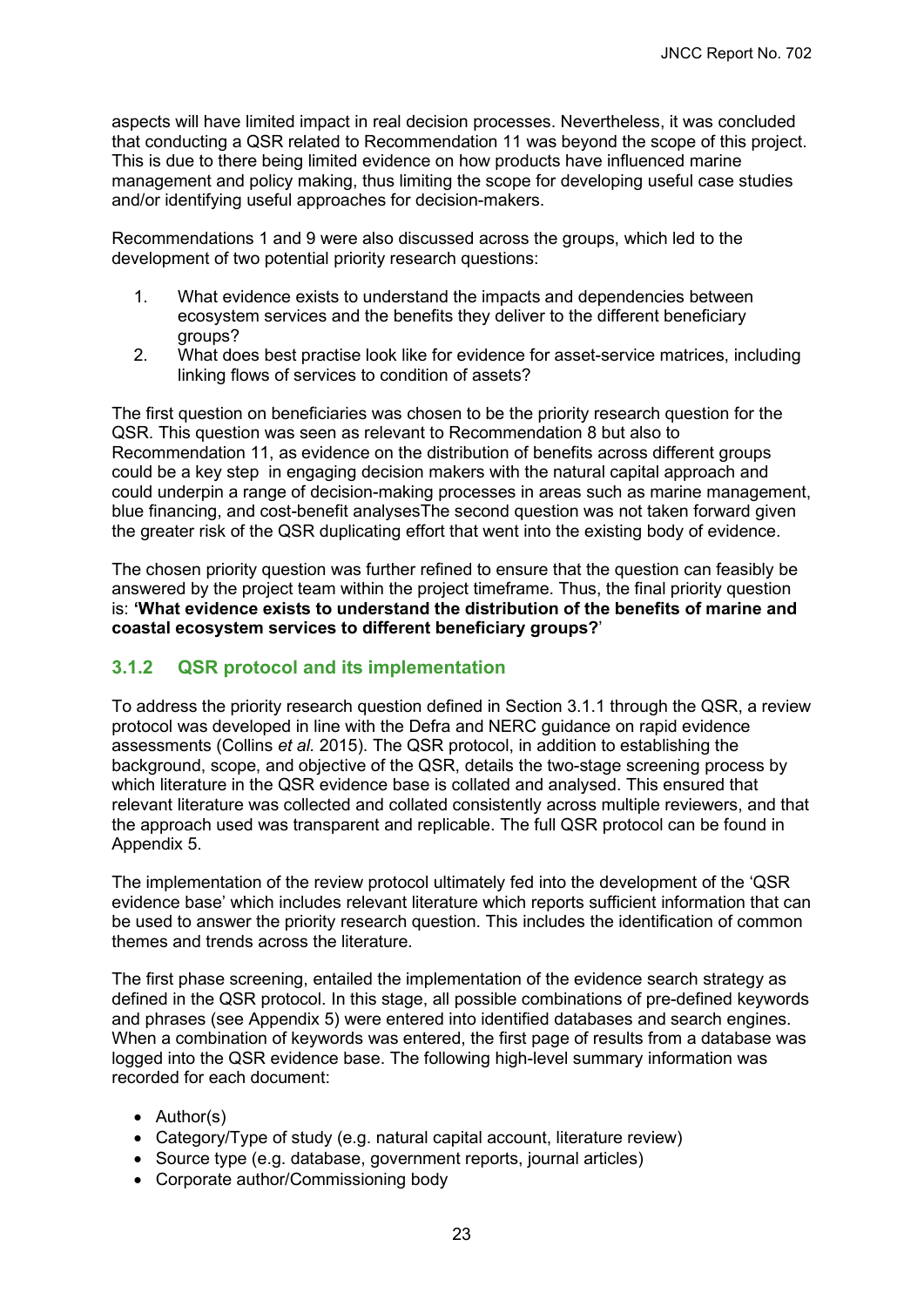- Date of publication
- Document title
- Weblink
- Document availability (e.g. full document or abstract only)
- Keywords/Phrases Used
- Search Engine/Database Used (e.g. Google Scholar, specified database)

A limit of 200 unique documents was selected due to the resource-constraints of the reviewers. Search engines (e.g. Google and Google Scholar) were first searched, followed by the ESVD, NORA and EVRI, until the document threshold was met. The 200-document threshold includes the 35 products reviewed as part of the SWOT analyses described in Section [2.](#page-8-0)

The second phase screening entailed a more in-depth review of those documents collected during the first stage, to determine which are relevant to answering the priority research question. The information that reviewers extracted, where possible, included:

- **Relevant:** Indicated with a "yes" or "no" based on inclusion and exclusion criteria in Appendix 5.
- **Distribution of benefits considered:** Indicated as a "yes" or "no" to reflect whether a study explicitly considers beneficiaries.
- **Beneficiaries identified:** Names of the groups identified as beneficiaries.
- **Beneficiaries' methodology:** Describes how ecosystem services are linked to the beneficiaries and how the distribution of beneficiaries is considered.
- **Type of evidence:** Describes the methods used in a specific document.
- **Confidence rating:** Where possible, provides a confidence rating to the methodologies and measurements used by the document author.
- **Asset location**: Lists the spatial location of the assets considered in the document.
- **Asset type:** Specifies the types of habitats and/or species considered.
- **Broad ecosystem service type:** Provides the categories of ecosystem services these assets produce (cultural, regulating, and provisioning services).
- **Ecosystem services/benefits considered:** Lists which ecosystem services are considered within each of the broad ecosystem service types.

To ensure the 200 documents collected were relevant, some restrictions were placed on publication timing and document types. These restrictions are defined in the 'Evidence Search Strategy' in Appendix 5. Within these restrictions, any evidence which was deemed to be relevant to answering the priority research question could be included in this analysis. Only those documents which identified beneficiaries (i.e. deemed relevant) and explicitly considered the distribution of beneficiaries were used in developing an answer to the priority research question.

Valuation databases reviewed as part of the SWOT analyses were included in the QSR evidence base. For literature collected from the ESVD (de Groot et al. 2020), a predownloaded segment of the database (which had results filtered by whether they included the word 'marine') was used. Relevant documents were searched for using only the key search terms for beneficiary type in the QSR protocol (see [Appendix 5: Quick scoping review](#page-66-0)  [protocol\)](#page-66-0). This database was shared with JNCC. The EVRI database was also searched, however only one additional study was identified as relevant, with others already having been included in the QSR evidence base.

Of the 200 documents collected (including 35 from the SWOT), eight were removed due to duplication. An additional four documents were identified as relevant by the expert reviewers. Therefore, a total of 196 documents were included in the QSR evidence base.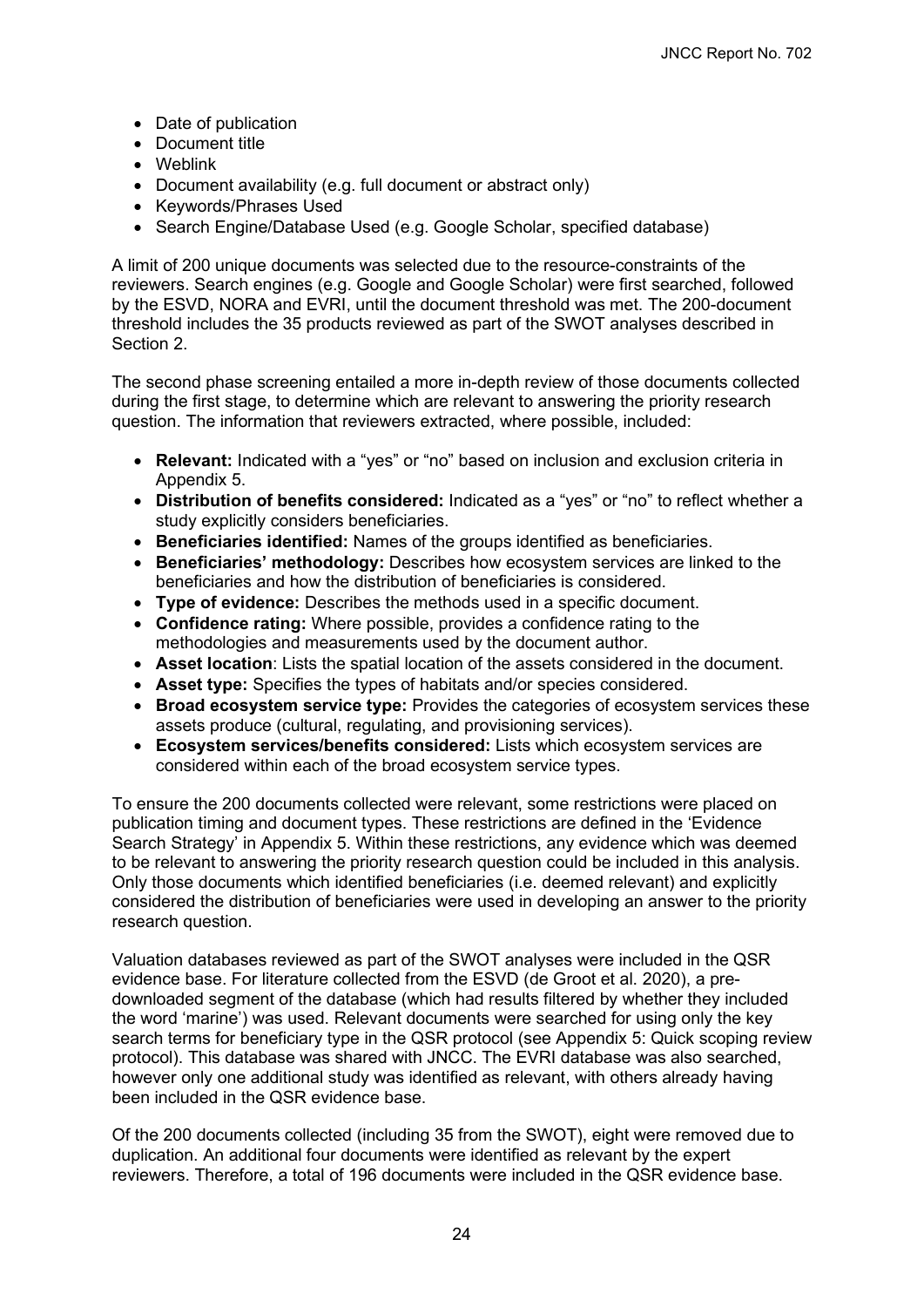## <span id="page-30-0"></span>**3.2 QSR results**

This section presents the evidence base and key findings related to the priority research question: **'What evidence exists to understand the distribution of the benefits of marine and coastal ecosystem services to different beneficiary groups?**'

#### <span id="page-30-1"></span>**3.2.1 State of the evidence base**

Implementation of the QSR protocol, along with additional studies identified by the project team, resulted in 196 documents being included in the QSR evidence base. The evidence base is stored in an Excel™ workbook (see Appendix 6) that has been shared with the JNCC team. The majority of this evidence base was constructed through Google Scholar searches (approximately 46%) and as such, most are journal articles (60%) and government reports (21%). The reviewers were able to access most documents in full, with just under 30% accessible as abstract only. The QSR protocol defined the search time period as between 2017 to 2021. Documents published before this period and included in the QSR were either SWOT products or recommended by the reviewers for consideration.

[Table 8](#page-30-3) provides an overview of the number of documents that were deemed relevant, and the number that explicitly considered the distribution of benefits. After the first phase screening, a total of 75 out of 196 documents (39%) were deemed relevant to answer the priority research question. Of these relevant documents, 39 (20% of total and 52% of relevant documents) explicitly mention the distribution of beneficiaries. However, some studies may simply identify who the beneficiaries are, and some do this implicitly (e.g. through monetary units).

|       | <b>Relevant</b> | If relevant, considers<br>distribution of benefits |
|-------|-----------------|----------------------------------------------------|
| Yes   | 75              | 39                                                 |
| No    | 121             | 36                                                 |
| Total | 196             | 75                                                 |

<span id="page-30-3"></span>**Table 8:** Number of relevant documents identified in the QSR.

#### <span id="page-30-2"></span>**3.2.2 Key findings**

#### **Definitions of beneficiaries**

There is a lack of clear and widely used definition of 'beneficiary'. The literature reviewed gives the impression that the word 'beneficiary' has been interpreted differently by different researchers. The variety of (explicit or implicit) definitions of beneficiary used in the literature could make comparison of evidence difficult. In particular, it seems that the difference between a stakeholder and a beneficiary is not always clear. Future work would benefit from beginning with clear definitions. Across the evidence reviewed, stakeholders seem to be local to the ecosystem service(s) and/or natural capital asset(s) with direct physical links, for example those whose decisions affect the marine environment or those who work in the marine environment. Beneficiaries are likely to include these but also those who may be further removed from the marine environment, for example, consumers of seafood or beneficiaries of carbon sequestration.

ENCA guidance (Defra 2020) provides a useful definition: "Beneficiaries may be households (as consumers, visitors or passive recipients), businesses (for example, where there are cost savings) or government or taxpayers (local or national)". The guidance also identifies key considerations for a natural capital approach, including the need to identify who and how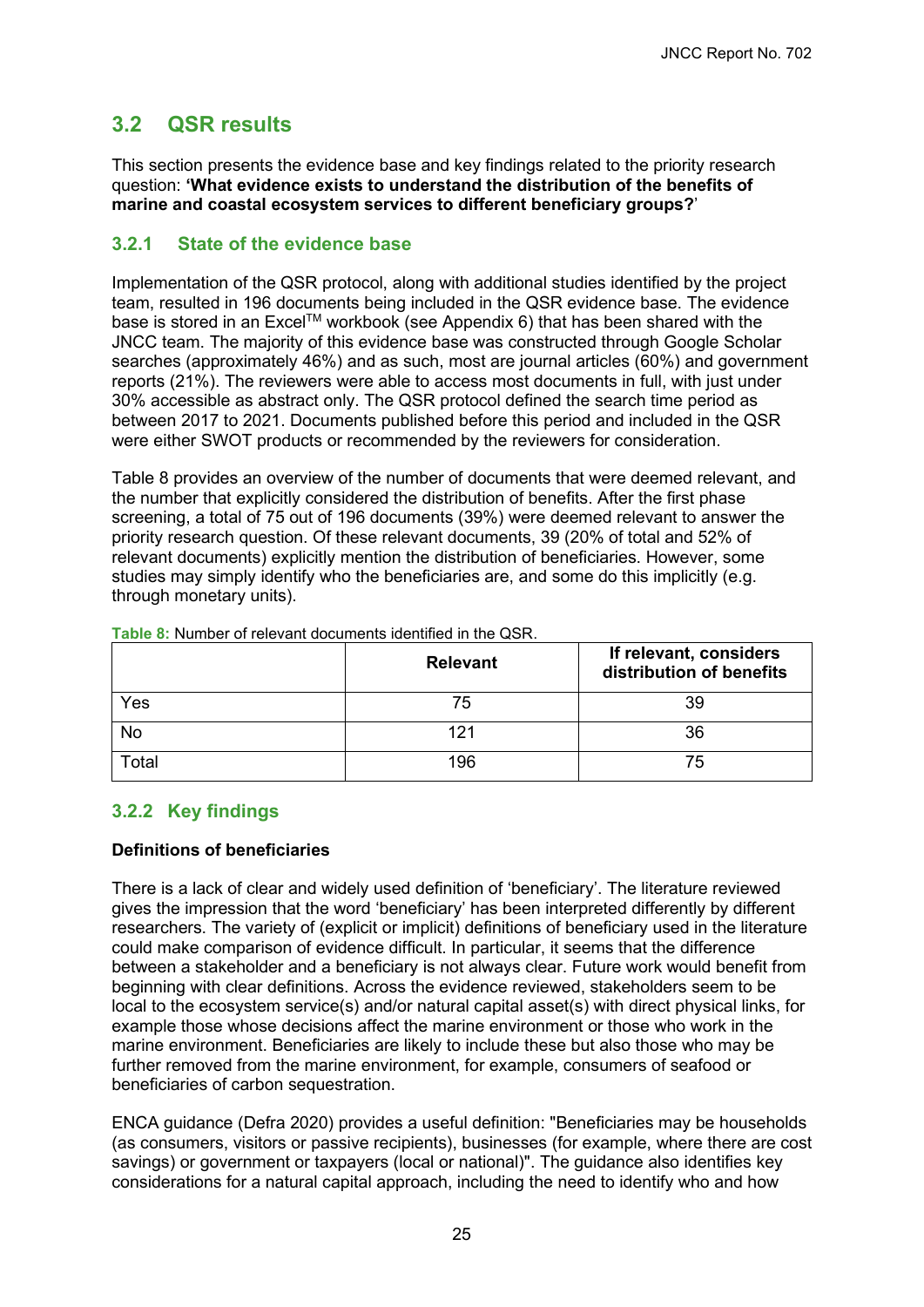many may be affected. This should be done as part of evaluating welfare impacts prior to any valuation approaches being applied. It is interesting to note here that (according to the ENCA guidance) the focus should not just be on what to do, but also on why that can be useful (e.g. for new sources of investment and funding or making marine policy decisions).

Studies that consider beneficiaries tend to be focused on one, or a small number of benefits and/or beneficiaries, such as reviewing cultural services in one specific location. Beneficiary divisions are either very local (e.g. male vs female fishers in a village) or very broad (e.g. wider society, or 'local, regional, national and international beneficiaries').

Economic sectors are sometimes considered as beneficiaries, rather than individual groups like businesses, workers, households. The most common beneficiary sectors covered in the studies reviewed are fisheries (i.e. landings and fishers, rather than consumers) and tourism/recreation (i.e. visits and/or visitors). Some mapping work could easily link these sectors to wider beneficiary groups.

The discussion tends to be in terms of types of use / benefit, so it is not focused on the net effects for individuals, but rather on the ways particular groups explicitly benefit. Many people, especially residents/workers, will fall into several boxes (e.g. homeowner, dog walker, swimmer, employee in resource-dependent industry, non-use values) and in some cases how they are impacted by a change in the marine environment and its management could be conflicting. In other words, when something changes, they might win via one category and lose via another (e.g. as consumers their water bills may go up, but as swimmers they may benefit from cleaner bathing waters).

The reports on environmental/ecosystem accounting (ONS 2021a, 2021b) do not, at present, have much detail on specific beneficiaries. This is discussed as something they want to achieve in the future (partly with the intention of improving understanding of distribution). Therefore, it will be useful to report on the usefulness of having beneficiary information to ONS who is currently consulting on their future natural capital accounting roadmap.

#### **Links between natural capital assets or ecosystem services and beneficiaries**

There is some mapping of individual natural capital assets and ecosystem services onto individual groups of beneficiaries in the QSR literature. Following from the above finding that most studies focus on one or small number of benefits, mapping of beneficiaries also tends to be limited. For example, fisheries benefit not only the fishers but also the fish processors, consumers, and tourists who like looking at fishing boats. There are rare exceptions. For example, Langle-Flores and Quijas (2020) have made use of a Sankey Diagram which could potentially address this issue of multiple linkages. Despite their diagram mapping out only indirect beneficiaries of ecosystem services (i.e. users of ES valuation data rather than those who accrue benefits), it can provide a useful example of how multiple natural capital assets (and ecosystem services) can be mapped onto multiple beneficiaries. Further improvements in the approach should be considered, such as using arrow widths proportional to the total flows of value provided or presenting the value of other inputs (e.g. labour or physical capital) to understand and compare the scale of ES impact across beneficiaries. There are some trade-off analyses between ecosystem services, but these offer limited analysis of trade-offs between beneficiaries. In some cases, humans are also included as a pressure rather than a beneficiary group.

#### **Methodology for assessing beneficiaries**

There is minimal use of a standardised structure or methodology for defining beneficiaries. ENCA (Defra 2020) provides some valuable guidance, as do Frederiksen *et al.* (2021), Small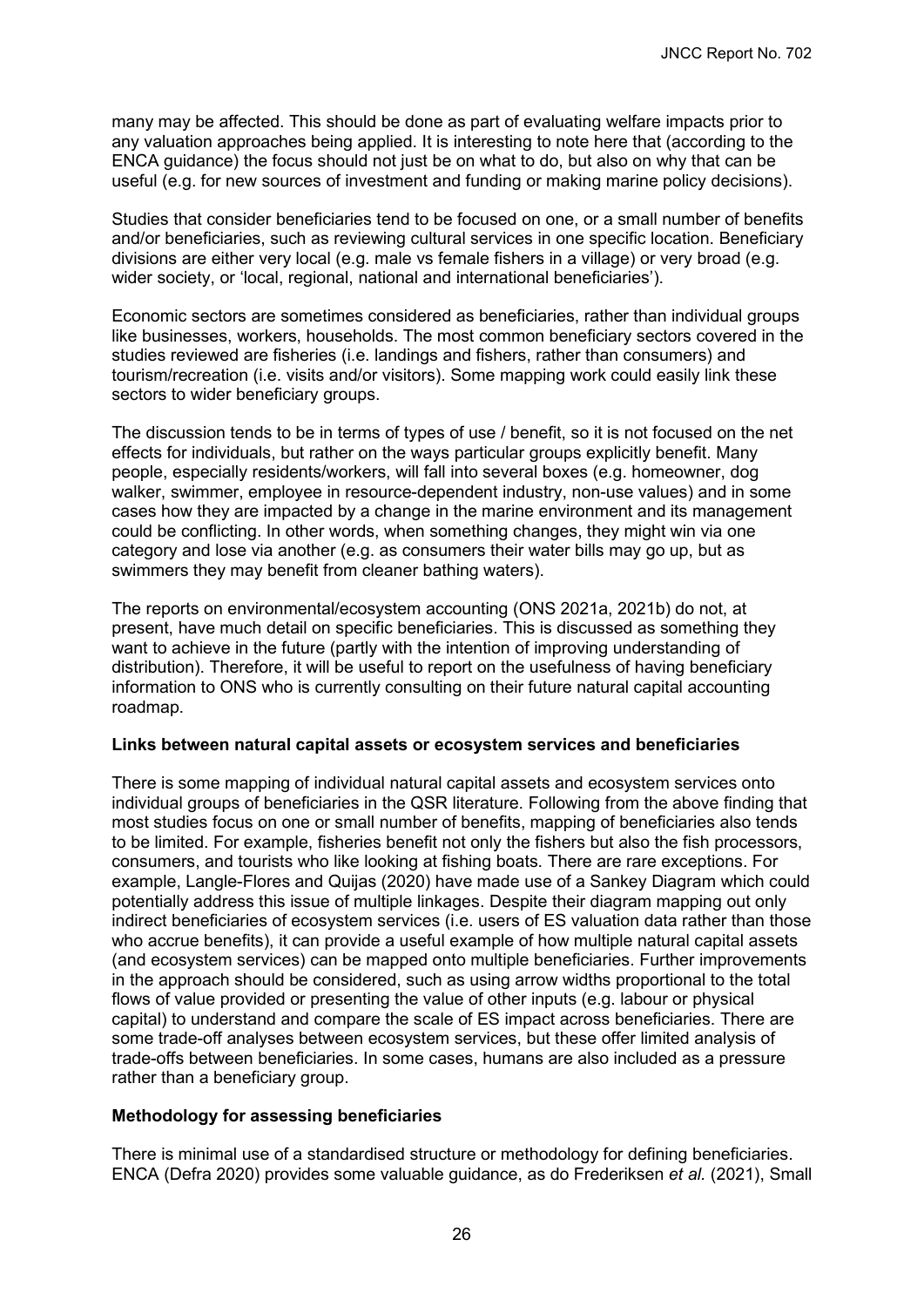*et al.* (2017) and Harris *et al*. (2019a), but these have not been widely applied yet. Where beneficiaries are assessed, disparate methodologies are applied, with participatory approaches often being used for local beneficiaries and valuation being used for regional/national assessments. The methodological approach seems to be very much in its infancy, with much of the relevant evidence having been published recently.

Furthermore, ENCA (Defra 2020) observes that values for many ecosystem services (specifically, regulating and cultural services) will vary by location. This is due to the identification of beneficiary populations and their proximity to the benefits, as well as spatial variation in the extent, condition and spatial configuration of assets providing the flow of ecosystem services. However, while many studies mention stakeholder and/or beneficiary groups, the local variation in the distribution of benefits is not covered in any great detail, or not routinely across the literature. Drakou *et al.* (2017) review several case studies and report that local case studies focused on coastal issues using participatory approaches, economic valuation tools and multi-criteria assessments, while larger scale studies also considered the open ocean and were more likely to use geospatial mapping and environmental modelling tools.

#### **Approaches used to identify beneficiaries**

One way to identify beneficiaries would be to unpick the economic valuation evidence. If there is sufficient information provided on the link between values and beneficiaries, some studies could be re-analysed to quantify the benefits to different groups. For example, in the ESVD (de Groot *et al.* 2020) each valuation includes:

- The beneficiary unit for which the value observation is reported (e.g. visitor, person, household, or total number of beneficiaries).
- The number of beneficiaries that benefit from the ecosystem service (e.g. number of visitors, population, or number of households) over which a value estimate is extrapolated to obtain a total value of the service. Note this is not the same as the sample size or number of beneficiaries surveyed.
- Text description of the type of beneficiary of the service (e.g. visitors, residents, nonusers, tourists, etc.).

Identifying beneficiaries based on valuation units provides a starting point; however, this evidence does need to be built-on. Note that this does take a human-centric view of value (even if non-use values and values of non-users are acknowledged) and subsequently the definition of a beneficiary. Furthermore, recent studies mention the need to consider cultural services and 'non-material' benefits, and therefore advocate valuation approaches other than monetary. Where this is the case, there is also a greater focus on social concern, making the consideration of beneficiaries and the distribution of benefits more inherent. There appears to be a modest signal from across the evidence that this is an evolving process, becoming more aware of human influences on services and less focused on habitats alone.

Several studies within the QSR evidence base have identified and mapped stakeholders through participatory mapping. This approach used in Burdon *et al.* (2019), Burdon and Potts (2020), Friedrich *et al.* (2020) and Blythe *et al*. (2020) is particularly interesting as a way forward, to supplement the economic valuation previously discussed. Suffolk Pioneer (Burdon & Potts 2020) is an example of a good approach to systematically identifying beneficiaries or associating specific benefits provided by ecosystem service to beneficiaries. Burdon and Potts (2020) made use of logic chains and participatory mapping to map benefits to beneficiaries. However, it is not clear how the logic chains were established and further insight on this would be interesting to understand the transferability of the methods used.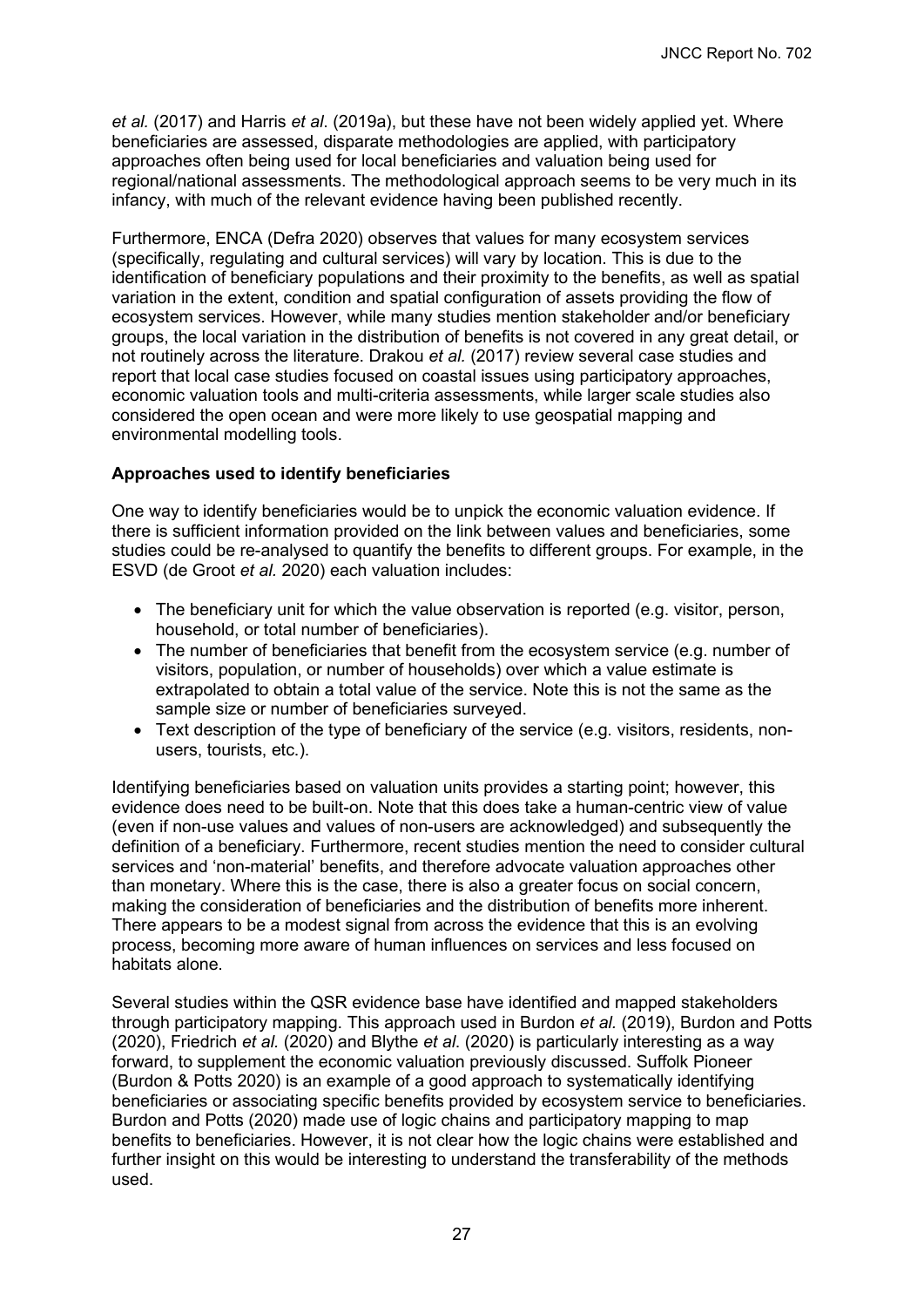Ultimately, the approach used to identify beneficiaries will depend on the policy goal achieved. The approach taken by Burdon and Potts (2020) works well at a local scale (e.g. Deben Estuary), but may be less suitable at the national scale. Therefore, participatory mapping should be considered alongside more traditional stakeholder analysis, distributional analysis, and Green Book appraisal methods (HM Treasury 2020). A range of methods may be necessary to identify and assess beneficiaries for some benefits (e.g. food for human consumption), where the range of beneficiaries can be large and complicated.

#### **Distributional analysis**

It is unclear if the lack of beneficiary-related studies is specific to marine and coastal environments. On the one hand, the link between marine natural capital and ecosystem service and beneficiaries has long been documented as harder to conceptualize than for terrestrial environments as there is a physical separation between people and the sea (see Drakou 2017). For example, for terrestrial environments, the Online Recreation Valuation (ORVal) tool (Day & Smith 2018) has the potential to identify beneficiaries related to coastal paths (i.e. visitors), as does Quijas *et al*. (2019), and Clark *et al*. (2017), whilst for freshwater see Everard *et al*. (2019). On the other hand, the study of beneficiaries is becoming more important across all ecosystems, as the societal discourse starts to include topics like 'just transition' for climate change that starts to link equity, social justice, and environmental impacts. Traditionally, economic appraisal would recommend options that could achieve "Pareto efficiency", i.e. deliver total benefits greater than total costs, without regard to who benefits and who loses. This was the basis of cost benefit analysis. This is also changing with more demand for knowing who benefits and who loses, and also whether and how the losers should be compensated.

At the valuation stage, ENCA (Defra 2020) notes the need to consider socio-economic differences between beneficiary or affected groups, by asking:

- 1. Whose values are measured?<br>2. Are those affected by a change
- 2. Are those affected by a change the local, regional or the whole national population?<br>3. Are there socio-economic differences between beneficiary or affected groups?
- 3. Are there socio-economic differences between beneficiary or affected groups?

With regards to the last point, the distribution of income is an important factor to consider when assessing the value of benefits. Defra (2020) explains that "it is important to understand to whom the estimated benefits accrue following the Green Book guidance". Distributional impacts are cited as a possible justification for intervention, and there is the option of using income weighting and/or considering how values depend on populations (see Annex 3 of Green Book). Going forward, and with the intention of bringing environmental and social policies closer together, it would be prudent to make such considerations part of the norm rather than optional extras. ENCA guidelines (Defra 2020) also leave scope for considering broader ranges of values or diverse perspectives and make specific reference to Annex 2 of the Green Book (HM Treasury 2020), the UK NEA 'Balance Sheet approach' (Turner *et al.* 2014), and the UK NEA Follow-on phase work "Shared, Plural and Cultural Values" handbook (Kenter *et al.* 2014).

Some socio-economic impact assessment studies (e.g. Marine Scotland 2019) have sought to quantify costs and benefits of interventions using Green Book methodologies, which help to clarify potential trade-offs. But due to limited available evidence to quantify benefits, identification of beneficiaries was also incomplete.

Stakeholder mapping can help ensure that a more comprehensive list of impacts is considered, which could be important for the overall distributional implications. Burdon *et al*. (2019), for example, record that at the local scale, there is a lack of understanding on how benefits are identified, where they are provided and to whom. For example, the benefits of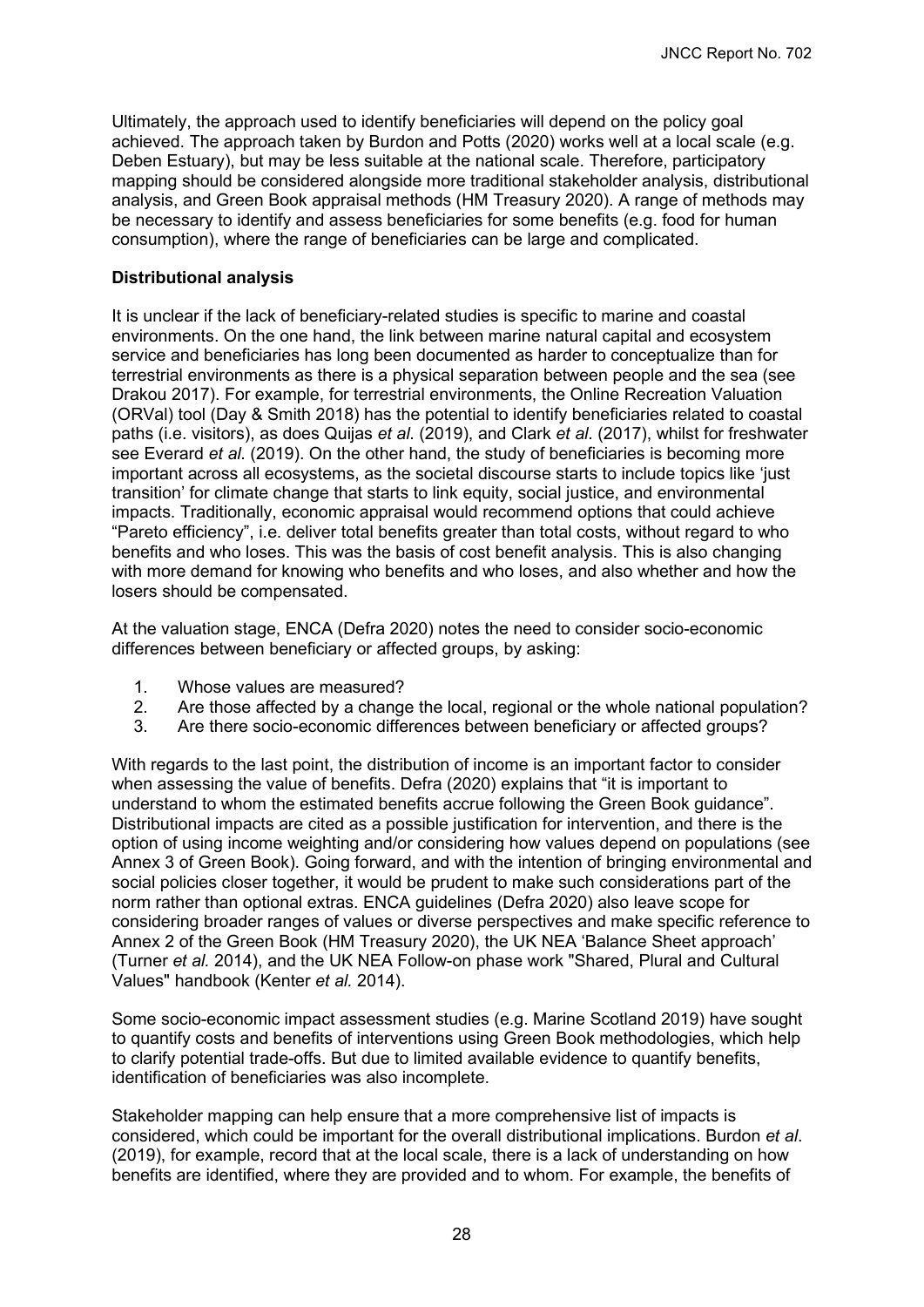conservation are often not well understood and hence their comprehensive integration into decision-making and public discourse is rare. As such, they tend to be overlooked in tradeoffs between development decisions and supporting the wellbeing of local populations. Moreover, Burdon *et al*. (2019) highlight that small-scale, low impact, activities (e.g. related to tourism) are generally not captured within local assessments, and also not present within the national marine evidence. Stakeholder mapping can facilitate the identification of these missing links and ensure that they are included in the decision-making process.

There are studies that follow through logic chains or similar approaches to linking ecosystem processes/state through services to benefits, without talking about distribution. In some cases, this next step is discussed but not carried out. Part of the issue may be that assessment of distributional impacts/winners/losers is recognised as requiring a more stakeholder-led approach, rather than the topic of more 'remote' assessments, for example, ABPmer (2019), which evaluated options for beneficial use of dredge sediment to restore Solent marshes, saw a next step as to "engage with, and actively involve, the local community, and carry out a non-use local community valuation study" (p.90).

There is also an issue that more science-focused assessments can be looking at the potential to deliver ecosystem services, rather than actual ecosystem service delivery. They do not consider the human demand factors that convert potential to actual service/benefit (e.g. Tillin *et al.* 2020). In fact, De La Cruz (2021) argues that studies in general "have focused on specification of the ecological generation of ecosystem service to the detriment of understanding how they actually contribute to well-being" (p.18). Clark *et al.* (2017), for example, stop short of any valuation and present their primarily qualitative analysis in terms of the impacts identified. However, they demonstrate that it can be feasible, albeit complex and data-intensive, to construct multiple specific logic chains linking stressors through ecosystems to final services and specific beneficiaries (this is not in a coastal marine context, but the general approach would transfer).

#### <span id="page-34-0"></span>**3.2.3 Outstanding gaps**

Quantitative information on the impacts of policy interventions is often lacking, which makes assessment of benefits and beneficiaries challenging. In line with the natural capital approach, the identification of benefit and beneficiaries need to go hand-in-hand and definition of beneficiaries should build on methods for, at least, identifying and, ideally, quantifying benefits. 'Wider society' is often identified as a beneficiary from increased levels of regulating and cultural services, where the identification of beneficiaries is intended to help clarify who might contribute to the costs of an intervention. It is also necessary to identify those organisations (e.g. public and third sector) which represent wider society. On the other hand, beneficiaries of provisioning services are generally linked to specific sectors and ultimate consumers (e.g. 'food provision' to fishing industries or 'minerals' to mining).

Beneficiaries that are further removed from marine and coastal environments are not reflected in the QSR evidence base. This is related to the general lack of coverage of the links between (the change in) marine and coastal natural capital assets and (the change in) ecosystem services. This is a key distinction between marine and terrestrial assessments, where marine beneficiary groups without direct use are rarely included. This in part could be assessed using distance decay analysis as part of valuation approaches.

The studies in the QSR evidence base did not split users of the marine environment into different generations. This is an existing gap to be addressed, as this will often be a key aspect of investments, especially with significant environmental impacts, and where heavy up-front costs lead to much longer-term gains (e.g. habitat creation / planting) or the reverse (e.g. nuclear energy). ENCA guidelines (Defra 2020) mention the consideration of equity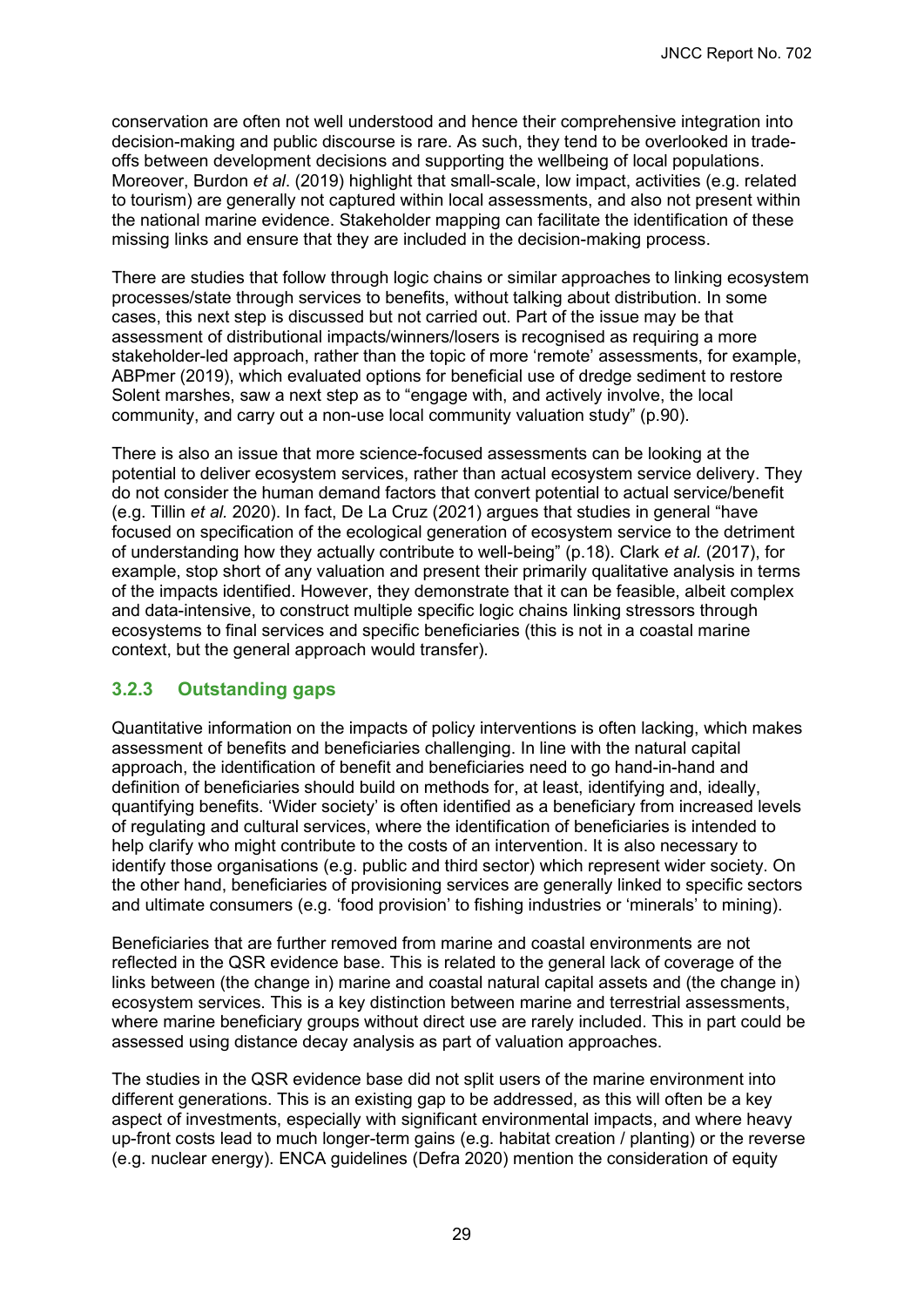concerns across income groups and generations as justification for government intervention as a key aspect of the natural capital approach.

#### <span id="page-35-0"></span>**3.2.4 Recommendations from the QSR**

A sensible next step would be to review the marine beneficiary and stakeholder literature and identify where bridges can be built with the current ecosystem service and natural capital approach evidence. For example, Solomonsz *et al.* (2021) make a start at this in relation to the Southern Ocean which may be a transferrable approach and framework.

The above also highlights the need to look at international studies, which may have methodologies that can be transferrable to the UK context.

The current marine and coastal evidence could also be re-analysed to determine beneficiary groups more explicitly (e.g. re-assessing the ESVD database where monetary units are associated with a beneficiary). In doing so, the most common beneficiary groups (e.g. households) would be readily identified, paving the way for appropriate distributional analysis to be used (e.g. breaking down households by socio-economic status).

There may be transferrable lessons from the terrestrial literature, including formal tools for stakeholder mapping and trade-off analysis, which could be added to the natural capital approach to support the identification of beneficiaries. Relevant areas would include the payments for ecosystem services (PES) literature and further review of regulatory impact assessment studies (similar to Marine Scotland 2019). For example, the Online Recreation Valuation (ORVal) tool (Day & Smith 2018) has the potential to identify beneficiaries related to coastal paths (i.e. visitors), as do Quijas *et al*. (2019), and Clark *et al.* (2017). It could be interesting to compare terrestrial and freshwater evidence and see if lessons could be learned (e.g. Everard *et al*. 2019) acknowledging that there will be inherent differences between the different ecosystems.

The terrestrial evidence may also provide useful insights on how to undertake participatory mapping as well as lessons learnt that could inform its development within the marine and coastal context. For example, Raum (2018), which looks at forest ecosystem services, identifies additional evidence that could be reviewed in order to make better use of stakeholder mapping approaches within the marine context (see also Duggan *et al*. 2013; Maguire *et al*. 2012).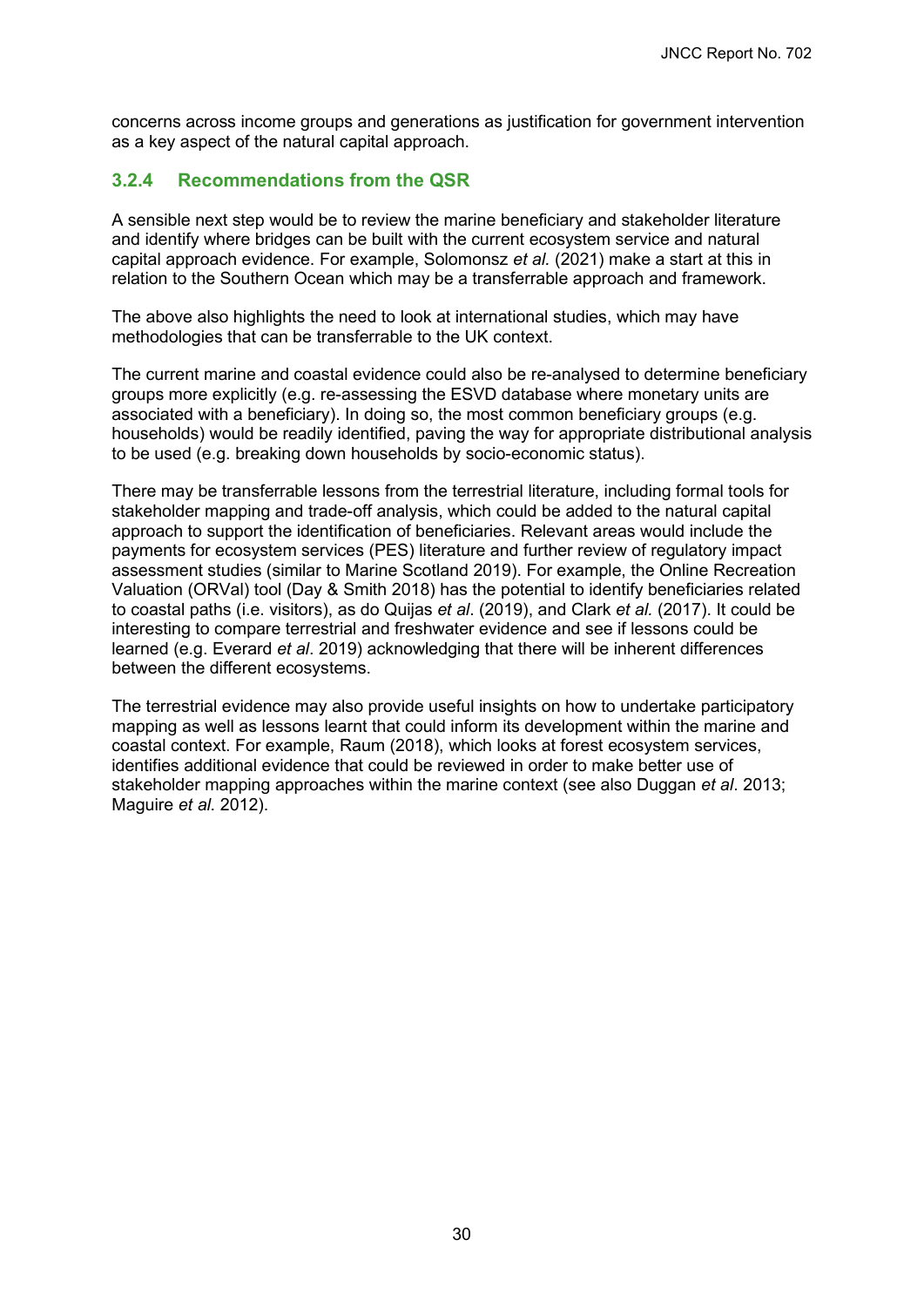# <span id="page-36-0"></span>**4 Conclusions**

In line with the objectives set out at the start, the project:

- Collated information about existing marine natural capital tools, methods, project (referred to as 'the products') and performed SWOT analyses (Section 2).
- Recommended a good practice natural capital approach for the UK marine environment policy and management, based on the results of the SWOT (Section [2.4.2\)](#page-21-0).
- Based on the SWOT, performed a QSR focusing on how the relevant literature identifies and assesses benefits, defines beneficiaries, and investigates the distribution of benefits across beneficiaries (Section [3\)](#page-27-0).

This section summarises the conclusions drawn from both the SWOT analyses and QSR – with more detail already presented in Sections [2](#page-8-0) and [3.](#page-27-0)

## <span id="page-36-1"></span>**4.1 Current marine natural capital approaches and evidence**

The evidence reviewed highlights the strengths of the marine natural capital approach and opportunities for further development and integration with decision-making processes.

It is clear that, relative to terrestrial environments, the application of the natural capital approach to marine and coastal faces many challenges. Overall, the natural capital approach has been applied fairly widely, but how it is, can or should be used by decisionmakers is unknown. The standards and guidelines such as ENCA (Defra 2020), SEEA EA (UN 2021) and the BS 8632 are relevant for applying the natural capital approach to the marine environment. Such standardisation of principles and good practice is also intended to increase the trust in the approach and its uptake by policy and decision makers.

The overall SWOT results informed the development of recommendations for UK marine natural capital assessments, by identifying common approaches but also future improvements that could be incorporated. The recommendations looked across the natural capital approach and assessment cycle, starting with agreeing purpose and scope and engaging with relevant stakeholders. Stakeholders could include those whose decisions will be influenced by the application of the natural capital approach (regulators, policy makers, sector representatives), beneficiaries from the marine environment and policy and management decisions, as well as those who may be negatively impacted by such decisions. Recommendations have also been made on technical aspects, such as the use of existing natural capital asset and ecosystem service classifications, frameworks or data and valuation methodologies.

The asset-service matrices have also been highlighted as useful. Innovative work can and should be undertaken to better understand how both species and habitats link to ecosystem service delivery across scales and contexts. This is also linked to better understanding and reflecting the importance of a variety of marine and coastal habitats across the life span of many species (e.g. juvenile vs adult fish). With regards to ecosystem services, there should be more work on services that have not been studied much to date (e.g. regulatory services, and cultural services other than tourism / recreation).

Identifying the gaps in the current evidence base contributed to the formulation of 12 recommendations for future research. These cover the following four areas: big picture/overarching process, improvements to current practice, incorporating the future and understanding the use and usefulness of evidence.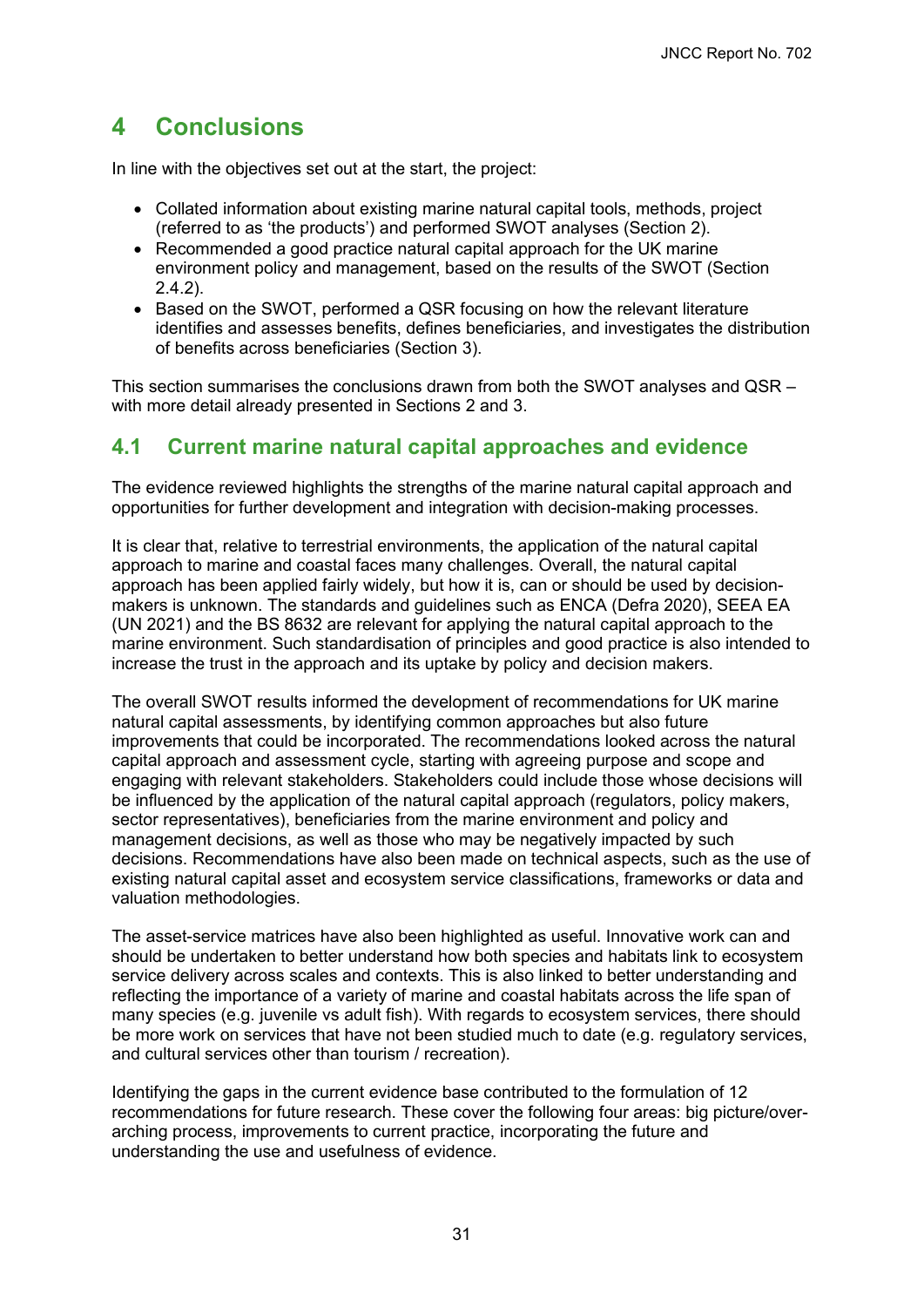## <span id="page-37-0"></span>**4.2 Distribution of benefits across different groups**

The priority question chosen for the Quick Scoping Review was: **what evidence exists to understand the distribution of the benefits of marine and coastal ecosystem services to different beneficiary groups?** This was chosen as the existing evidence base was shown to have a very limited discussion of beneficiaries and the distribution of benefits to different beneficiary groups. It was acknowledged that understanding who benefits from marine ecosystems services is essential for achieving buy-in to the marine natural capital approach as well as being key to making the approach coherent to stakeholders that want to implement it. Having robust evidence of the beneficiary groups could underpin decisionmaking in areas such as marine management, blue financing, and cost-benefit analyses.

The overall findings of the study are:

- Despite there being many studies linking natural capital to ecosystem services (and benefits), only a few of them include a detailed assessment of beneficiaries.
- Unlike in terrestrial assessments, beneficiaries without direct use or further removed from marine and coastal environments are rarely included. The coverage of links between marine and coastal natural capital assets and ecosystem services is often insufficient. This and other transferrable lessons can be learnt from the terrestrial literature, including formal tools for stakeholder mapping and trade-off analysis, which could support the identification of beneficiaries.
- Assessments of beneficiaries should explain how they can support decision making (e.g. for new sources of investment and funding or making marine policy decisions). Study of beneficiaries is only now becoming more important, as the societal discourse starts to include topics like 'just transition' for climate change that starts to link equity, social justice, and environmental impacts.
- Consideration of equity across income groups and generations as justification for government intervention could be a key driver for adopting a natural capital approach as it explicitly identifies benefits (but will need beneficiaries to be added).

Furthermore, the QSR shows that the literature tends to break down beneficiaries across specific uses or economic sectors (e.g. fisheries), rather than different societal groups (e.g. consumers). Most studies limit the coverage of beneficiaries to either singular, or small number of groups (e.g. male vs female fishers) and often high-level categories (e.g. the 'wider society'). Even if individual beneficiary groups are identified, there is a tendency to limit the analysis to one-to-one relationships, effectively omitting more complex, multiple linkages (e.g. fisheries do not only benefit fishers, but also fish processors and consumers). The evidence is still fairly conceptual and, in the UK examples so far, beneficiaries that are further removed from the marine and coastal environments do not seem to be included in the analyses.

There is plenty of evidence on marine stakeholders and beneficiaries (e.g. Raum 2018), but it has not generally crossed paths with the natural capital approach nor linked to ecosystem services. Several of the studies discuss or make use of stakeholder identification and/or mapping, which is a useful form of analysis to aid understanding of distribution, but also supports effective management, even though a full stakeholder mapping exercise could be a major undertaking. Stakeholder mapping is highlighted as a useful method to enable a more comprehensive list of impacts to be considered, which could be important for overall distributional implications.

There has been a lot of work on stakeholders, how they benefit from the marine environment and relationships of power and influence between them, but these do not necessarily deal with quantifying and valuing benefit flows. The quidance on beneficiary assessments found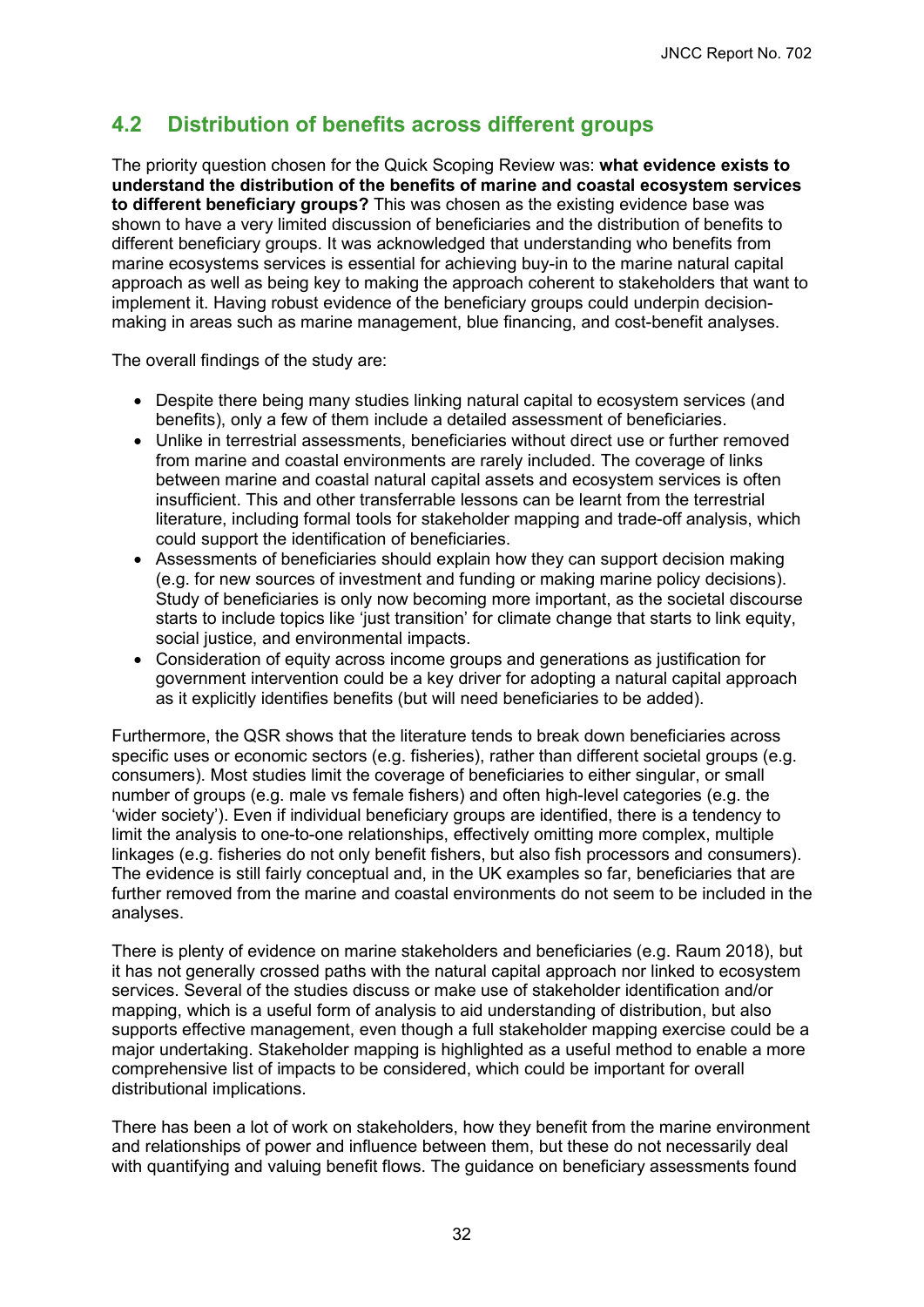in ENCA (Defra 2020) or the Green Book (HM Treasury 2020) has, for the most part, not yet been applied in the marine natural capital or ecosystem service context. Future studies should show quantitative and, where relevant, monetary assessment of benefits accruing to individual beneficiary groups. Further guidance on identifying such groups and on adding distributional analysis to the assessment approaches is needed.

Whilst individual studies may include limited analysis of beneficiaries, collectively they provide a solid foundation for future research. Many of these studies recognise the potential opportunity in considering which stakeholders accrue benefits and how those benefits are distributed among them. Hence, it is recommended that this area of research is further developed, in particular, considering both those groups that benefit and those that lose from a given policy or management change.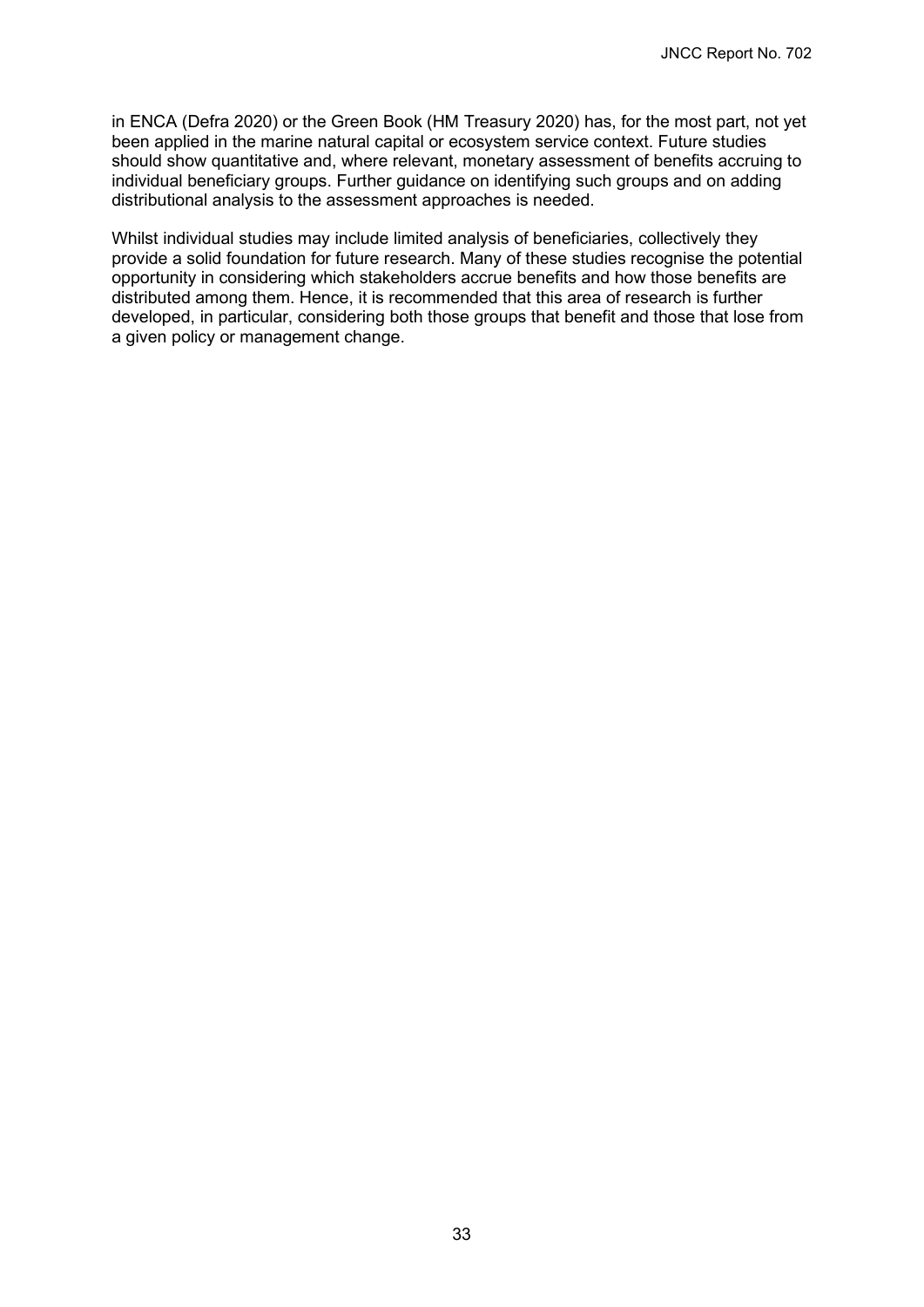# <span id="page-39-0"></span>**References**

## **Within this report**

These are the references referred to in this report in addition to the products included in the SWOT analysis and the QSR evidence log.

Capitals Coalition (formerly Natural Capital Coalition). 2019. What is a Natural Capital Approach? Available from: https://naturalcapitalcoalition.org/wp[content/uploads/2019/06/NCC-WhatIs-NaturalCapitalApproach-FINAL.pdf](https://naturalcapitalcoalition.org/wp-content/uploads/2019/06/NCC-WhatIs-NaturalCapitalApproach-FINAL.pdf)

Collins, A.M., Coughlin, D., Miller, J. & Kirk, S. 2015. The Production of Quick Scoping Reviews and Rapid Evidence Assessments: A How to Guide. Available from: https://assets.publishing.service.gov.uk/government/uploads/system/uploads/attachment\_da ta/file/560521/Production of quick scoping reviews and rapid evidence assessments.pdf

Defra. 2010. Valuing environmental impacts: guidelines for the use of value transfer. Report [by eftec for Defra. Available from: https://www.gov.uk/government/publications/valuing](https://www.gov.uk/government/publications/valuing-environmental-impacts-guidelines-for-the-use-of-value-transfer)environmental-impacts-guidelines-for-the-use-of-value-transfer

Defra. 2018. 25 Year Environment Plan. Available from: <https://www.gov.uk/government/publications/25-year-environment-plan>

Duggan, D.E., Farnsworth, K.D. & Kraak, S.B. 2013. Identifying functional stakeholder clusters to maximise communication for the ecosystem approach to fisheries management. Marine Policy, 42, 56-67.

European Environment Agency. 2021a. *EUNIS Habitat Classification*. [online]. Available from:<https://www.eea.europa.eu/data-and-maps/data/eunis-habitat-classification-1>

European Environment Agency. 2021b. *Common International Classification of Ecosystem Services (CICES) - Version 5.1*. [online]. Available from:<https://cices.eu/resources/>

HM Treasury. 2020. The Green Book: appraisal and evaluation in central government. [\[online\]. Available from: https://www.gov.uk/government/publications/the-green-book](https://www.gov.uk/government/publications/the-green-book-appraisal-and-evaluation-in-central-governent)appraisal-and-evaluation-in-central-governent

Kenter, J.O., Reed, M.S., Everard, M., Irvine, K.N., O'Brien, E., Molloy, C., Bryce, R., Brady, E., Christie, M., Church, A., Collins, T., Cooper, N., Davies, A., Edwards, D., Evely, A., Fazey, I., Goto, R., Hockley, N., Jobstvogt, N., Orchard-Webb, J., Ravenscroft, N., Ryan, M. & Watson, V. 2014. Shared, plural and cultural values: A handbook for decision-makers. UK National Ecosystem Assessment follow-on phase. Cambridge, UNEP-WCMC. [online]. Available from:<http://uknea.unep-wcmc.org/Resources/tabid/82/Default.aspx>

Maguire, B., Potts, J. & Fletcher, S. 2012. The role of stakeholders in the marine planning process—Stakeholder analysis within the Solent, United Kingdom. Marine Policy, 36(1), 246- 257.

Mullholland, R., Le Quesne, W. & Mynott, F. 2021. Rapid review of marine natural capital asset classes and logic chains to identify priority information gaps. Cefas Project Report for Defra.

Turner, K., Schaafsma, M., Elliott, M., Burdon, D., Atkins, J., Jickells, T., Tett, P., Mee, L., van Leeuwen, S., Barnard, S., Luisetti, T., Paltriguera, L., Palmieri, G. & Andrews, J. 2014. UK National Ecosystem Assessment Follow-on. Work Package Report 4: Coastal and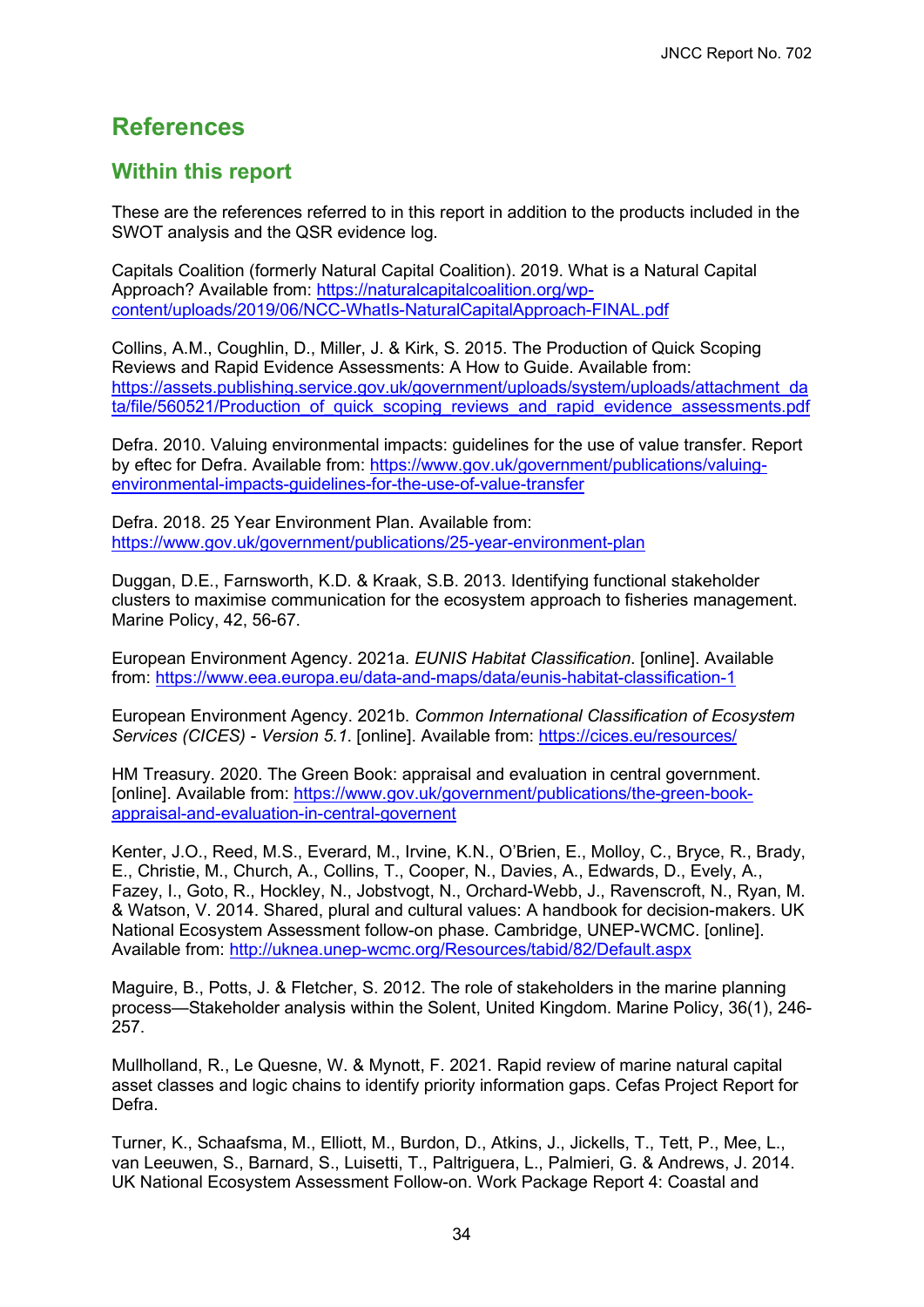marine ecosystem services: principles and practice. UNEP-WCMC, LWEC, UK. Available from:<http://uknea.unep-wcmc.org/Resources/tabid/82/Default.aspx>

UK National Ecosystem Assessment Follow-on. 2014. The UK National Ecosystem Assessment Follow-on: Synthesis of the Key Findings. UNEP-WCMC, LWEC, UK. [online]. Available from:

[http://randd.defra.gov.uk/Document.aspx?Document=12099\\_01.UKNEAFOSynthesis.pdf](http://randd.defra.gov.uk/Document.aspx?Document=12099_01.UKNEAFOSynthesis.pdf)

United Nations *et al*. 2021. System of Environmental-Economic Accounting— Ecosystem Accounting (SEEA EA). White cover publication, pre-edited text subject to official editing. Available at:<https://seea.un.org/ecosystem-accounting>

## **Reviews and SWOT analyses**

ABPmer. 2020. Beneficial Use of Dredge Sediment in the Solent (BUDS) Phase 2, Feasibility Review for Sediment Recharge Project(s) on the West Solent Saltmarshes, ABPmer Report No. R.3155. A report produced by ABPmer for Solent Forum, February 2020. [online]. Available from:

[http://solentforum.org/services/Current\\_Projects/buds/BUDS2Report\\_ABPmer.pdf](http://solentforum.org/services/Current_Projects/buds/BUDS2Report_ABPmer.pdf) 

ARIES. 2021. ARIES for SEEA explorer - a tool for rapid natural capital accounting. [online]. Available from:<https://aries.integratedmodelling.org/aries-for-seea-explorer/>

Armstrong, S., Hull, S., Pearson, Z., Wilson, R. & Kay, S. 2020. Estimating the Carbon Sink Potential of the Welsh Marine Environment. NRW, Cardiff, 74p. [online]. Available from: [https://cdn.naturalresources.wales/media/692035/nrw-evidence-report-428\\_blue](https://cdn.naturalresources.wales/media/692035/nrw-evidence-report-428_blue-carbon_v11-002.pdf)carbon\_v11-002.pdf

Ashley, M., Rees, S., Mullier, T., Reed, B., Cartwright, A., Holmes, L. & Sheehan, E. 2020. Isles of Scilly Natural Capital Asset and Risk Register to Inform Management of Isles of Scilly Fisheries Resources. A report by research staff of the Marine Institute at the University of Plymouth. [online]. Available from:

<https://secure.toolkitfiles.co.uk/clients/19937/sitedata/pdfs/SCILL-E-Report-2020.pdf>

Ashley, M., Rees, S.E. & Cameron, A. 2018. North Devon Marine Pioneer Part 1: State of the art report of the links between ecosystem and ecosystem services in the North Devon Marine Pioneer. A report to WWF-UK by research staff the Marine Institute at Plymouth **University** 

British Standard Institute. (2021). BS 8632: Natural Capital Accounting for Organizations - Specification. [online]. Available from: [https://shop.bsigroup.com/ProductDetail?pid=000000000030401243&\\_ga=2.268293066.557](https://shop.bsigroup.com/ProductDetail?pid=000000000030401243&_ga=2.268293066.557840663.1629196930-941568371.1629196927) 840663.1629196930-941568371.1629196927

Culhane, F., Frid, C., Royo Gelabert, E. & Robinson, L., 2019. EU Policy-Based Assessment of the Capacity of Marine Ecosystems to Supply Ecosystem Services. ETC/ICM Technical Report 2/2019: European Topic Centre on Inland, Coastal and Marine Waters, 263 pp. [\[online\]. Available from: https://www.eionet.europa.eu/etcs/etc-icm/products/etc-icm-report-2-](https://www.eionet.europa.eu/etcs/etc-icm/products/etc-icm-report-2-2019-eu-policy-based-assessment-of-the-capacity-of-marine-ecosystems-to-supply-ecosystem-services) 2019-eu-policy-based-assessment-of-the-capacity-of-marine-ecosystems-to-supplyecosystem-services

Day, B.H. & Smith, G. 2018. Outdoor Recreation Valuation (ORVal) User Guide: Version 2.0, Land, Environment, Economics and Policy (LEEP) Institute, Business School, University of Exeter. [online]. Available from:<https://www.leep.exeter.ac.uk/orval/>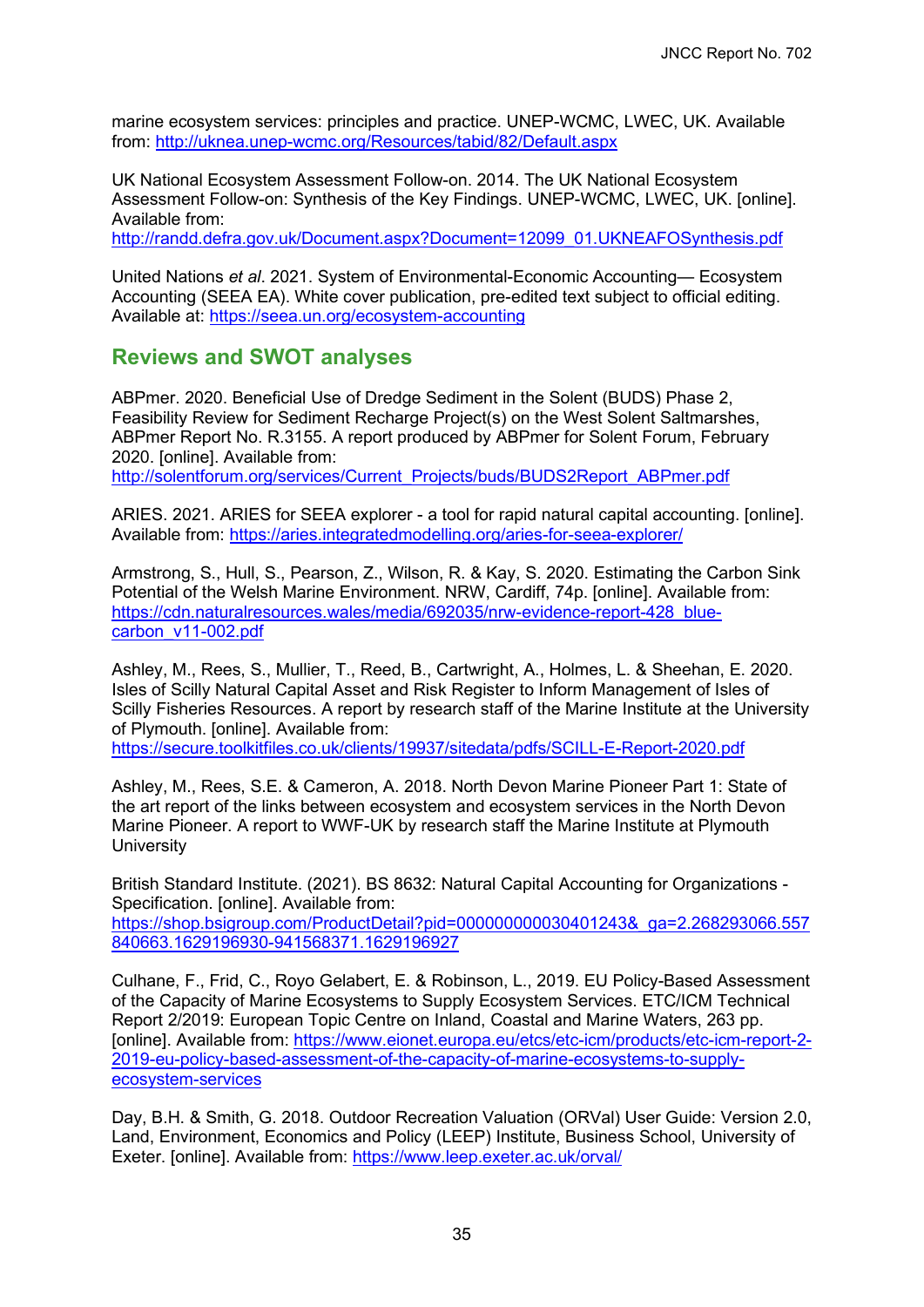de Groot, R., Brander, L. & Solomonides, S. 2020. Ecosystem Services Valuation Database [\(ESVD\) Version December 2020. \[online\]. Available from: https://www.es](https://www.es-partnership.org/esvd/)partnership.org/esvd/

Defra. 2020. Enabling a Natural Capital Approach: Guidance, v1.1 January 2020. [online]. [Available from: https://www.gov.uk/government/publications/enabling-a-natural-capital](https://www.gov.uk/government/publications/enabling-a-natural-capital-approach-enca-guidance)approach-enca-guidance

eftec & ABPmer. 2021. A Natural Capital Account for the Industrial Sandeel Fishery. For Natural England. unpublished.

eftec, SQW, CEH & ABPmer. 2019. The ecosystem contribution to tourism and outdoor leisure. Report to Defra, September 2019. [online]. Available from: [http://randd.defra.gov.uk/Default.aspx?Menu=Menu&Module=More&Location=None&Project](http://randd.defra.gov.uk/Default.aspx?Menu=Menu&Module=More&Location=None&ProjectID=20245) ID=20245"

eftec. 2015. Environmental Value Look-Up (EVL) tool. [online]. Available from: [http://sciencesearch.defra.gov.uk/Default.aspx?Menu=Menu&Module=More&Location=None](http://sciencesearch.defra.gov.uk/Default.aspx?Menu=Menu&Module=More&Location=None&Completed=0&ProjectID=19514#Description) &Completed=0&ProjectID=19514#Description

ENCORE. 2021. Exploring Natural Capital Opportunities, Risks, and Exposure, UN Environment Programme (UNEP). [online]. Available from: <https://encore.naturalcapital.finance/en/>

Erhard, M., Teller, A., Maes, J., Meiner, A., Berry, P., Smith, A., Eales, R., Papadopoulou, L., Bastrup-Birk, A., Ivits, E., Royo Gelabert, E., Dige, G., Petersen, J.-E., Reker, R., Cugny-Seguin, m., Kristensen, P., Uhel, R., Estreguil, C., Fritz, M., Murphy, P., Banfield, N., Ostermann, O., Abdul Malak, D., Marín, A., Schröder, C., Conde, S., Garcia-Feced, C., Evans, D., Delbaere, B., Naumann, S., Davis, M., Gerdes, H., Graf, A., Boon, A., Stoker, B., Mizgajski, A., Santos Martin, F., Jol, A., Lükewille, A., Werner, B., Romao, C., Desaulty, D., Wugt Larsen, F., Louwagie, G., Zal, N., Gawronska, S. & Christiansen, T. 2016. Mapping and assessment of ecosystems and their services. mapping and assessing the condition of Europe's ecosystems: Progress and challenges. Luxembourg: Publications office of the European Union. [online]. Available from:

[https://ec.europa.eu/environment/nature/knowledge/ecosystem\\_assessment/pdf/3rdMAESR](https://ec.europa.eu/environment/nature/knowledge/ecosystem_assessment/pdf/3rdMAESReport_Condition.pdf) eport\_Condition.pdf

European Commission. 2021. The EU Blue Economy Report. 2021. Publications Office of [the European Union. Luxembourg. \[online\]. Available from: https://ec.europa.eu/oceans-and](https://ec.europa.eu/oceans-and-fisheries/system/files/2021-05/the-eu-blue-economy-report-2021_en.pdf)fisheries/system/files/2021-05/the-eu-blue-economy-report-2021\_en.pdf

EVRI. n.d. Environmental valuation reference inventory. [online]. Available from: <https://www.evri.ca/en>

Hooper, T. & Austen, M. 2020. Application of the natural capital approach to Sustainability Appraisal. Final Report. October 2020. Report prepared as part of the South West Partnership for the Environment and Economic Prosperity (SWEEP) and the Marine Pioneer programme.

Hooper, T., Ashley, M., Börger, T., Langmead, O., Marcone, O., Rees, S., Rendon, O., Beaumont, N., Attrill, M. & Austen, M. 2019. Application of the natural capital approach to the marine environment to aid decision-making. Phase 1 Final Report. Report prepared for the Department for Environment Food and Rural Affairs (project code ME5115). [online]. Available from: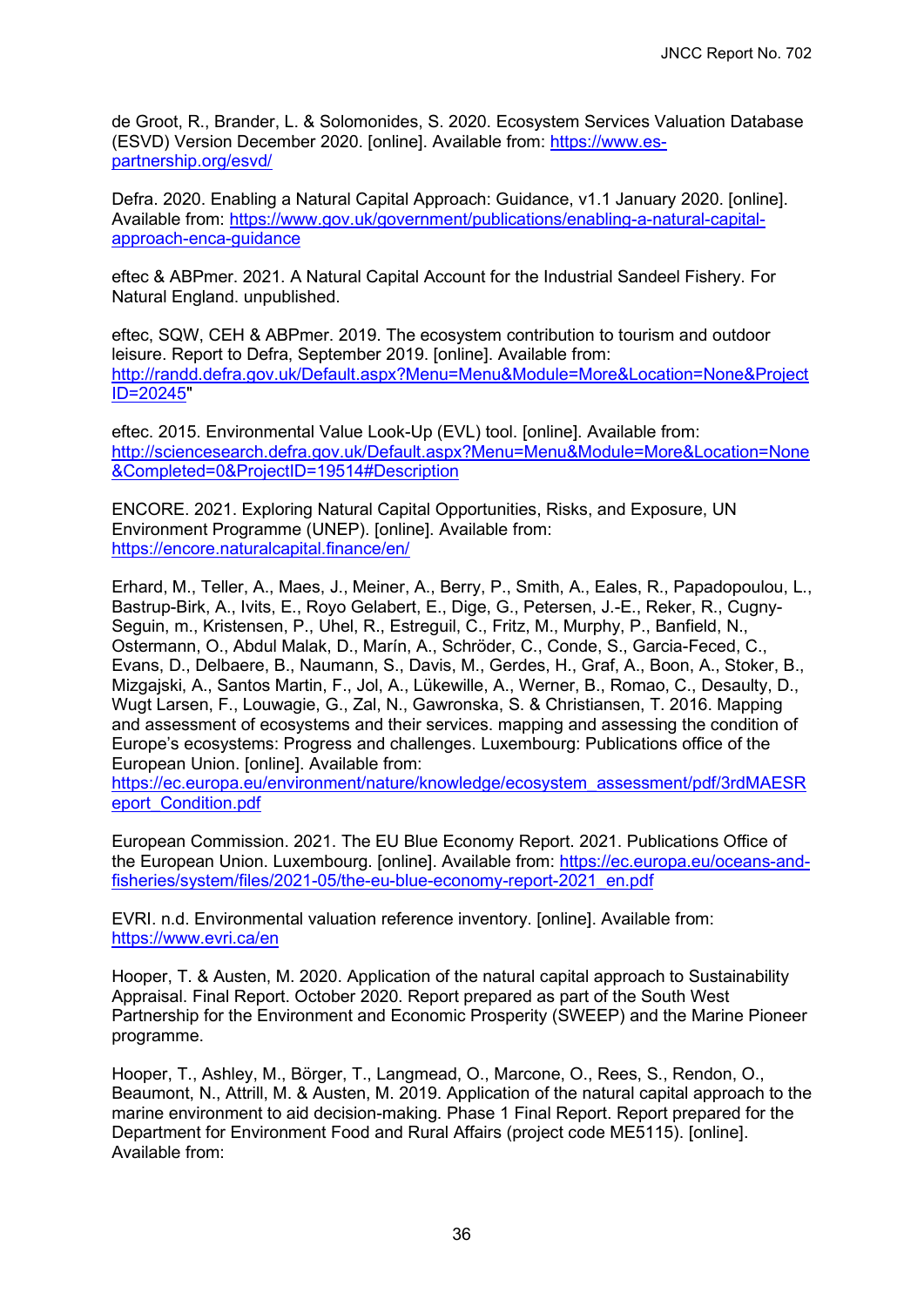[https://www.researchgate.net/publication/332780893\\_Application\\_of\\_the\\_natural\\_capital\\_ap](https://www.researchgate.net/publication/332780893_Application_of_the_natural_capital_approach_to_the_marine_environment_to_aid_decision-making_PHASE_1_FINAL_REPORT) proach to the marine environment to aid decision-making PHASE\_1\_FINAL\_REPORT

InVEST. n.d. Integrated Valuation of Ecosystem Services and Tradeoffs. [online]. Available from:<https://naturalcapitalproject.stanford.edu/software/invest>

La Bianca, G., Tillin, H., Hodgson, B., Erni-Cassola, G., Howell, K. & Rees, R. 2018. Ascension Island - Natural Capital Assessment. Prepared for South Atlantic Environmental Research Institute (SAERI) - Ness Smith. [online]. Available from: [https://data.jncc.gov.uk/data/353f5200-775a-4f90-9ada-df9a14071e68/ot-nca-sup-sat-03](https://data.jncc.gov.uk/data/353f5200-775a-4f90-9ada-df9a14071e68/ot-nca-sup-sat-03-asi-asinca-oct2018.pdf) asi-asinca-oct2018.pdf

Lovett, A., Turner, K., Sünnenberg, G., Ferrini, S., Stephanou, E. & Greaves, S. 2018. A natural capital asset check and risk register for the Anglian Water combined services area. Report to Anglian Water Services Ltd. [online]. Available from: <https://www.anglianwater.co.uk/environment/our-biodiversity-work/natural-capital/>

Lusardi, J., Rice, P., Waters, R.D. & Craven, J. 2018. Natural capital indicators: for defining and measuring change in natural capital. Natural England Research Report. [online]. Available from:<http://publications.naturalengland.org.uk/publication/6742480364240896>

Maes, J., Teller, A., Erhard, M., Grizzetti, B., Barredo, J.I., Paracchini, M.L., Condé, S., Somma, F., Orgiazzi, A., Jones, A., Zulian, A., Vallecilo, S., Petersen, J.E., Marquardt, D., Kovacevic, V., Abdul Malak, D., Marin, A.I., Czúcz, B., Mauri, A., Loffler, P., Bastrup-Birk, A., Biala, K., Christiansen, T. & Werner, B. (2018) Mapping and Assessment of Ecosystems and their Services: An analytical framework for ecosystem condition. Publications office of the European Union, Luxembourg. [online]. Available from: [https://ec.europa.eu/environment/nature/knowledge/ecosystem\\_assessment/pdf/5th%20MA](https://ec.europa.eu/environment/nature/knowledge/ecosystem_assessment/pdf/5th%20MAES%20report.pdf)

ES%20report.pdf

Maes, J., Teller, A., Erhard, M., Liquete, C., Braat, L., Berry, P., Egoh, B., Puydarrieux, P., Fiorina, C., Santos, F., Paracchini, M.L., Keune, H., Wittmer, H., Hauck, J., Fiala, I., Verburg, P.H., Condé, S., Schägner, J.P., San Miguel, J., Estreguil, C., Ostermann, O., Barredo, J.I., Pereira, H.M., Stott, A., Laporte, V., Meiner, A., Olah, B., Royo Gelabert, E., Spyropoulou, R., Petersen, J.E., Maguire, C., Zal, N., Achilleos, E., Rubin, A., Ledoux, L., Brown, C., Raes, C., Jacobs, S., Vandewalle, M., Connor, D. & Bidoglio, G. 2013. Mapping and Assessment of Ecosystems and their Services. An analytical framework for ecosystem assessments under action 5 of the EU biodiversity strategy to 2020. Publications office of the European Union, Luxembourg. [online]. Available from:

[https://ec.europa.eu/environment/nature/knowledge/ecosystem\\_assessment/pdf/MAESWork](https://ec.europa.eu/environment/nature/knowledge/ecosystem_assessment/pdf/MAESWorkingPaper2013.pdf) ingPaper2013.pdf

Marine Ecosystems Research Programme (MERP). (n.d.). Marine Ecosystems Research [Programme - Natural Capital. \[online\]. Available from: https://www.marine](https://www.marine-ecosystems.org.uk/getmedia/7acf319e-084a-4eaa-87d7-807df4581aa8/MERP_Natural_Capital_Leaflet_HR.pdf)ecosystems.org.uk/getmedia/7acf319e-084a-4eaa-87d7- 807df4581aa8/MERP\_Natural\_Capital\_Leaflet\_HR.pdf

Office for National Statistics. 2021. Marine accounts, natural capital, UK: 2021. [online]. Available from: [https://www.ons.gov.uk/economy/environmentalaccounts/bulletins/marineaccountsnaturalca](https://www.ons.gov.uk/economy/environmentalaccounts/bulletins/marineaccountsnaturalcapitaluk/2021) pitaluk/2021

Office for National Statistics. 2021. Tourism and outdoor leisure accounts, natural capital, UK: 2021. [online]. Available from: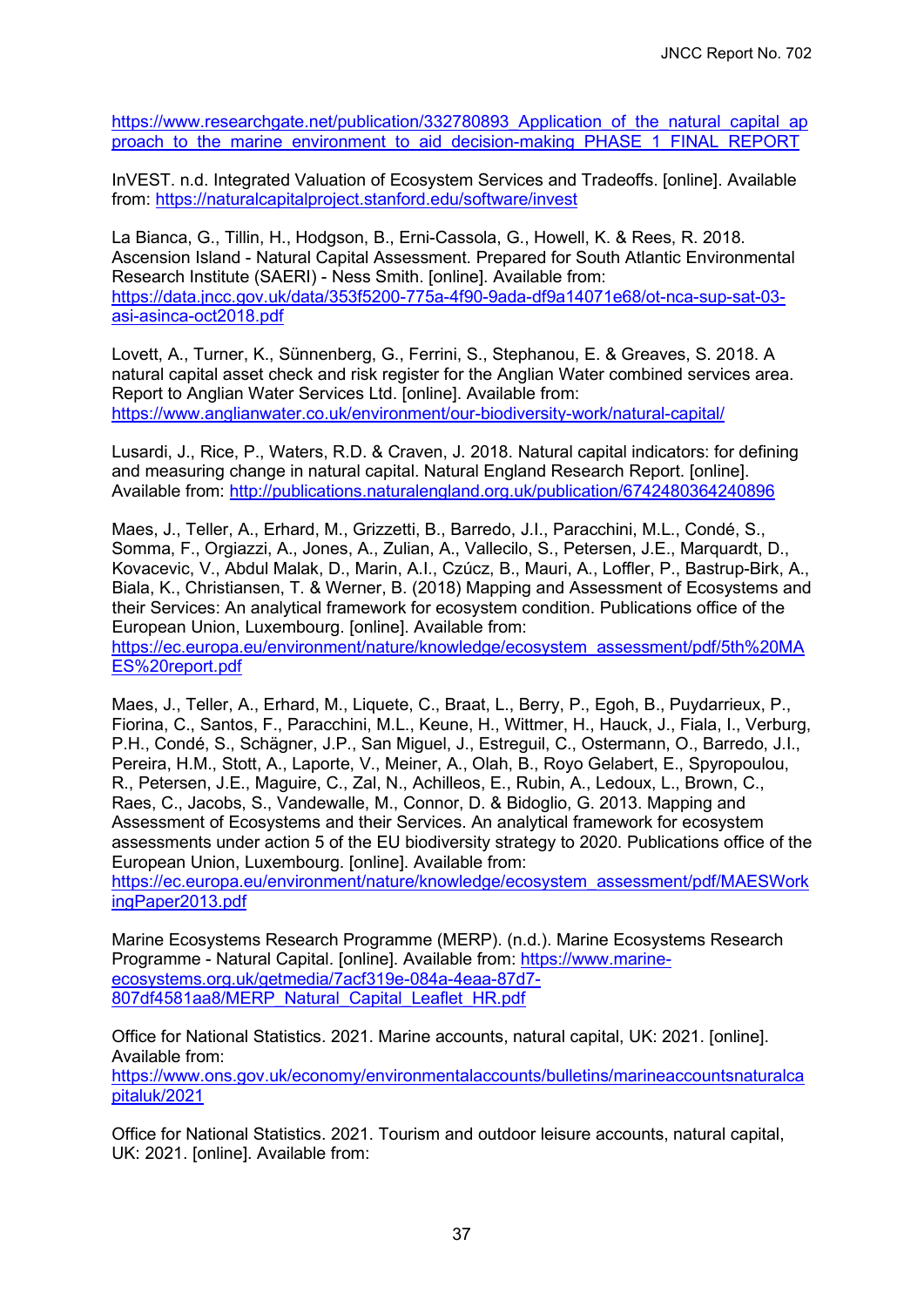[https://www.ons.gov.uk/economy/environmentalaccounts/bulletins/tourismandoutdoorleisure](https://www.ons.gov.uk/economy/environmentalaccounts/bulletins/tourismandoutdoorleisureaccountsnaturalcapitaluk/2021) accountsnaturalcapitaluk/2021

Rees, S.E., Ashley, M. & Cameron, A. 2019. North Devon Marine Pioneer Report 2: A Natural Capital Asset and Risk Register A SWEEP/WWF-UK report by research staff the Marine Institute at Plymouth University. [online]. Available from: [https://www.researchgate.net/publication/332225506\\_North\\_Devon\\_Marine\\_Pioneer\\_2\\_A\\_N](https://www.researchgate.net/publication/332225506_North_Devon_Marine_Pioneer_2_A_Natural_Capital_Asset_and_Risk_Register) atural Capital Asset and Risk Register

Rice, P., Lusardi, J., Lord, A. & Sunderland, T. (2021). Natural Capital Evidence Handbook: to support place-based planning and decision-making. Natural England Research Report, Number 092. [online]. Available from: <http://publications.naturalengland.org.uk/publication/4658498148499456>

Thornton, A., Luisetti, T., Grilli, G., Donovan, D., Phillips, R. & Hawker, J. 2019. Initial natural capital accounts for the UK marine and coastal environment. Final Report. Report prepared for the Department for Environment Food and Rural Affairs. [online]. Available from: [http://sciencesearch.defra.gov.uk/Default.aspx?Menu=Menu&Module=More&Location=None](http://sciencesearch.defra.gov.uk/Default.aspx?Menu=Menu&Module=More&Location=None&Completed=0&ProjectID=20240) &Completed=0&ProjectID=20240

Tillin, H.M., Langmead, O., Hodgson, B., Luff, A, Rees, S., Hooper, T. & Frost, M. 2019. Feasibility study for a Marine Natural Capital Asset Index for Scotland. Scottish Natural Heritage Research Report No. 1071. [online]. Available from: https://www.nature.scot/sites/default/files/2019-02/Publication%202019%20- %20SNH%20Research%20Report%201071%20- [%20Feasibility%20study%20for%20a%20Marine%20Natural%20Capital%20Asset%20Index](https://www.nature.scot/sites/default/files/2019-02/Publication%202019%20-%20SNH%20Research%20Report%201071%20-%20Feasibility%20study%20for%20a%20Marine%20Natural%20Capital%20Asset%20Index%20for%20Scotland.pdf) %20for%20Scotland.pdf

Van Rein, H., Molloy, L., Lourenço, G., Day, J., Hooper, T., Hartley, M., Chambers, A., Parker, R., Benson, L., Hedley, C., Young, M. & Morgan, V. 2021. Natural Capital Approaches for Improving Marine Planning: A proof of concept 'quick-win' project for the Marine Natural Capital and Ecosystem Assessment Programme. JNCC.

Watson, S., Preston, J., Beaumont, N. & Watson, G. 2020. Assessing the natural capital value of water quality and climate regulation in temperate marine systems using a EUNIS biotope classification approach. Science of The Total Environment, 74. [online]. Available from:<https://doi.org/10.1016/j.scitotenv.2020.140688>

Wigley, S., Paling, N., Rice, P., Lord, A. & Lusardi, J. 2020. National Natural Capital Atlas, Natural England Commissioned Report Number 285. [online]. Available from: <http://publications.naturalengland.org.uk/publication/4578000601612288>

## **QSR and priority question**

ABPmer. 2020. Beneficial Use of Dredge Sediment in the Solent (BUDS) Phase 2 Feasibility Review for Sediment Recharge Project(s) on the West Solent Saltmarshes. Available from: [http://solentforum.org/services/Current\\_Projects/buds/BUDS2Report\\_ABPmer.pdf](http://solentforum.org/services/Current_Projects/buds/BUDS2Report_ABPmer.pdf)

ABPmer & eftec. 2019. Socio-Economic Impact Assessment of proposed Marine Protected Areas. Available from: https://consult.gov.scot/marine-scotland/four-new-marine-protectedareas/supporting documents/MPA Sustainability Appraisal Project Final with covers SEIA Report 06 June 2019.pdf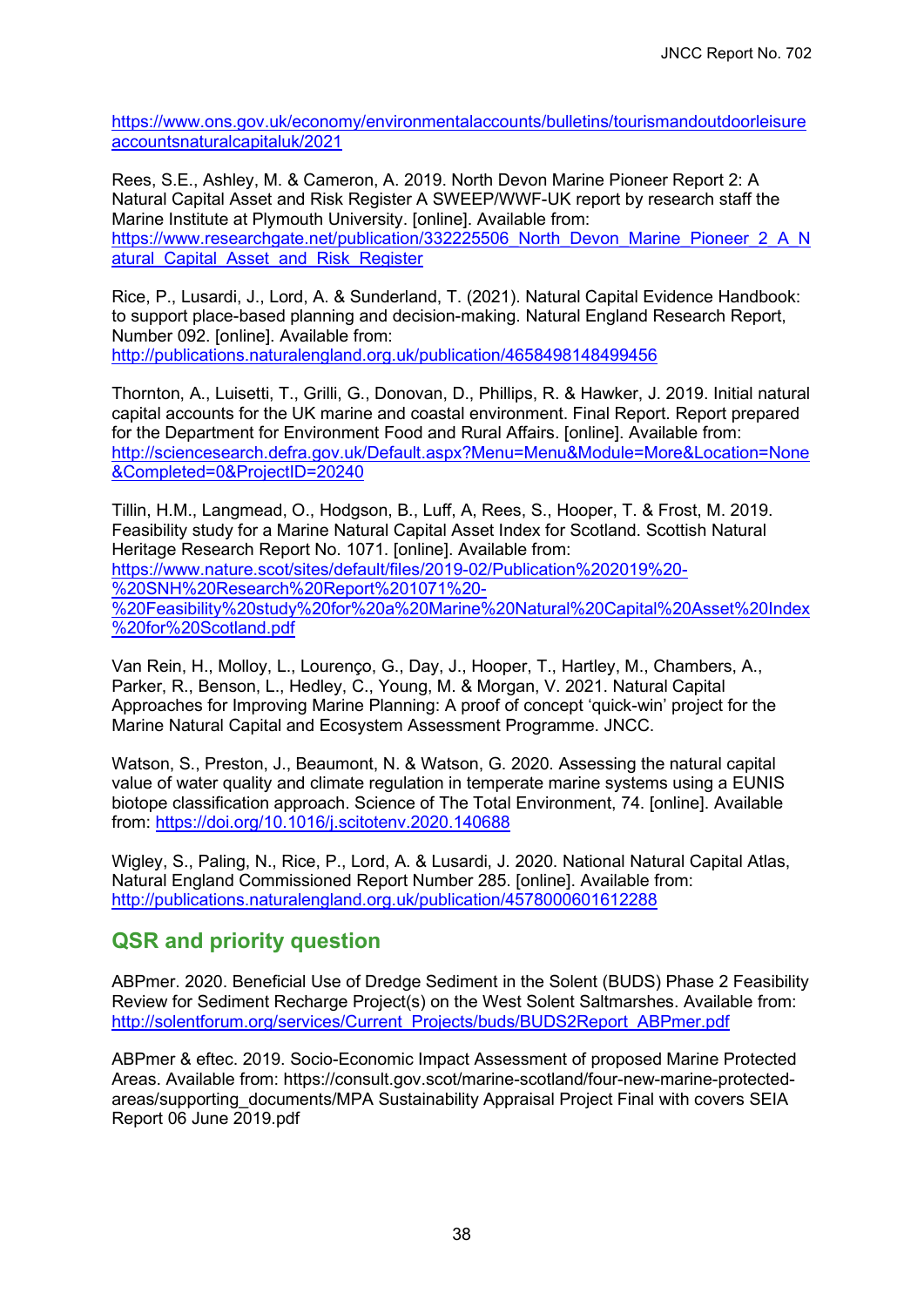Acharya, R.P., Maraseni, T. & Cockfield, G. 2019. Global trend of forest ecosystem services valuation – An analysis of publications. Ecosystem Services, 39, 100979. <https://doi.org/10.1016/j.ecoser.2019.100979>

Ainsworth, G.B., Kenter, J.O., O'Connor, S., Daunt, F. & Young, J.C. 2019. A fulfilled human life: Eliciting sense of place and cultural identity in two UK marine environments through the Community Voice Method. Ecosystem Services, 39, 100992. <https://doi.org/10.1016/j.ecoser.2019.100992>

Andrews, B., Ferrini, S. & Bateman, I. 2017. Good parks – bad parks: the influence of perceptions of location on WTP and preference motives for urban parks. Journal of Environmental Economics and Policy, 6, 204–224. <https://doi.org/10.1080/21606544.2016.1268543>

Angradi, T.R., Williams, K.C., Hoffman, J.C. & Bolgrien, D.W. 2019. Goals, beneficiaries, and indicators of waterfront revitalization in Great Lakes Areas of Concern and coastal communities. Journal of Great Lakes Research, 45, 851–863. <https://doi.org/10.1016/j.jglr.2019.07.001>

Armstrong, S., Hull, S., Pearson, Z., Kay, S. & Wilson, R. 2020. Estimating the Carbon Sink Potential of the Welsh Marine Environment. Available from: [https://cdn.naturalresources.wales/media/692035/nrw-evidence-report-428\\_blue](https://cdn.naturalresources.wales/media/692035/nrw-evidence-report-428_blue-carbon_v11-002.pdf)carbon\_v11-002.pdf

Arthur, R. & Martin, S. 2013. Studies for carrying out the Common Fisheries Policy: Lot 3 Socio-economic dimensions in EU fisheries. Available from: https://www.researchgate.net/publication/332142377 Studies for carrying out the Commo n Fisheries Policy Lot 3 Socioeconomic dimensions in EU fisheries MARE201107

Ascui, F. & Cojoianu, T.F. 2019. Implementing natural capital credit risk assessment in agricultural lending. Business Strategy and the Environment, 28, 1234–1249. <https://doi.org/10.1002/bse.2313>

Ashley, M., Rees, S., Reed, T., Bethany, M., Cartwright, A., Holmes, L. & Sheehan, E. 2020. Isles of Scilly Natural Capital Asset and Risk Register to Inform Management of Isles of Scilly Fisheries Resources. Available from: <https://secure.toolkitfiles.co.uk/clients/19937/sitedata/pdfs/SCILL-E-Report-2020.pdf>

Asmus, M.L., Nicolodi, J., Anello, L.S. & Gianuca, K. 2019. The risk to lose ecosystem services due to climate change: A South American case. Ecological Engineering, 130, 233– 241.<https://doi.org/10.1016/j.ecoleng.2017.12.030>

Austen, M., Hattam, C., Hooper, T., Papathanasopoulou, E., Wyles, K., Kelvin, B. & Lockett, J. 2017. Ecosystem Services Valuation for Coastal Managers. Available from: [https://www.pml.ac.uk/System\\_pages/PML\\_ES\\_services\\_guide\\_en](https://www.pml.ac.uk/System_pages/PML_ES_services_guide_en)

Bagstad, K.J., Villa, F., Batker, D., Harrison-Cox, J., Voigt, B. & Johnson, G.W. 2014. From theoretical to actual ecosystem services: mapping beneficiaries and spatial flows in [ecosystem service assessments. Ecology and Society, 19, art64. https://doi.org/10.5751/ES-](https://doi.org/10.5751/ES-06523-190264)06523-190264

Barton, D.N., Kelemen, E., Dick, J., Martin-Lopez, B., Gómez-Baggethun, E., Jacobs, S., Hendriks, C.M.A., Termansen, M., García- Llorente, M., Primmer, E., Dunford, R., Harrison, P.A., Turkelboom, F., Saarikoski, H., van Dijk, J., Rusch, G.M., Palomo, I., Yli-Pelkonen, V.J., Carvalho, L., Baró, F., Langemeyer, J., van der Wal, J.T., Mederly, P., Priess, J.A.,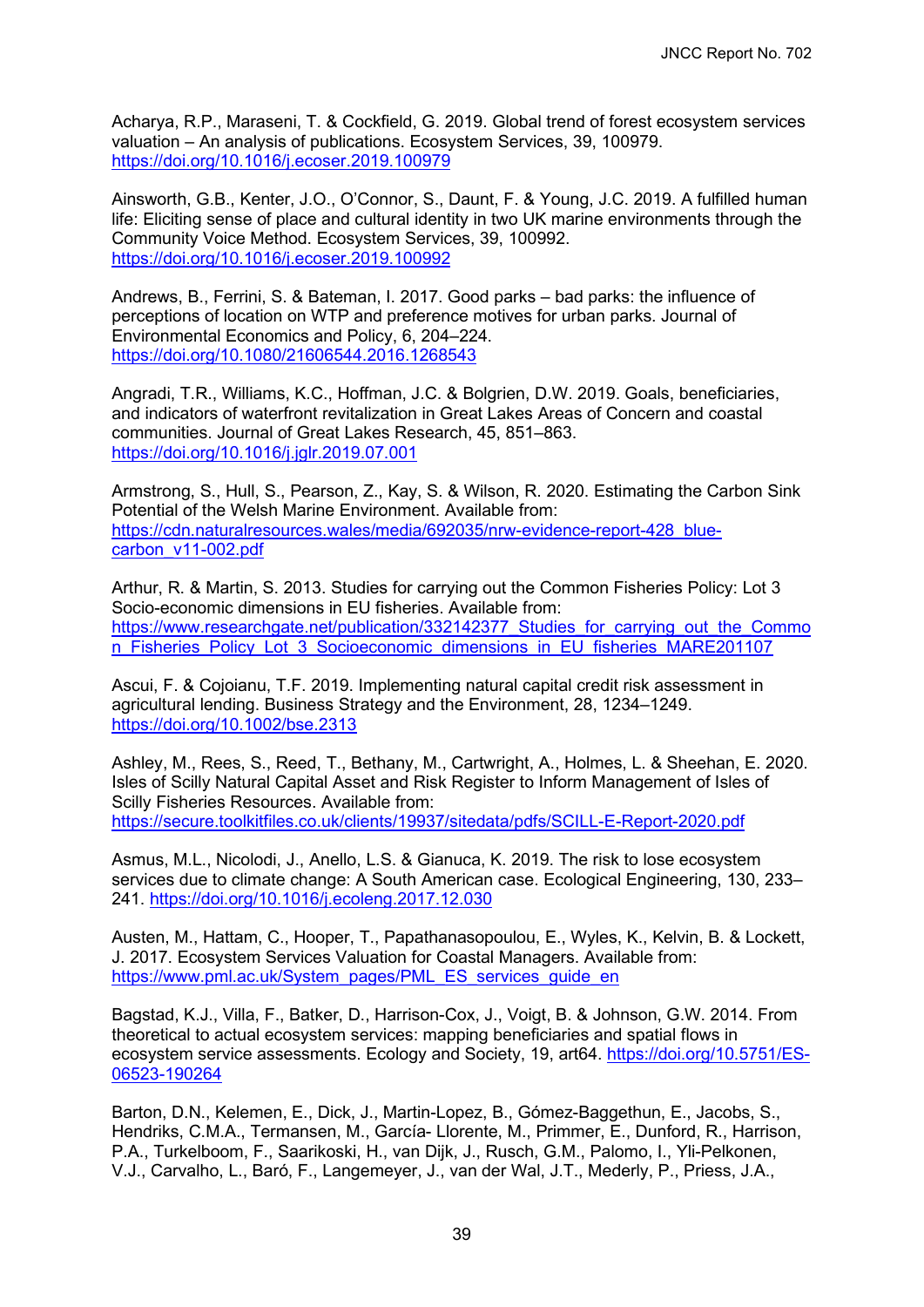Luque, S., Berry, P., Santos, R., Odee, D., Pastur, G.M., García Blanco, G., Saarela, S.-R., Silaghi, D., Pataki, G., Masi, F., Vădineanu, A., Mukhopadhyay, R. & Lapola, D.M. 2018. (Dis) integrated valuation – Assessing the information gaps in ecosystem service appraisals for governance support. Ecosystem Services, 29, 529–541. <https://doi.org/10.1016/j.ecoser.2017.10.021>

Bateman, I.J. & Mace, G.M. 2020. The natural capital framework for sustainably efficient and equitable decision making. Nature Sustainability, 3, 776–783. <https://doi.org/10.1038/s41893-020-0552-3>

Bellanger, M., Speir, C., Blanchard, F., Brooks, K., Butler, J.R.A., Crosson, S., Fonner, R., Gourguet, S., Holland, D.S., Kuikka, S., Le Gallic, B., Lent, R., Libecap, G.D., Lipton, D.W., Nayak, P.K., Reid, D., Scemama, P., Stephenson, R., Thébaud, O. & Young, J.C. 2020. Addressing Marine and Coastal Governance Conflicts at the Interface of Multiple Sectors and Jurisdictions. Frontiers in Marine Science, 7.<https://doi.org/10.3389/fmars.2020.544440>

Blythe, J., Armitage, D., Alonso, G., Campbell, D., Esteves Dias, A.C., Epstein, G., Marschke, M. & Nayak, P. 2020. Frontiers in coastal well-being and ecosystem services research: A systematic review. Ocean & Coastal Management, 185, 105028. <https://doi.org/10.1016/j.ocecoaman.2019.105028>

Boeri, M., Stojanovic, T.A., Wright, L.J., Burton, N.H.K., Hockley, N. & Bradbury, R.B. 2020. Public preferences for multiple dimensions of bird biodiversity at the coast: insights for the cultural ecosystem services framework. Estuarine, Coastal and Shelf Science, 235, 106571. <https://doi.org/10.1016/j.ecss.2019.106571>

Bonsu, N.O., McMahon, B.J., Meijer, S., Young, J.C., Keane, A. & Dhubháin, Á.N. 2019. Conservation conflict: Managing forestry versus hen harrier species under Europe's Birds Directive. Journal of Environmental Management, 252, 109676. <https://doi.org/10.1016/j.jenvman.2019.109676>

Brain, M.., Nahuelhual, L., Gelcich, S. & Bozzeda, F. 2020. Marine conservation may not deliver ecosystem services and benefits to all: Insights from Chilean Patagonia. Ecosystem Services, 45, 101170.<https://doi.org/10.1016/j.ecoser.2020.101170>

Brandon, C., Brandon, K., Fairbrass, A. & Neugarten, R. 2021. Integrating Natural Capital into National Accounts: Three Decades of Promise and Challenge. Review of Environmental Economics and Policy, 15, 134–153.<https://doi.org/10.1086/713075>

Bright, G., Connors, E. & Grice, J. 2019. Measuring natural capital: towards accounts for the UK and a basis for improved decision-making. Oxford Review of Economic Policy, 35, 88– 108.<https://doi.org/10.1093/oxrep/gry022>

Broszeit, S., Beaumont, N.J., Hooper, T.L., Somerfield, P.J. & Austen, M.C. 2019. Developing conceptual models that link multiple ecosystem services to ecological research to aid management and policy, the UK marine example. Marine Pollution Bulletin, 141, 236– 243.<https://doi.org/10.1016/j.marpolbul.2019.02.051>

BSI. 2021. Natural Capital Accounting for Organizations. Specification. Available from: https://shop.bsigroup.com/products/natural-capital-accounting-for-organizations[specification?pid=000000000030401243&\\_ga=2.268293066.557840663.1629196930-](https://shop.bsigroup.com/products/natural-capital-accounting-for-organizations-specification?pid=000000000030401243&_ga=2.268293066.557840663.1629196930-941568371.1629196927) 941568371.1629196927

Buck, J.J.H., Bainbridge, S.J., Burger, E.F., Kraberg, A.C., Casari, M., Casey, K.S., Darroch, L., Rio, J. Del, Metfies, K., Delory, E., Fischer, P.F., Gardner, T., Heffernan, R., Jirka, S.,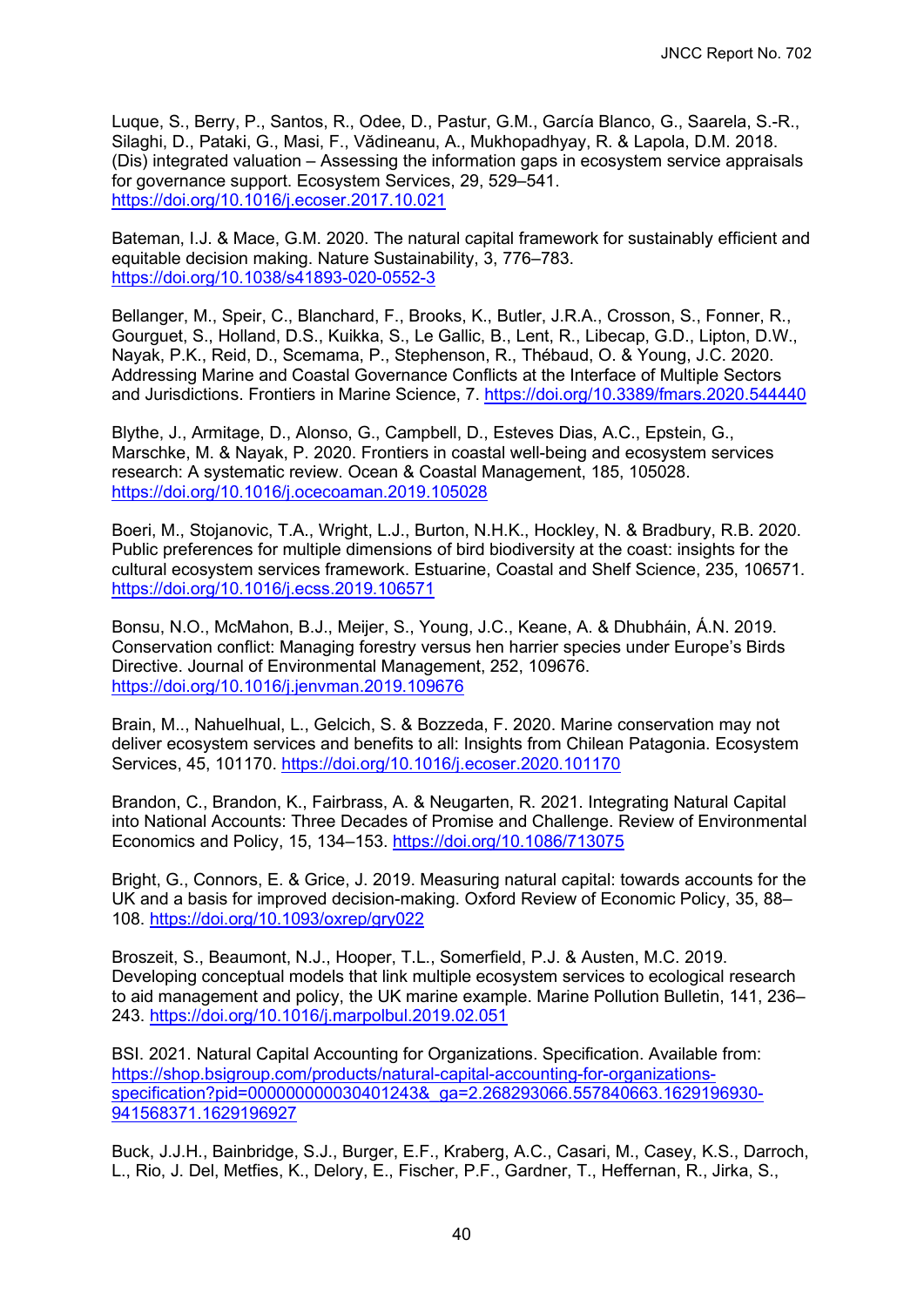Kokkinaki, A., Loebl, M., Buttigieg, P.L., Pearlman, J.S. & Schewe, I. 2019. Ocean Data Product Integration Through Innovation-The Next Level of Data Interoperability. Frontiers in Marine Science, 6.<https://doi.org/10.3389/fmars.2019.00032>

Bullock, C., Joyce, D. & Collier, M. 2018. An exploration of the relationships between cultural ecosystem services, socio-cultural values and well-being. Ecosystem Services, 31, 142–152. <https://doi.org/10.1016/j.ecoser.2018.02.020>

Bullock, J.M. & Ding, H. 2018. A Guide to Selecting Ecosystem Service Models for Decision-Making. Available from: https://www.ceh.ac.uk/sites/default/files/ESPA Guide to Ecosystem Services Modeling final web.pdf

Buonocore, E., Appolloni, L., Russo, G.F. & Franzese, P.P. 2020. Assessing natural capital value in marine ecosystems through an environmental accounting model: A case study in Southern Italy. Ecological Modelling, 419, 108958. <https://doi.org/10.1016/j.ecolmodel.2020.108958>

Buonocore, E., Grande, U., Franzese, P.P. & Russo, G.F. 2021. Trends and Evolution in the Concept of Marine Ecosystem Services: An Overview. Water, 13, 2060. <https://doi.org/10.3390/w13152060>

Buonocore, E., Picone, F., Donnarumma, L., Russo, G.F. & Franzese, P.P. 2019. Modelling matter and energy flows in marine ecosystems using emerging and eco-exergy methods to account for natural capital value. Ecological Modelling, 392, 137–146. <https://doi.org/10.1016/j.ecolmodel.2018.11.018>

Burdon, D. & Potts, T. 2020. Participatory Mapping of Natural Capital and Benefits: Method Guidance Document. Hull. Available from: [https://static1.squarespace.com/static/5e85a98d5277001874963880/t/5f6b1ff025a5ff10d1eb](https://static1.squarespace.com/static/5e85a98d5277001874963880/t/5f6b1ff025a5ff10d1ebf565/1600856073017/Participatory+Mapping+Guidance+Document+Final+200520.pdf) f565/1600856073017/Participatory+Mapping+Guidance+Document+Final+200520.pdf

Burdon, D., Potts, T., McKinley, E., Lew, S., Shilland, R., Gormley, K., Thomson, S. & Forster, R. 2019. Expanding the role of participatory mapping to assess ecosystem service provision in local coastal environments. Ecosystem Services, 39, 101009. <https://doi.org/10.1016/j.ecoser.2019.101009>

Burke, T., Whyatt, J.D., Rowland, C., Blackburn, G.A. & Abbatt, J. 2020. The influence of land cover data on farm-scale valuations of natural capital. Ecosystem Services, 42, 101065. <https://doi.org/10.1016/j.ecoser.2020.101065>

Capitals Coalition 2020. Using Natural Capital Approaches to Manage Shared Dependencies. Available from: https://capitalscoalition.org/wp[content/uploads/2021/01/IFC\\_CC\\_Using-Natural-Capital-Approaches-to-Manage-Shared-](https://capitalscoalition.org/wp-content/uploads/2021/01/IFC_CC_Using-Natural-Capital-Approaches-to-Manage-Shared-Dependencies-2020.pdf)Dependencies-2020.pdf

Carvalho, L., Mackay, E.B., Cardoso, A.C., Baattrup-Pedersen, A., Birk, S., Blackstock, K.L., Borics, G., Borja, A., Feld, C.K., Ferreira, M.T., Globevnik, L., Grizzetti, B., Hendry, S., Hering, D., Kelly, M., Langaas, S., Meissner, K., Panagopoulos, Y., Penning, E., Rouillard, J., Sabater, S., Schmedtje, U., Spears, B.M., Venohr, M., van de Bund, W. & Solheim, A.L. 2019. Protecting and restoring Europe's waters: An analysis of the future development needs of the Water Framework Directive. Science of The Total Environment, 658, 1228– 1238.<https://doi.org/10.1016/j.scitotenv.2018.12.255>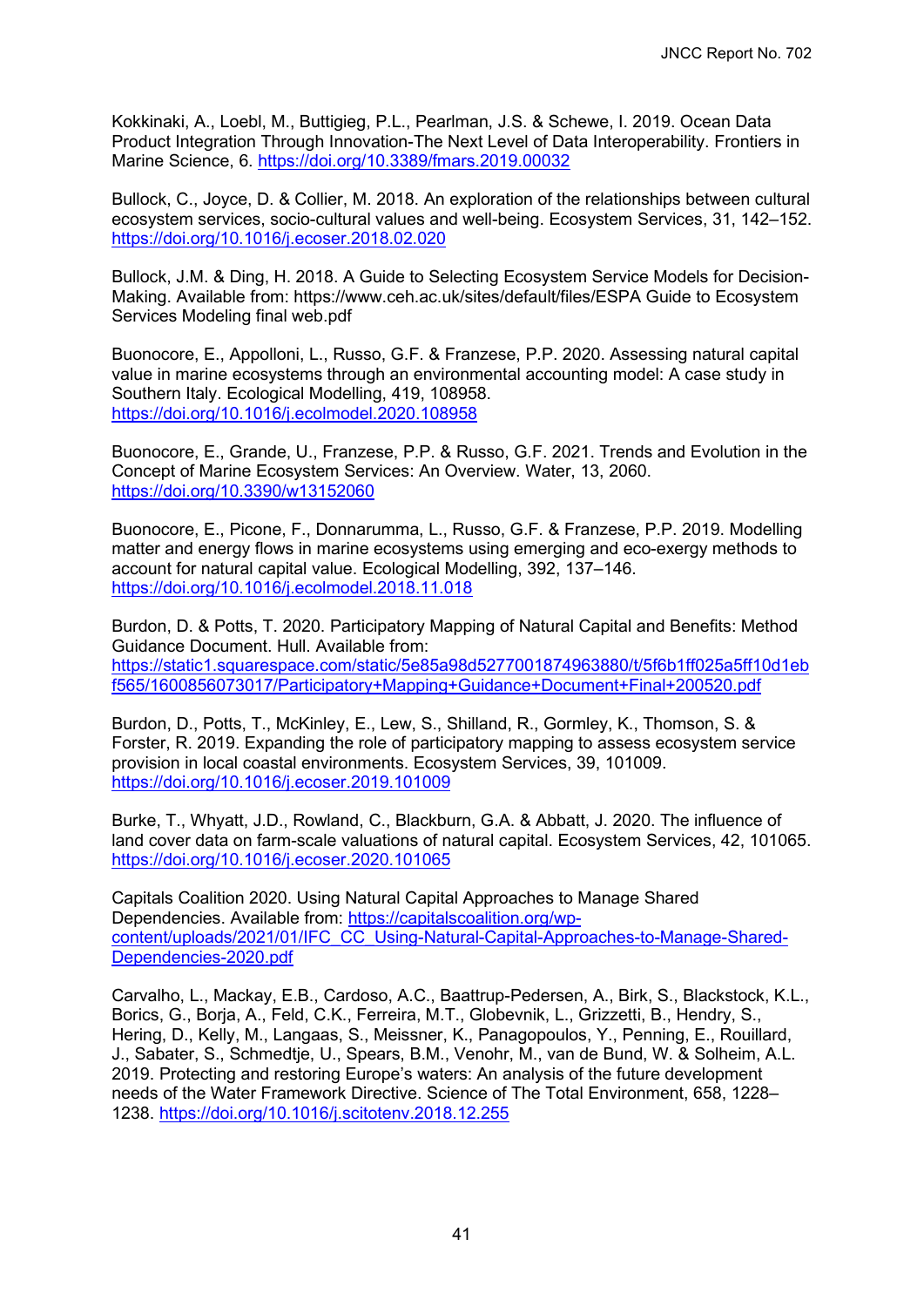Cebrián-Piqueras, M.A., Karrasch, L. & Kleyer, M. 2017. Coupling stakeholder assessments of ecosystem services with biophysical ecosystem properties reveals importance of social contexts. Ecosystem Services, 23, 108–115.<https://doi.org/10.1016/j.ecoser.2016.11.009>

Centre for Climate Change Economics and Policy. 2020. Distributional issues in natural capital accounting: An application to land ownership and ecosystem services in Scotland [\(No. 382\). Available from: https://www.lse.ac.uk/granthaminstitute/wp](https://www.lse.ac.uk/granthaminstitute/wp-content/uploads/2020/11/working-paper-354-Atkinson-Ovando.pdf)content/uploads/2020/11/working-paper-354-Atkinson-Ovando.pdf

Church, A., Coles, T. & Fish, R. 2017. Tourism in sub-global assessments of ecosystem services. Journal of Sustainable Tourism, 25, 1529–1546. <https://doi.org/10.1080/09669582.2017.1291649>

CIEEM England Policy Group. 2019. Natural Capital and Biodiversity: A Briefing Note for Ecologists and Environmental Managers. Available from: https://cieem.net/wp[content/uploads/2019/07/CIEEM-Natural-Capital-Briefing-for-EEMs-July2019-.pdf](https://cieem.net/wp-content/uploads/2019/07/CIEEM-Natural-Capital-Briefing-for-EEMs-July2019-.pdf)

Claret, C., Metzger, M.J., Kettunen, M. & ten Brink, P. 2018. Understanding the integration of ecosystem services and natural capital in Scottish policy. Environmental Science & Policy, 88, 32–38.<https://doi.org/10.1016/j.envsci.2018.05.019>

Clark, C.M., Bell, M.D., Boyd, J.W., Compton, J.E., Davidson, E.A., Davis, C., Fenn, M.E., Geiser, L., Jones, L. & Blett, T.F. 2017. Nitrogen‐induced terrestrial eutrophication: cascading effects and impacts on ecosystem services. Ecosphere, 8. <https://doi.org/10.1002/ecs2.1877>

Collins, C.M.T., Cook-Monie, I. & Raum, S. 2019. What do people know? Ecosystem services, public perception and sustainable management of urban park trees in London, U.K. Urban Forestry & Urban Greening, 43, 126362.<https://doi.org/10.1016/j.ufug.2019.06.005>

Cosgrove, P. 2020. Suffolk Marine Pioneer: Lessons & recommendations for applying the natural capital approach in England. Melton. Available from: [https://www.suffolkcoastandheaths.org/wp-content/uploads/2021/01/2020-Suffolk-Marine-](https://www.suffolkcoastandheaths.org/wp-content/uploads/2021/01/2020-Suffolk-Marine-Pioneer-Applying-Natural-Capital-Approach-Gudiance.pdf)Pioneer-Applying-Natural-Capital-Approach-Gudiance.pdf

Costanza, R. 2020. Valuing natural capital and ecosystem services toward the goals of efficiency, fairness, and sustainability. Ecosystem Services, 43, 101096. <https://doi.org/10.1016/j.ecoser.2020.101096>

Costanza, R., Atkins, P.W.B., Hernandez-Blanco, M. & Kubiszewski, I. 2021. Common asset trusts to effectively steward natural capital and ecosystem services at multiple scales. Journal of Environmental Management, 280, 111801. <https://doi.org/10.1016/j.jenvman.2020.111801>

Culhane, F., Frid, C., Gelabert, E.R. & Robinson, L. 2019. EU Policy-Based Assessment of the Capacity of Marine Ecosystems to Supply Ecosystem Services. Available from: [https://www.eionet.europa.eu/etcs/etc-icm/products/etc-icm-report-2-2019-eu-policy-based](https://www.eionet.europa.eu/etcs/etc-icm/products/etc-icm-report-2-2019-eu-policy-based-assessment-of-the-capacity-of-marine-ecosystems-to-supply-ecosystem-services)assessment-of-the-capacity-of-marine-ecosystems-to-supply-ecosystem-services

Culhane, F.E., Frid, C.L.J., Royo Gelabert, E., White, L. & Robinson, L.A. 2018. Linking marine ecosystems with the services they supply: what are the relevant service providing units? Ecological Applications, 28, 1740–1751.<https://doi.org/10.1002/eap.1779>

Cziesielski, M.J., Duarte, C.M., Aalismail, N., Al-Hafedh, Y., Anton, A., Baalkhuyur, F., Baker, A.C., Balke, T., Baums, I.B., Berumen, M., Chalastani, V.I., Cornwell, B., Daffonchio,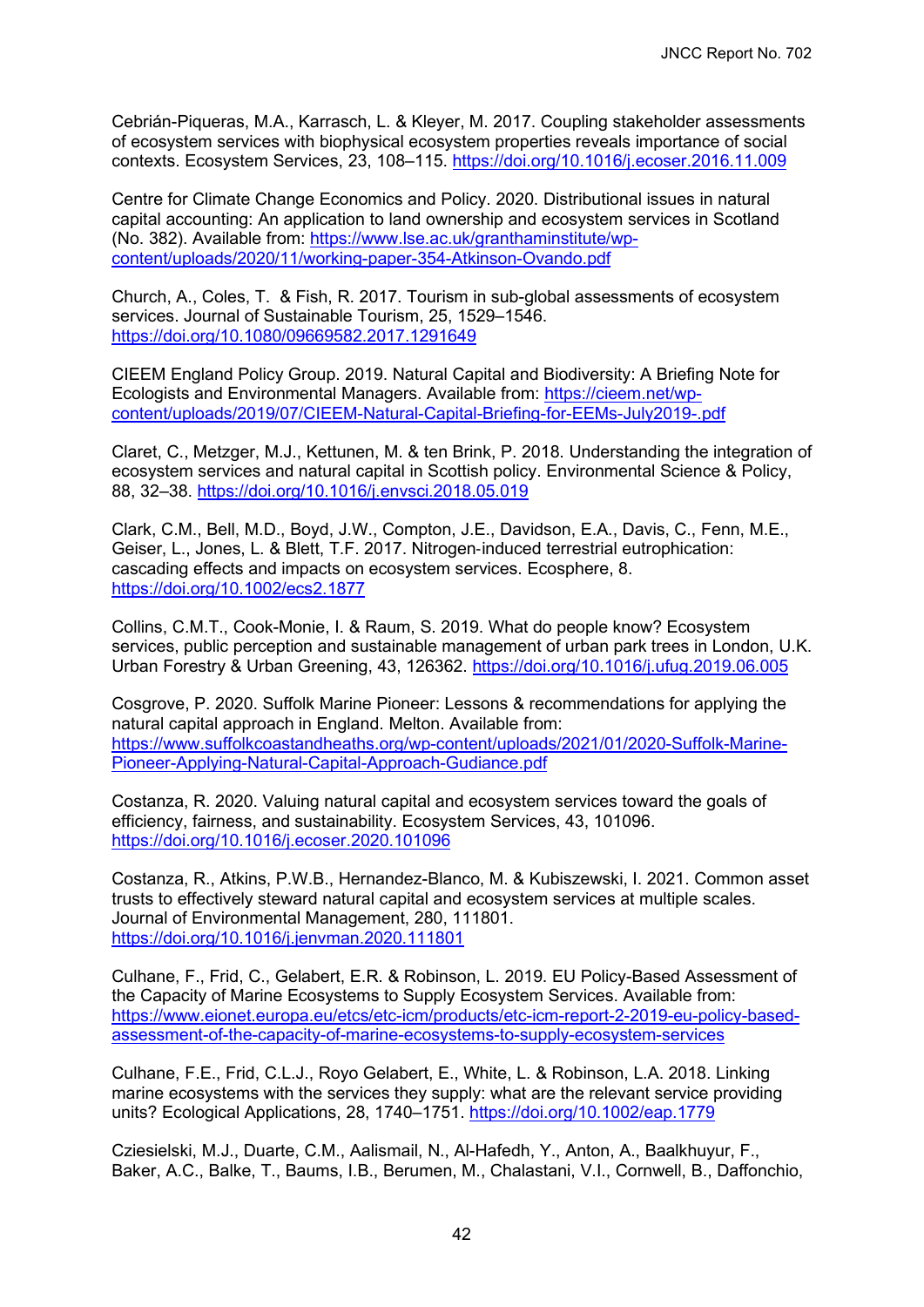D., Diele, K., Farooq, E., Gattuso, J.-P., He, S., Lovelock, C.E., Mcleod, E., Macreadie, P.I., Marba, N., Martin, C., Muniz-Barreto, M., Kadinijappali, K.P., Prihartato, P., Rabaoui, L., Saderne, V., Schmidt-Roach, S., Suggett, D.J., Sweet, M., Statton, J., Teicher, S., Trevathan-Tackett, S.M., Joydas, T. V., Yahya, R. & Aranda, M. 2021. Investing in Blue Natural Capital to Secure a Future for the Red Sea Ecosystems. Frontiers in Marine Science, 7.<https://doi.org/10.3389/fmars.2020.603722>

Davidson, N.C., van Dam, A.A., Finlayson, C.M. & McInnes, R.J. 2019. Worth of wetlands: revised global monetary values of coastal and inland wetland ecosystem services. Marine and Freshwater Research, 70, 1189.<https://doi.org/10.1071/MF18391>

Davies, H. & Dutton, A. 2021. Tourism and outdoor leisure accounts, natural capital, UK: 2021.

Defra. 2020. Enabling a Natural Capital Approach guidance. Available from: [https://www.gov.uk/government/publications/enabling-a-natural-capital-approach-enca](https://www.gov.uk/government/publications/enabling-a-natural-capital-approach-enca-guidance)guidance

Dickie, I. & Neupauer, S. 2019. Natural capital accounts: nations and organizations. Journal of Environmental Economics and Policy, 8, 379–393. <https://doi.org/10.1080/21606544.2019.1639219>

Doggett, M., Baldock, L. & Goudge, H. 2019. A review of the distribution and ecological importance of seabed communities in the deep waters surrounding Scotland. Available from: [https://data.jncc.gov.uk/data/4722c3b6-767c-4dd3-b5b4-b7a1281f4fcf/JNCC-Report-625-](https://data.jncc.gov.uk/data/4722c3b6-767c-4dd3-b5b4-b7a1281f4fcf/JNCC-Report-625-FINAL-WEB.pdf) FINAL-WEB.pdf

Dolan, R., Bullock, J.M., Jones, J.P.G., Athanasiadis, I.N., Martinez-Lopez, J. & Willcock, S. 2021. The Flows of Nature to People, and of People to Nature: Applying Movement Concepts to Ecosystem Services. Land, 10, 576.<https://doi.org/10.3390/land10060576>

Drakou, E.G. Kermagoret, C., Liquete, C., Ruiz-Frau, A., Burkhard, K., Lillebø, A.I., van Oudenhoven, A.P.E., Ballé-Béganton, J., Rodrigues, J.G., Nieminen, E., Oinonen, S., Ziemba, A., Gissi, E., Depellegrin, D., Veidemane, K., Ruskule, A., Delangue, J., Böhnke-Henrichs, A., Boon, A., Wenning, R., Martino, S., Hasler, B., Termansen, M., Rockel, M., Hummel, H., El Serafy, G. & Peev, P. 2017a. Marine and coastal ecosystem services on the science–policy–practice nexus: challenges and opportunities from 11 European case studies. International Journal of Biodiversity Science, Ecosystem Services & Management, 13, 51–67.<https://doi.org/10.1080/21513732.2017.1417330>

Drakou, E.G. Pendleton, L., Effron, M., Ingram, J.C. & Teneva, L. 2017b. When ecosystems and their services are not co-located: oceans and coasts. ICES Journal of Marine Science, 74, 1531–1539.<https://doi.org/10.1093/icesjms/fsx026>

Drius, M., Jones, L., Marzialetti, F., de Francesco, M.C., Stanisci, A. & Carranza, M.L. 2019. Not just a sandy beach. The multi-service value of Mediterranean coastal dunes. Science of The Total Environment, 668, 1139–1155.<https://doi.org/10.1016/j.scitotenv.2019.02.364>

Dunford, R., Harrison, P., Smith, A., Dick, J., Barton, D.N., Martin-Lopez, B., Kelemen, E., Jacobs, S., Saarikoski, H., Turkelboom, F., Verheyden, W., Hauck, J., Antunes, P., Aszalós, R., Badea, O., Baró, F., Berry, P., Carvalho, L., Conte, G., Czúcz, B., Garcia Blanco, G., Howard, D., Giuca, R., Gomez-Baggethun, E., Grizzetti, B., Izakovicova, Z., Kopperoinen, L., Langemeyer, J., Luque, S., Lapola, D.M., Martinez-Pastur, G., Mukhopadhyay, R., Roy, S.B., Niemelä, J., Norton, L., Ochieng, J., Odee, D., Palomo, I., Pinho, P., Priess, J., Rusch, G., Saarela, S.-R., Santos, R., van der Wal, J.T., Vadineanu, A., Vári, Á., Woods, H. & Yli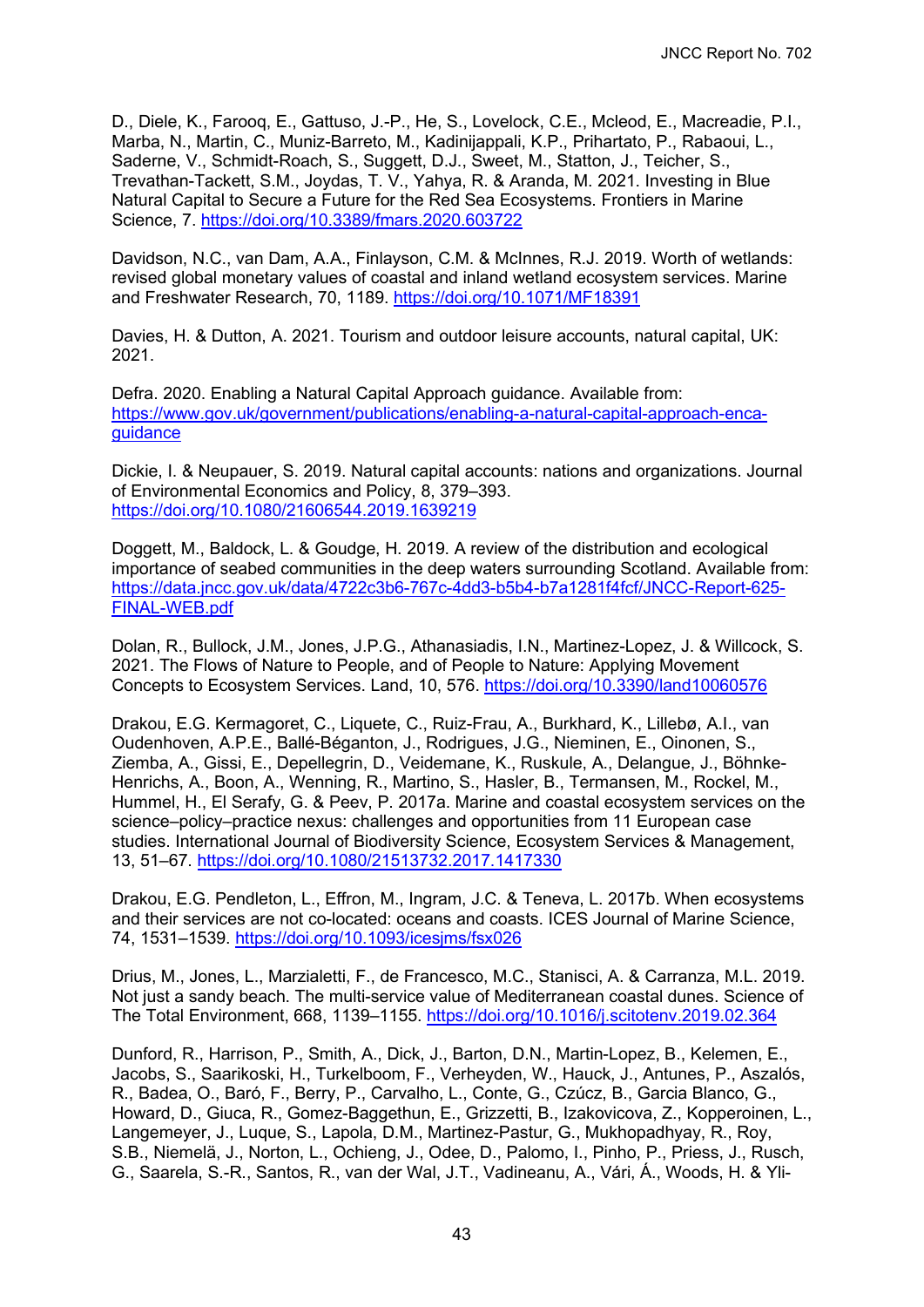Pelkonen, V. 2018. Integrating methods for ecosystem service assessment: Experiences from real world situations. Ecosystem Services, 29, 499–514. <https://doi.org/10.1016/j.ecoser.2017.10.014>

Dvarskas, A. 2018. Mapping ecosystem services supply chains for coastal Long Island communities: Implications for resilience planning. Ecosystem Services, 30, 14–26. <https://doi.org/10.1016/j.ecoser.2018.01.008>

Ecosystem Services Partnership. 2020. Ecosystem Services Valuation Database (ESVD) [\[WWW Document\]. Available from: https://www.es-partnership.org/esvd/esvd](https://www.es-partnership.org/esvd/esvd-download/esvd-version-december-2020/)download/esvd-version-december-2020/

Eftec. 2021. Natural Capital Accounting Practices in the UK. Available from: https://www.eftec.co.uk/sites/default/files/pdf/NCA Practices in the UK Briefing Note - eftec in partnership with COWI.pdf

eftec & JNCC. 2019. Natural Capital Accounting for the UK Overseas Territories: a Guide. [Available from: https://data.jncc.gov.uk/data/ee730d0b-5884-4620-b9c6](https://data.jncc.gov.uk/data/ee730d0b-5884-4620-b9c6-df1cd49e60f1/UKOTNaturalCapitalGuidance.pdf) df1cd49e60f1/UKOTNaturalCapitalGuidance.pdf

England, J.R., O'Grady, A.P., Fleming, A., Marais, Z. & Mendham, D. 2020. Trees on farms to support natural capital: An evidence-based review for grazed dairy systems. Science of The Total Environment, 704, 135345.<https://doi.org/10.1016/j.scitotenv.2019.135345>

Espa. 2018. How can ecosystem services support equitable and sustainable fisheries? Available from: https://www.espa.ac.uk/files/espa/ESPA Fisheries Policy Brief WEB FINAL\_0.pdf

European Commission. 2013. Mapping and Assessment of Ecosystems and their Services An analytical framework for ecosystem assessments under Action 5 of the EU Biodiversity Strategy to 2020.

European Environment Agency. 2016. Mapping and Assessment of Ecosystems and their Services. Available from:

[https://ec.europa.eu/environment/nature/knowledge/ecosystem\\_assessment/pdf/3rdMAESR](https://ec.europa.eu/environment/nature/knowledge/ecosystem_assessment/pdf/3rdMAESReport_Condition.pdf) eport\_Condition.pdf

Evans, A.J., Firth, L.B., Hawkins, S.J., Hall, A.E., Ironside, J.E., Thompson, R.C. & Moore, P.J. 2019. From ocean sprawl to blue-green infrastructure – A UK perspective on an issue of global significance. Environmental Science & Policy, 91, 60–69. <https://doi.org/10.1016/j.envsci.2018.09.008>

Evans, A.J., Garrod, B., Firth, L.B., Hawkins, S.J., Morris-Webb, E.S., Goudge, H. & Moore, P.J. 2017. Stakeholder priorities for multi-functional coastal defence developments and steps to effective implementation. Marine Policy, 75, 143–155. <https://doi.org/10.1016/j.marpol.2016.10.006>

Fairbrass, A., Mace, G., Ekins, P. & Milligan, B. 2020. The natural capital indicator framework (NCIF) for improved national natural capital reporting. Ecosystem Services, 46, 101198.<https://doi.org/10.1016/j.ecoser.2020.101198>

Fenichel, E.P. & Hashida, Y. 2019. Choices and the value of natural capital. Oxford Review of Economic Policy, 35, 120–137.<https://doi.org/10.1093/oxrep/gry021>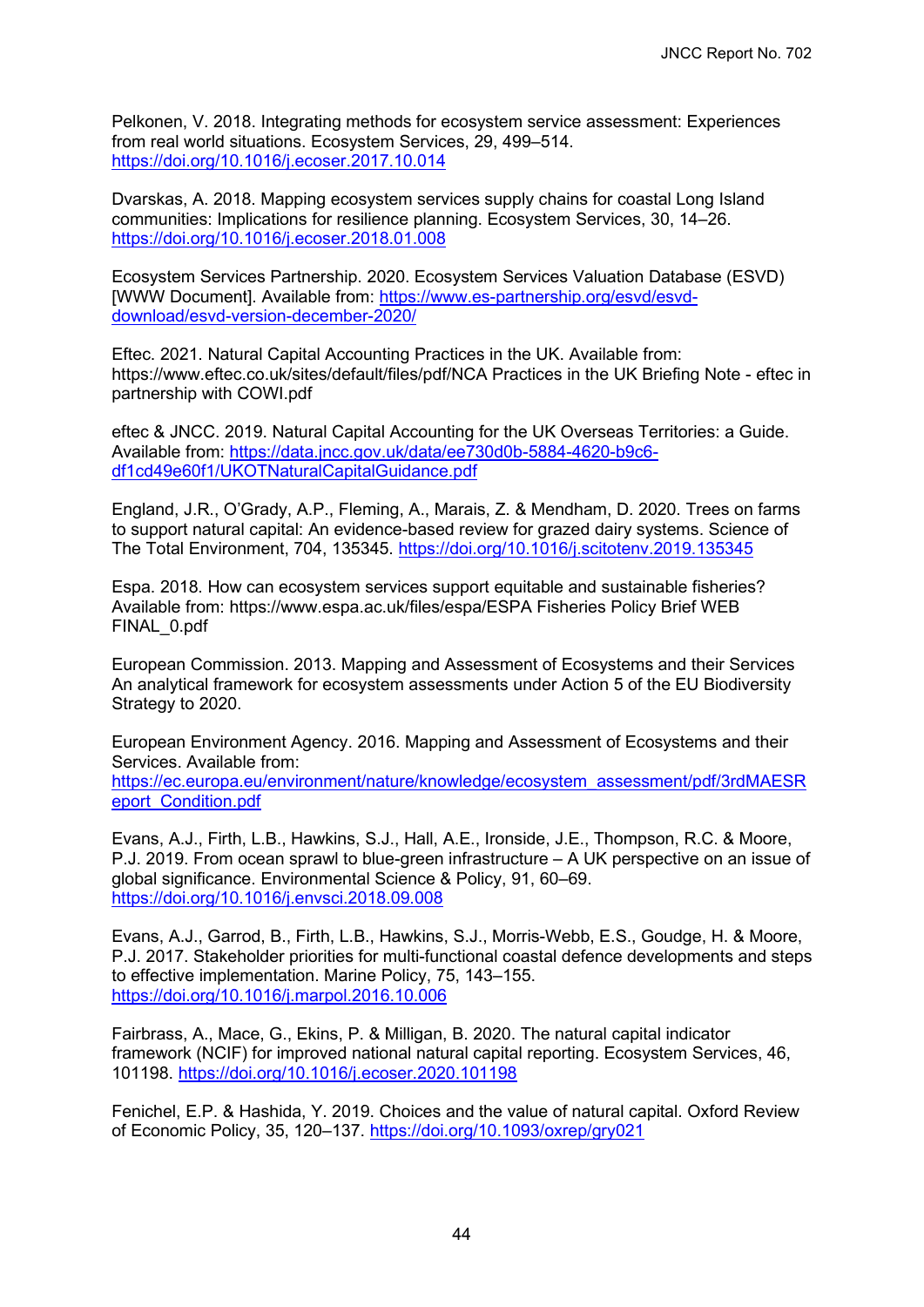Fletcher, R., Dressler, W.H., Anderson, Z.R. & Büscher, B. 2019. Natural capital must be defended: green growth as neoliberal biopolitics. The Journal of Peasant Studies, 46, 1068– 1095.<https://doi.org/10.1080/03066150.2018.1428953>

Fox, N., Graham, L.J., Eigenbrod, F., Bullock, J.M. & Parks, K.E. 2021. Reddit: A novel data source for cultural ecosystem service studies. Ecosystem Services, 50, 101331. <https://doi.org/10.1016/j.ecoser.2021.101331>

Frajka-Williams, E., Beaulieu, C. & Duchez, A. 2017. Emerging negative Atlantic Multidecadal Oscillation index in spite of warm subtropics. Scientific Reports, 7, 11224. <https://doi.org/10.1038/s41598-017-11046-x>

Franzese, P.P., Buonocore, E., Donnarumma, L. & Russo, G.F. 2017. Natural capital accounting in marine protected areas: The case of the Islands of Ventotene and S. Stefano (Central Italy). Ecological Modelling, 360, 290–299. <https://doi.org/10.1016/j.ecolmodel.2017.07.015>

Frederiksen, P., Morf, A., von Thenen, M., Armoskaite, A., Luhtala, H., Schiele, K.S., Strake, S. & Hansen, H.S. 2021. Proposing an ecosystem services-based framework to assess sustainability impacts of maritime spatial plans (MSP-SA). Ocean & Coastal Management, 208, 105577.<https://doi.org/10.1016/j.ocecoaman.2021.105577>

Friedrich, L.A., Glegg, G., Fletcher, S., Dodds, W., Philippe, M. & Bailly, D. 2020. Using ecosystem service assessments to support participatory marine spatial planning. Ocean & Coastal Management, 188. https://doi.org/10.1016/j.ocecoaman.2020.105121

García-Llorente, M., Harrison, P.A., Berry, P., Palomo, I., Gómez-Baggethun, E., Iniesta-Arandia, I., Montes, C., García del Amo, D. & Martín-López, B. 2018. What can conservation strategies learn from the ecosystem services approach? Insights from ecosystem assessments in two Spanish protected areas. Biodiversity and Conservation, 27, 1575– 1597.<https://doi.org/10.1007/s10531-016-1152-4>

Garcia Rodrigues, J., Conides, A., Rivero Rodriguez, S., Raicevich, S., Pita, P., Kleisner, K., Pita, C., Lopes, P., Alonso Roldán, V., Ramos, S., Klaoudatos, D., Outeiro, L., Armstrong, C., Teneva, L., Stefanski, S., Böhnke-Henrichs, A., Kruse, M., Lillebø, A., Bennett, E., Belgrano, A., Murillas, A., Sousa Pinto, I., Burkhard, B. & Villasante, S. 2017. Marine and Coastal Cultural Ecosystem Services: knowledge gaps and research priorities. One Ecosystem, 2, e12290.<https://doi.org/10.3897/oneeco.2.e12290>

Garrett, A. 2019. Ecosystem services and the UK seafood industry. Available from: <https://www.seafish.org/document/?id=bbc461fd-3710-4e1f-9e76-575508f91042>

Gilby, B.L., Weinstein, M.P., Baker, R., Cebrian, J., Alford, S.B., Chelsky, A., Colombano, D., Connolly, R.M., Currin, C.A., Feller, I.C., Frank, A., Goeke, J.A., Goodridge Gaines, L.A., Hardcastle, F.E., Henderson, C.J., Martin, C.W., McDonald, A.E., Morrison, B.H., Olds, A.D., Rehage, J.S., Waltham, N.J. & Ziegler, S.L. 2021. Human Actions Alter Tidal Marsh Seascapes and the Provision of Ecosystem Services. Estuaries and Coasts, 44, 1628–1636. <https://doi.org/10.1007/s12237-020-00830-0>

Graham, L.J. & Eigenbrod, F. 2019. Scale dependency in drivers of outdoor recreation in England. People and Nature, 1, 406–416.<https://doi.org/10.1002/pan3.10042>

Gray, M. 2018. The confused position of the geosciences within the "natural capital" and "ecosystem services" approaches. Ecosystem Services, 34, 106–112. <https://doi.org/10.1016/j.ecoser.2018.10.010>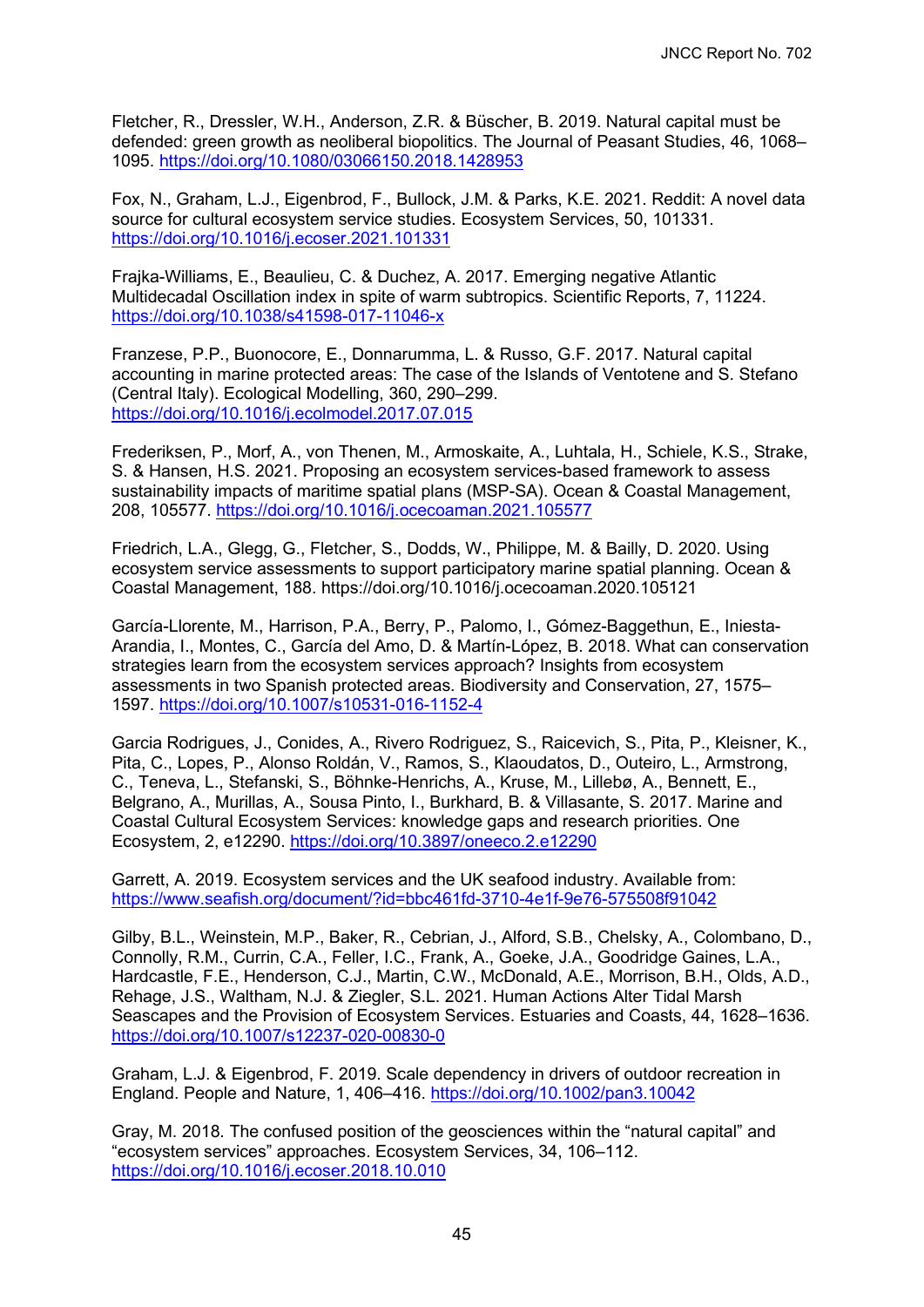Green, J.M.H., Cranston, G.R., Sutherland, W.J., Tranter, H.R., Bell, S.J., Benton, T.G., Blixt, E., Bowe, C., Broadley, S., Brown, A., Brown, C., Burns, N., Butler, D., Collins, H., Crowley, H., DeKoszmovszky, J., Firbank, L.G., Fulford, B., Gardner, T.A., Hails, R.S., Halvorson, S., Jack, M., Kerrison, B., Koh, L.S.C., Lang, S.C., McKenzie, E.J., Monsivais, P., O'Riordan, T., Osborn, J., Oswald, S., Price Thomas, E., Raffaelli, D., Reyers, B., Srai, J.S., Strassburg, B.B.N., Webster, D., Welters, R., Whiteman, G., Wilsdon, J. & Vira, B. 2017. Research priorities for managing the impacts and dependencies of business upon food, energy, water and the environment. Sustainability Science, 12, 319–331. <https://doi.org/10.1007/s11625-016-0402-4>

Grilli, G., Ferrini, S., Luisetti, T. & Kerry Turner, R. 2021. The role of choice experiments in natural capital accounting approaches: fast track versus simulated exchange value in the Deben Estuary saltmarshes. Journal of Environmental Planning and Management, 1–20. <https://doi.org/10.1080/09640568.2021.1957794>

Harrison, P., Sier, A., Acreman, M., Bealey, B., Fry, M., Jones, L., Maskell, L., May, L., Norton, L., Read, D., Reis, S., Trembath, P. & Watkins, J. 207AD. Natural capital metrics. Phase 1 final report: central components. Available from: <http://nora.nerc.ac.uk/id/eprint/519669/>

Haslett, J.R., Garcia-Llorente, M., Harrison, P.A., Li, S. & Berry, P.M. 2018. Offshore renewable energy and nature conservation: the case of marine tidal turbines in Northern [Ireland. Biodiversity and Conservation, 27, 1619–1638. https://doi.org/10.1007/s10531-016-](https://doi.org/10.1007/s10531-016-1268-6) 1268-6

Hill, S.L., Hinke, J., Bertrand, S., Fritz, L., Furness, R.W., Ianelli, J.N., Murphy, M., Oliveros‐ Ramos, R., Pichegru, L., Sharp, R., Stillman, R.A., Wright, P.J. & Ratcliffe, N. 2020. Reference points for predators will progress ecosystem‐based management of fisheries. Fish and Fisheries, 21, 368–378.<https://doi.org/10.1111/faf.12434>

Hooper, T., Ashley, M., Börger, T., Langmead, O., Marcone, O., Rees, S., Rendon, O., Beaumont, N., Attrill, M. & Austen, M. 2019. Application of the natural capital approach to the marine environment to aid decision-making. Available from:

[https://www.researchgate.net/profile/Tobias\\_Boerger/publication/332780893\\_Application\\_of](https://www.researchgate.net/profile/Tobias_Boerger/publication/332780893_Application_of_the_natural_capital_approach_to_the_marine_environment_to_aid_decision-making_PHASE_1_FINAL_REPORT/links/5cc95d4da6fdcc1d49bc6552/Application-of-the-natural-capital-a) \_the\_natural\_capital\_approach\_to\_the\_marine\_environment\_to\_aid\_decisionmaking\_PHASE\_1\_FINAL\_REPORT/links/5cc95d4da6fdcc1d49bc6552/Application-of-thenatural-capital-a

Hooper, T. & Austen, M. 2020. Application of the natural capital approach to Sustainability Appraisal. Final Report. Available from:

https://www.northdevonbiosphere.org.uk/uploads/1/5/4/4/15448192/sustainability\_appraisal final\_report.pdf

Islam, M.M. & Hossain, M.M. 2017. Community Dependency on the Ecosystem Services from the Sundarbans Mangrove Wetland in Bangladesh, in: Wetland Science. Springer India, New Delhi, pp. 301–316. [https://doi.org/10.1007/978-81-322-3715-0\\_16](https://doi.org/10.1007/978-81-322-3715-0_16)

Ivarsson, M., Magnussen, K., Heiskanen, A.-S., Navrud, S. & Viitasalo, M. 2017. Ecosystem services in MSP: ECOSYSTEM SERVICES APPROACH AS A COMMON NORDIC [UNDERSTANDING FOR MSP. Available from: https://norden.diva](https://norden.diva-portal.org/smash/get/diva2:1138007/FULLTEXT01.pdf)portal.org/smash/get/diva2:1138007/FULLTEXT01.pdf

JNCC & CEFAS. 2021. Marine accounts, natural capital, UK: 2021. Available from: [https://www.ons.gov.uk/economy/environmentalaccounts/bulletins/marineaccountsnaturalca](https://www.ons.gov.uk/economy/environmentalaccounts/bulletins/marineaccountsnaturalcapitaluk/2021) pitaluk/2021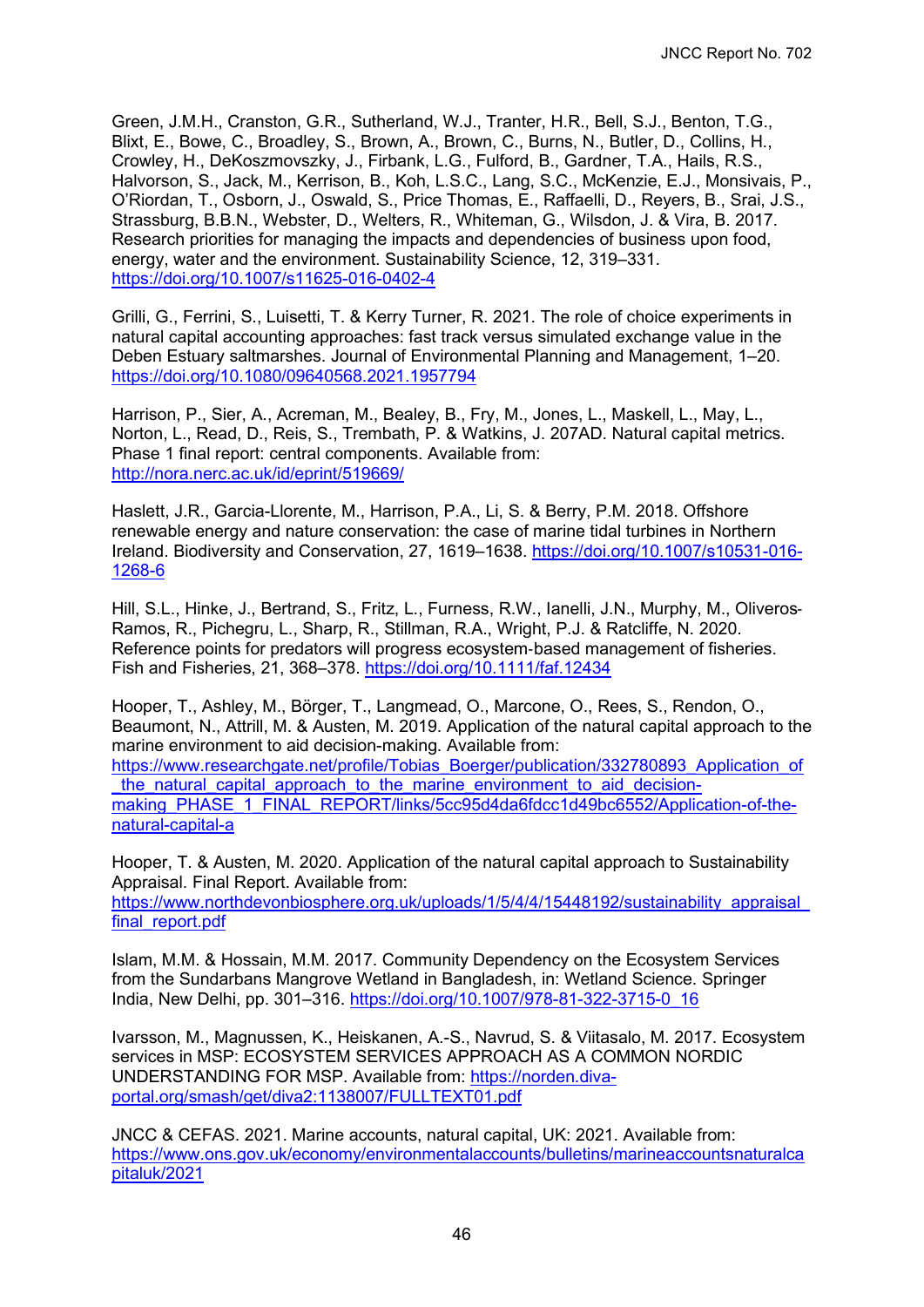Jones, L., Vieno, M., Morton, D., Hall, J., Carnell, E., Nemitz, E., Beck, R., Reis, S., Pritchard, N., Hayes, F., Mills, G., Cryle, P., Dickie, I., Koshy, A. & Holland, M. 2019. Developing estimates for the valuation of air pollution removal in ecosystem accounts. Final report for Office of National Statistics. Available from:<http://nora.nerc.ac.uk/id/eprint/524081/>

Kuhfuss, L., Rivington, M., Roberts, M. & James Hutton Institute 2018. The 'Payment for Ecosystem Services' approach - relevance to climate change. Available from: <https://www.climatexchange.org.uk/media/3271/payment-for-ecosystem-services.pdf>

Küpper, F.C. & Kamenos, N.A. 2018. The future of marine biodiversity and marine ecosystem functioning in UK coastal and territorial waters (including UK Overseas Territories) – with an emphasis on marine macrophyte communities. Botanica Marina, 61, 521–535.<https://doi.org/10.1515/bot-2018-0076>

Küpper, F.C. & Kamenos, N.A. 2017. Future of the Sea: Marine Biodiversity. Available from: [https://assets.publishing.service.gov.uk/government/uploads/system/uploads/attachment\\_da](https://assets.publishing.service.gov.uk/government/uploads/system/uploads/attachment_data/file/663897/Future_of_the_Sea_-_Marine_Biodiversity_Final.pdf) ta/file/663897/Future\_of\_the\_Sea\_-\_Marine\_Biodiversity\_Final.pdf

Langle-Flores, A. & Quijas, S. 2020. A systematic review of ecosystem services of Islas Marietas National Park, Mexico, an insular marine protected area. Ecosystem Services, 46, 101214.<https://doi.org/10.1016/j.ecoser.2020.101214>

Leach, K., Grigg, A., O'Connor, B., Brown, C., Vause, J., Gheyssens, J., Weatherdon, L., Halle, M., Burgess, N.D., Fletcher, R., Bekker, S., King, S. & Jones, M. 2019. A common framework of natural capital assets for use in public and private sector decision making. Ecosystem Services, 36, 100899.<https://doi.org/10.1016/j.ecoser.2019.100899>

Lindegren, M., Holt, B.G., MacKenzie, B.R. & Rahbek, C. 2018. A global mismatch in the protection of multiple marine biodiversity components and ecosystem services. Scientific Reports, 8, 4099.<https://doi.org/10.1038/s41598-018-22419-1>

Lopes, R. & Videira, N. 2017. Modelling feedback processes underpinning management of ecosystem services: The role of participatory systems mapping. Ecosystem Services, 28, 28–42.<https://doi.org/10.1016/j.ecoser.2017.09.012>

Lovett, A., Turner, K., Sünnenberg, G., Ferrini, S., Stephanou, E. &, Greaves, S. 2018a. Feasibility study for a Marine Natural Capital Asset Index for Scotland. Available from: https://www.nature.scot/sites/default/files/2019-02/Publication 2019 - SNH Research Report 1071 - Feasibility study for a Marine Natural Capital Asset Index for Scotland.pdf

Lovett, A., Turner, K., Sünnenberg, G., Ferrini, S., Stephanou, E. & Greaves, S. 2018b. A Natural Capital Asset Check and Risk Register for the Anglian Water Combined Services [Area. Available from: https://www.anglianwater.co.uk/environment/our-biodiversity](https://www.anglianwater.co.uk/environment/our-biodiversity-work/natural-capital/)work/natural-capital/

Luisetti, T., Turner, R.K., Andrews, J.E., Jickells, T.D., Kröger, S., Diesing, M., Paltriguera, L., Johnson, M.T., Parker, E.R., Bakker, D.C.E. & Weston, K. 2019. Quantifying and valuing carbon flows and stores in coastal and shelf ecosystems in the UK. Ecosystem Services, 35, 67–76.<https://doi.org/10.1016/j.ecoser.2018.10.013>

Lusardi, J., Rice, P., Waters, R. & Craven, J. n.d. Natural Capital Indicators: for defining and measuring change in natural capital. Available from: <http://publications.naturalengland.org.uk/publication/6742480364240896>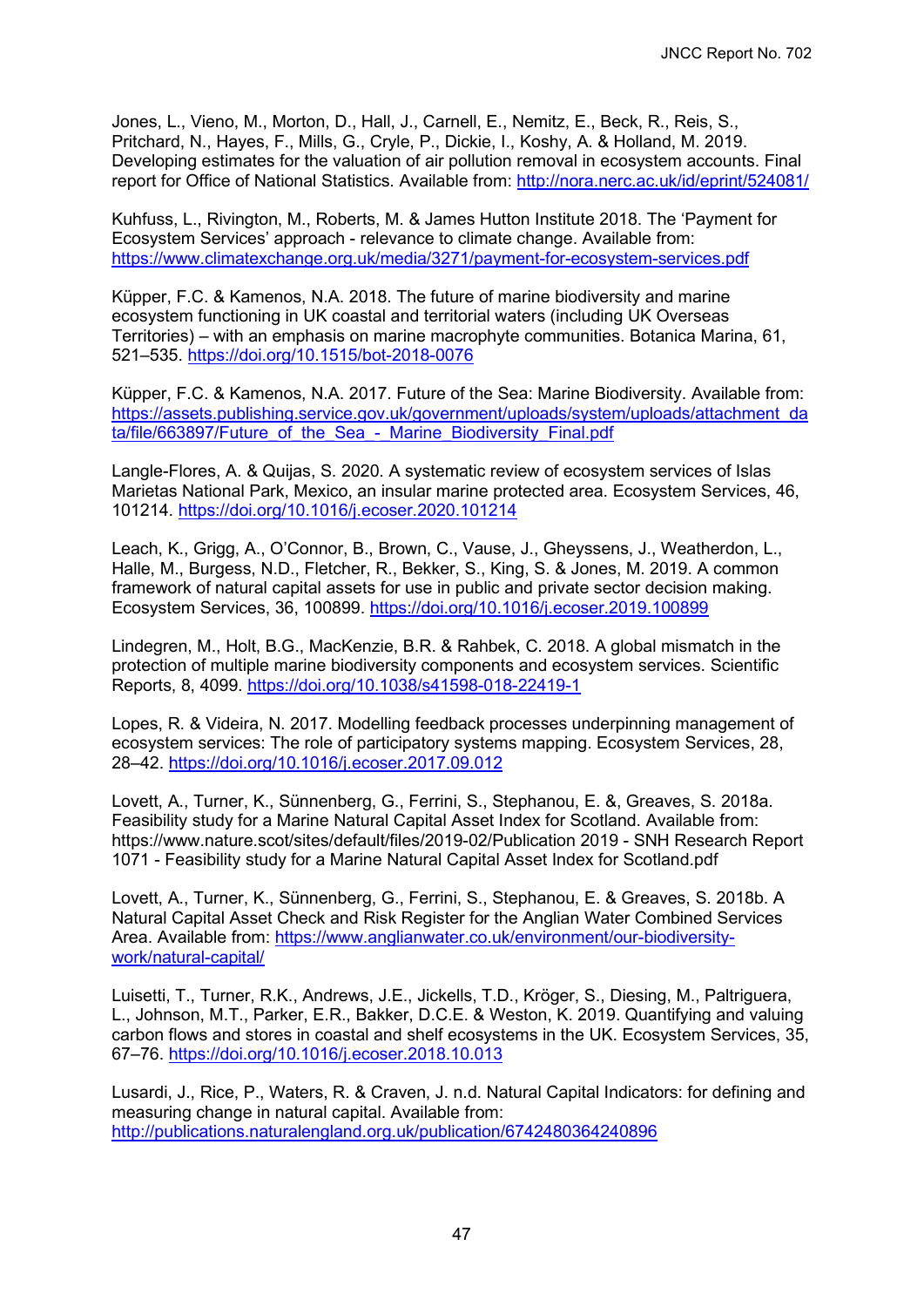MacDonald, M.A., de Ruyck, C., Field, R.H., Bedford, A. & Bradbury, R.B. 2020. Benefits of coastal managed realignment for society: Evidence from ecosystem service assessments in two UK regions. Estuarine, Coastal and Shelf Science, 244, 105609. <https://doi.org/10.1016/j.ecss.2017.09.007>

Maes, J., Teller, A., Erhard, M., Grizzetti, B., Barredo, J.I., Paracchini, M.L., Condé, S., Somma, F., Orgiazzi, A., Jones, A., Zulian, G., Vallecilo, S., Petersen, J.-E., Marquardt, D., Kovacevic, V., Malak, D.A., Marin, A.I., Czúcz, B., Mauri, A., Loffler, P., Bastrup-Birk, A., Biala, K., Christiansen, T. & Werner, B. 2018. Mapping and Assessment of Ecosystems and their Services. Luxemburg. Available from:

[https://ec.europa.eu/environment/nature/knowledge/ecosystem\\_assessment/pdf/5th MAES](https://ec.europa.eu/environment/nature/knowledge/ecosystem_assessment/pdf/5th%20MAES%20report.pdf)  report.pdf

McKenna, T., Blaney, R., Brooker, R.W., Ewing, D.A., Pakeman, R.J., Watkinson, P. & O'Brien, D. 2019. Scotland's natural capital asset index: Tracking nature's contribution to national wellbeing. Ecological Indicators, 107, 105645. <https://doi.org/10.1016/j.ecolind.2019.105645>

McKinley, E., Ballinger, R.C. & Beaumont, N.J. 2018. Saltmarshes, ecosystem services, and an evolving policy landscape: A case study of Wales, UK. Marine Policy, 91, 1–10. <https://doi.org/10.1016/j.marpol.2018.01.021>

McKinley, E., Pagès, J.F., Wyles, K.J. & Beaumont, N. 2019. Ecosystem services: A bridge or barrier for UK marine stakeholders? Ecosystem Services, 37, 100922. <https://doi.org/10.1016/j.ecoser.2019.100922>

McNicholas, G. & Cotton, M. 2019. Stakeholder perceptions of marine plastic waste management in the United Kingdom. Ecological Economics, 163, 77–87. <https://doi.org/10.1016/j.ecolecon.2019.04.022>

McVittie, A., Hutchison, J., Marengo, I., Smith, N. 2019. South Atlantic Natural Capital Assessment; Modelling St Helena's Natural Capital. Available from: [https://data.jncc.gov.uk/data/bcb4e6a3-02dc-44a6-88d1-f59be6c242a1/ot-nca-sup-sat-32](https://data.jncc.gov.uk/data/bcb4e6a3-02dc-44a6-88d1-f59be6c242a1/ot-nca-sup-sat-32-sth-apr2019.pdf) sth-apr2019.pdf

Mehring, M., Zajonz, U. & Hummel, D. 2017. Social-Ecological Dynamics of Ecosystem Services: Livelihoods and the Functional Relation between Ecosystem Service Supply and Demand—Evidence from Socotra Archipelago, Yemen and the Sahel Region, West Africa. Sustainability, 9, 1037.<https://doi.org/10.3390/su9071037>

Mullin, K. 2019. Natural capital and environmental justice: A socio-spatial analysis of ecosystem services in England. University of Leeds.

Mullin, K., Mitchell, G., Nawaz, N.R. & Waters, R.D. 2018. Natural capital and the poor in England: Towards an environmental justice analysis of ecosystem services in a high income country. Landscape and Urban Planning, 176, 10–21. <https://doi.org/10.1016/j.landurbplan.2018.03.022>

National Infrastructure Commission. 2021. NATURAL CAPITAL AND ENVIRONMENTAL [NET GAIN. Available from: https://nic.org.uk/app/uploads/Updated-Natural-Capital-Paper-](https://nic.org.uk/app/uploads/Updated-Natural-Capital-Paper-Web-Version-Feb-2021.pdf)Web-Version-Feb-2021.pdf

Natural Capital Committee. 2019a. Net environmental gain: The Natural Capital Committee's response to Defra's commission. Available from: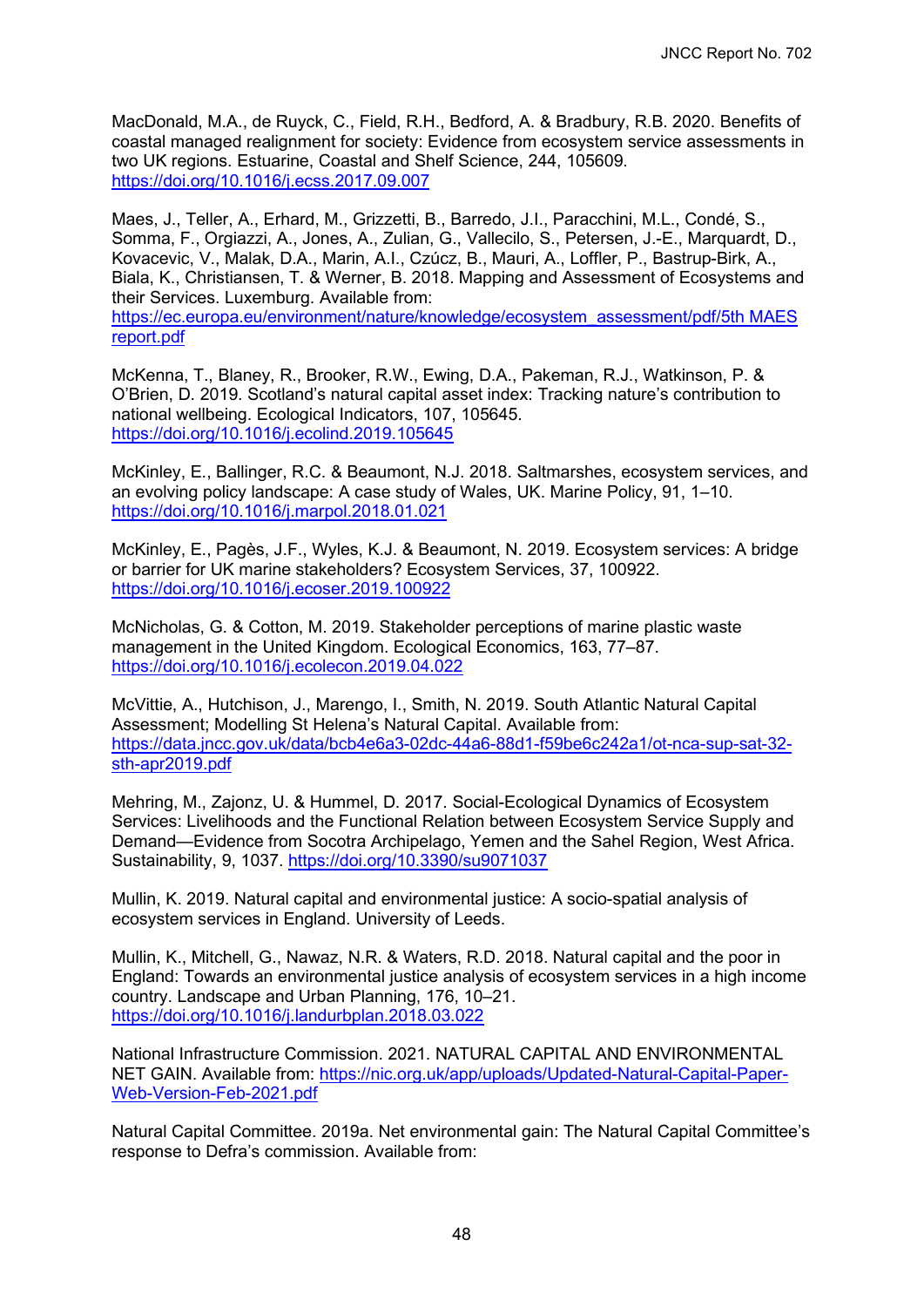[https://assets.publishing.service.gov.uk/government/uploads/system/uploads/attachment\\_da](https://assets.publishing.service.gov.uk/government/uploads/system/uploads/attachment_data/file/909268/ncc-advice-net-gain-response1.pdf) ta/file/909268/ncc-advice-net-gain-response1.pdf

Natural Capital Committee. 2019b. Marine and the 25 Year Environment Plan. Available from:

[https://assets.publishing.service.gov.uk/government/uploads/system/uploads/attachment\\_da](https://assets.publishing.service.gov.uk/government/uploads/system/uploads/attachment_data/file/909093/ncc-advice-marine.pdf) ta/file/909093/ncc-advice-marine.pdf

Newton, A., Brito, A.C., Icely, J.D., Derolez, V., Clara, I., Angus, S., Schernewski, G., Inácio, M., Lillebø, A.I., Sousa, A.I., Béjaoui, B., Solidoro, C., Tosic, M., Cañedo-Argüelles, M., Yamamuro, M., Reizopoulou, S., Tseng, H.-C., Canu, D., Roselli, L., Maanan, M., Cristina, S., Ruiz-Fernández, A.C., Lima, R.F. de, Kjerfve, B., Rubio-Cisneros, N., Pérez-Ruzafa, A., Marcos, C., Pastres, R., Pranovi, F., Snoussi, M., Turpie, J., Tuchkovenko, Y., Dyack, B., Brookes, J., Povilanskas, R. & Khokhlov, V. 2018. Assessing, quantifying and valuing the ecosystem services of coastal lagoons. Journal for Nature Conservation, 44, 50–65. <https://doi.org/10.1016/j.jnc.2018.02.009>

Newton, A.C., Watson, S.C.L., Evans, P., Ridding, L., McCracken, M., Anger-Kraavi, A. & Bullock, J. n.d. Trends in Natural Capital, Ecosystem Services and Economic Development in Dorset. Available from:<http://nora.nerc.ac.uk/id/eprint/525416/>

O'Garra, T. 2017. Economic value of ecosystem services, minerals and oil in a melting Arctic: A preliminary assessment. Ecosystem Services, 24, 180–186. <https://doi.org/10.1016/j.ecoser.2017.02.024>

Office for National Statistics. 2017. Principles of Natural Capital Accounting. Available from: [https://www.ons.gov.uk/economy/environmentalaccounts/methodologies/principlesofnaturalc](https://www.ons.gov.uk/economy/environmentalaccounts/methodologies/principlesofnaturalcapitalaccounting) apitalaccounting

Office for National Statistics. 2018. UK Natural Capital: interim review and revised 2020 roadmap. Available from:

[https://www.ons.gov.uk/economy/environmentalaccounts/methodologies/uknaturalcapitalinte](https://www.ons.gov.uk/economy/environmentalaccounts/methodologies/uknaturalcapitalinterimreviewandrevised2020roadmap) rimreviewandrevised2020roadmap

Office for National Statistics. 2017. UK natural capital: developing UK mountain, moorland and heathland ecosystem accounts. Available from: https://backup.ons.gov.uk/wp[content/uploads/sites/3/2017/07/UK-natural-capital-developing-UK-mountain-moorland-and](https://backup.ons.gov.uk/wp-content/uploads/sites/3/2017/07/UK-natural-capital-developing-UK-mountain-moorland-and-heathland-ecosystem-accounts-2.pdf)heathland-ecosystem-accounts-2.pdf

Outeiro, L., Ojea, E., Garcia Rodrigues, J., Himes-Cornell, A., Belgrano, A., Liu, Y., Cabecinha, E., Pita, C., Macho, G. & Villasante, S. 2017. The role of non-natural capital in the co-production of marine ecosystem services. International Journal of Biodiversity Science, Ecosystem Services & Management, 13, 35–50. <https://doi.org/10.1080/21513732.2017.1415973>

Özdemiroğlu, E. 2019. Natural capital – a practitioner's overview of concepts and applications. Journal of Environmental Economics and Policy, 8, 343–352. <https://doi.org/10.1080/21606544.2019.1639220>

Palomo, I., Willemen, L., Drakou, E., Burkhard, B., Crossman, N., Bellamy, C., Burkhard, K., Campagne, C.S., Dangol, A., Franke, J., Kulczyk, S., Le Clec'h, S., Abdul Malak, D., Muñoz, L., Narusevicius, V., Ottoy, S., Roelens, J., Sing, L., Thomas, A., Van Meerbeek, K. & Verweij, P. 2018. Practical solutions for bottlenecks in ecosystem services mapping. One Ecosystem, 3, e20713.<https://doi.org/10.3897/oneeco.3.e20713>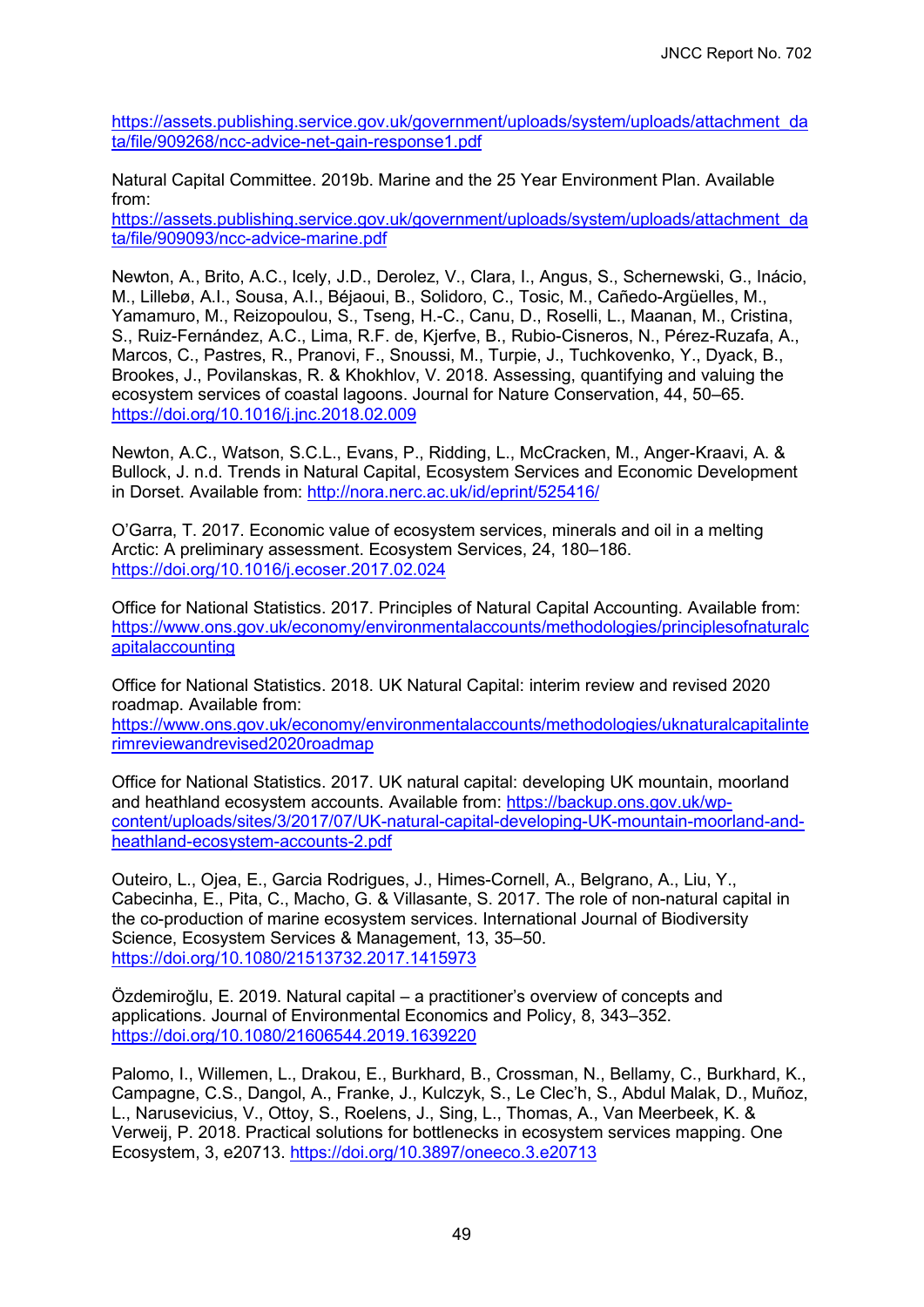Perkins, D.M., Durance, I., Edwards, F.K., Grey, J., Hildrew, A.G., Jackson, M., Jones, J.I., Lauridsen, R.B., Layer-Dobra, K., Thompson, M.S.A. & Woodward, G. 2018. Bending the rules: exploitation of allochthonous resources by a top-predator modifies size-abundance scaling in stream food webs. Ecology Letters, 21, 1771–1780. <https://doi.org/10.1111/ele.13147>

Picone, F., Buonocore, E., D'Agostaro, R., Donati, S., Chemello, R. & Franzese, P.P. 2017. Integrating natural capital assessment and marine spatial planning: A case study in the Mediterranean sea. Ecological Modelling, 361, 1–13. <https://doi.org/10.1016/j.ecolmodel.2017.07.029>

Pouso, S., Borja, Á. & Uyarra, M.C. 2020. An Interdisciplinary Approach for Valuing Changes After Ecological Restoration in Marine Cultural Ecosystem Services. Frontiers in Marine Science, 7.<https://doi.org/10.3389/fmars.2020.00715>

Quijas, S., Romero-Duque, L.P., Trilleras, J.M., Conti, G., Kolb, M., Brignone, E. & Dellafiore, C. 2019. Linking biodiversity, ecosystem services, and beneficiaries of tropical dry forests of Latin America: Review and new perspectives. Ecosystem Services, 36, 100909. <https://doi.org/10.1016/j.ecoser.2019.100909>

Raum, S. 2018. A framework for integrating systematic stakeholder analysis in ecosystem services research: Stakeholder mapping for forest ecosystem services in the UK. Ecosystem Services, 29, 170–184.<https://doi.org/10.1016/j.ecoser.2018.01.001>

Raum, S. 2017. The ecosystem approach, ecosystem services and established forestry policy approaches in the United Kingdom. Land Use Policy, 64, 282–291. <https://doi.org/10.1016/j.landusepol.2017.01.030>

Reed, M.S., Allen, K., Attlee, A., Dougill, A.J., Evans, K.L., Kenter, J.O., Hoy, J., McNab, D., Stead, S.M., Twyman, C., Scott, A.S., Smyth, M.A., Stringer, L.C. & Whittingham, M.J. 2017. A place-based approach to payments for ecosystem services. Global Environmental Change, 43, 92–106.<https://doi.org/10.1016/j.gloenvcha.2016.12.009>

Rees, S.E., Ashley, M. & Cameron, A. 2019. North Devon Marine Pioneer 2: A Natural Capital Asset and Risk Register. Available from: https://www.researchgate.net/publication/332225506 North\_Devon\_Marine\_Pioneer\_2\_A\_N atural Capital Asset and Risk Register

Rees, S.E., Sheehan, E. V., Stewart, B.D., Clark, R., Appleby, T., Attrill, M.J., Jones, P.J.S., Johnson, D., Bradshaw, N., Pittman, S., Oates, J. & Solandt, J.-L. 2020. Emerging themes to support ambitious UK marine biodiversity conservation. Marine Policy, 117, 103864. <https://doi.org/10.1016/j.marpol.2020.103864>

Runko Luttenberger, L., Gudelj, I. & Hršak, V. 2018. Natural Capital Preservation in the Coastal Area. Pomorstvo, 31, 191–200.<https://doi.org/10.31217/p.31.2.4>

Ryfield, F., Cabana, D., Brannigan, J. & Crowe, T. 2019. Conceptualizing 'sense of place' in cultural ecosystem services: A framework for interdisciplinary research. Ecosystem Services, 36, 100907.<https://doi.org/10.1016/j.ecoser.2019.100907>

Saarikoski, H., Primmer, E., Saarela, S.-R., Antunes, P., Aszalós, R., Baró, F., Berry, P., Blanko, G.G., Goméz-Baggethun, E., Carvalho, L., Dick, J., Dunford, R., Hanzu, M., Harrison, P.A., Izakovicova, Z., Kertész, M., Kopperoinen, L., Köhler, B., Langemeyer, J., Lapola, D., Liquete, C., Luque, S., Mederly, P., Niemelä, J., Palomo, I., Pastur, G.M., Peri, P.L., Preda, E., Priess, J.A., Santos, R., Schleyer, C., Turkelboom, F., Vadineanu, A.,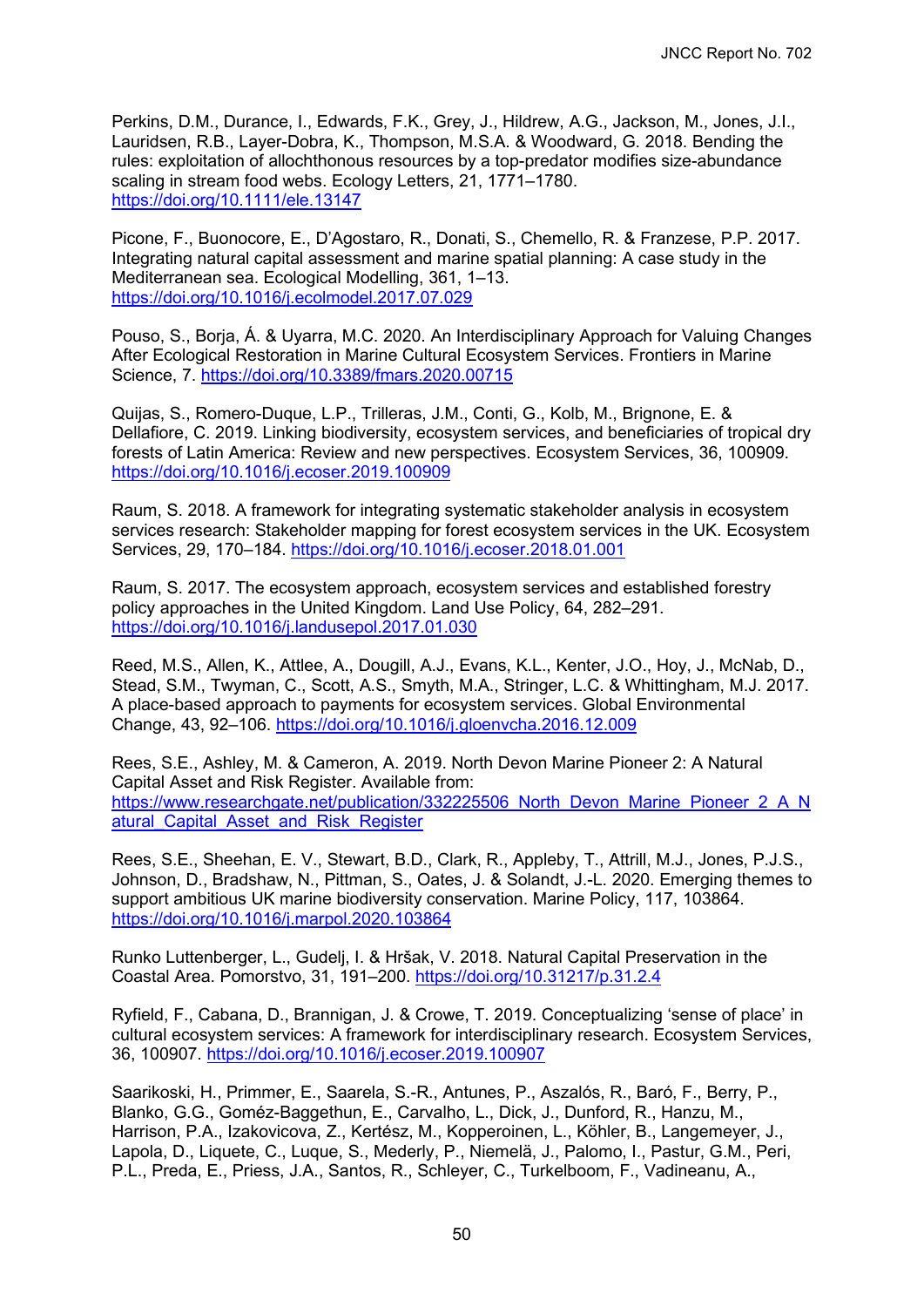Verheyden, W., Vikström, S. & Young, J. 2018. Institutional challenges in putting ecosystem service knowledge in practice. Ecosystem Services, 29, 579–598. <https://doi.org/10.1016/j.ecoser.2017.07.019>

Schröter, M., Stumpf, K.H., Loos, J., van Oudenhoven, A.P.E., Böhnke-Henrichs, A. & Abson, D.J. 2017. Refocusing ecosystem services towards sustainability. Ecosystem Services, 25, 35–43.<https://doi.org/10.1016/j.ecoser.2017.03.019>

Selig, E.R., Hole, D.G., Allison, E.H., Arkema, K.K., McKinnon, M.C., Chu, J., Sherbinin, A., Fisher, B., Glew, L., Holland, M.B., Ingram, J.C., Rao, N.S., Russell, R.B., Srebotnjak, T., Teh, L.C.L., Troëng, S., Turner, W.R. & Zvoleff, A. 2019. Mapping global human dependence on marine ecosystems. Conservation Letters, 12. <https://doi.org/10.1111/conl.12617>

Sing, L., Metzger, M.J., Paterson, J.S. & Ray, D. 2018. A review of the effects of forest management intensity on ecosystem services for northern European temperate forests with a focus on the UK. Forestry: An International Journal of Forest Research, 91, 151–164. <https://doi.org/10.1093/forestry/cpx042>

Smale, D.A., Wernberg, T., Oliver, E.C.J., Thomsen, M., Harvey, B.P., Straub, S.C., Burrows, M.T., Alexander, L. V., Benthuysen, J.A., Donat, M.G., Feng, M., Hobday, A.J., Holbrook, N.J., Perkins-Kirkpatrick, S.E., Scannell, H.A., Sen Gupta, A., Payne, B.L. & Moore, P.J. 2019. Marine heatwaves threaten global biodiversity and the provision of [ecosystem services. Nature Climate Change, 9, 306–312. https://doi.org/10.1038/s41558-](https://doi.org/10.1038/s41558-019-0412-1) 019-0412-1

Small, N., Munday, M. & Durance, I. 2017. The challenge of valuing ecosystem services that have no material benefits. Global Environmental Change, 44, 57–67. <https://doi.org/10.1016/j.gloenvcha.2017.03.005>

Smith, A.C., Harrison, P.A., Pérez Soba, M., Archaux, F., Blicharska, M., Egoh, B.N., Erős, T., Fabrega Domenech, N., György, Á.I., Haines-Young, R., Li, S., Lommelen, E., Meiresonne, L., Miguel Ayala, L., Mononen, L., Simpson, G., Stange, E., Turkelboom, F., Uiterwijk, M., Veerkamp, C.J. & Wyllie de Echeverria, V. 2017. How natural capital delivers ecosystem services: A typology derived from a systematic review. Ecosystem Services, 26, 111–126.<https://doi.org/10.1016/j.ecoser.2017.06.006>

Solé, L. & Ariza, E. 2019. A wider view of assessments of ecosystem services in coastal areas: the perspective of social-ecological complexity. Ecology and Society, 24, art24. <https://doi.org/10.5751/ES-10883-240224>

Solomonsz, J., Melbourne-Thomas, J., Constable, A., Trebilco, R., van Putten, I. & Goldsworthy, L. 2021. Stakeholder Engagement in Decision Making and Pathways of Influence for Southern Ocean Ecosystem Services. Frontiers in Marine Science, 8. <https://doi.org/10.3389/fmars.2021.623733>

Spake, R., Bellamy, C., Graham, L.J., Watts, K., Wilson, T., Norton, L.R., Wood, C.M., Schmucki, R., Bullock, J.M. & Eigenbrod, F. 2019. An analytical framework for spatially targeted management of natural capital. Nature Sustainability, 2, 90–97. <https://doi.org/10.1038/s41893-019-0223-4>

Stainthorp, R. 2020. NORTH DEVON MARINE NATURAL CAPITAL PLAN. Available from: [https://www.northdevonbiosphere.org.uk/uploads/1/5/4/4/15448192/north\\_devon\\_marine\\_pl](https://www.northdevonbiosphere.org.uk/uploads/1/5/4/4/15448192/north_devon_marine_plan_final_version_approval__1_.pdf) an\_final\_version\_approval\_1\_.pdf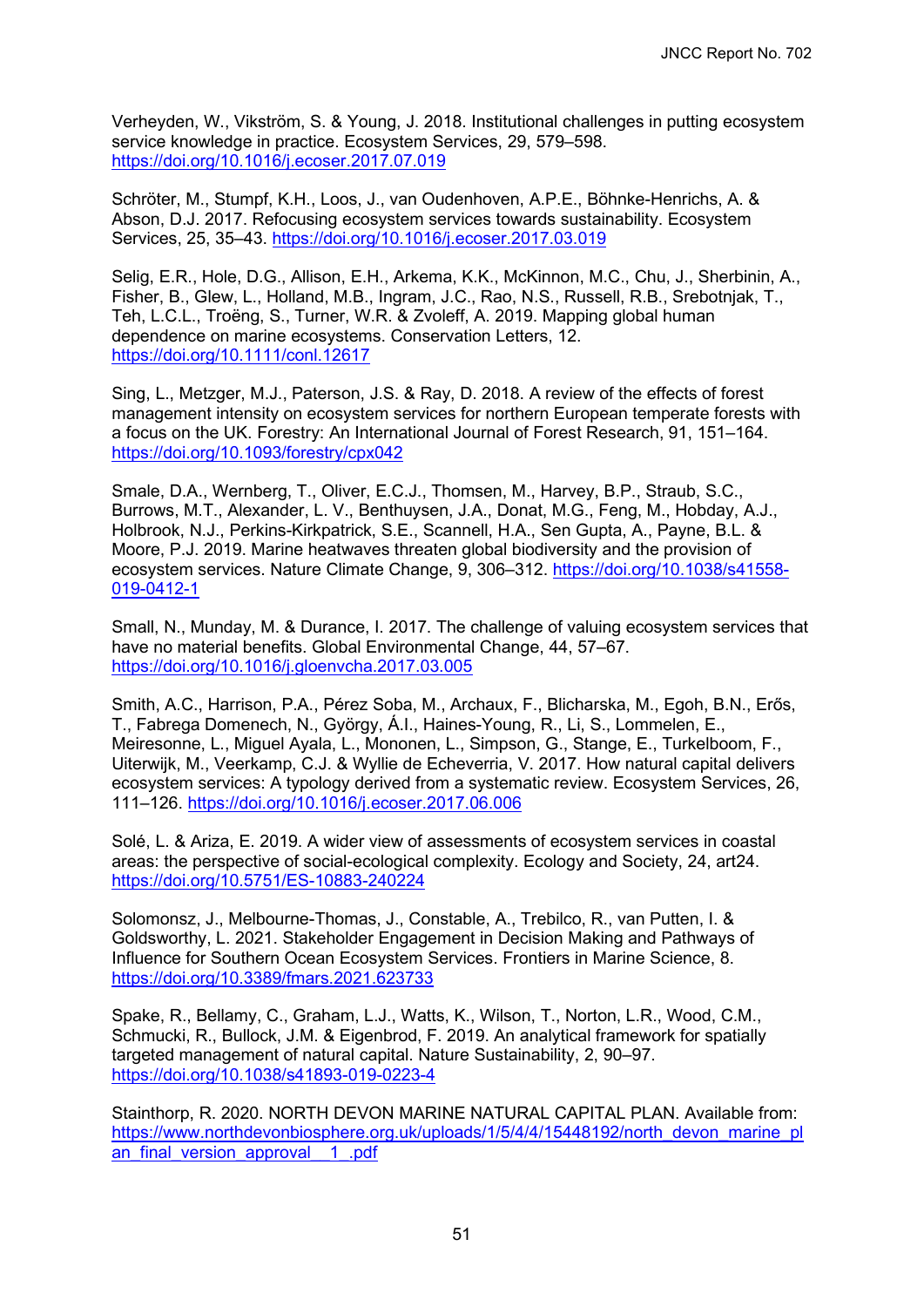Stebbings, E., Hooper, T., Austen, M.C., Papathanasopoulou, E. & Yan, X. 2021. Accounting for benefits from natural capital: Applying a novel composite indicator framework to the marine environment. Ecosystem Services, 50, 101308. <https://doi.org/10.1016/j.ecoser.2021.101308>

Stebbings, E., Papathanasopoulou, E., Hooper, T., Austen, M.C. & Yan, X. 2020. The marine economy of the United Kingdom. Marine Policy, 116, 103905. <https://doi.org/10.1016/j.marpol.2020.103905>

Sullivan, S. 2017. On 'Natural Capital', 'Fairy Tales' and Ideology. Development and Change, 48, 397–423.<https://doi.org/10.1111/dech.12293>

Thomas, H. & Bhola, N., WWF 2017. Assessing the integration of an ecosystem-based approach into UK and Ireland Marine Spatial Plans. Available from: https://www.wwf.org.uk/sites/default/files/2017-12/Final Report\_WWF\_Ecosystem-based approach in MSP %28002%29.pdf

Thornton, A., Luisetti, T., Grilli, G., Donovan, D., Hawker, R. & Johanna, P. 2019. Initial natural capital accounts for the UK marine and coastal environment. Available from: [http://sciencesearch.defra.gov.uk/Default.aspx?Menu=Menu&Module=More&Location=None](http://sciencesearch.defra.gov.uk/Default.aspx?Menu=Menu&Module=More&Location=None&Completed=0&ProjectID=20240) &Completed=0&ProjectID=20240

Thornton, A, Luisetti, T., Grilli, G., Donovan, D., Phillips, R. & Hawker, J. 2019. Natural capital accounts for marine areas – UK experience. Available from: [https://seea.un.org/sites/seea.un.org/files/uk\\_marine\\_accounts\\_paper\\_0.pdf](https://seea.un.org/sites/seea.un.org/files/uk_marine_accounts_paper_0.pdf)

Tian, Y., Wu, H., Zhang, G., Wang, L., Zheng, D. & Li, S. 2020. Perceptions of ecosystem services, disservices and willingness-to-pay for urban green space conservation. Journal of Environmental Management, 260, 110140.<https://doi.org/10.1016/j.jenvman.2020.110140>

Tillin, H.M., Langmead, O., Hodgson, B., Luff, A., Rees, S., Hooper, T. & Frost, M. 2019. Feasibility study for a Marine Natural Capital Asset Index for Scotland. Available from: https://www.nature.scot/sites/default/files/2019-02/Publication 2019 - SNH Research Report 1071 - Feasibility study for a Marine Natural Capital Asset Index for Scotland.pdf

Tillin, H.M., Langmead, O., Pegg, S., Carr, S., Gibson- Hall, E., La Bianca, G., Luff, A., Keen, P.W., Wilding, C., Nicholson, J.C., Ivory, P. & van Rein, H. n.d. Development of JNCC Marine Ecosystem Services Optimisation models. Available from: [https://data.jncc.gov.uk/data/73e5fe5a-e7d7-4205-8bbd-cce9277acadc/JNCC-Report-650-](https://data.jncc.gov.uk/data/73e5fe5a-e7d7-4205-8bbd-cce9277acadc/JNCC-Report-650-FINAL-WEB.pdf) FINAL-WEB.pdf

Tinch, R., Bugter, R., Blicharska, M., Harrison, P., Haslett, J., Jokinen, P., Mathieu, L. & Primmer, E. 2018. Arguments for biodiversity conservation: factors influencing their observed effectiveness in European case studies. Biodiversity and Conservation, 27, 1763– 1788.<https://doi.org/10.1007/s10531-018-1549-3>

Townsend, M., Davies, K., Hanley, N., Hewitt, J.E., Lundquist, C.J. & Lohrer, A.M. 2018. The Challenge of Implementing the Marine Ecosystem Service Concept. Frontiers in Marine Science, 5.<https://doi.org/10.3389/fmars.2018.00359>

UK Government. 2020. The government's response to the Natural Capital Committee's State of Natural Capital Report 2020. Available from:

https://www.gov.uk/government/publications/natural-capital-committees-seventh-annual[report-government-response/the-governments-response-to-the-natural-capital-committees](https://www.gov.uk/government/publications/natural-capital-committees-seventh-annual-report-government-response/the-governments-response-to-the-natural-capital-committees-state-of-natural-capital-report-2020)state-of-natural-capital-report-2020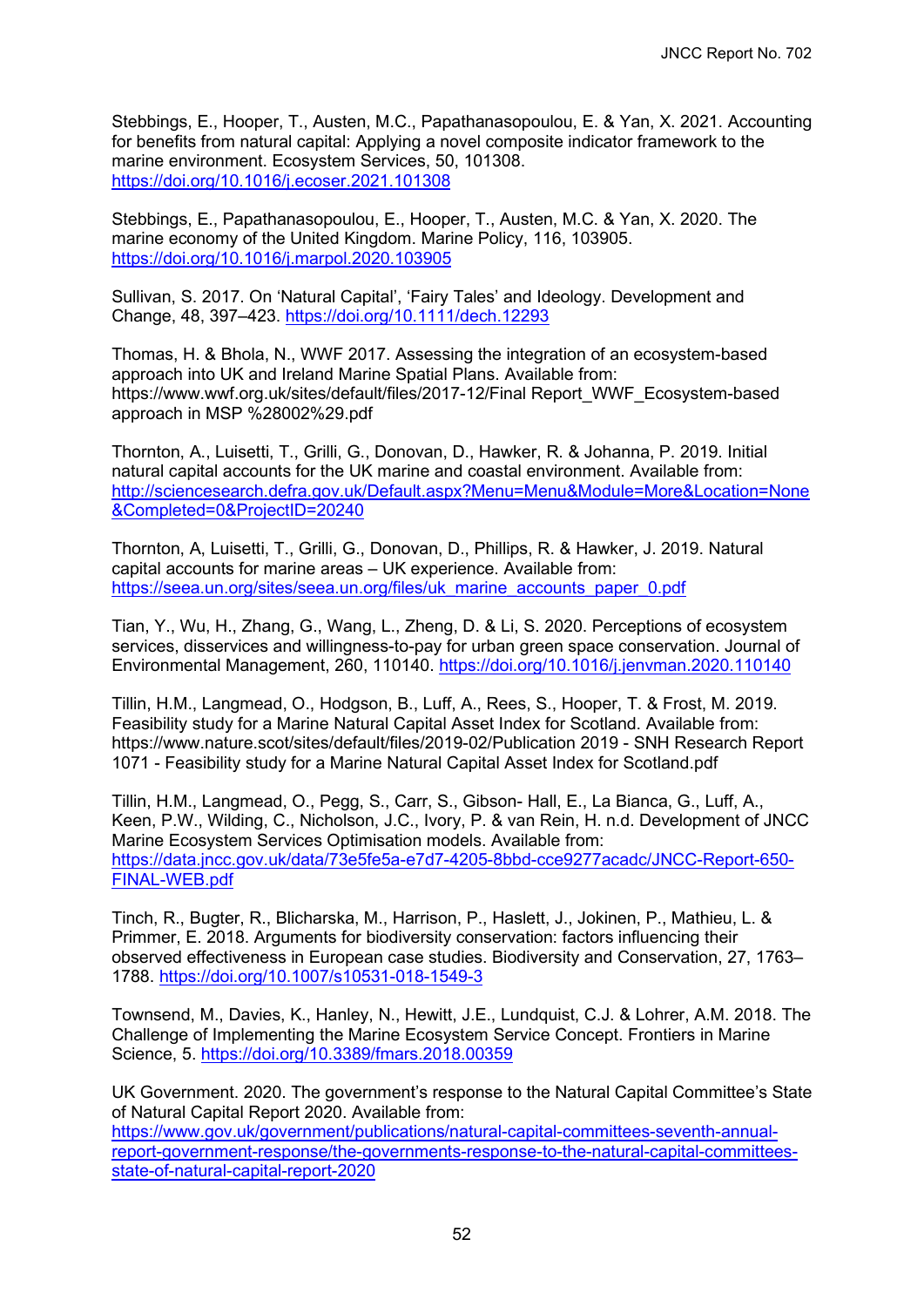UK Government. 2017. How to do it: a natural capital workbook. Available from: [https://assets.publishing.service.gov.uk/government/uploads/system/uploads/attachment\\_da](https://assets.publishing.service.gov.uk/government/uploads/system/uploads/attachment_data/file/957503/ncc-natural-capital-workbook.pdf) ta/file/957503/ncc-natural-capital-workbook.pdf

UK National Ecosystem Assessment. 2011. The UK National Ecosystem Assessment: Synthesis of the Key Findings. Cambridge. Available from: [https://www.sustainabilityexchange.ac.uk/files/uk\\_nea\\_synthesis\\_report.pdf](https://www.sustainabilityexchange.ac.uk/files/uk_nea_synthesis_report.pdf)

Urquhart, J. & Acott, T. 2014. A Sense of Place in Cultural Ecosystem Services: The Case of Cornish Fishing Communities. Society & Natural Resources, 27, 3–19. <https://doi.org/10.1080/08941920.2013.820811>

Veidemane, K., Ruskule, A., Strake, S., Purina, I., Aigars, J., Sprukta, S., Ustups, D., Putnis, I. & Klepers, A. 2017. Application of the marine ecosystem services approach in the development of the maritime spatial plan of Latvia. International Journal of Biodiversity Science, Ecosystem Services & Management, 13, 398–411. <https://doi.org/10.1080/21513732.2017.1398185>

Velasco, A.M., Pérez-Ruzafa, A., Martínez-Paz, J.M. & Marcos, C. 2018. Ecosystem services and main environmental risks in a coastal lagoon (Mar Menor, Murcia, SE Spain): The public perception. Journal for Nature Conservation, 43, 180–189. <https://doi.org/10.1016/j.jnc.2017.11.002>

Verutes, G.M., Arkema, K.K., Clarke-Samuels, C., Wood, S.A., Rosenthal, A., Rosado, S., Canto, M., Bood, N. & Ruckelshaus, M. 2017. Integrated planning that safeguards ecosystems and balances multiple objectives in coastal Belize. International Journal of Biodiversity Science, Ecosystem Services & Management, 13, 1–17. <https://doi.org/10.1080/21513732.2017.1345979>

Walz, A., Schmidt, K., Noebel, R., Bullock, C., Cojocaru, G., Collier, M.J., Lentsch, A. de V., Dyankov, A., Ingwall-King, L., Joyce, D., Lascurain, J., Lavorel, S., Marba, N., Metzger, M., Rosário, I., Ruiz-Frau, A., Santos-Reis, M. & Scholte, S. 2017. Integrating stakeholder perspectives into environmental planning through social valuation of ecosystem services: Guidance and Prototype Applications. Available from: <https://oppla.eu/sites/default/files/uploads/synthesisscvaluationmarch2017.pdf>

Watson, S. & Newton, A. 2018. Dependency of Businesses on Flows of Ecosystem Services: A Case Study from the County of Dorset, UK. Sustainability, 10, 1368. <https://doi.org/10.3390/su10051368>

Watson, S.C.L., Preston, J., Beaumont, N.J. & Watson, G.J. 2020. Assessing the natural capital value of water quality and climate regulation in temperate marine systems using a EUNIS biotope classification approach. Science of The Total Environment, 744, 140688. <https://doi.org/10.1016/j.scitotenv.2020.140688>

Wentworth, J. 2021. Rebuilding marine biodiversity. Available from: <https://post.parliament.uk/rebuilding-marine-biodiversity/>

Wigley, S., Paling, N., Rice, P., Lord, A. & Lusardi, J. 2020. National Natural Capital Atlas: Mapping Indicators (NECR285). Available from: <http://publications.naturalengland.org.uk/publication/4578000601612288>

Willcock, S., Martinez-Lopez, J., Dandy, N. & Bullock, J.M. 2021. High Spatial-Temporal Resolution Data across Large Scales Are Needed to Transform Our Understanding of Ecosystem Services. Land, 10, 759.<https://doi.org/10.3390/land10070759>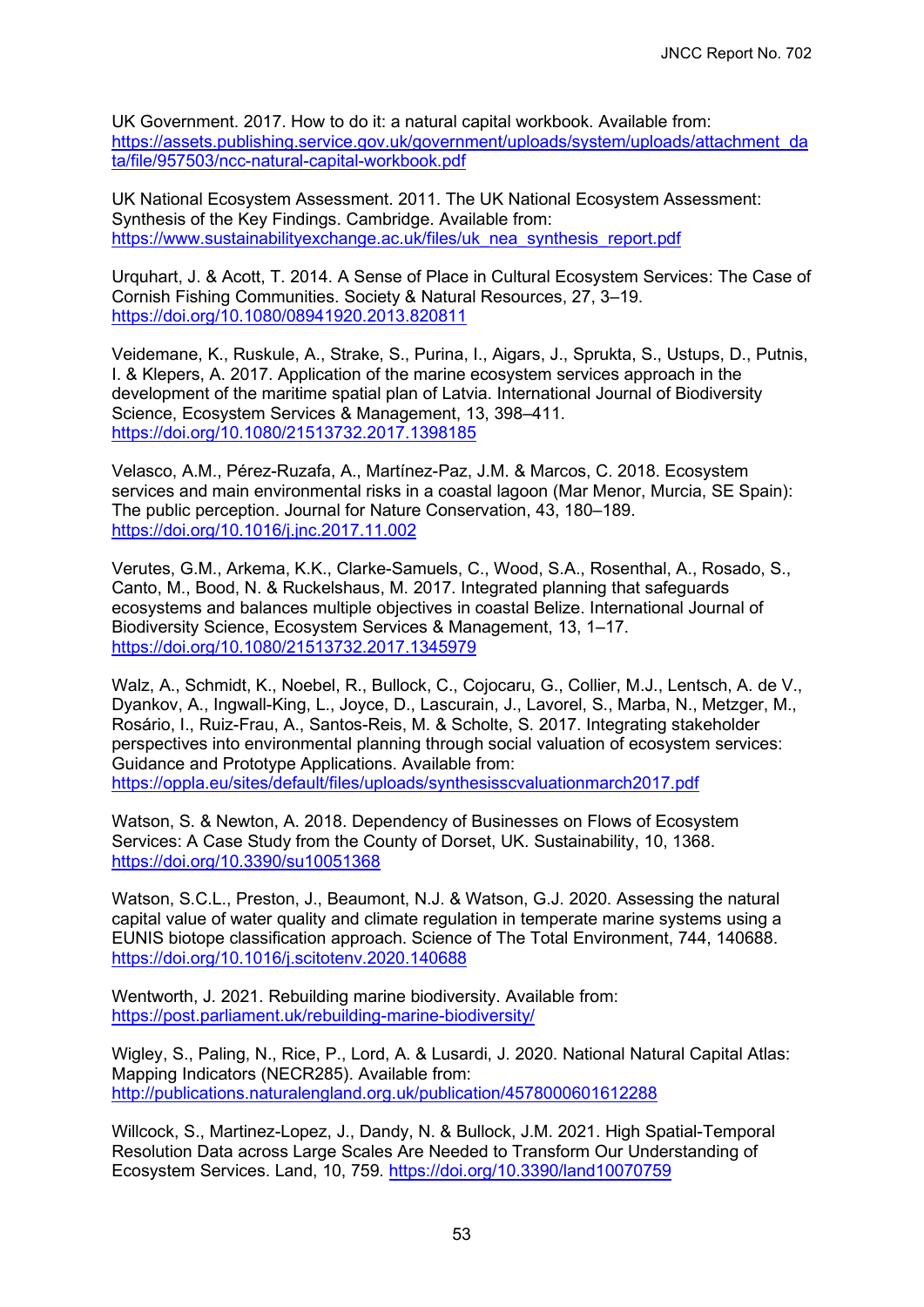Willis, C., Papathanasopoulou, E., Russel, D. & Artioli, Y. 2018. Harmful algal blooms: the impacts on cultural ecosystem services and human well-being in a case study setting, Cornwall, UK. Marine Policy, 97, 232–238.<https://doi.org/10.1016/j.marpol.2018.06.002>

Woodhead, A.J., Hicks, C.C., Norström, A. V., Williams, G.J. & Graham, N.A.J. 2019. Coral reef ecosystem services in the Anthropocene. Functional Ecology, 1365-2435.13331. <https://doi.org/10.1111/1365-2435.13331>

Wüstemann, H., Bonn, A., Albert, C., Bertram, C., Biber-Freudenberger, L., Dehnhardt, A., Döring, R., Elsasser, P., Hartje, V., Mehl, D., Kantelhardt, J., Rehdanz, K., Schaller, L., Scholz, M., Thrän, D., Witing, F. & Hansjürgens, B. 2017. Synergies and trade-offs between nature conservation and climate policy: Insights from the "Natural Capital Germany – TEEB DE" study. Ecosystem Services, 24, 187–199.<https://doi.org/10.1016/j.ecoser.2017.02.008>

Zulian, G., Stange, E., Woods, H., Carvalho, L., Dick, J., Andrews, C., Baró, F., Vizcaino, P., Barton, D.N., Nowel, M., Rusch, G.M., Autunes, P., Fernandes, J., Ferraz, D., Ferreira dos Santos, R., Aszalós, R., Arany, I., Czúcz, B., Priess, J.A., Hoyer, C., Bürger-Patricio, G., Lapola, D., Mederly, P., Halabuk, A., Bezak, P., Kopperoinen, L. & Viinikka, A. 2018. Practical application of spatial ecosystem service models to aid decision support. Ecosystem Services, 29, 465–480.<https://doi.org/10.1016/j.ecoser.2017.11.005>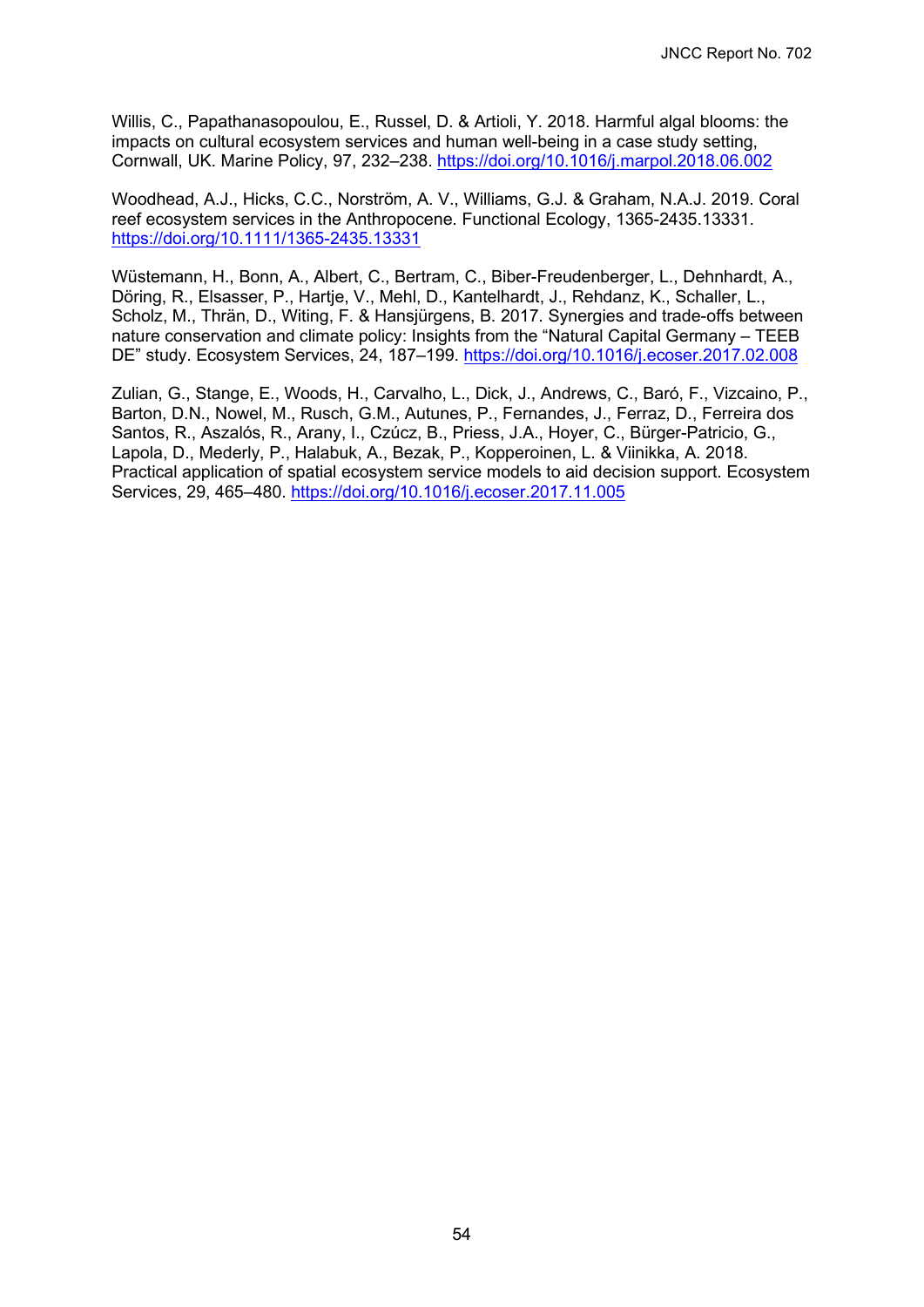| <b>Abbreviation/Acronym</b> | <b>Description</b>                                        |
|-----------------------------|-----------------------------------------------------------|
| <b>CICES</b>                | Common International Classification of Ecosystem Services |
| Defra                       | Department for Environment, Food & Rural Affairs          |
| <b>EEA</b>                  | <b>European Environment Agency</b>                        |
| <b>ESVD</b>                 | <b>Ecosystem Service Valuation Database</b>               |
| <b>EVRI</b>                 | <b>Environmental Valuation Reference Inventory</b>        |
| <b>EUNIS</b>                | <b>European Natural Information System</b>                |
| <b>JNCC</b>                 | <b>Joint Nature Conservation Committee</b>                |
| <b>MPA</b>                  | <b>Marine Protected Area</b>                              |
| <b>MRMP</b>                 | Marine Resource Management Plan                           |
| <b>NERC</b>                 | <b>Natural Environment Research Council</b>               |
| <b>NORA</b>                 | <b>NERC Open Research Archive</b>                         |
| <b>ORVal</b>                | <b>Online Recreation Valuation tool</b>                   |
| <b>SWOT</b>                 | Strengths-Weaknesses-Opportunities-Threats                |
| <b>NEA</b>                  | <b>National Ecosystem Assessment</b>                      |
| QSR                         | <b>Quick Scoping Review</b>                               |

# <span id="page-60-0"></span>**Appendix 1: Abbreviations and acronyms**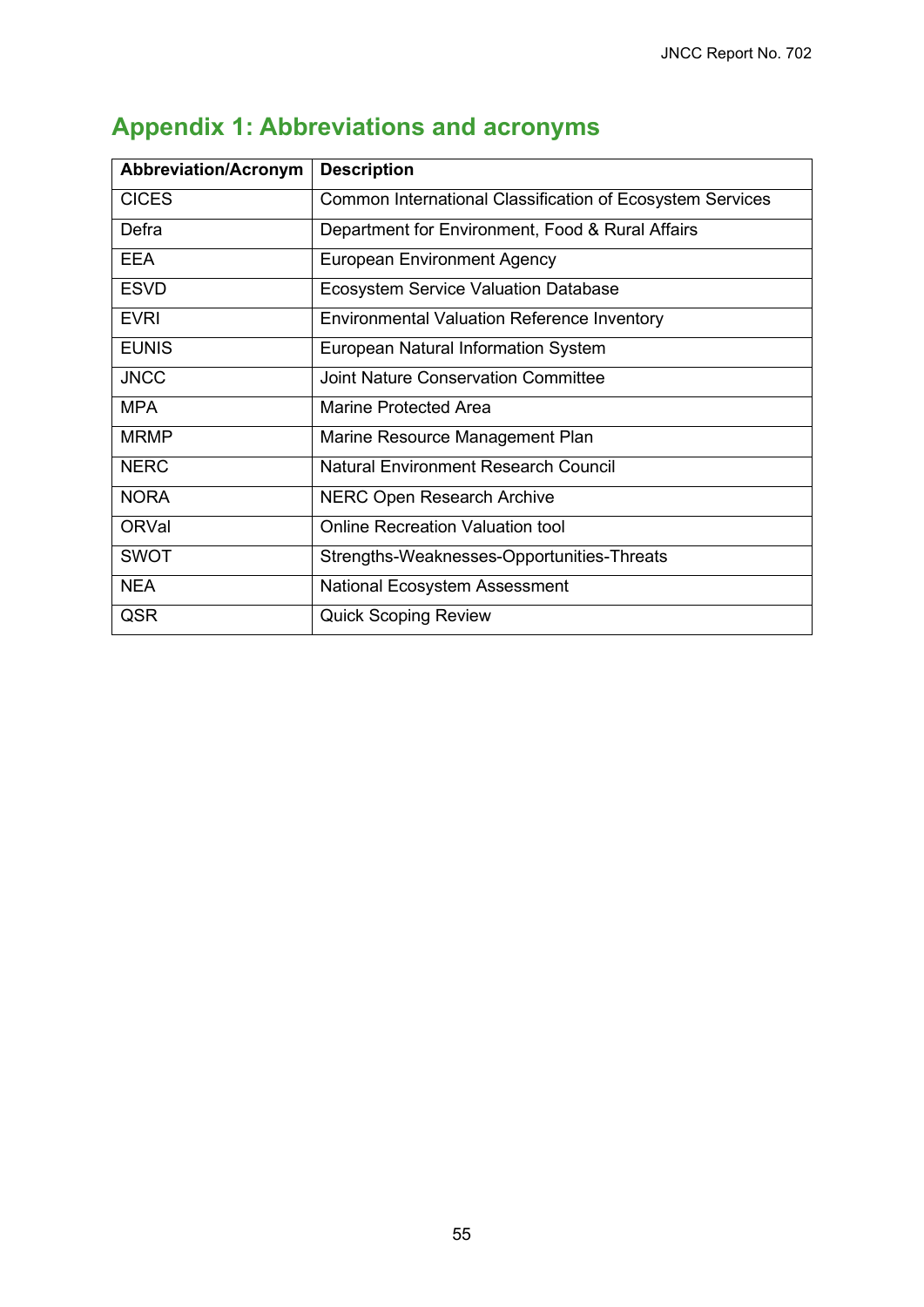# <span id="page-61-0"></span>**Appendix 2: Glossary**

| <b>Term</b>                  | <b>Definition</b>                                                                                                                                                                                                                                                                                                                                     | <b>Source</b>                   |
|------------------------------|-------------------------------------------------------------------------------------------------------------------------------------------------------------------------------------------------------------------------------------------------------------------------------------------------------------------------------------------------------|---------------------------------|
| <b>Benefit</b>               | The goods and services that are ultimately used and<br>enjoyed by people and society.                                                                                                                                                                                                                                                                 | UN et al.<br>(2021)             |
| Ecosystem<br>service(s)      | Direct and indirect value(s) or benefit(s) people and society<br>receive from ecosystems.                                                                                                                                                                                                                                                             | <b>BS 8632</b>                  |
| First phase<br>screening     | The first phase of screening of the evidence found by the<br>evidence review, using only the title or headline of the<br>evidence found.                                                                                                                                                                                                              | Collins et<br>al. (2015)        |
| Natural capital              | Stocks of the elements of nature that provide benefits to<br>society, such as forests, fisheries, rivers, biodiversity, soils,<br>minerals, the atmosphere and oceans, as well as natural<br>processes and functions. Natural capital includes both the<br>living and non-living aspects of ecosystems.                                               | <b>BS 8632</b>                  |
| Natural capital<br>approach  | A natural capital approach integrates the concept of<br>natural capital into decision-making. Thinking in 'capital'<br>terms enables comparison of many changes and decisions<br>at the same time. The natural capital approach uses<br>information from, and provides input to, many existing<br>environmental management and analytical approaches. | Capitals<br>Coalition<br>(2019) |
| Natural capital<br>asset     | Distinctive component or grouping of biotic and abiotic<br>components and other elements which function together or<br>interact within a spatial area, including ecosystems,<br>ecological communities, species, soils, freshwater, land,<br>atmosphere, minerals, sub-soil assets and oceans.                                                        | <b>BS 8632</b>                  |
| Natural capital<br>extent    | The quantity, volume, or amount of a natural capital asset.                                                                                                                                                                                                                                                                                           | <b>BS 8632</b>                  |
| Natural capital<br>condition | Quality of natural capital assets measured in terms of their<br>biotic and abiotic characteristics and their ability to<br>maintain flows of benefits.                                                                                                                                                                                                | <b>BS 8632</b>                  |
| Materiality                  | Impact or dependency on natural capital is material if<br>consideration of its value (irrespective of whether or not<br>that value can be quantified or monetized), as part of the<br>set of information used for decision making, has the<br>potential to alter that decision.                                                                       | <b>BS 8632</b>                  |
| Second phase<br>screening    | Screening phase that involves reading the abstract or first<br>paragraph of the evidence that has passed the first<br>screening phase in order to identify evidence that will be<br>used further in the evidence extraction and synthesis<br>stages of the evidence review.                                                                           | Collins et<br>al. (2015)        |
| Quick scoping<br>review      | A type of evidence review that aims to provide an informed<br>conclusion on the volume and characteristics of an<br>evidence base and a synthesis of what that evidence<br>indicates in relation to a question.                                                                                                                                       | Collins et<br>al. (2015)        |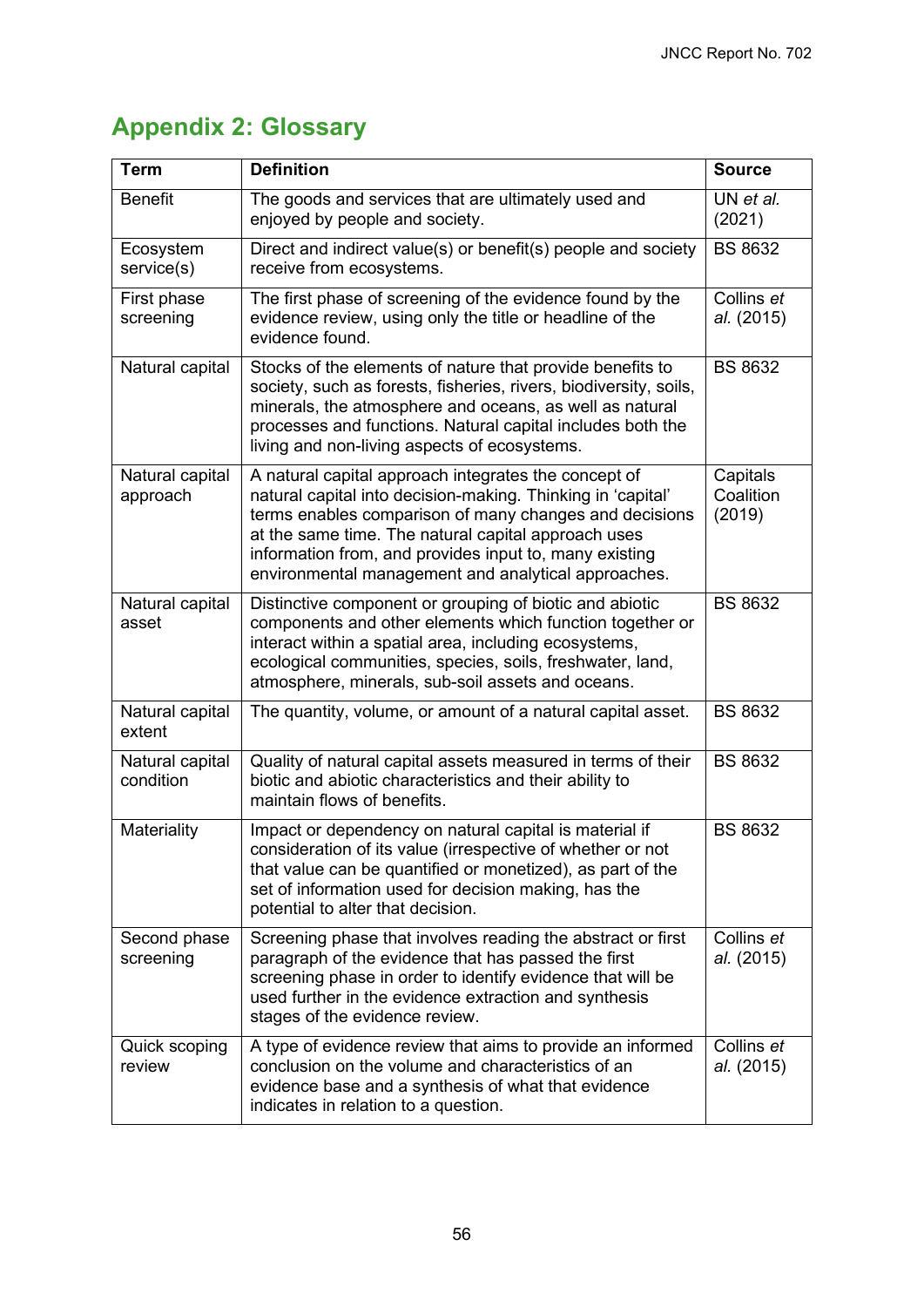# <span id="page-62-0"></span>**Appendix 3: Review Catalogue and SWOT analyses workbook**

This workbook has been created for JNCC by eftec, ABPmer, Viridian, PML.

eftec, in partnership with ABPmer, Viridian Logic, and PML, aimed to identify a uniform approach to applying the natural capital approach to managing the marine environment. The project reviewed existing marine natural capital tools, methods and projects to inform a Strength, Weakness, Opportunity, Threat (SWOT) analysis of existing natural capital approaches as well as provide recommendations for future research. In addition, a Quick Scoping Review (QSR) will address the key evidence gap identified in order to make the best possible contribution to strengthening the application of a marine natural capital approach in the UK. The findings of both the SWOT analysis and the QSR will be summarised in a summary report.

This workbook collates information about existing marine natural capital products and provide a summary of the evidence base through product reviews. It also presents an indepth SWOT analysis of each product against four categories, identifying the strengths, weaknesses, opportunities, and threats across the evidence base. Note the purpose of the SWOT is not to review the methodologies applied, but rather how the evidence produced by the product can be used to support marine environmental management and decisionmaking. Some of the products were designed to deliver one part of the natural capital approach and inevitably have gaps on other parts. In the context of this review, these gaps were noted as weaknesses against those individual products. Each of the products' marine components was reviewed individually relative to the five features of the natural capital approach (i.e., looking at combinations of co-designed products was beyond the scope). Hence, the SWOT has not assessed how co-developed products cover each other's main weaknesses. A recommended further step in this analysis would be to assess the individual products in combination to identify how they work collectively and understand if they offer a package that points towards a preferred marine natural capital approach.

See: JNCC-Report-702-Appendix3-Review Catalogue & SWOT Analyses Workbook.xlsx

[\[https://hub.jncc.gov.uk/assets/a0a9b99c-823c-4396-9445-325a99502876\]](https://hub.jncc.gov.uk/assets/a0a9b99c-823c-4396-9445-325a99502876)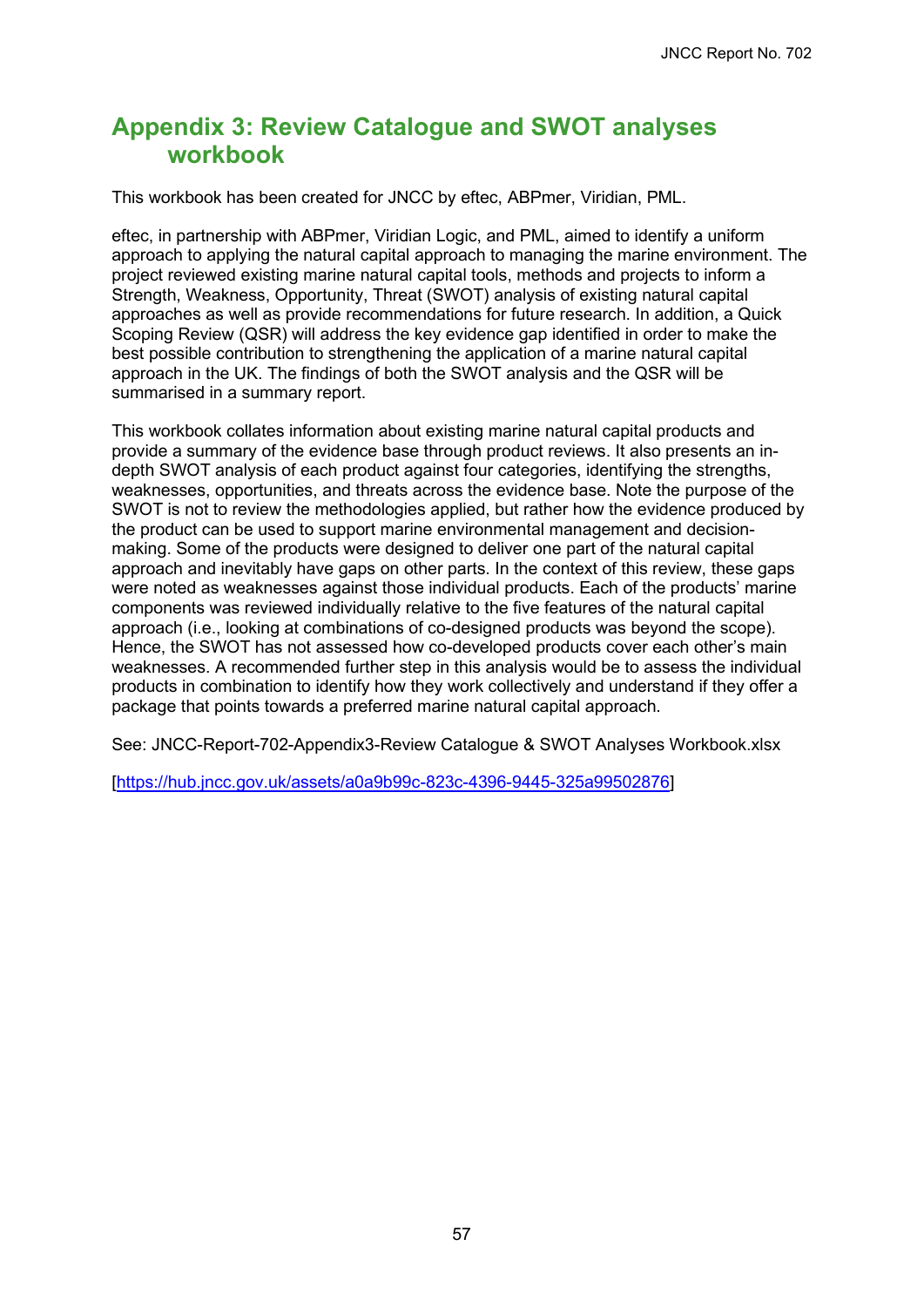# <span id="page-63-0"></span>**Appendix 4: Detailed SWOT criteria**

The following features of each product were identified as the most relevant and hence the focus of the SWOT analyses for an in-depth overview:

- 1. Natural capital assets<br>2. Ecosystem services
- Ecosystem services
- 3. Climate change and other impacts<br>4. Natural capital approach
- Natural capital approach

Each feature was reviewed against a set of SWOT criteria and detailed criteria. The former is presented in Section [2.2.2,](#page-9-1) whilst the latter are presented within this appendix.

## **Natural capital assets**

**Table 9:** Detailed SWOT criteria for natural capital assets.

| <b>SWOT criteria</b> | <b>Detailed SWOT criteria</b>                                                                                                                                                                                                                                                                |
|----------------------|----------------------------------------------------------------------------------------------------------------------------------------------------------------------------------------------------------------------------------------------------------------------------------------------|
| Asset coverage       | • Coverage of assets in the product<br>Granularity of asset categories covered<br>• Asset location information and the importance given to<br>location in the product                                                                                                                        |
| Asset extent         | • Extent measures used (e.g. kilometres)<br>Use of quantified measures, metrics, indicators and models<br>Data sources used and methods applied<br>• Confidence in measure and scale of existing evidence<br>• Scalability, repeatability and transferability                                |
| Asset condition      | • Condition measure used<br>Use of quantified measures, metrics, indicators and models<br>Data sources used and methods applied<br>• Confidence in measure and scale of existing evidence<br>Scalability, repeatability and transferability<br>Impact of human activities on asset condition |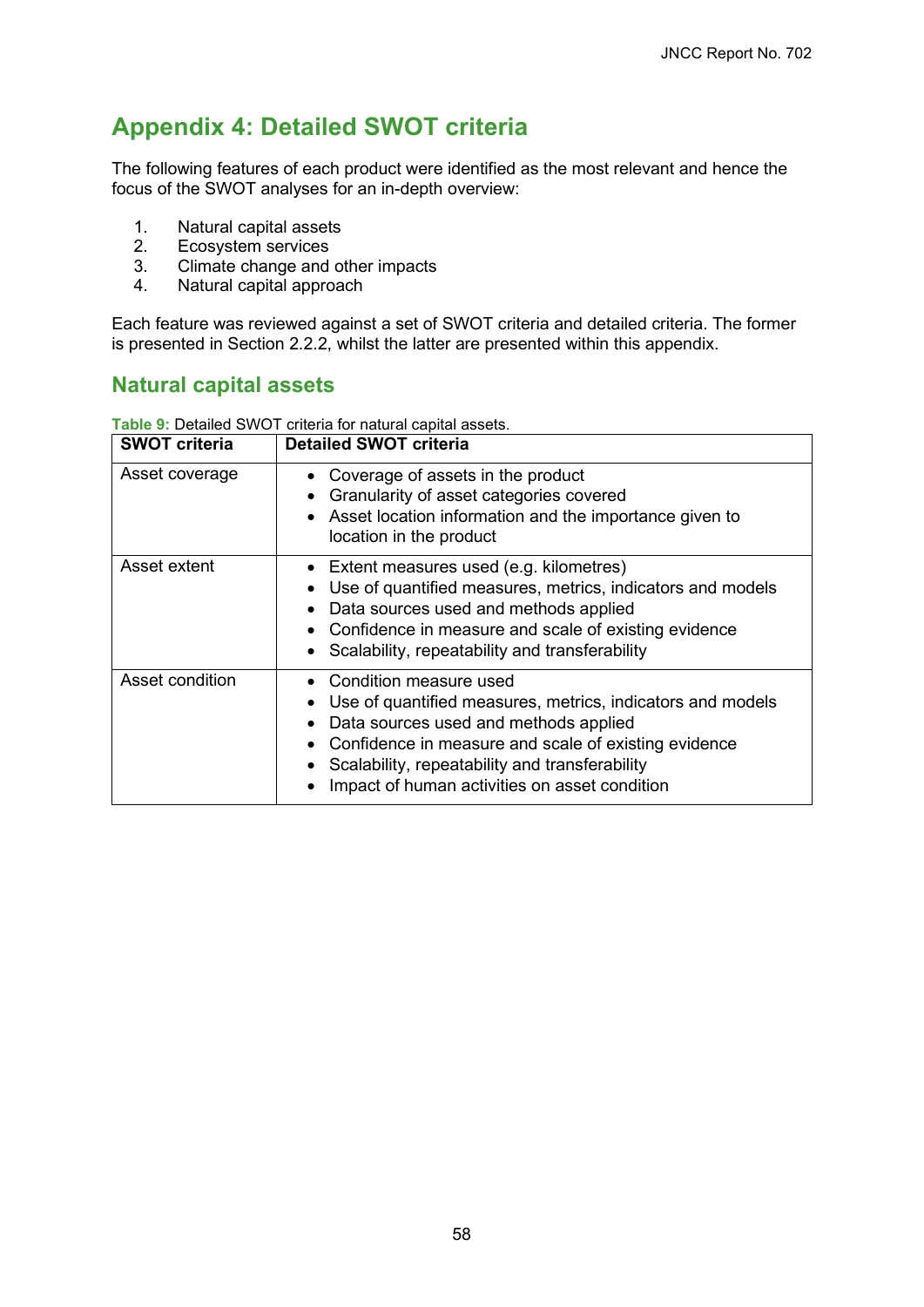## **Ecosystem services**

| <b>SWOT criteria</b>                     | <b>Detailed criteria</b>                                                                                                                                                                                                                                                                                                                     |
|------------------------------------------|----------------------------------------------------------------------------------------------------------------------------------------------------------------------------------------------------------------------------------------------------------------------------------------------------------------------------------------------|
| Ecosystem service<br>coverage            | Coverage of ecosystem services and benefits in the product<br>Granularity of ecosystem services and benefits categories<br>covered<br>The importance given to ecosystem services and benefits in<br>the product                                                                                                                              |
| Ecosystem service<br>physical flow       | Benefits measures used<br>Type of assessments (i.e. qualitative and/or quantified<br>physical flow)<br>Use of metric, indicators and/or models (e.g. whether they are<br>used and why)<br>Data sources used and methods applied<br>• Confidence in measure and scale of existing evidence<br>Scalability, repeatability, and transferability |
| Ecosystem service<br>valuation           | Type of assessment (monetary value estimated)<br>Ability to link to economic valuation approaches<br>Scalability, repeatability, and transferability                                                                                                                                                                                         |
| Ecosystem service<br>delivery and status | Status of ecosystem services and benefits<br>Impacts of human activities on ecosystem services<br>Scalability, repeatability, and transferability                                                                                                                                                                                            |

**Table 10:** Detailed SWOT criteria for ecosystem services.

## **Climate change and other impacts**

| <b>SWOT criteria</b>                               | <b>Detailed criteria</b>                                                                                                                                                                                                                                                                                                                                     |
|----------------------------------------------------|--------------------------------------------------------------------------------------------------------------------------------------------------------------------------------------------------------------------------------------------------------------------------------------------------------------------------------------------------------------|
| Coverage of<br>climate change<br>and other impacts | • Coverage of climate change and/or other impacts in the<br>product<br>• Assets and/or ecosystem services affected<br>• Methods of accounting for climate change and other impacts<br>in the product<br>• Thresholds, tipping points, sustainability or regulatory limits<br>considered<br>• Scale of existing evidence<br>• Scalability and transferability |
| <b>Trends and risks</b>                            | • Trends and risks identified<br>• Future profiling<br>• Confidence levels used nad reported                                                                                                                                                                                                                                                                 |

**Table 11:** Detailed criteria for climate change and other impacts.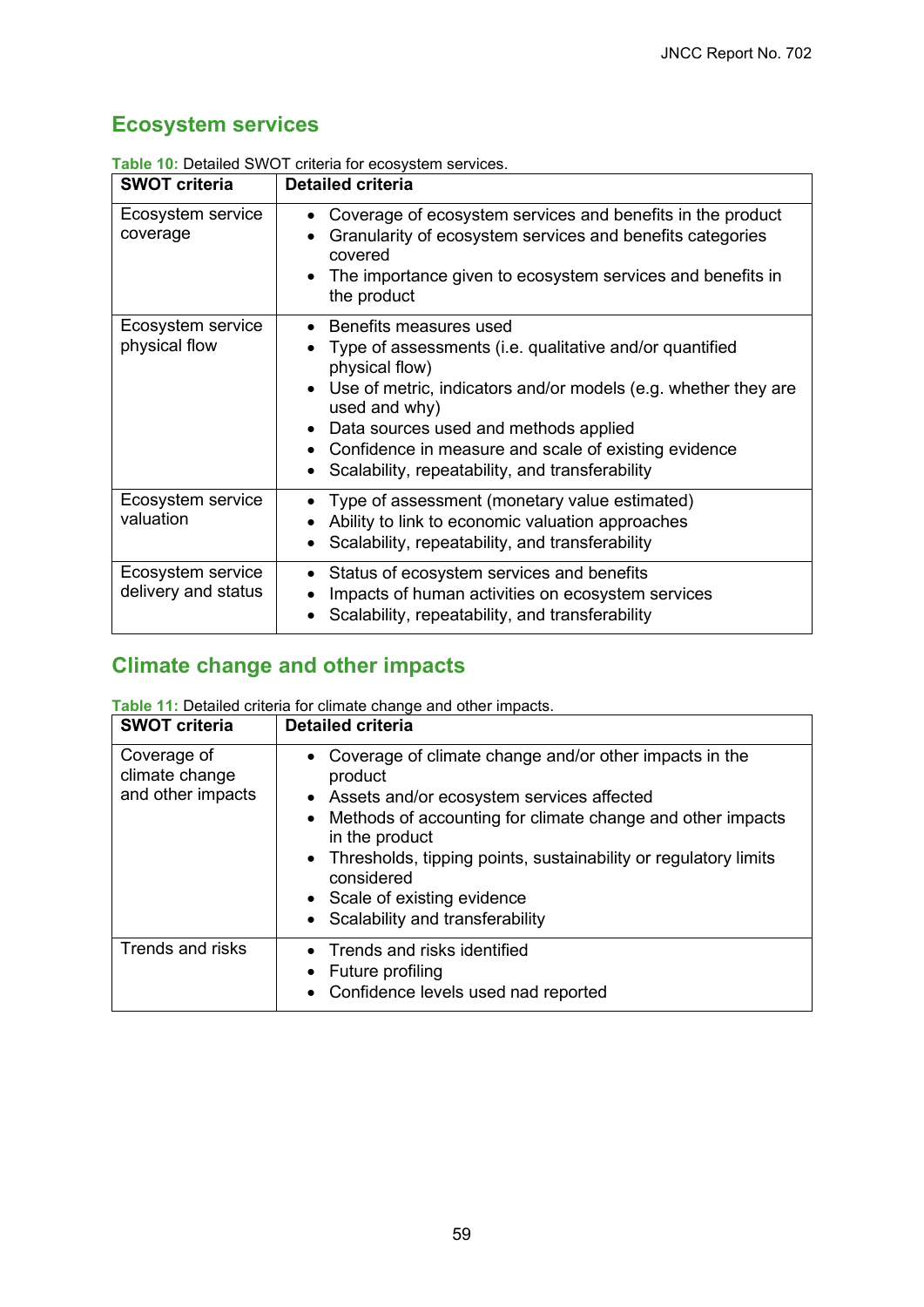# **Natural capital approach**

| <b>SWOT criteria</b>                            | <b>Detailed criteria</b>                                                                                                                                                                                                                                                                                                                                                                                                                                                                                                                                                                                                                                                                                                                                                                                                                                                                                                                                                                                                                                                                                                               |
|-------------------------------------------------|----------------------------------------------------------------------------------------------------------------------------------------------------------------------------------------------------------------------------------------------------------------------------------------------------------------------------------------------------------------------------------------------------------------------------------------------------------------------------------------------------------------------------------------------------------------------------------------------------------------------------------------------------------------------------------------------------------------------------------------------------------------------------------------------------------------------------------------------------------------------------------------------------------------------------------------------------------------------------------------------------------------------------------------------------------------------------------------------------------------------------------------|
| Consistency with<br>natural capital<br>approach | The degree to which the product:<br>• Focuses on stocks of natural capital assets and flows of<br>benefits<br>• Uses both biotic and abiotic natural capital assets<br>• Assesses future changes in stocks and flows<br>• Considers dependencies between economic activities and<br>natural capital and their impact on natural capital<br>• Uses valuation of impacts and dependencies (i.e. qualitative,<br>quantitative and/or monetary)<br>• Uses specific classification systems or frameworks that are<br>used in each product and their effectiveness, robustness,<br>repeatability and scalability<br>• Links between assets and services and asset condition to the<br>provision of services<br>• Is responsive to changes in status, or service delivery of<br>indicators and model<br>• Holds what scale of evidence at the required levels: at the<br>marine protected area (MPA), marine resource management<br>plan (MRMP) and UK scale<br>• Includes impacts of management measures on asset condition<br>and services<br>• Links all the above features to support systems-based thinking<br>for policy and management |

#### **Table 12:** Detailed criteria for natural capital approach.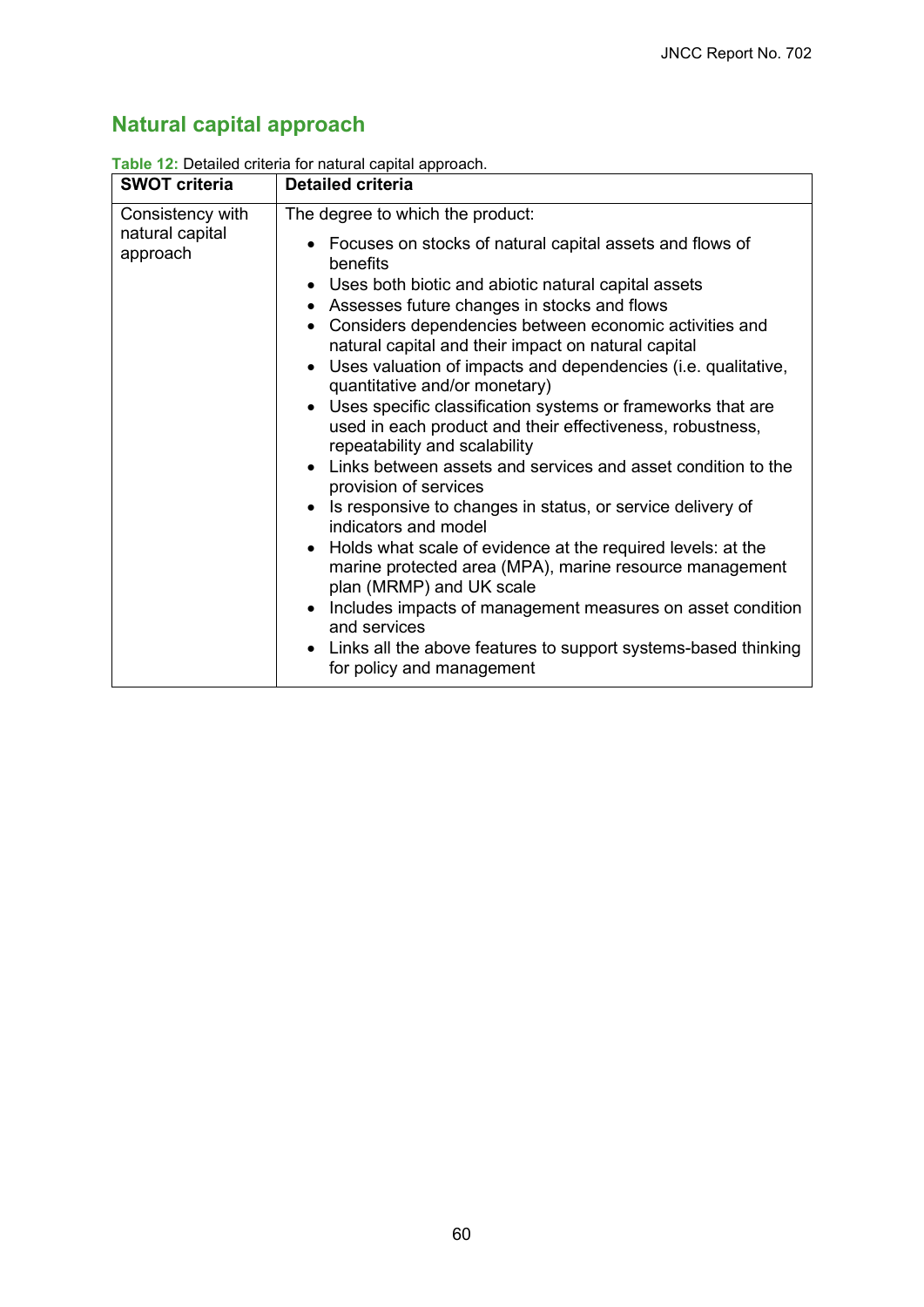# <span id="page-66-0"></span>**Appendix 5: Quick scoping review protocol**

To address the priority research question defined in Section [3.1.1](#page-27-2) through QSR, the following review protocol was developed in line with the Defra and NERC guidance on rapid evidence assessments (Collins *et al.* 2015).

## **Background**

Following from the SWOT analyses and the recommendations for future research, the QSR focuses on the priority of understanding how the literature covers the distribution of benefits across beneficiaries in order to strengthen the application of a marine natural capital approach in the UK. The review will inform JNCC about the size and features of the available evidence base relating to the priority question.

The QSR is conducted in line with Defra and NERC guidance outlined in '*The Production of Quick Scoping Reviews and Rapid Evidence Assessments'* (Collins *et al.* 2015). Performing a QSR will allow reviewers to consider a more focused body of evidence some of which may have been outside the scope of the initial evidence review and SWOT analyses.

## **Scope**

Due to time and resource constraints, a maximum of 200 documents will be reviewed as part of the QSR. This is to ensure that reviewers have sufficient time to review all literature comprehensively and ensure the quality of the QSR results.

In order to ensure the 200 documents collected are relevant, some restrictions have been placed on publication timing and document types. These restrictions are defined in the 'Evidence Search Strategy' section below. Within these restrictions, any evidence which is deemed to be relevant to answering the priority research question (as defined below) can be included in this analysis.

## **Objectives**

Priority question for review: **What evidence exists to understand the distribution of the benefits of marine and coastal ecosystem services to different beneficiary groups***?*

The QSR will give an overview of the evidence that is available regarding the priority question but will not necessarily give a full set of answers regarding how ecosystem services or benefits are distributed across beneficiaries. The QSR will also identify gaps in the existing evidence base.

## **Evidence search strategy**

#### **Evidence sources**

The review will consider literature from a variety of sources including databases, government reports, journal articles, policy briefings, academic publications, technical reports and working papers.

Relevant literature will be systematically collected by entering the combinations of keywords and phrases into search engines and literature databases as shown in the table below. Each time one keyword or phrase will be chosen from each column (these will be combined using the logical operator OR) i.e. we will apply the logical operator AND down the rows in the second column.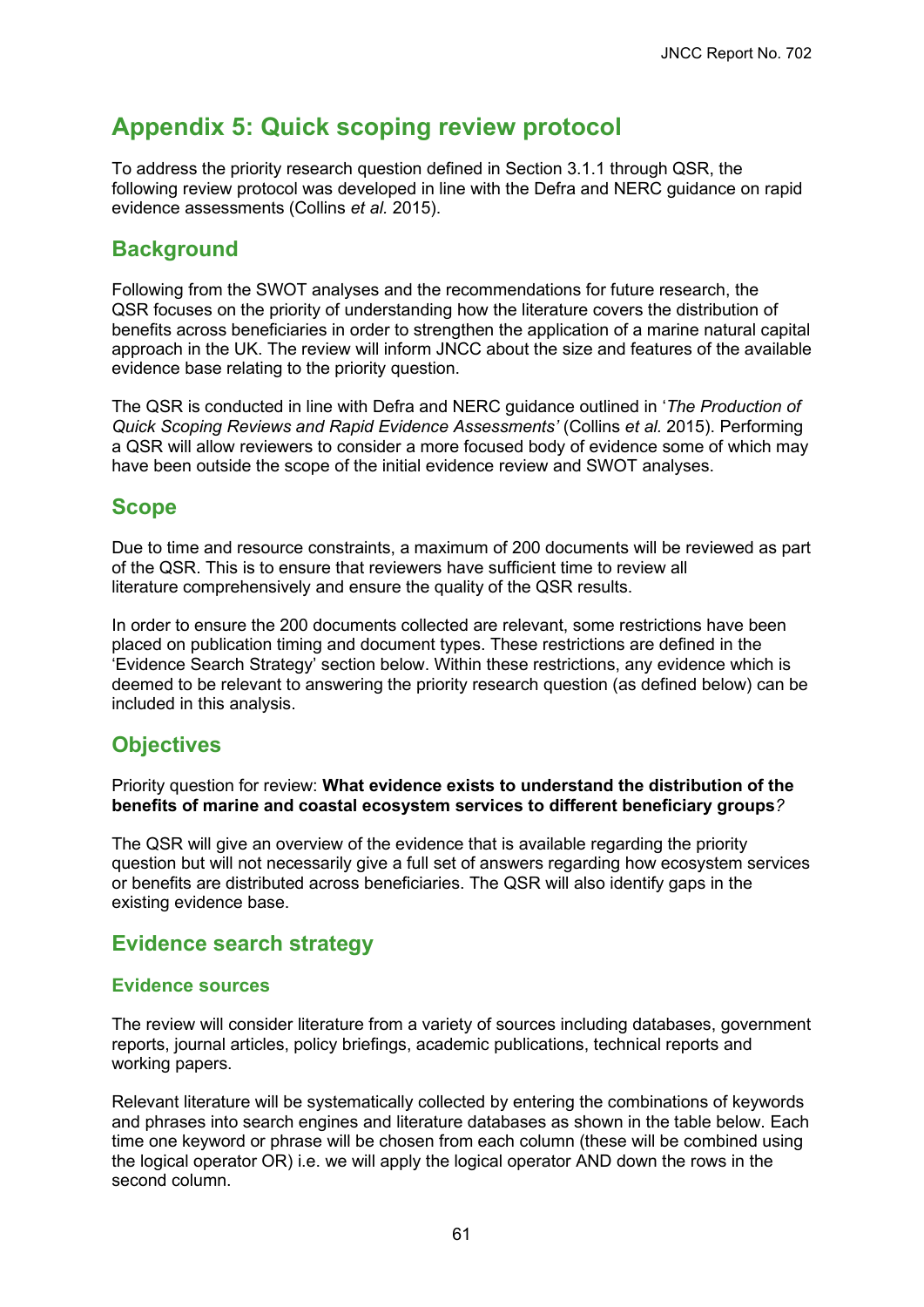Exact keyword combinations will not be searched for, rather the occurrence of each individual keyword shall be searched for within documents.

| Search term category                   | Key search terms                                                                                                  |
|----------------------------------------|-------------------------------------------------------------------------------------------------------------------|
| Habitat type                           | Marine<br>Coastal<br>$\bullet$                                                                                    |
| Ecosystem service /<br>natural capital | Ecosystem service(s)<br>Natural capital                                                                           |
| Beneficiary type                       | <b>Users</b><br>Beneficiary<br><b>Beneficiaries</b><br><b>Stakeholders</b><br>Dependencies<br><b>Distribution</b> |
| Location                               | UK<br>$\bullet$                                                                                                   |

**Table 13:** Search terms used in the QSR.

Please note that these are the initial search criteria which might be refined at a later stage if required. Particularly, more specific searches with narrow criteria might be proposed if the search results leave blanks e.g. 'ecosystem services' might be replaced with references to specific services such as tourism or recreation, etc. Similarly, we might want to search for specific types of beneficiaries e.g. public/non-public etc.

#### **Search engines and databases**

- Google
- [Google Scholar](https://scholar.google.com/)
- NERC [Open Research Archive \(NORA\)](https://nerc.ukri.org/research/sites/environmental-data-service-eds/)
- [EVRI database](https://www.evri.ca/)
- [ESVD database](https://www.es-partnership.org/esvd/)

Within each database/search engine, evidence searches will only be performed for those documents published between 2017 – 2021 inclusive.

For each combination of search term entered into the search engines (with relevant filters), the results of the first page of search results shall be added to the literature log. All results will be added to the log regardless of their title or how relevant they initially appear to be. Only unique search results will be added to the log. If a single source appears in search results across multiple combinations of keywords, it shall only be logged once. In instances where the results of a keyword combination have all already been logged, then the search will still be restricted to the first page, and no additional literature will be added.

### **Methods**

Relevant literature will be documented in an evidence log and reviewed through a two-stage screening process. The first stage of this screening process will collect high-level summary information about the document such as the author, year of publication, type of source, the keywords/phrases used to find it, and the database from which it was collected.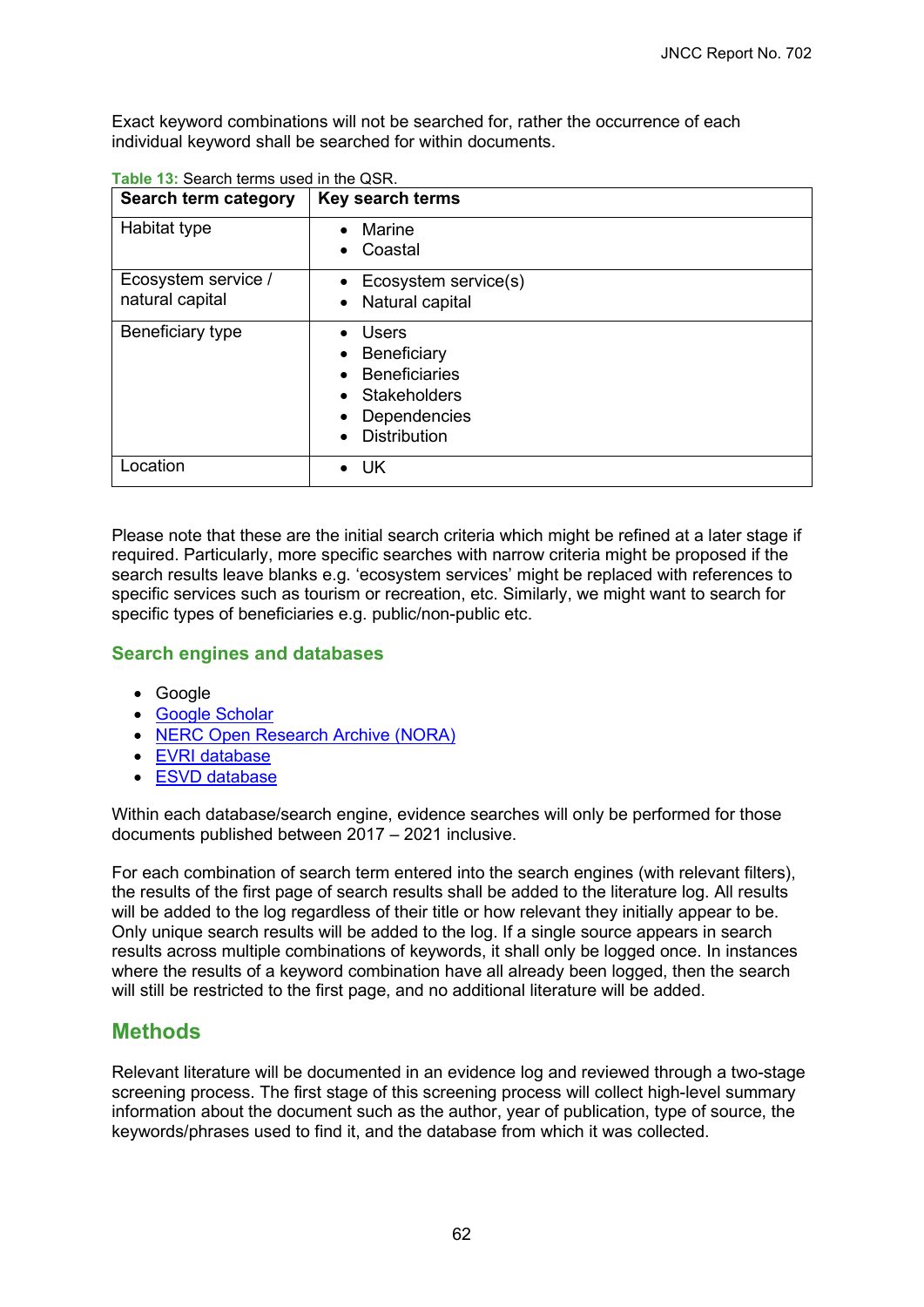Once this first stage has been completed, all literature will be put through a more in-depth review during the second stage of the screening process. This stage will determine whether a piece of literature is relevant by collecting information answering any supporting questions such as: if any beneficiaries are identified, who they are, how they were identified and how they were related to ecosystem services, asset location(s), and the types of ecosystem services and benefits considered.

#### **Inclusion and exclusion criteria**

During the second stage of the screening process, literature will be identified as being relevant according to the following criteria:

#### **Inclusion Criteria:**

- Must identify marine or coastal ecosystem services
- Must identify actual or potential beneficiaries of ecosystem services
- Should identify distribution of beneficiaries (i.e. distribution of beneficiaries does not have to be identified for a study to be relevant, however, each relevant study must be assessed against this criterion)

#### **Exclusion Criteria:**

- File cannot be accessed (unless the relevant information can be found in the abstract or any other available part of the study).
- File is not published between the years 2017 and 2021.